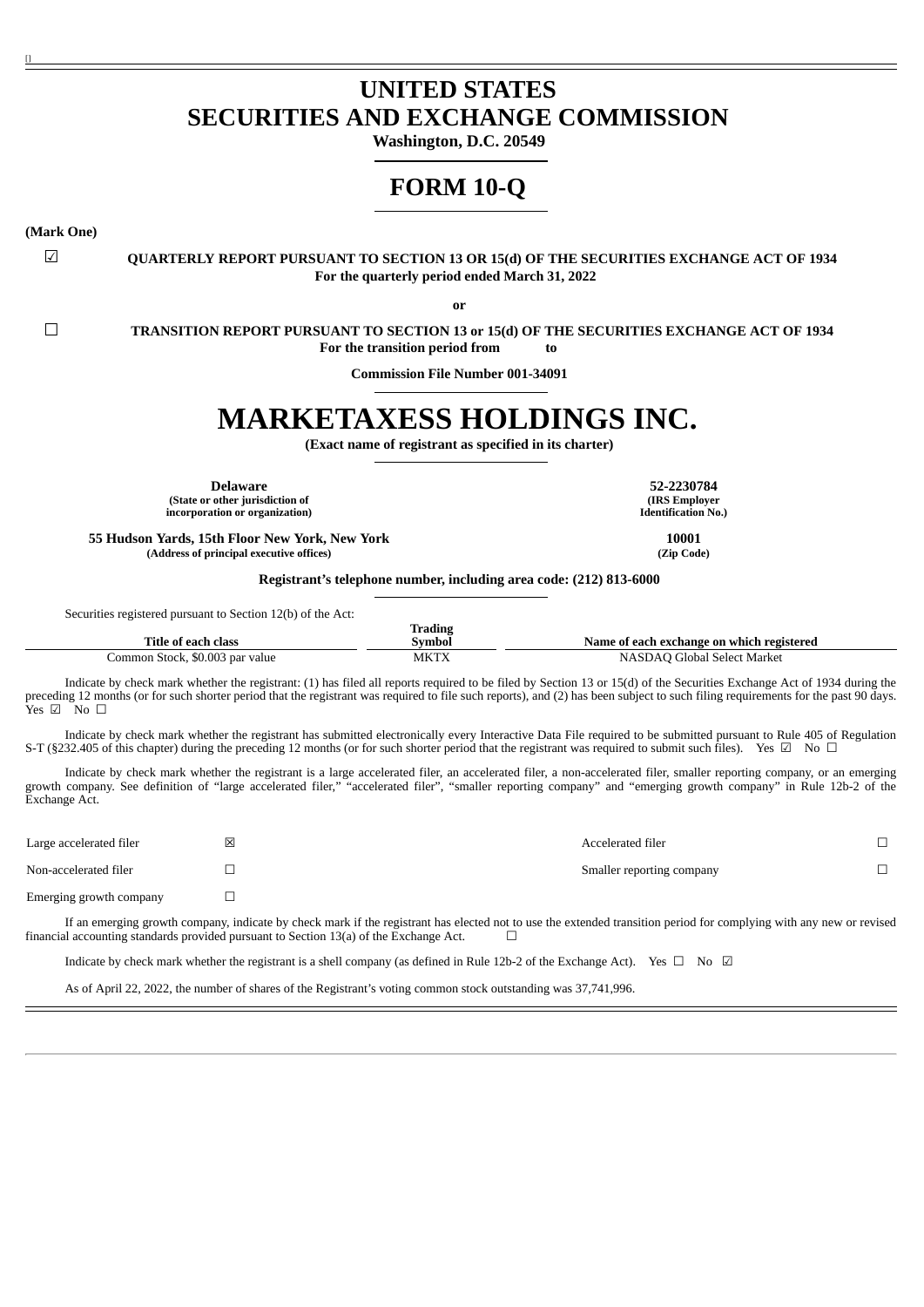## **MARKETAXESS HOLDINGS INC. FORM 10-Q FOR THE QUARTERLY PERIOD ENDED MARCH 31, 2022 TABLE OF CONTENTS**

|          |                                                                                                               | Page |
|----------|---------------------------------------------------------------------------------------------------------------|------|
|          | <b>PART I</b> - Financial Information                                                                         |      |
| Item 1.  | <b>Financial Statements (Unaudited)</b>                                                                       | 3    |
|          | Consolidated Statements of Financial Condition as of March 31, 2022 and December 31, 2021                     | 3    |
|          | Consolidated Statements of Operations for the Three Months Ended March 31, 2022 and 2021                      | 4    |
|          | Consolidated Statements of Comprehensive Income for the Three Months Ended March 31, 2022 and 2021            | 5    |
|          | Consolidated Statements of Changes in Stockholders' Equity for the Three Months Ended March 31, 2022 and 2021 | 6    |
|          | Consolidated Statements of Cash Flows for the Three Months Ended March 31, 2022 and 2021                      | 7    |
|          | <b>Notes to Consolidated Financial Statements</b>                                                             | 8    |
| Item 2.  | <b>Management's Discussion and Analysis of Financial Condition and Results of Operations</b>                  | 22   |
| Item 3.  | <b>Quantitative and Qualitative Disclosures About Market Risk</b>                                             | 36   |
| Item 4.  | <b>Controls and Procedures</b>                                                                                | 37   |
| PART II- | <b>Other Information</b>                                                                                      |      |
| Item 1.  | <b>Legal Proceedings</b>                                                                                      | 38   |
| Item 1A. | <b>Risk Factors</b>                                                                                           | 38   |
| Item 2.  | <b>Unregistered Sales of Equity Securities and Use of Proceeds</b>                                            | 38   |
| Item 3.  | <b>Defaults Upon Senior Securities</b>                                                                        | 39   |
| Item 4.  | <b>Mine Safety Disclosures</b>                                                                                | 39   |
| Item 5.  | <b>Other Information</b>                                                                                      | 39   |
| Item 6.  | <b>Exhibits</b>                                                                                               | 40   |
|          |                                                                                                               |      |

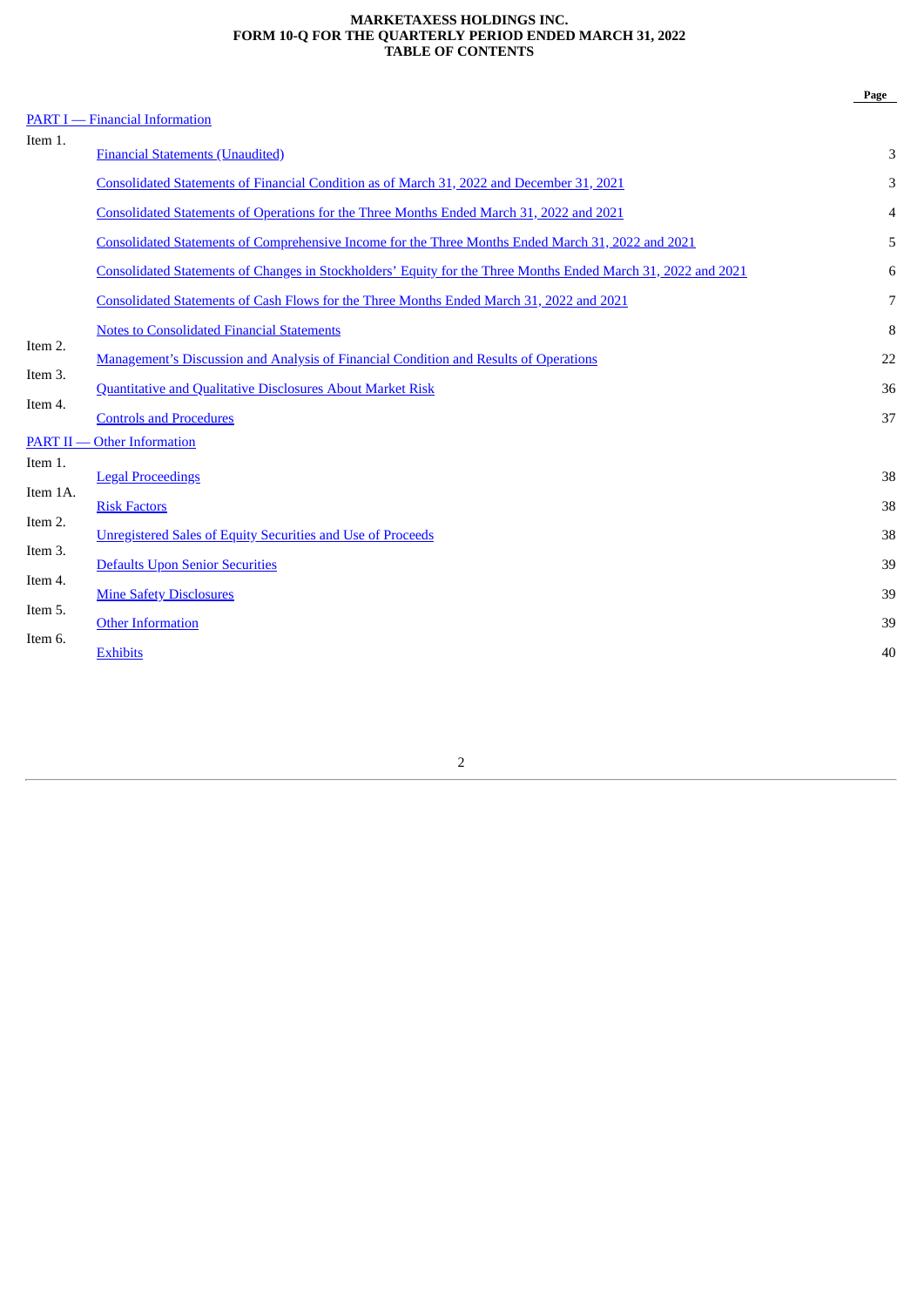## **PART I — Financial Information**

## **MARKETAXESS HOLDINGS INC. CONSOLIDATED STATEMENTS OF FINANCIAL CONDITION (Unaudited)**

<span id="page-2-2"></span><span id="page-2-1"></span><span id="page-2-0"></span>

|                                                                                                                                                                                                                                              | As of                 |                                                       |    |                        |  |
|----------------------------------------------------------------------------------------------------------------------------------------------------------------------------------------------------------------------------------------------|-----------------------|-------------------------------------------------------|----|------------------------|--|
|                                                                                                                                                                                                                                              | <b>March 31, 2022</b> | <b>December 31, 2021</b>                              |    |                        |  |
|                                                                                                                                                                                                                                              |                       | (In thousands, except share<br>and per share amounts) |    |                        |  |
| <b>ASSETS</b>                                                                                                                                                                                                                                |                       |                                                       |    |                        |  |
| Cash and cash equivalents                                                                                                                                                                                                                    | \$                    | 364.567                                               | \$ | 506.735                |  |
| Cash segregated under federal regulations                                                                                                                                                                                                    |                       | 50,187                                                |    | 50,159                 |  |
| Investments, at fair value                                                                                                                                                                                                                   |                       | 35,875                                                |    | 36,078                 |  |
| Accounts receivable, net of allowance of \$168 and \$140 as of March 31, 2022 and<br>December 31, 2021, respectively                                                                                                                         |                       | 75,520                                                |    | 63,881                 |  |
| Receivables from broker-dealers, clearing organizations and customers                                                                                                                                                                        |                       | 721,127                                               |    | 408,346                |  |
| Goodwill                                                                                                                                                                                                                                     |                       | 154,789                                               |    | 154,789                |  |
| Intangible assets, net of accumulated amortization                                                                                                                                                                                           |                       | 111,620                                               |    | 116,377                |  |
| Furniture, equipment, leasehold improvements and capitalized software, net of accumulated<br>depreciation and amortization                                                                                                                   |                       | 95,302                                                |    | 96,061                 |  |
| Operating lease right-of-use assets                                                                                                                                                                                                          |                       | 69,189                                                |    | 70,960                 |  |
| Prepaid expenses and other assets                                                                                                                                                                                                            |                       | 29,309                                                |    | 27,066                 |  |
| <b>Total assets</b>                                                                                                                                                                                                                          | \$                    | 1,707,485                                             | \$ | 1,530,452              |  |
|                                                                                                                                                                                                                                              |                       |                                                       |    |                        |  |
| <b>LIABILITIES AND STOCKHOLDERS' EQUITY</b>                                                                                                                                                                                                  |                       |                                                       |    |                        |  |
| <b>Liabilities</b>                                                                                                                                                                                                                           |                       |                                                       |    |                        |  |
| Accrued employee compensation                                                                                                                                                                                                                | \$                    | 26,166                                                | \$ | 59,719                 |  |
| Payables to broker-dealers, clearing organizations and customers                                                                                                                                                                             |                       | 458,476                                               |    | 229,325                |  |
| Income and other tax liabilities                                                                                                                                                                                                             |                       | 42,614                                                |    | 40,456                 |  |
| Accounts payable, accrued expenses and other liabilities                                                                                                                                                                                     |                       | 70,297                                                |    | 71,218                 |  |
| <b>Operating lease liabilities</b>                                                                                                                                                                                                           |                       | 86,391                                                |    | 88,425                 |  |
| <b>Total liabilities</b>                                                                                                                                                                                                                     |                       | 683,944                                               |    | 489,143                |  |
|                                                                                                                                                                                                                                              |                       |                                                       |    |                        |  |
| Commitments and Contingencies (Note 13)                                                                                                                                                                                                      |                       |                                                       |    |                        |  |
| <b>Stockholders' equity</b>                                                                                                                                                                                                                  |                       |                                                       |    |                        |  |
| Preferred stock, \$0.001 par value, 4,855,000 shares authorized, no shares issued and<br>outstanding as of March 31, 2022 and December 31, 2021                                                                                              |                       |                                                       |    |                        |  |
| Series A Preferred Stock, \$0.001 par value, 110,000 shares authorized, no shares issued and<br>outstanding as of March 31, 2022 and December 31, 2021                                                                                       |                       |                                                       |    |                        |  |
| Common stock voting, \$0.003 par value, 110,000,000 shares authorized, 40,907,961 shares<br>and 40,911,506 shares issued and 37,816,250 shares and 37,918,956 shares outstanding as<br>of March 31, 2022 and December 31, 2021, respectively |                       | 123                                                   |    | 123                    |  |
| Common stock non-voting, \$0.003 par value, 10,000,000 shares authorized, no shares                                                                                                                                                          |                       |                                                       |    |                        |  |
| issued and outstanding as of March 31, 2022 and December 31, 2021                                                                                                                                                                            |                       |                                                       |    |                        |  |
| Additional paid-in capital                                                                                                                                                                                                                   |                       | 318,119                                               |    | 330,262                |  |
| Treasury stock – Common stock voting, at cost, 3,091,711 shares and 2,992,550 shares as of                                                                                                                                                   |                       |                                                       |    |                        |  |
| March 31, 2022 and December 31, 2021, respectively                                                                                                                                                                                           |                       | (271, 512)                                            |    | (232, 712)             |  |
| Retained earnings                                                                                                                                                                                                                            |                       | 995,192                                               |    | 956,966                |  |
| Accumulated other comprehensive loss                                                                                                                                                                                                         |                       | (18, 381)<br>1,023,541                                |    | (13, 330)<br>1,041,309 |  |
| <b>Total stockholders' equity</b>                                                                                                                                                                                                            |                       |                                                       |    | 1,530,452              |  |
| Total liabilities and stockholders' equity                                                                                                                                                                                                   | \$                    | 1,707,485                                             | \$ |                        |  |

The accompanying notes are an integral part of these consolidated financial statements.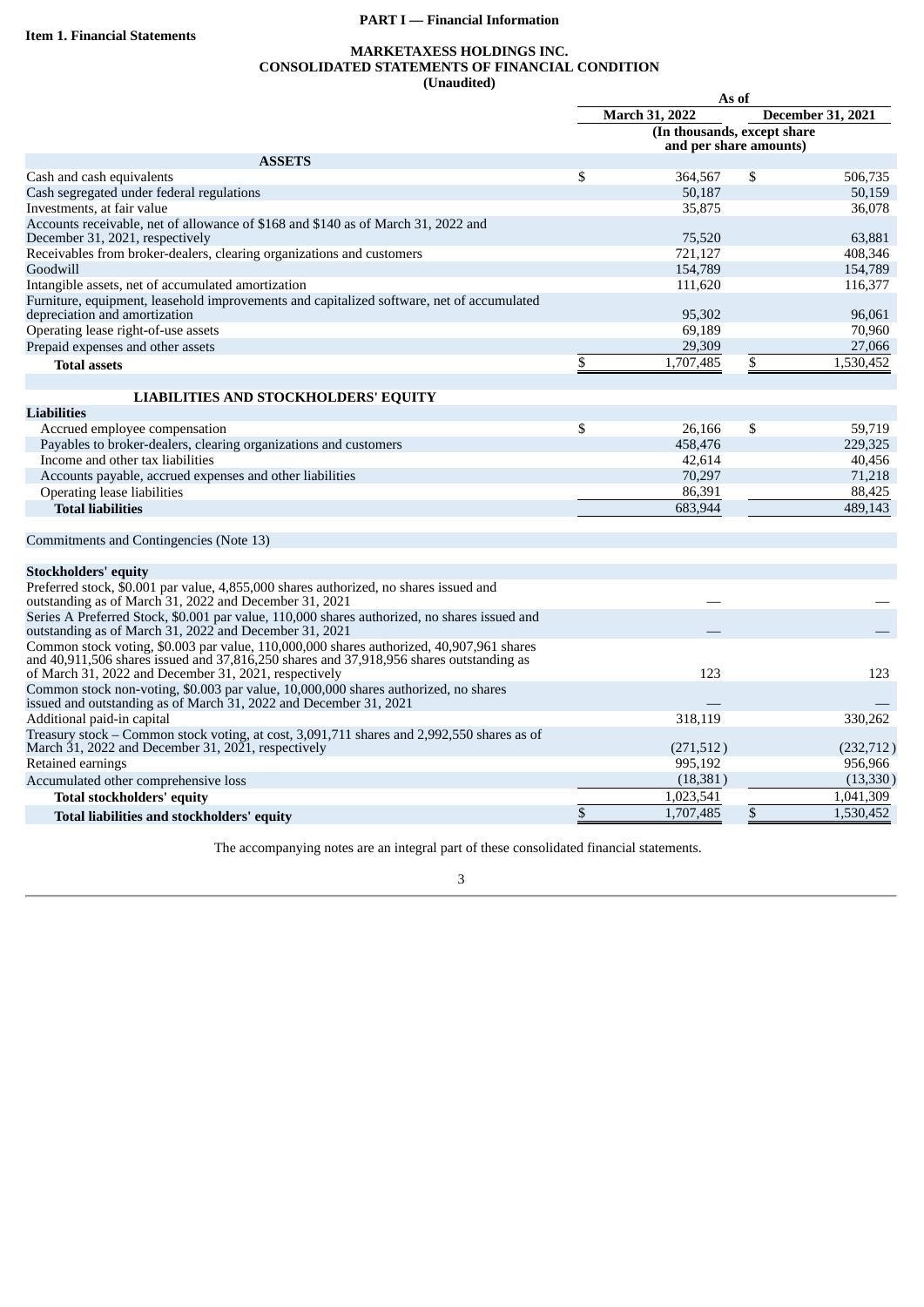## **MARKETAXESS HOLDINGS INC. CONSOLIDATED STATEMENTS OF OPERATIONS (Unaudited)**

<span id="page-3-0"></span>

|                                             | Three Months Ended March 31,             |    |         |  |  |
|---------------------------------------------|------------------------------------------|----|---------|--|--|
|                                             | 2022                                     |    | 2021    |  |  |
|                                             | (In thousands, except per share amounts) |    |         |  |  |
| <b>Revenues</b>                             |                                          |    |         |  |  |
| Commissions                                 | \$<br>166,113                            | \$ | 175,838 |  |  |
| <b>Information services</b>                 | 9,809                                    |    | 9,162   |  |  |
| Post-trade services                         | 9,912                                    |    | 10,261  |  |  |
| Other                                       | 223                                      |    | 203     |  |  |
| <b>Total revenues</b>                       | 186,057                                  |    | 195,464 |  |  |
| <b>Expenses</b>                             |                                          |    |         |  |  |
| Employee compensation and benefits          | 47,756                                   |    | 48,088  |  |  |
| Depreciation and amortization               | 15,174                                   |    | 11,779  |  |  |
| Technology and communications               | 12,192                                   |    | 10,036  |  |  |
| Professional and consulting fees            | 9,621                                    |    | 9,640   |  |  |
| Occupancy                                   | 3,387                                    |    | 3,317   |  |  |
| Marketing and advertising                   | 1,789                                    |    | 1,204   |  |  |
| <b>Clearing costs</b>                       | 4,575                                    |    | 4,694   |  |  |
| General and administrative                  | 3,459                                    |    | 3,232   |  |  |
| <b>Total expenses</b>                       | 97,953                                   |    | 91,990  |  |  |
| <b>Operating income</b>                     | 88,104                                   |    | 103,474 |  |  |
| Other income (expense)                      |                                          |    |         |  |  |
| Investment income                           | 59                                       |    | 107     |  |  |
| Interest expense                            | (173)                                    |    | (191)   |  |  |
| Other, net                                  | 2,429                                    |    | (1,589) |  |  |
| <b>Total other income (expense)</b>         | 2,315                                    |    | (1,673) |  |  |
| Income before income taxes                  | 90,419                                   |    | 101,801 |  |  |
| Provision for income taxes                  | 25,650                                   |    | 21,344  |  |  |
| Net income                                  | \$<br>64,769                             | \$ | 80,457  |  |  |
|                                             |                                          |    |         |  |  |
| Net income per common share<br><b>Basic</b> | \$<br>1.73                               | \$ | 2.15    |  |  |
| Diluted                                     | \$<br>1.71                               | \$ | 2.11    |  |  |
|                                             |                                          |    |         |  |  |
| Cash dividends declared per common share    | \$<br>0.70                               | \$ | 0.66    |  |  |
| Weighted average shares outstanding         |                                          |    |         |  |  |
| <b>Basic</b>                                | 37,384                                   |    | 37,470  |  |  |
| <b>Diluted</b>                              | 37,824                                   |    | 38,155  |  |  |

The accompanying notes are an integral part of these consolidated financial statements.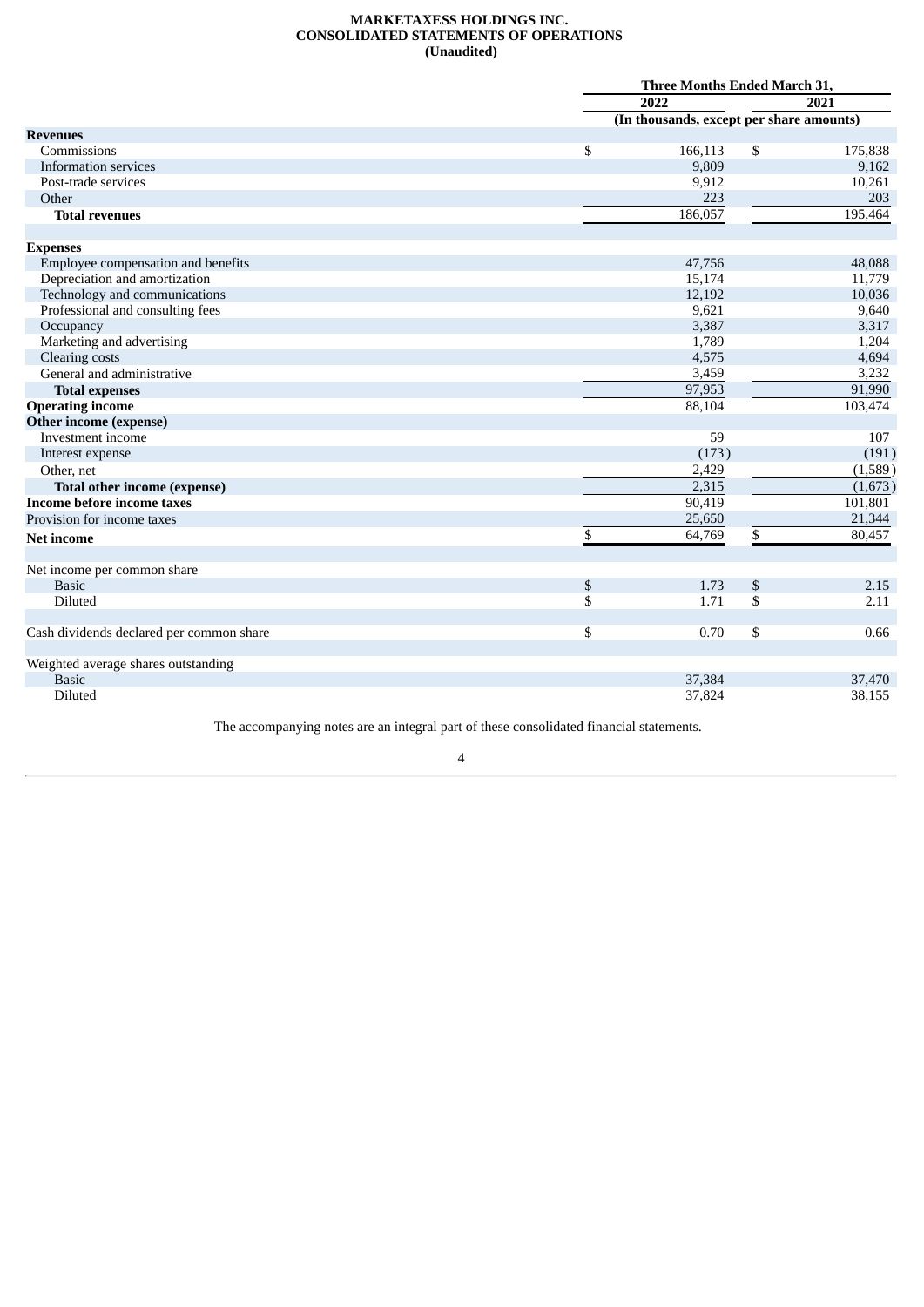## **MARKETAXESS HOLDINGS INC. CONSOLIDATED STATEMENTS OF COMPREHENSIVE INCOME (Unaudited)**

<span id="page-4-0"></span>

|                                   | Three Months Ended March 31, |  |         |  |  |
|-----------------------------------|------------------------------|--|---------|--|--|
|                                   | 2022                         |  | 2021    |  |  |
|                                   | (In thousands)               |  |         |  |  |
| Net income                        | 64,769                       |  | 80,457  |  |  |
| Cumulative translation adjustment | (5,051)                      |  | (1,932) |  |  |
| <b>Comprehensive income</b>       | 59,718                       |  | 78,525  |  |  |

The accompanying notes are an integral part of these consolidated financial statements.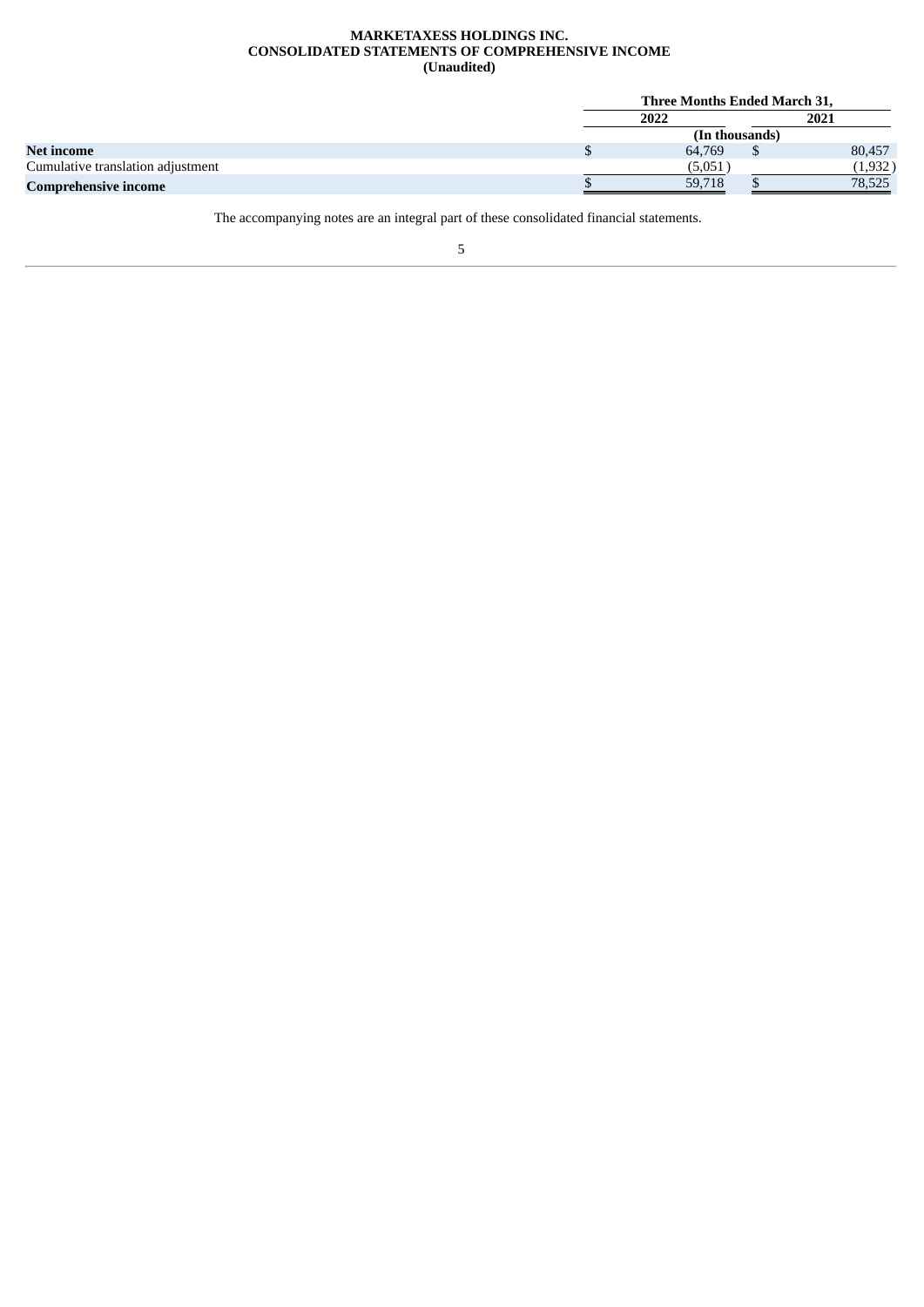## **MARKETAXESS HOLDINGS INC. CONSOLIDATED STATEMENTS OF CHANGES IN STOCKHOLDERS' EQUITY (Unaudited)**

<span id="page-5-0"></span>

|                                                                                         | Common<br><b>Stock</b><br>Voting | <b>Additional</b><br>Paid-In<br>Capital |    | <b>Treasury Stock -</b><br>Common<br><b>Stock</b><br><b>Voting</b> | <b>Retained</b><br>Earnings |      | <b>Accumulated</b><br>Other<br>Comprehensive<br>Loss | Total<br>Stockholders'<br><b>Equity</b> |
|-----------------------------------------------------------------------------------------|----------------------------------|-----------------------------------------|----|--------------------------------------------------------------------|-----------------------------|------|------------------------------------------------------|-----------------------------------------|
|                                                                                         |                                  |                                         |    | (In thousands, except per share amounts)                           |                             |      |                                                      |                                         |
| <b>Balance at January 1, 2022</b>                                                       | \$<br>123                        | \$<br>330,262                           | S. | $(232,712)$ \$                                                     | 956,966                     | - \$ | $(13,330)$ \$                                        | 1,041,309                               |
| Net income                                                                              |                                  |                                         |    |                                                                    | 64,769                      |      |                                                      | 64,769                                  |
| Cumulative translation adjustment and<br>foreign currency exchange hedge, net<br>of tax |                                  |                                         |    |                                                                    |                             |      | (5,051)                                              | (5,051)                                 |
| Stock-based compensation                                                                |                                  | 8,099                                   |    |                                                                    |                             |      |                                                      | 8,099                                   |
| <b>Exercise of stock options</b>                                                        |                                  | 50                                      |    |                                                                    |                             |      |                                                      | 50                                      |
| Withholding tax payments on restricted<br>stock vesting and stock option<br>exercises   |                                  | (20, 292)                               |    |                                                                    |                             |      |                                                      | (20, 292)                               |
| Repurchases of common stock                                                             |                                  |                                         |    | (38, 800)                                                          |                             |      |                                                      | (38, 800)                               |
| Cash dividend on common stock<br>$$0.70$ per share)                                     |                                  |                                         |    |                                                                    | (26, 543)                   |      |                                                      | (26, 543)                               |
| <b>Balance at March 31, 2022</b>                                                        | 123                              | 318,119                                 |    | (271, 512)                                                         | 995,192                     |      | (18, 381)                                            | 1,023,541                               |

|                                                                                         |     | Common<br><b>Stock</b><br>Voting |     | <b>Additional</b><br>Paid-In<br>Capital |     | <b>Treasury Stock -</b><br>Common<br><b>Stock</b><br><b>Voting</b><br>(In thousands, except per share amounts) | <b>Retained</b><br><b>Earnings</b> |     | <b>Accumulated</b><br>Other<br>Comprehensive<br>Loss | <b>Total</b><br>Stockholders'<br><b>Equity</b> |
|-----------------------------------------------------------------------------------------|-----|----------------------------------|-----|-----------------------------------------|-----|----------------------------------------------------------------------------------------------------------------|------------------------------------|-----|------------------------------------------------------|------------------------------------------------|
| <b>Balance at January 1, 2021</b>                                                       | \$. | 123                              | \$. | 329,742                                 | \$. | $(169,523)$ \$                                                                                                 | 799,369                            | \$. | $(4,650)$ \$                                         | 955,061                                        |
| Net income                                                                              |     |                                  |     |                                         |     |                                                                                                                | 80,457                             |     |                                                      | 80,457                                         |
| Cumulative translation adjustment and<br>foreign currency exchange hedge, net<br>of tax |     |                                  |     |                                         |     |                                                                                                                |                                    |     | (1,932)                                              | (1,932)                                        |
| Stock-based compensation                                                                |     |                                  |     | 7,424                                   |     |                                                                                                                |                                    |     |                                                      | 7,424                                          |
| <b>Exercise of stock options</b>                                                        |     |                                  |     | 244                                     |     |                                                                                                                |                                    |     |                                                      | 244                                            |
| Withholding tax payments on restricted<br>stock vesting and stock option<br>exercises   |     |                                  |     | (27, 422)                               |     |                                                                                                                |                                    |     |                                                      | (27, 422)                                      |
| Repurchases of common stock                                                             |     |                                  |     |                                         |     | (520)                                                                                                          |                                    |     |                                                      | (520)                                          |
| Cash dividend on common stock<br>$(\$0.66$ per share)                                   |     |                                  |     |                                         |     |                                                                                                                | (25,079)                           |     |                                                      | (25,079)                                       |
| Balance at March 31, 2021                                                               |     | 123                              |     | 309,988                                 |     | (170, 043)                                                                                                     | 854,747                            |     | (6,582)                                              | 988,233                                        |

The accompanying notes are an integral part of these consolidated financial statements.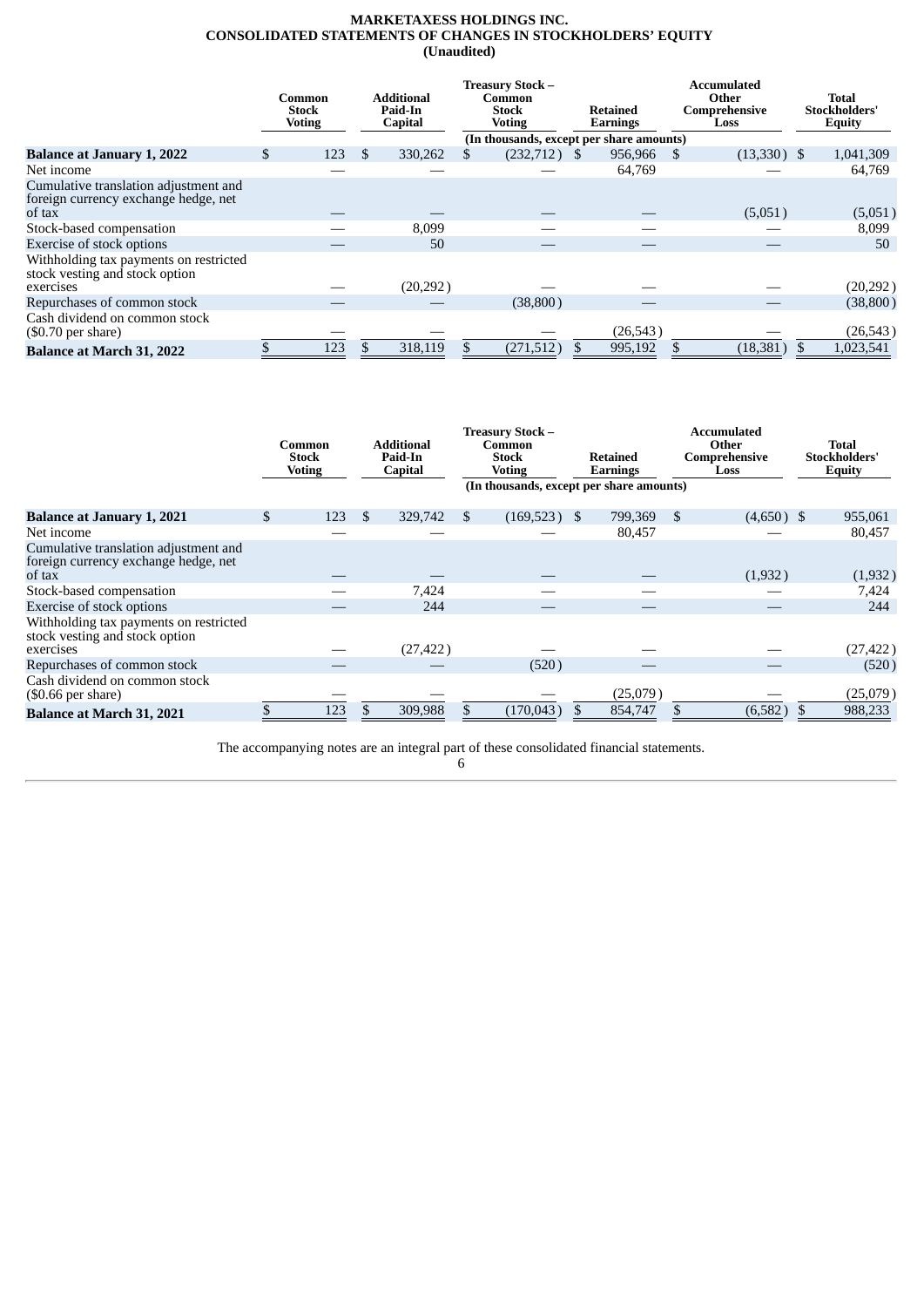## **MARKETAXESS HOLDINGS INC. CONSOLIDATED STATEMENTS OF CASH FLOWS (Unaudited)**

<span id="page-6-0"></span>

|                                                                                          | <b>Three Months Ended March 31,</b> |                       |    |                     |
|------------------------------------------------------------------------------------------|-------------------------------------|-----------------------|----|---------------------|
|                                                                                          |                                     | 2022                  |    | 2021                |
|                                                                                          |                                     | (In thousands)        |    |                     |
| <b>Cash flows from operating activities</b>                                              |                                     |                       |    |                     |
| Net income                                                                               | \$                                  | 64,769                | \$ | 80,457              |
| Adjustments to reconcile net income to net cash provided by operating activities:        |                                     |                       |    |                     |
| Depreciation and amortization                                                            |                                     | 15,174                |    | 11,779              |
| Amortization of operating lease right-of-use assets                                      |                                     | 1,596                 |    | 1,664               |
| Stock-based compensation expense                                                         |                                     | 8,099                 |    | 7,424               |
| Deferred taxes                                                                           |                                     | (643)                 |    | 591                 |
| Other                                                                                    |                                     | (1,229)               |    | (74)                |
| Changes in operating assets and liabilities:                                             |                                     |                       |    |                     |
| (Increase) in accounts receivable                                                        |                                     | (11,699)              |    | (7,880)             |
| (Increase) in receivables from broker-dealers, clearing organizations and customers      |                                     | (296, 015)            |    | (270, 491)          |
| (Increase) decrease in prepaid expenses and other assets                                 |                                     | (2, 445)              |    | 3,082               |
| Decrease in trading investments                                                          |                                     |                       |    | 5,495               |
| (Increase) in mutual funds held in rabbi trust                                           |                                     | (117)                 |    | (1,613)             |
| (Decrease) in accrued employee compensation                                              |                                     | (33,553)              |    | (34, 103)           |
| Increase in payables to broker-dealers, clearing organizations and customers             |                                     | 229,151               |    | 174,942             |
| Increase in income and other tax liabilities                                             |                                     | 3,049                 |    | 4,814               |
| Increase in accounts payable, accrued expenses and other liabilities                     |                                     | 1,932                 |    | 2,599               |
| (Decrease) in operating lease liabilities                                                |                                     | (1,799)               |    | (1, 845)            |
| Net cash (used in) operating activities                                                  |                                     | (23,730)              |    | (23, 159)           |
| <b>Cash flows from investing activities</b>                                              |                                     |                       |    |                     |
| Purchases of furniture, equipment and leasehold improvements                             |                                     | (1,396)               |    | (4,257)             |
| Capitalization of software development costs                                             |                                     | (9,425)               |    | (8,075)             |
| Net cash (used in) investing activities                                                  |                                     | (10, 821)             |    | (12, 332)           |
| <b>Cash flows from financing activities</b>                                              |                                     |                       |    |                     |
| Cash dividend on common stock                                                            |                                     | (27, 425)             |    | (25, 454)           |
| Exercise of stock options                                                                |                                     | 50                    |    | 244                 |
| Withholding tax payments on restricted stock vesting and stock option exercises          |                                     | (20, 292)             |    | (27, 422)           |
| Repurchases of common stock                                                              |                                     | (38,800)              |    | (520)               |
| Proceeds from short-term borrowings                                                      |                                     | 100,000               |    | 69,302              |
| Repayments of short-term borrowings                                                      |                                     | (100,000)             |    | (35,000)            |
| Net cash (used in) financing activities                                                  |                                     | (86, 467)             |    | (18, 850)           |
| Effect of exchange rate changes on cash and cash equivalents                             |                                     | (4,356)               |    | (1,027)             |
| Cash and cash equivalents including restricted cash                                      |                                     |                       |    |                     |
| Net decrease for the period                                                              |                                     |                       |    |                     |
|                                                                                          |                                     | (125, 374)<br>625,567 |    | (55,368)<br>608,050 |
| Beginning of period                                                                      |                                     |                       |    |                     |
| <b>End of period</b>                                                                     | \$                                  | 500,193               | \$ | 552,682             |
| <b>Supplemental cash flow information</b>                                                |                                     |                       |    |                     |
| Cash paid for income taxes                                                               | \$                                  | 8,487                 | \$ | 6,250               |
| Cash paid for interest                                                                   |                                     | 134                   |    | 191                 |
| Non-cash activity                                                                        |                                     |                       |    |                     |
| Operating lease right-of-use assets obtained in exchange for operating lease liabilities |                                     | 91                    |    | 878                 |

The accompanying notes are an integral part of these consolidated financial statements.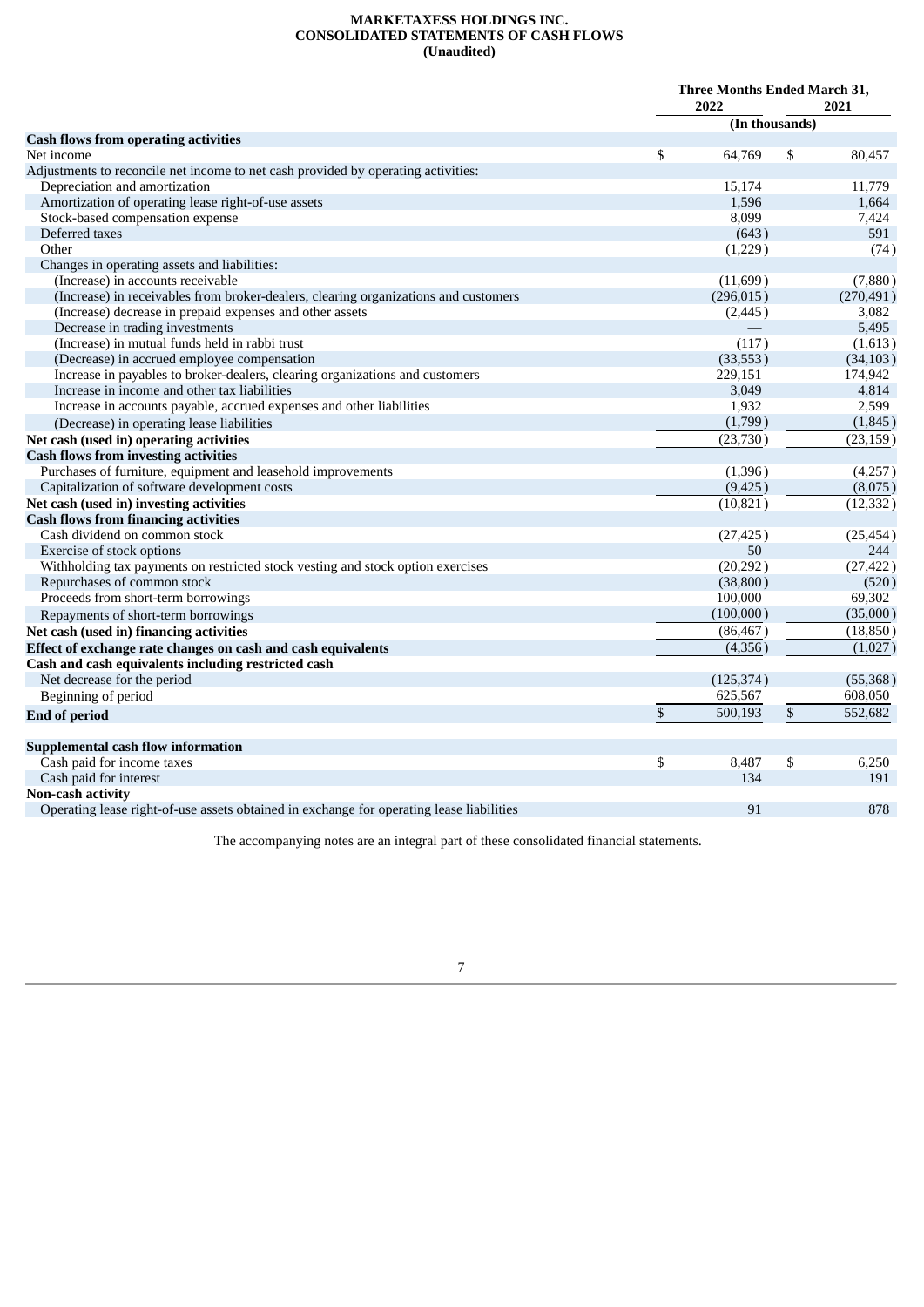#### **MARKETAXESS HOLDINGS INC. NOTES TO CONSOLIDATED FINANCIAL STATEMENTS (Unaudited)**

#### <span id="page-7-0"></span>**1. Organization and Principal Business Activity**

MarketAxess Holdings Inc. (the "Company" or "MarketAxess") was incorporated in the State of Delaware on April 11, 2000. Through its subsidiaries, MarketAxess operates leading electronic trading platforms delivering expanded liquidity opportunities, improved execution quality and significant cost savings across global fixed-income markets. Over 1,900 institutional investor and broker-dealer firms are active users of MarketAxess' patented trading technology, accessing global liquidity on its platforms in U.S. investment-grade bonds, U.S. high-yield bonds, emerging market debt, Eurobonds, municipal bonds, U.S. government bonds and other fixed-income securities. Through its Open Trading® protocols, MarketAxess executes bond trades between and among institutional investor and broker-dealer clients in the leading all-to-all anonymous trading environment for corporate bonds. MarketAxess also offers a number of trading-related products and services, including: Composite+™ pricing and other market data products to assist clients with trading decisions; auto-execution and other execution services for clients requiring specialized workflow solutions; connectivity solutions that facilitate straight-through processing; and technology services to optimize trading environments. The Company also provides a range of pre- and post-trade services, including trade matching, trade publication, regulatory transaction reporting and market and reference data across a range of fixed-income and other products.

#### **2. Significant Accounting Policies**

## *Basis of Presentation*

The consolidated financial statements include the accounts of the Company and its subsidiaries. All intercompany transactions and balances have been eliminated. These consolidated financial statements are unaudited and should be read in conjunction with the audited consolidated financial statements included in the Company's Annual Report on Form 10-K for the year ended December 31, 2021. The consolidated financial information as of December 31, 2021 has been derived from audited financial statements not included herein. These unaudited consolidated financial statements are prepared in accordance with U.S. generally accepted accounting principles ("GAAP") and the rules and regulations of the U.S. Securities and Exchange Commission ("SEC") with respect to Form 10-Q and reflect all adjustments that, in the opinion of management, are normal and recurring, and that are necessary for a fair statement of the results for the interim periods presented. In accordance with such rules and regulations, certain disclosures that are normally included in annual financial statements have been omitted. Interim period operating results may not be indicative of the operating results for a full year. Certain reclassifications have been made to the prior periods' consolidated financial statements in order to conform to the current period presentation. Such reclassifications are immaterial, individually and in the aggregate, to both current and all previously issued financial statements taken as a whole and have no effect on previously reported net income.

## *Accounting Pronouncements, Recently Adopted*

In March 2020, the Financial Accounting Standards Board issued Accounting Standards Update ("ASU") 2020-04, "Reference Rate Reform (Topic 848): Facilitation of the Effects of Reference Rate Reform on Financial Reporting" (the "ASU"), which is designed to ease the potential burden in accounting for the transition away from the London Inter-bank Offered Rate ("LIBOR"). The ASU applies to contracts, hedging relationships, and other transactions that reference LIBOR or another reference rate expected to be discontinued and replaced with alternative reference rates as a result of reference rate reform. The ASU provides optional expedients and exceptions for applying GAAP to contracts, hedging relationships, and other transactions affected by reference rate reform if certain criteria are met. The Company adopted this ASU as of January 1, 2022, and determined that it did not have any contracts, hedging relationships, or other transactions impacted by this ASU.

#### *Cash and Cash Equivalents*

The Company defines cash equivalents as short-term interest-bearing investments with maturities at the time of purchase of three months or less.

#### *Investments*

The Company determines the appropriate classification of securities at the time of purchase which are recorded in the Consolidated Statements of Financial Condition on the trade date. Securities are classified as available-for-sale or trading. Available-for-sale investments are carried at fair value with the unrealized gains or losses reported in accumulated other comprehensive loss in the Consolidated Statements of Financial Condition. Trading investments include U.S. Treasuries and are carried at fair value, with realized and unrealized gains or losses included in other, net in the Consolidated Statements of Operations.

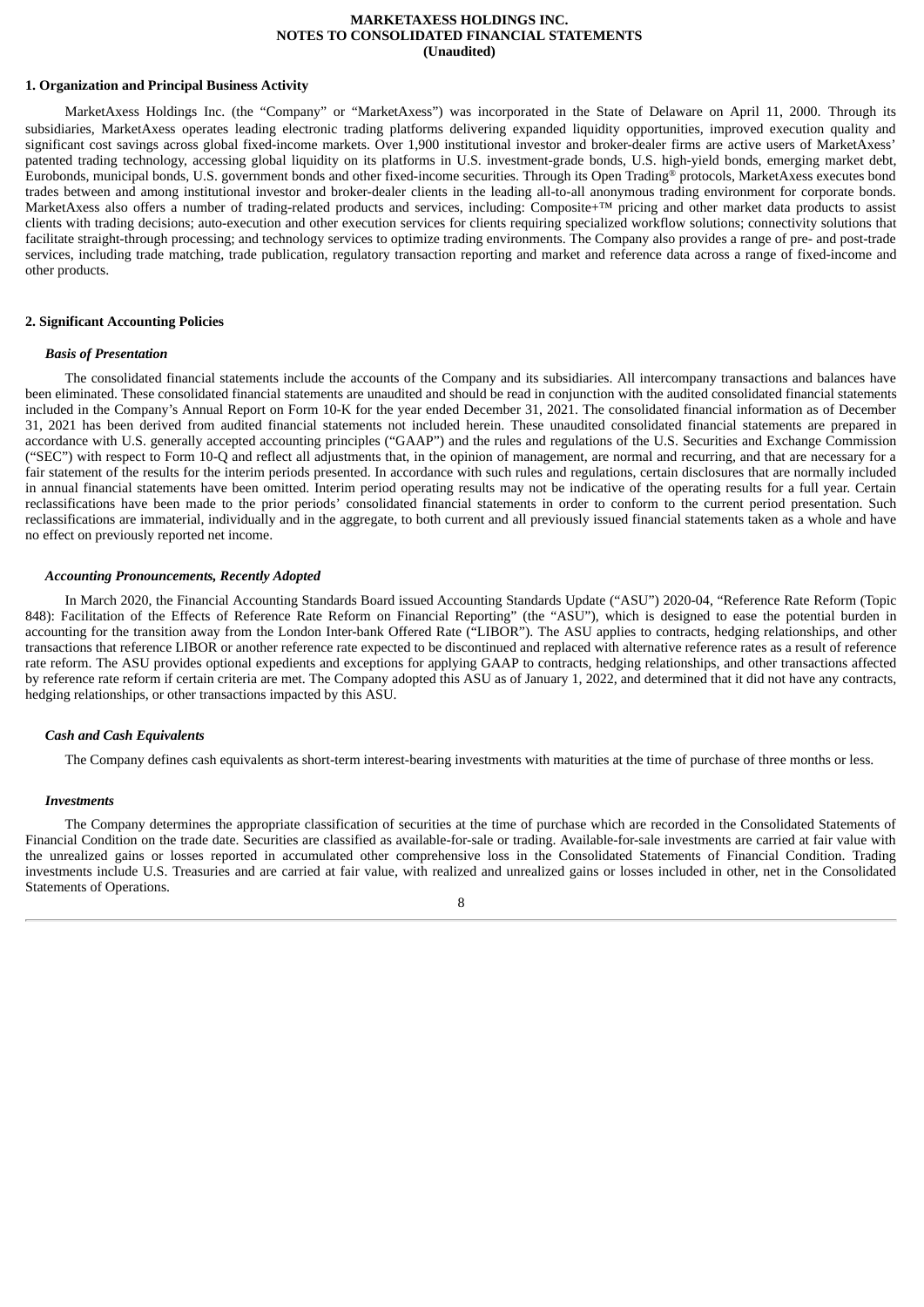## *Fair Value Financial Instruments*

Fair value is defined as "the price that would be received to sell an asset or paid to transfer a liability in an orderly transaction between market participants at the measurement date." A three-tiered hierarchy for determining fair value has been established that prioritizes inputs to valuation techniques used in fair value calculations. The three levels of inputs are defined as Level 1 (unadjusted quoted prices for identical assets or liabilities in active markets), Level 2 (inputs that are observable in the marketplace other than those inputs classified in Level 1) and Level 3 (inputs that are unobservable in the marketplace). The Company's financial assets and liabilities measured at fair value on a recurring basis consist of its money market funds, trading securities and contingent consideration payables associated with acquisitions. All other financial instruments are short-term in nature and the carrying amount is reported on the Consolidated Statements of Financial Condition at approximate fair value.

#### *Receivables from and Payables to Broker-dealers, Clearing Organizations and Customers*

Receivables from broker-dealers, clearing organizations and customers include amounts receivable for securities not delivered by the Company to the purchaser by the settlement date ("securities failed-to-deliver") and cash deposits held at clearing organizations and clearing brokers to facilitate the settlement and clearance of matched principal transactions. Payables to broker-dealers, clearing organizations and customers include amounts payable for securities not received by the Company from a seller by the settlement date ("securities failed-to-receive"). Securities failed-to-deliver and securities failedto-receive for transactions executed on a matched principal basis where the Company serves as a counterparty to both the buyer and the seller are recorded on a settlement date basis. The Company presents its securities failed-to-deliver and securities failed-to-receive balances on a net-by-counterparty basis within receivables from and payables to broker-dealers, clearing organizations and customers. The difference between the Company's trade-date receivables and payables for unsettled matched principal transactions reflects commissions earned and is recorded within accounts receivable, net on a trade date basis.

#### *Allowance for Credit Losses*

All accounts receivable have contractual maturities of less than one year and are derived from trading-related fees and commissions and revenues from products and services. The Company continually monitors collections and payments from its customers and maintains an allowance for doubtful accounts. The allowance for credit losses is based on an estimate of the amount of potential credit losses in existing accounts receivable, as determined from a review of aging schedules, past due balances, historical collection experience and other specific collection issues that have been identified. Account balances are grouped for evaluation based on various risk characteristics, including billing type, legal entity, and geographic region. Additions to the allowance for credit losses are charged to bad debt expense, which is included in general and administrative expense in the Company's Consolidated Statements of Operations. Balances that are determined to be uncollectable are written off against the allowance for credit losses. The allowance for credit losses was immaterial as of March 31, 2022 and December 31, 2021.

#### *Depreciation and Amortization*

Fixed assets are carried at cost less accumulated depreciation. The Company uses the straight-line method of depreciation over three to seven years. The Company amortizes leasehold improvements on a straight-line basis over the lesser of the life of the improvement or the remaining term of the lease.

#### *Software Development Costs*

The Company capitalizes certain costs associated with the development of internal use software, including, among other items, employee compensation and related benefits and third party consulting costs at the point at which the conceptual formulation, design and testing of possible software project alternatives have been completed. Once the product is ready for its intended use, such costs are amortized on a straight-line basis over three years. The Company reviews the amounts capitalized for impairment whenever events or changes in circumstances indicate that the carrying amounts of the assets may not be recoverable.

#### *Cloud Computing Costs*

The Company capitalizes certain costs associated with cloud computing arrangements, including, among other items, employee compensation and related benefits and third party consulting costs that are part of the application development stage. These costs are setup as a prepaid asset on the Consolidated Statement of Financial Condition and are amortized over the period of the hosting service contract, which range from one to five years. The Company reviews the amounts capitalized for impairment whenever events or changes in circumstances indicate that the carrying amounts of the assets may not be recoverable.

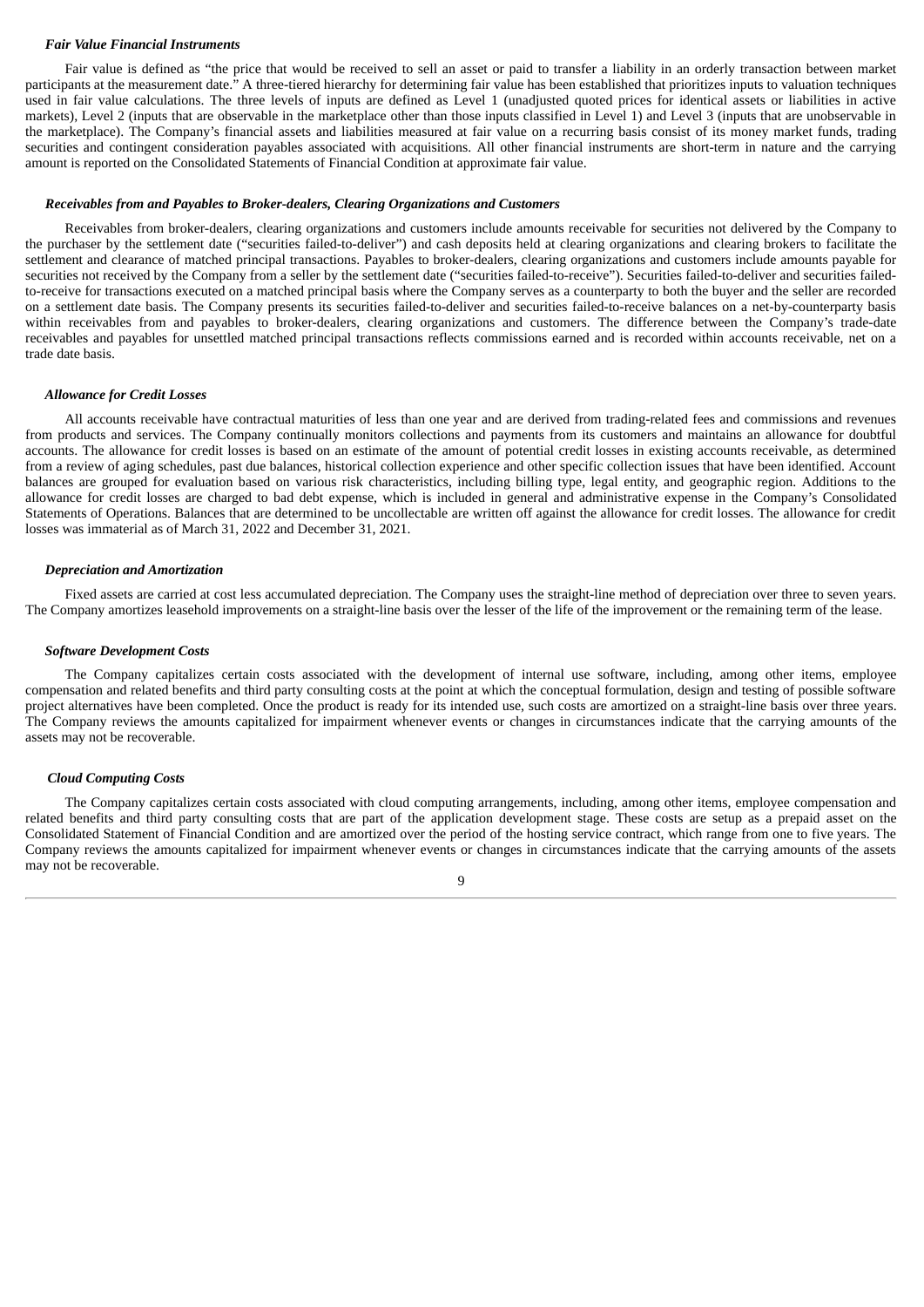#### *Foreign Currency Translation and Forward Contracts*

Assets and liabilities denominated in foreign currencies are translated using exchange rates at the end of the period; revenues and expenses are translated at average monthly rates. Gains and losses on foreign currency translation are a component of accumulated other comprehensive loss in the Consolidated Statements of Financial Condition. Transaction gains and losses are recorded in other, net in the Consolidated Statements of Operations.

The Company previously entered into foreign currency forward contracts to hedge its net investment in its U.K. subsidiaries. Gains and losses on these transactions are included in accumulated other comprehensive loss in the Consolidated Statements of Financial Condition.

#### *Revenue Recognition*

The Company's classification of revenues in the Consolidated Statements of Operations represents revenues from contracts with customers disaggregated by type of revenue. The Company has four revenue streams as described below.

*Commission Revenue –* The Company charges its broker-dealer clients variable transaction fees for trades executed on its platforms and, under certain plans, distribution fees or monthly minimum fees to use the platforms for a particular product area. Variable transaction fees are recognized on a trade date basis, are generally calculated as a percentage of the notional dollar volume of bonds traded on the platforms and vary based on the type, size, yield and maturity of the bond traded, as well as individual client incentives. Bonds that are more actively traded or that have shorter maturities generally generate lower commissions, while bonds that are less actively traded or that have longer maturities generally command higher commissions. Under the Company's disclosed trading transaction fee plans, variable transaction fees, distribution fees and unused monthly fee commitments are invoiced and recorded on a monthly basis.

For Open Trading trades that the Company executes between and among institutional investor and broker-dealer clients on a matched principal basis by serving as counterparty to both the buyer and the seller, the Company earns its commission through the difference in price between the two trades. The commission is collected upon settlement of the trade, which typically occurs within one to two trading days after the trade date. For U.S. Treasury matched principal trades, commissions are invoiced and recorded on a monthly basis. The following table presents commission revenue by fee type:

|                                             | Three Months Ended March 31, |         |     |         |  |  |
|---------------------------------------------|------------------------------|---------|-----|---------|--|--|
|                                             | 2022                         |         |     | 2021    |  |  |
|                                             |                              |         |     |         |  |  |
| <b>Commission revenue by fee type</b>       |                              |         |     |         |  |  |
| Variable transaction fees                   |                              |         |     |         |  |  |
| Disclosed trading                           |                              | 87,067  | \$. | 98,818  |  |  |
| Open Trading - matched principal trading    |                              | 42.991  |     | 46,320  |  |  |
| U.S. Treasuries - matched principal trading |                              | 4,815   |     | 3,260   |  |  |
| Total variable transaction fees             |                              | 134,873 |     | 148,398 |  |  |
| Distribution fees and unused minimum fees   |                              | 31,240  |     | 27,440  |  |  |
| Total commissions                           |                              | 166,113 |     | 175,838 |  |  |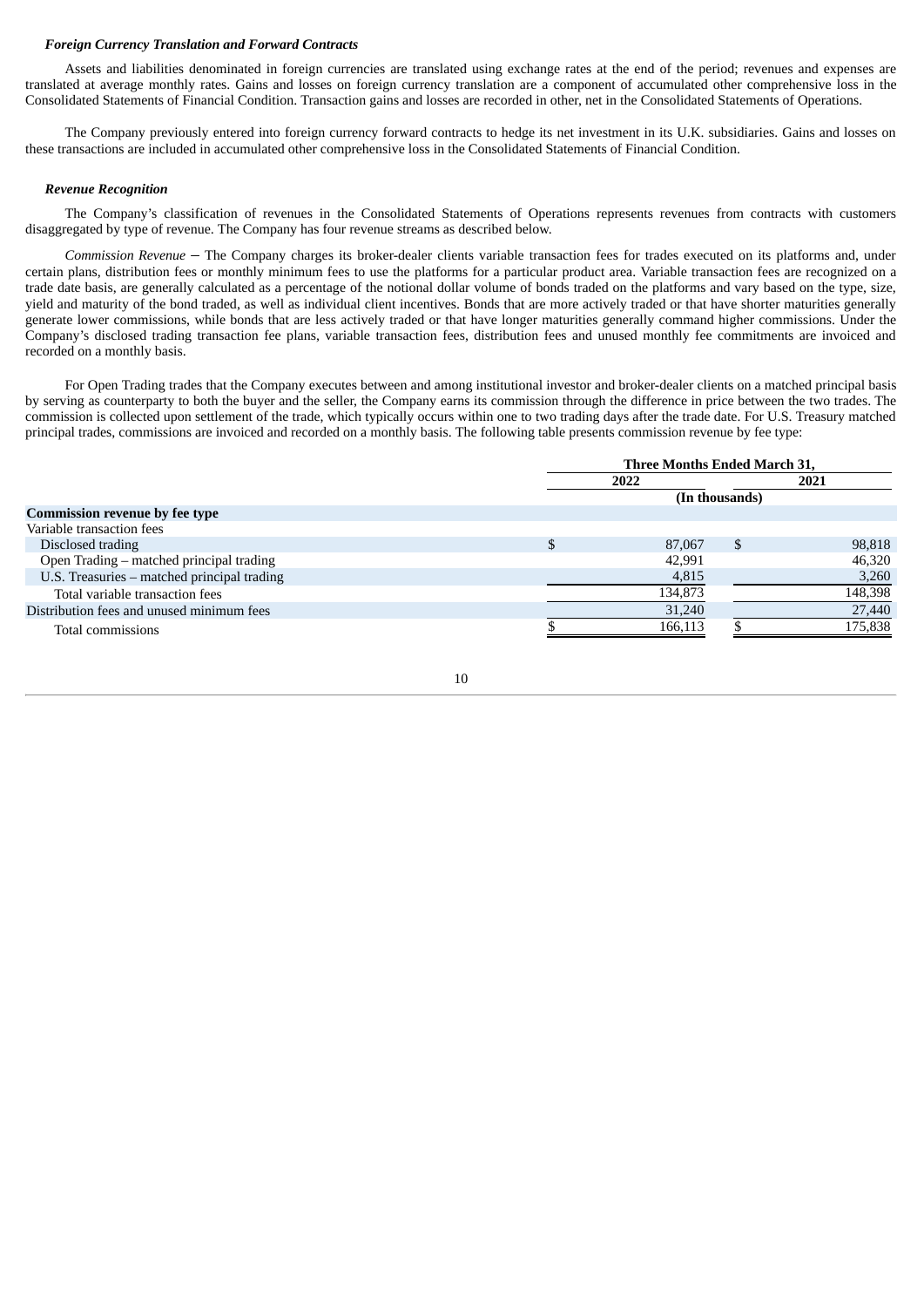*Information services –* Information services includes data licensed to the Company's broker-dealer clients, institutional investor clients and data-only subscribers; professional and consulting services; technology software licenses; and maintenance and support services. The nature and timing of each performance obligation may vary as these contracts are either subscription-based services transferred over time, and may be net of volume-based discounts, or one-time services that are transferred at a point in time. Revenues for services transferred over time are recognized ratably over the contract period as the Company's performance obligation is met, whereas revenues for services transferred at a point in time are recognized in the period the services are provided. Customers are generally billed monthly, quarterly, or annually; revenues billed in advance are deferred and recognized ratably over the contract period. The following table presents information services revenue by timing of recognition:

|                                                       | Three Months Ended March 31, |      |       |  |  |  |
|-------------------------------------------------------|------------------------------|------|-------|--|--|--|
|                                                       | 2022                         | 2021 |       |  |  |  |
|                                                       | (In thousands)               |      |       |  |  |  |
| Information services revenue by timing of recognition |                              |      |       |  |  |  |
| Services transferred over time                        | 9.485                        |      | 9.045 |  |  |  |
| Services transferred at a point in time               | 324                          |      | 117   |  |  |  |
| Total information services revenues                   | 9.809                        |      | 9.162 |  |  |  |

*Post-trade services –* Post-trade services revenue is generated from regulatory transaction reporting, trade publication and trade matching services. Customers are generally billed monthly in arrears and revenue is recognized in the period transactions are processed. Revenues billed in advance are deferred and recognized ratably over the contract period. The Company also generates one-time implementation fees for onboarding clients which are invoiced and recognized in the period the implementation is completed. The following table presents post-trade services revenue by timing of recognition:

|                                                      | Three Months Ended March 31, |  |        |  |  |  |
|------------------------------------------------------|------------------------------|--|--------|--|--|--|
|                                                      | 2022                         |  | 2021   |  |  |  |
|                                                      | (In thousands)               |  |        |  |  |  |
| Post-trade services revenue by timing of recognition |                              |  |        |  |  |  |
| Services transferred over time                       | 9.871                        |  | 10,020 |  |  |  |
| Services transferred at a point in time              | 41                           |  | 241    |  |  |  |
| Total post-trade services revenues                   | 9.912                        |  | 10,261 |  |  |  |

*Other revenues –* Other revenues primarily includes revenue from telecommunications line charges to broker-dealer clients.

Contract liabilities consist of deferred revenues that the Company records when cash payments are received or due in advance of services to be performed. The revenue recognized from contract liabilities and the remaining balance is shown below:

|                           | <b>December 31, 2021</b> | <b>Payments received</b><br>in advance of<br>services to be<br>performed |       | <b>Revenue</b><br>recognized for<br>services<br>performed during<br>the period |                | <b>Foreign Currency</b><br><b>Translation</b> |                                 |  | <b>March 31, 2022</b> |  |  |
|---------------------------|--------------------------|--------------------------------------------------------------------------|-------|--------------------------------------------------------------------------------|----------------|-----------------------------------------------|---------------------------------|--|-----------------------|--|--|
|                           |                          |                                                                          |       |                                                                                | (In thousands) |                                               |                                 |  |                       |  |  |
| Information services      | 3,528                    |                                                                          | 2,457 |                                                                                | $(2,710)$ \$   |                                               | $\hspace{0.1mm}-\hspace{0.1mm}$ |  | 3,275                 |  |  |
| Post-trade services       | 720                      |                                                                          | 4,873 |                                                                                | (3,996)        |                                               | (20)                            |  | 1,577                 |  |  |
| Total deferred<br>revenue | 4,248                    |                                                                          | 7,330 |                                                                                | (6,706)        |                                               | (20)                            |  | 4,852                 |  |  |

The majority of the Company's contracts are short-term in nature with durations of less than one year. For contracts with original durations extending beyond one year, the aggregate amount of the transaction price allocated to remaining performance obligations was \$18.9 million as of March 31, 2022. The Company expects to recognize revenue associated with the remaining performance obligations over the next 30 months.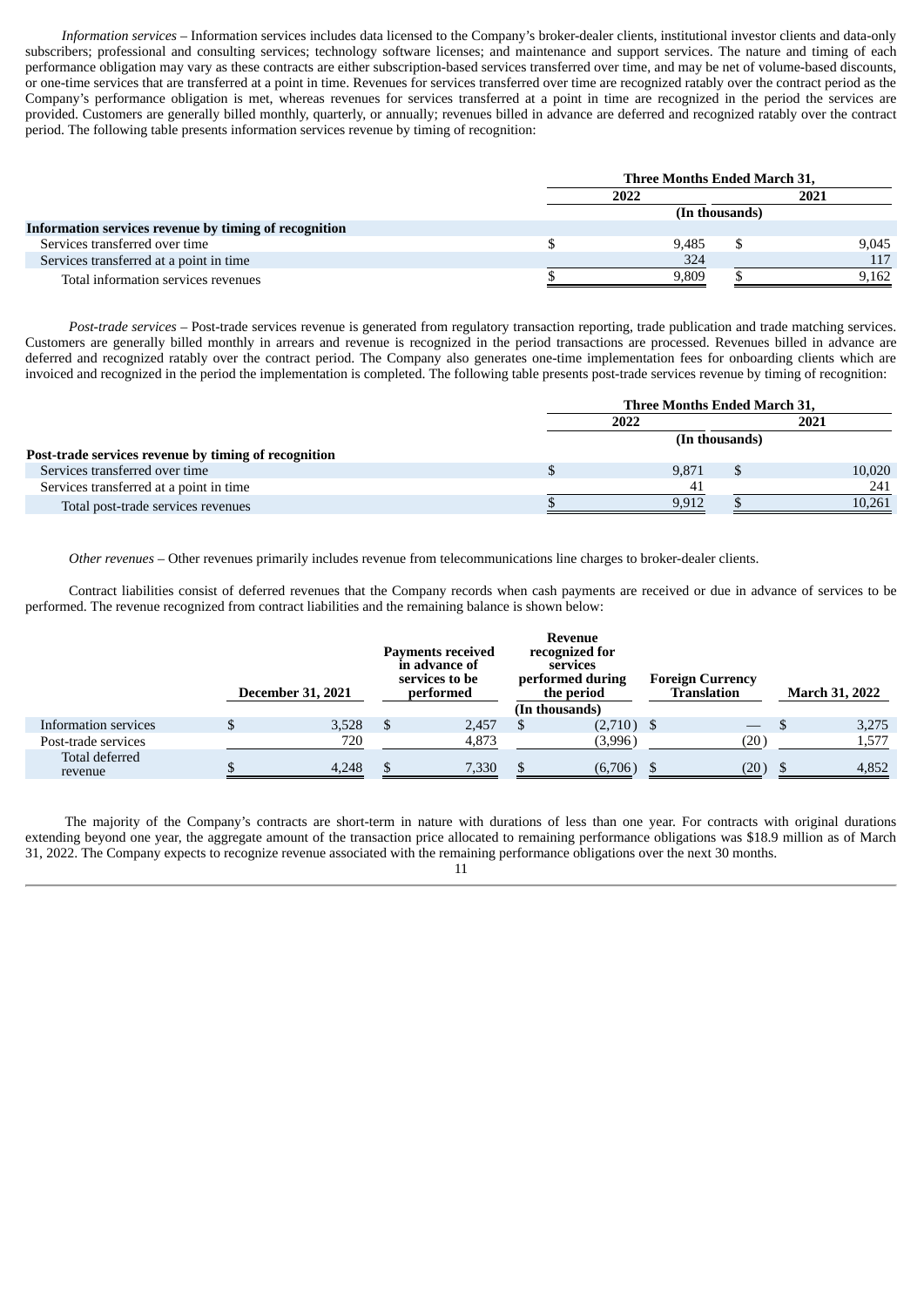#### *Stock-Based Compensation*

The Company measures and recognizes compensation expense for all share-based payment awards based on their estimated fair values measured as of the grant date. These costs are recognized as an expense in the Consolidated Statements of Operations over the requisite service period, which is typically the vesting period, with an offsetting increase to additional paid-in capital. Forfeitures are recognized as they occur.

#### *Income Taxes*

Income taxes are accounted for using the asset and liability method. Deferred income taxes reflect the net tax effects of temporary differences between the financial reporting and tax bases of assets and liabilities and are measured using the enacted tax rates and laws that will be in effect when such differences are expected to reverse. The effect on deferred tax assets and liabilities of a change in tax rates is recognized in income in the period that includes the enactment date. A valuation allowance is recognized against deferred tax assets if it is more likely than not that such assets will not be realized in future years. Tax benefits for uncertain tax positions are recognized when it is more likely than not that the positions will be sustained upon examination based on their technical merits. The Company recognizes interest and penalties related to unrecognized tax benefits in the provision for income taxes in the Consolidated Statements of Operations. All tax effects related to share-based payments are recorded in the provision for income taxes in the periods during which the awards are exercised or vest.

#### *Business Combinations, Goodwill and Intangible Assets*

Business combinations are accounted for under the purchase method of accounting. The total cost of an acquisition is allocated to the underlying net assets based on their respective estimated fair values. The excess of the purchase price over the estimated fair values of the net assets acquired is recorded as goodwill. Determining the fair value of certain assets acquired and liabilities assumed requires judgment and often involves the use of significant estimates and assumptions, including assumptions with respect to future cash flows, discount rates, growth rates, customer attrition rates and asset lives.

The Company operates as a single reporting unit. Following an acquisition, goodwill no longer retains its identification with a particular acquisition, but instead becomes identifiable with the entire reporting unit. As a result, all of the fair value of the Company is available to support the value of goodwill. An impairment review of goodwill is performed on an annual basis, at year-end, or more frequently if circumstances change. Intangible assets with definite lives, including purchased technologies, customer relationships and other intangible assets, are amortized over their estimated useful lives which range from one to 15 years using either a straight-line or accelerated amortization method based on the pattern of economic benefit the Company expects to realize from such assets. Intangible assets are assessed for impairment when events or circumstances indicate the existence of a possible impairment.

## *Earnings Per Share*

Basic earnings per share is computed by dividing the net income attributable to common stock by the weighted-average number of shares of common stock outstanding during the period. For purposes of computing diluted earnings per share, the weighted-average shares outstanding of common stock reflects the dilutive effect that could occur if convertible securities or other contracts to issue common stock were converted into or exercised for common stock.

#### *Use of Estimates*

The preparation of financial statements in conformity with GAAP requires management to make estimates and assumptions that affect the reported amounts of assets and liabilities and disclosure of contingent assets and liabilities at the date of the financial statements and the reported amounts of revenues and expenses during the reporting period. Actual results could differ from those estimates.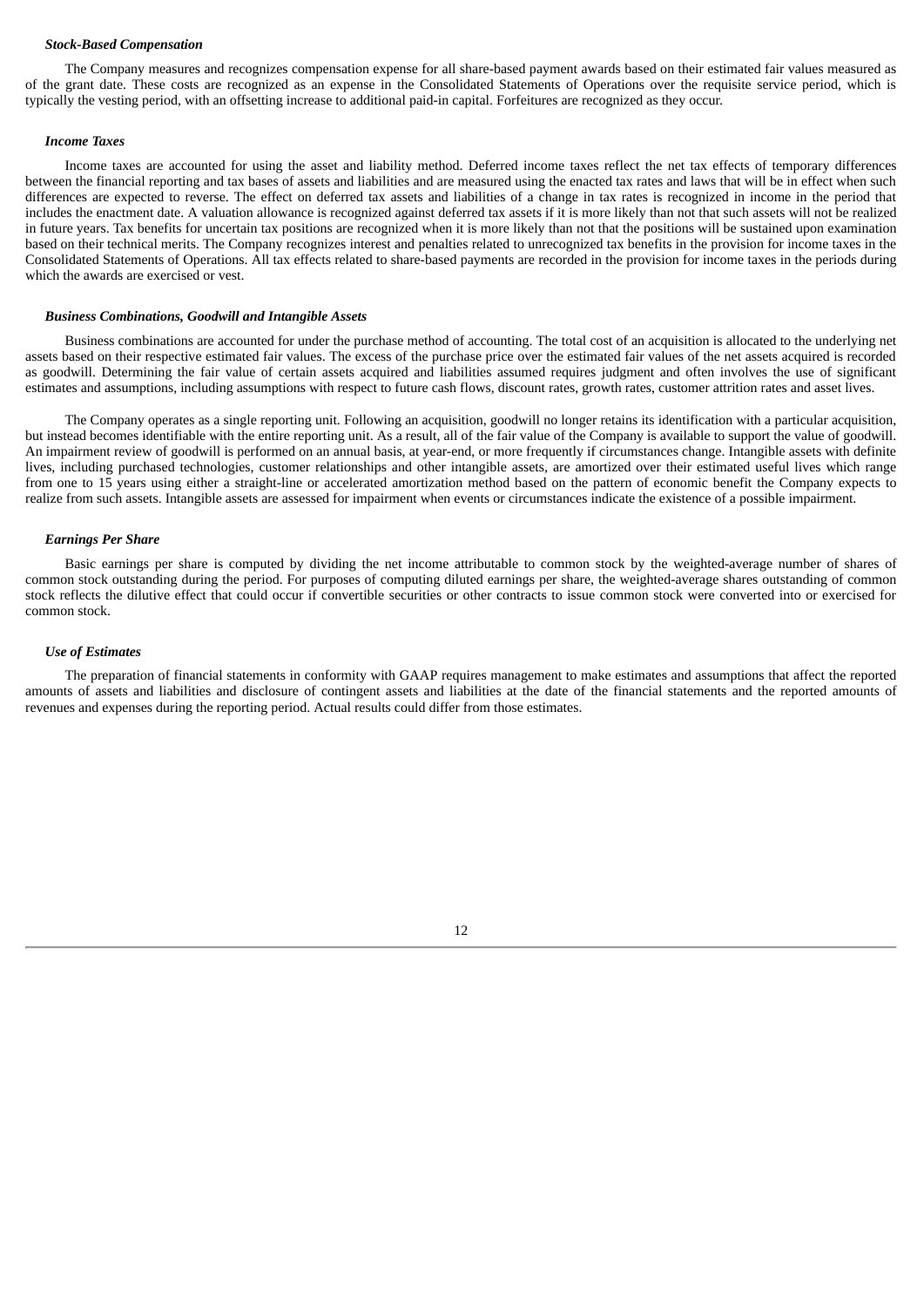#### **3. Regulatory Capital Requirements**

Certain U.S. subsidiaries of the Company are registered as a broker-dealer or swap execution facility ("SEF") and therefore are subject to the applicable rules and regulations of the SEC, the Financial Industry Regulatory Authority ("FINRA") and the Commodity Futures Trading Commission ("CFTC"). These rules contain minimum net capital requirements, as defined in the applicable regulations, and also may require that a significant part of the registrants' assets be kept in relatively liquid form. Certain of the Company's foreign subsidiaries are regulated by the Financial Conduct Authority ("FCA") in the U.K. or other foreign regulators and must maintain financial resources, as defined in the applicable regulations, in excess of the applicable financial resources requirement. As of March 31, 2022, each of the Company's subsidiaries that are subject to these regulations had net capital or financial resources in excess of their minimum requirements. As of March 31, 2022, the Company's subsidiaries maintained aggregate net capital and financial resources that were \$567.3 million in excess of the required levels of \$24.2 million.

The Company's U.S. broker-dealer subsidiary is required to segregate funds in a special reserve bank account for the benefit of customers pursuant to Rule 15c3-3 of the Securities Exchange Act of 1934, as amended (the "Exchange Act"). As of March 31, 2022, the U.S. broker-dealer subsidiary had a balance of \$50.2 million in its special reserve bank account. This U.S. broker-dealer subsidiary also maintained net capital that was \$360.9 million in excess of the required level of \$6.0 million.

Each of the Company's U.S. and foreign regulated subsidiaries are subject to local regulations which generally prohibit repayment of borrowings from the Company or affiliates, paying cash dividends, making loans to the Company or affiliates or otherwise entering into transactions that result in a significant reduction in regulatory net capital or financial resources without prior notification to or approval from such regulated entity's principal regulator.

#### **4. Fair Value Measurements**

The following table summarizes the valuation of the Company's assets and liabilities measured at fair value as categorized based on the hierarchy described in Note 2:

|                                  | Level 1      | <b>Level 2</b> |                |    | <b>Level 3</b> |     | <b>Total</b> |
|----------------------------------|--------------|----------------|----------------|----|----------------|-----|--------------|
| <b>As of March 31, 2022</b>      |              |                | (In thousands) |    |                |     |              |
| Assets                           |              |                |                |    |                |     |              |
| Money market funds               | \$<br>14,300 | \$             |                | \$ |                | \$  | 14,300       |
| Trading securities               |              |                |                |    |                |     |              |
| U.S. Treasuries                  |              |                | 24,563         |    |                |     | 24,563       |
| Mutual funds held in rabbi trust |              |                | 11,312         |    |                |     | 11,312       |
| Total assets                     | 14,300       | \$             | 35,875         | \$ |                |     | 50,175       |
|                                  |              |                |                |    |                |     |              |
| Liabilities                      |              |                |                |    |                |     |              |
| Contingent consideration payable | \$           | \$             |                | S  | 39,119         | \$  | 39,119       |
| <b>As of December 31, 2021</b>   |              |                |                |    |                |     |              |
| Assets                           |              |                |                |    |                |     |              |
| Money market funds               | \$<br>14,206 | \$             |                | \$ |                | \$. | 14,206       |
| Trading securities               |              |                |                |    |                |     |              |
| U.S. Treasuries                  |              |                | 24,883         |    |                |     | 24,883       |
| Mutual funds held in rabbi trust |              |                | 11,195         |    |                |     | 11,195       |
| Total assets                     | 14,206       | \$             | 36,078         | \$ |                |     | 50,284       |
| Liabilities                      |              |                |                |    |                |     |              |
| Contingent consideration payable |              |                |                |    | 41,090         | \$. | 41,090       |

Securities classified within Level 2 were valued using a market approach utilizing prices and other relevant information generated by market transactions involving comparable assets. The mutual funds held in a rabbi trust represent investments associated with the Company's deferred cash incentive plan.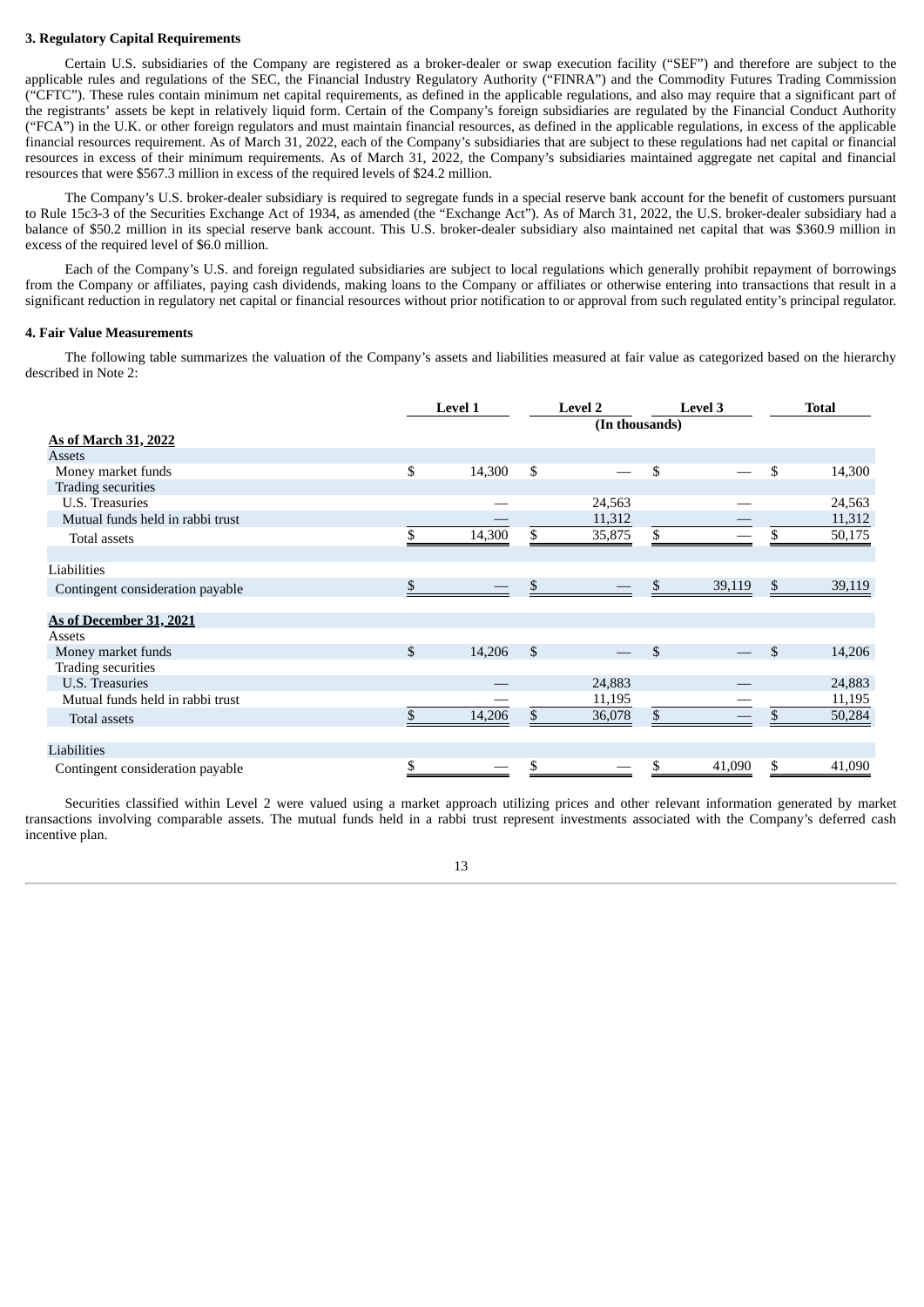Liabilities classified within Level 3 reflect contingent consideration payable recognized in connection with acquisitions. Significant unobservable inputs used in the valuation of contingent consideration payable include estimates of client retention, electronic trading volume and variable fees over periods of 18 to 24 months from the acquisition dates. The following table summarizes the change in the Company's Level 3 liabilities for the three months ended March 31, 2022:

|                                  | <b>December 31, 2021</b> | Unrealized (Gain)/Loss | <b>Foreign Currency</b><br><b>Translation</b> | <b>March 31, 2022</b> |
|----------------------------------|--------------------------|------------------------|-----------------------------------------------|-----------------------|
|                                  |                          | (In thousands)         |                                               |                       |
| Contingent consideration payable | 41.090                   | (1,609)                | 362                                           | 39,119                |

The table below presents the range and average significant unobservable inputs used in the valuation of the Company's Level 3 liabilities:

|                          | <b>Valuation Technique</b> | <b>Unobservable Inputs</b>       | Range             | Average |
|--------------------------|----------------------------|----------------------------------|-------------------|---------|
|                          |                            | (\$ in thousands)                |                   |         |
| As of March 31, 2022     |                            |                                  |                   |         |
| Contingent consideration |                            |                                  |                   |         |
| payable                  | Discounted cash flows      | Present value factor             | $0.96 - 1$        | 0.98    |
|                          |                            | Customer retention rate          | 84.0%             | 84.0%   |
|                          |                            | April 2022-March 2023 variable   |                   |         |
|                          |                            | fee                              | $$3,556 - $5,658$ | \$4,607 |
|                          |                            | Percentage of electronic trading |                   |         |
|                          |                            | volume                           | $86.0\% - 96.6\%$ | 91.3%   |
|                          |                            |                                  |                   |         |
| As of December 31, 2021  |                            |                                  |                   |         |
| Contingent consideration |                            |                                  |                   |         |
| payable                  | Discounted cash flows      | Present value factor             | $0.95 - 1$        | 0.98    |
|                          |                            | Customer retention rate          | 84.0%             | 84.0%   |
|                          |                            | April 2021-March 2022 variable   |                   |         |
|                          |                            | fee                              | $$2,703 - $3,086$ | \$2,895 |
|                          |                            | Percentage of electronic trading |                   |         |
|                          |                            | volume                           | $86.0\% - 96.6\%$ | 91.3%   |

The table below presents the carrying value, fair value and fair value hierarchy category of the Company's financial assets and liabilities that are not measured at fair value on the Consolidated Statement of Financial Condition. The carrying values of the Company's financial assets and liabilities not measured at fair value categorized in the fair value hierarchy as Level 1 and Level 2 approximate fair value due to the short-term nature of the underlying assets and liabilities.

|                                                                          | Carrving<br>Value | <b>Fair Value</b> |     | <b>Level 1</b> |    | <b>Level 2</b>           | <b>Level</b> 3 | <b>Total</b>  |
|--------------------------------------------------------------------------|-------------------|-------------------|-----|----------------|----|--------------------------|----------------|---------------|
|                                                                          |                   |                   |     | (In thousands) |    |                          |                |               |
| As of March 31, 2022                                                     |                   |                   |     |                |    |                          |                |               |
| Financial assets not measured at fair value:                             |                   |                   |     |                |    |                          |                |               |
| Cash and cash equivalents                                                | \$<br>364.567     | \$<br>364.567     | \$. | 364,567        | -S | $\overline{\phantom{0}}$ | \$             | \$<br>364,567 |
| Cash segregated under federal regulations                                | 50,187            | 50,187            |     | 50,187         |    |                          |                | 50,187        |
| Accounts receivable, net of allowance                                    | 75,520            | 75,520            |     |                |    | 75,520                   |                | 75,520        |
| Receivables from broker-dealers, clearing<br>organizations and customers | 721,127           | 721,127           |     | 85,331         |    | 635,796                  |                | 721,127       |
| Total                                                                    | 1,211,401         | 1,211,401         |     | 500,085        |    | 711,316                  |                | 1,211,401     |
|                                                                          |                   |                   |     |                |    |                          |                |               |
| Financial liabilities not measured at fair value:                        |                   |                   |     |                |    |                          |                |               |
| Payables to broker-dealers, clearing organizations<br>and customers      | 458,476           | 458,476           |     |                |    | 458,476                  | \$             | 458,476       |
| As of December 31, 2021                                                  |                   |                   |     |                |    |                          |                |               |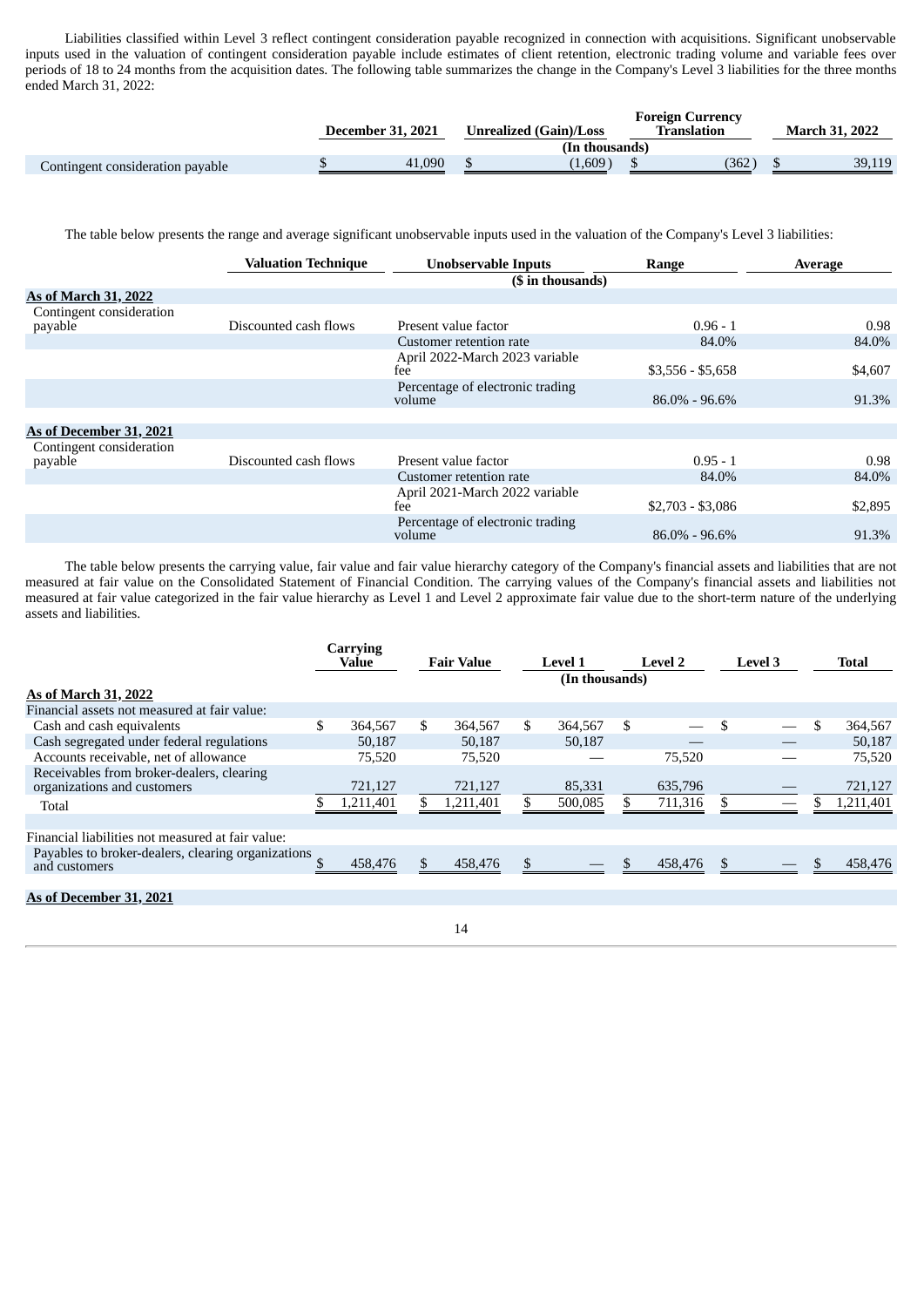| Financial assets not measured at fair value:                             |                     |                      |                   |    |                          |  |               |                      |
|--------------------------------------------------------------------------|---------------------|----------------------|-------------------|----|--------------------------|--|---------------|----------------------|
| Cash and cash equivalents                                                | 506,735             | \$<br>506,735        | 506,735           | .S | $\overline{\phantom{0}}$ |  | <sup>\$</sup> | 506,735              |
| Cash segregated under federal regulations                                | 50,159              | 50,159               | 50,159            |    |                          |  |               | 50,159               |
| Accounts receivable, net of allowance                                    | 63,881              | 63,881               |                   |    | 63,881                   |  |               | 63,881               |
| Receivables from broker-dealers, clearing<br>organizations and customers | 408,346<br>.029.121 | 408,346<br>1,029,121 | 68,565<br>625,459 |    | 339,781<br>403,662       |  |               | 408,346<br>1.029.121 |
| Total                                                                    |                     |                      |                   |    |                          |  |               |                      |
| Financial liabilities not measured at fair value:                        |                     |                      |                   |    |                          |  |               |                      |
| Payables to broker-dealers, clearing organizations<br>and customers      | 229,325             | 229,325              |                   |    | 229,325                  |  |               | 229,325              |

The following table summarizes the Company's investments:

| As of March 31, 2022             |     | <b>Amortized</b><br>cost | Gross<br>unrealized<br>gains<br>(In thousands) |    | Gross<br>unrealized<br>losses |    | Fair<br>value |
|----------------------------------|-----|--------------------------|------------------------------------------------|----|-------------------------------|----|---------------|
| <b>Trading securities</b>        |     |                          |                                                |    |                               |    |               |
| <b>U.S. Treasuries</b>           | \$  | 24,883                   | \$                                             | S  | (320)                         | -S | 24,563        |
| Mutual funds held in rabbi trust |     | 12,039                   |                                                |    | (727)                         |    | 11,312        |
| Total investments                |     | 36,922                   |                                                |    | (1,047)                       | S  | 35,875        |
| As of December 31, 2021          |     |                          |                                                |    |                               |    |               |
| <b>Trading securities</b>        |     |                          |                                                |    |                               |    |               |
| U.S. Treasuries                  | \$. | 24,994                   | \$                                             | \$ | (111)                         | \$ | 24,883        |
| Mutual funds held in rabbi trust |     | 9,941                    | 1,254                                          |    |                               |    | 11,195        |
| Total investments                |     | 34,935                   | \$<br>1,254                                    | \$ | (111)                         |    | 36,078        |

The following table summarizes the fair value of the investments based upon the contractual maturities:

|                    |                       | As of          |                          |
|--------------------|-----------------------|----------------|--------------------------|
|                    | <b>March 31, 2022</b> |                | <b>December 31, 2021</b> |
|                    |                       | (In thousands) |                          |
| Less than one year | 11,312                |                | 11,195                   |
| Due in 1 - 5 years | 24,563                |                | 24,883                   |
| Total              | 35,875                |                | 36,078                   |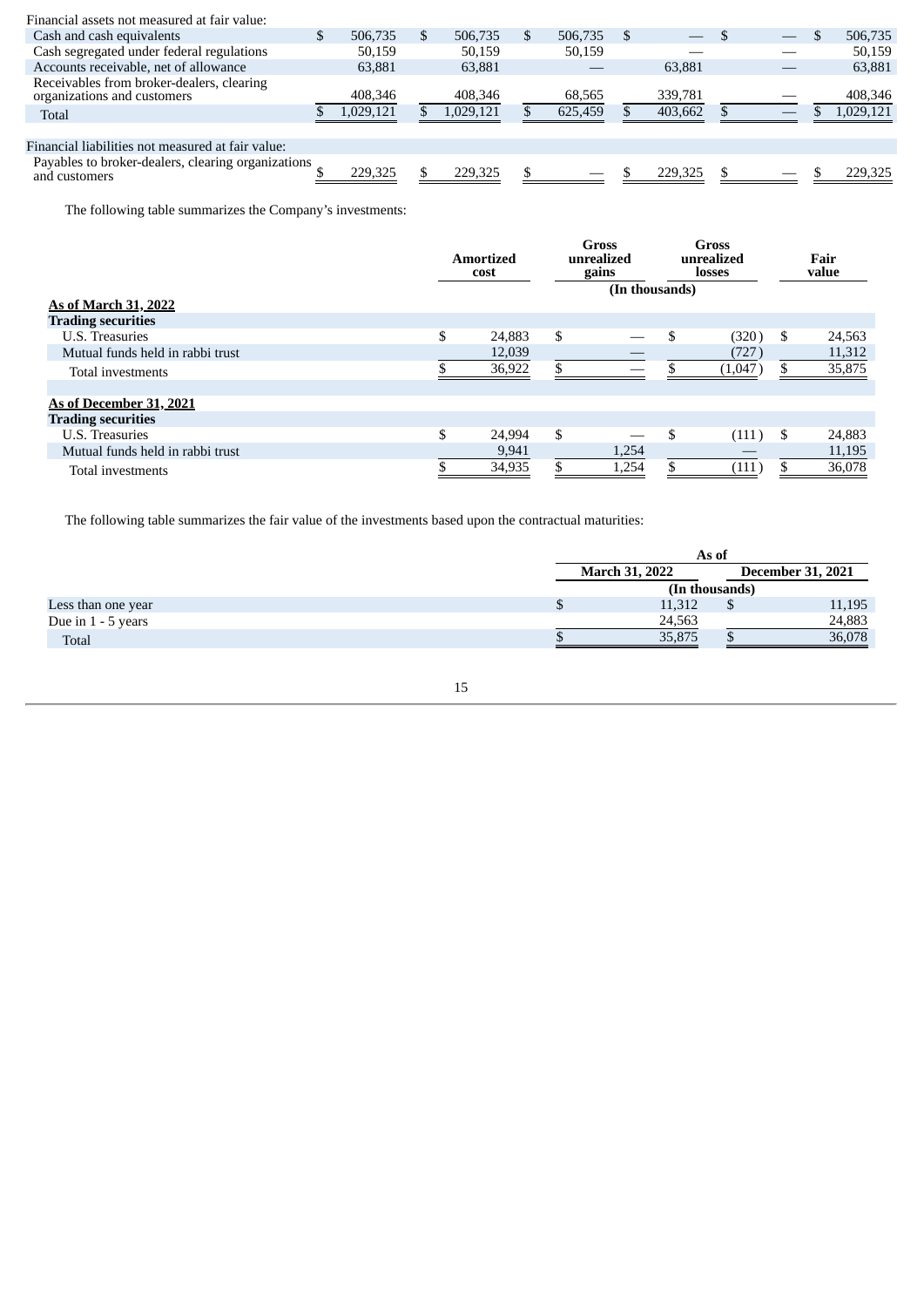There were no proceeds from the sales and maturities of investments during the three months ended March 31, 2022. Proceeds from the sales and maturities of investments during the three months ended March 31, 2021 were \$5.5 million. Net unrealized losses on trading securities were \$1.0 million for the three months ended March 31, 2022. Net unrealized gains on trading securities were \$0.4 million for the three months ended March 31, 2021.

## **5. Receivables from and Payables to Broker-dealers, Clearing organizations and Customers**

Receivables from and payables to broker-dealers, clearing organizations and customers consisted of the following:

|                                                                          | <b>March 31, 2022</b> |    | <b>December 31, 2021</b> |
|--------------------------------------------------------------------------|-----------------------|----|--------------------------|
| Receivables from broker-dealers, clearing organizations and customers:   | (In thousands)        |    |                          |
| Securities failed-to-deliver - broker-dealers and clearing organizations | 211,401               | .S | 152,766                  |
| Securities failed-to-deliver – customers                                 | 418.611               |    | 182,052                  |
| Deposits with clearing organizations and broker-dealers                  | 85,331                |    | 68,565                   |
| Other                                                                    | 5,784                 |    | 4,963                    |
| Total                                                                    | 721.127               |    | 408,346                  |
| Payables to broker-dealers, clearing organizations and customers:        |                       |    |                          |
| Securities failed-to-receive - broker-dealers and clearing organizations | 268,417               | -S | 166,010                  |
| Securities failed-to-receive - customers                                 | 184,124               |    | 59,879                   |
| Other                                                                    | 5,935                 |    | 3,436                    |
| Total                                                                    | 458,476               |    | 229,325                  |

#### **6. Acquisitions**

On April 9, 2021, the Company acquired MuniBrokers LLC, a central electronic venue serving municipal bond brokers and dealers. The purchase price consisted of \$17.1 million in cash paid at closing and up to \$25.0 million of contingent consideration payable within approximately two years of the acquisition date. The Company is accounting for the transaction as a business combination and utilized an independent third-party to assist in determining the fair value of the acquired intangible assets. The accounting purchase price is \$39.6 million, comprised of \$17.1 million of cash and \$22.5 million of contingent consideration payable, which is included within accounts payable, accrued expenses, and other liabilities on the Consolidated Statements of Financial Condition. The Company recorded \$32.0 million of amortizable intangible assets and \$7.4 million of goodwill as of the acquisition date. The acquired intangible assets consist of customer relationships and technology and have useful lives ranging from 1 to 15 years. In 2022, the Company recognized a decrease of \$1.6 million to the contingent consideration payable due to the finalization of the first earn-out period consideration, which was recorded as a gain in other, net on the Consolidated Statements of Operations.

On November 30, 2020, the Company acquired Regulatory Services GmbH, the pan-European regulatory reporting business of Deutsche Börse Group. The purchase price consisted of \$22.5 million in cash paid at closing and up to \$24.6 million in contingent consideration payable in cash within 18 months of the closing. The Company is accounting for the transaction as a purchase of assets and recorded \$37.4 million in amortizable intangible assets as of the acquisition date.

## **7. Goodwill and Intangible Assets**

Goodwill and intangible assets with indefinite lives were \$154.8 million as of each of March 31, 2022 and December 31, 2021. Intangible assets that are subject to amortization, including the related accumulated amortization, are comprised of the following:

|                                  |                                                                         |  | <b>March 31, 2022</b> |  |                |                             |    | <b>December 31, 2021</b> |                                  |         |
|----------------------------------|-------------------------------------------------------------------------|--|-----------------------|--|----------------|-----------------------------|----|--------------------------|----------------------------------|---------|
|                                  | <b>Net</b><br>Accumulated<br>carrying<br>Cost<br>amortization<br>amount |  |                       |  | Cost           | Accumulated<br>amortization |    |                          | <b>Net</b><br>carrying<br>amount |         |
|                                  |                                                                         |  |                       |  | (In thousands) |                             |    |                          |                                  |         |
| Customer relationships           | 131,421                                                                 |  | (23, 384)             |  | 108,037        | \$<br>132,197               | \$ | (19, 813)                | S                                | 112,384 |
| Technology and other intangibles | 11,430                                                                  |  | (7, 847)              |  | 3,583          | 11,430                      |    | (7, 437)                 |                                  | 3,993   |
| Total                            | 142,851                                                                 |  | (31,231)              |  | 111,620        | 143,627                     |    | (27,250)                 |                                  | 116,377 |
|                                  |                                                                         |  | 16                    |  |                |                             |    |                          |                                  |         |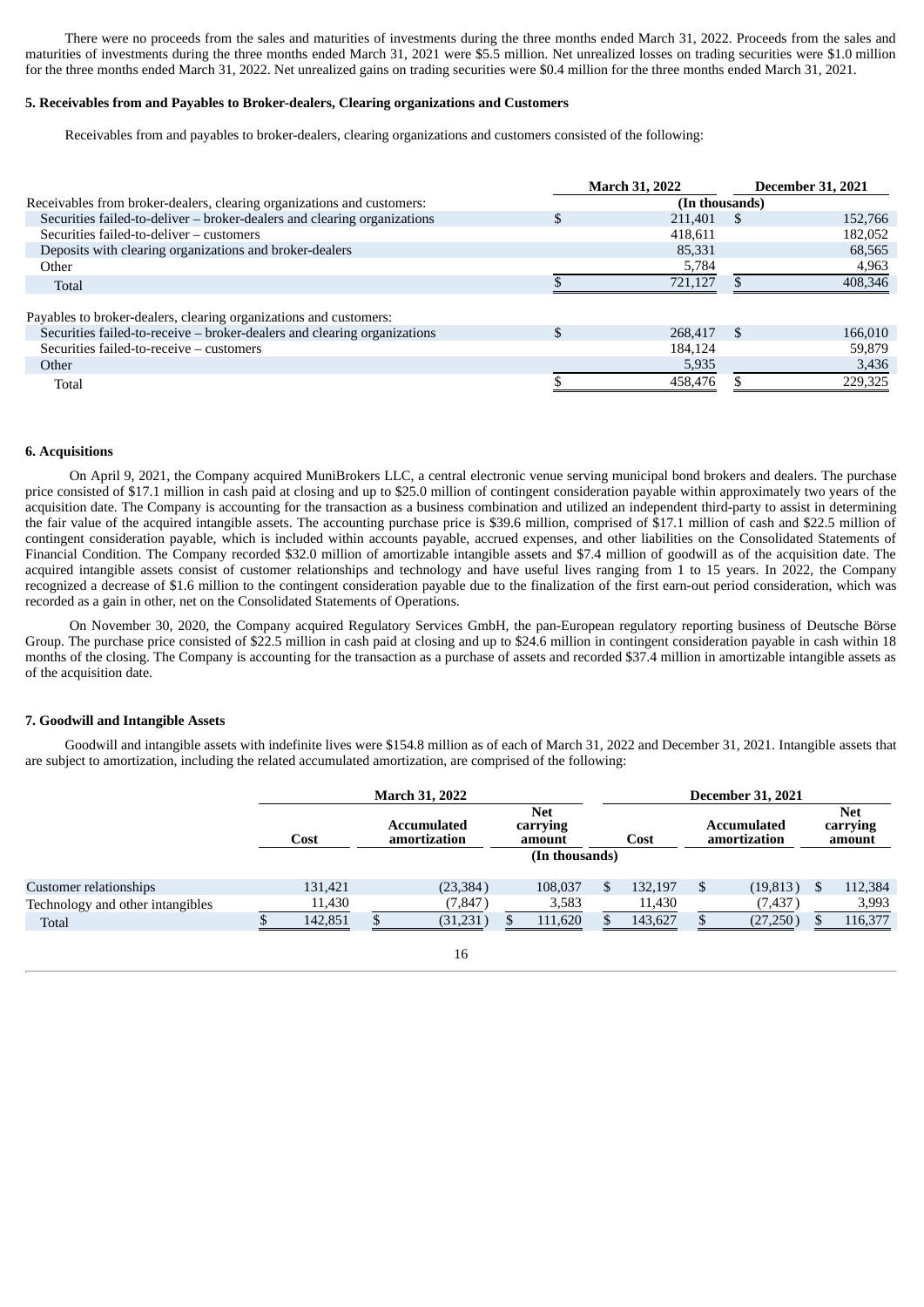Amortization expense associated with identifiable intangible assets was \$4.0 million and \$2.7 million for the three months ended March 31, 2022 and 2021, respectively. Annual estimated total amortization expense is \$16.7 million, \$17.5 million, \$15.2 million, \$12.2 million and \$10.5 million for 2022 through 2026.

## **8. Income Taxes**

The Company's provision for income taxes includes U.S. federal, state and local, and foreign taxes. The Company's effective tax rate was 28.4% and 21.0% for the three months ended March 31, 2022 and 2021, respectively. The Company's effective tax rate can vary from period to period depending on geographic mix of our earnings, changes in tax legislation and tax rates and the amount and timing of excess tax benefits related to share-based payments, among other factors. During the three months ended March 31, 2022, the Company's provision for income taxes included \$3.2 million of expense related to a settlement with the New York State tax authorities to resolve the 2010 to 2014 audits. The Company recognized excess tax benefits on share-based payments of \$0.1 million and \$4.0 million through the provision for income taxes for the three months ended March 31, 2022 and 2021, respectively.

The Company or one of its subsidiaries files U.S. federal, state and foreign income tax returns. The Company is currently under a New York State income tax examination for the tax years 2015 through 2017 and a New York City income tax examination for the tax years 2016 through 2018. At this time, the Company cannot estimate when the examinations will conclude or the impact such examinations will have on the Company's Consolidated Financial Statements, if any. Generally, other than New York State and City, the Company is no longer subject to tax examinations by tax authorities for years prior to 2018.

#### **9. Stock-Based Compensation Plans**

The Company maintains a stock incentive plan which provides for the grant of stock options, stock appreciation rights, restricted stock, restricted stock units, performance shares, performance units, or other stock-based awards as incentives to encourage employees, consultants and non-employee directors to participate in the long-term success of the Company. As of March 31, 2022, there were 2,476,921 shares available for grant under the stock incentive plan.

Total stock-based compensation expense was as follows:

|                                |      | Three Months Ended March 31, |                |       |
|--------------------------------|------|------------------------------|----------------|-------|
|                                | 2022 |                              |                | 2021  |
|                                |      |                              | (In thousands) |       |
| <b>Employees</b>               |      | 7,642                        |                | 7,103 |
| Non-employee directors         |      | 457                          |                | 321   |
| Total stock-based compensation |      | 8,099                        |                | 7.424 |

The Company records stock-based compensation expense for employees in employee compensation and benefits and for non-employee directors in general and administrative expenses in the Consolidated Statements of Operations.

During the three months ended March 31, 2022, the Company granted to employees a total of 56,548 shares of restricted stock units, 23,904 options to purchase shares of common stock and performance stock units with an expected pay-out at target of 22,141 shares of common stock. The fair values of the restricted stock units and performance stock units were based on a weighted-average fair value per unit at the grant date of \$361.41 and \$350.85, respectively. Based on the Black-Scholes option pricing model, the weighted-average fair value for each option granted was \$101.38 per share.

As of March 31, 2022, the total unrecognized compensation cost related to all non-vested awards was \$58.8 million. That cost is expected to be recognized over a weighted-average period of 2.0 years.

#### **10. Earnings Per Share**

The following table sets forth basic and diluted weighted average shares outstanding used to compute earnings per share:

|                                                       |                                          | Three Months Ended March 31, |   |        |  |  |  |
|-------------------------------------------------------|------------------------------------------|------------------------------|---|--------|--|--|--|
|                                                       | 2022<br>2021                             |                              |   |        |  |  |  |
|                                                       | (In thousands, except per share amounts) |                              |   |        |  |  |  |
| Basic weighted average shares outstanding             |                                          | 37,384                       |   | 37,470 |  |  |  |
| Dilutive effect of stock options and restricted stock |                                          | 440                          |   | 685    |  |  |  |
| Diluted weighted average shares outstanding           |                                          | 37,824                       |   | 38,155 |  |  |  |
|                                                       |                                          |                              |   |        |  |  |  |
| Basic earnings per share                              |                                          | 1.73                         | S | 2.15   |  |  |  |
| Diluted earnings per share                            |                                          | 1.71                         |   | 2.11   |  |  |  |

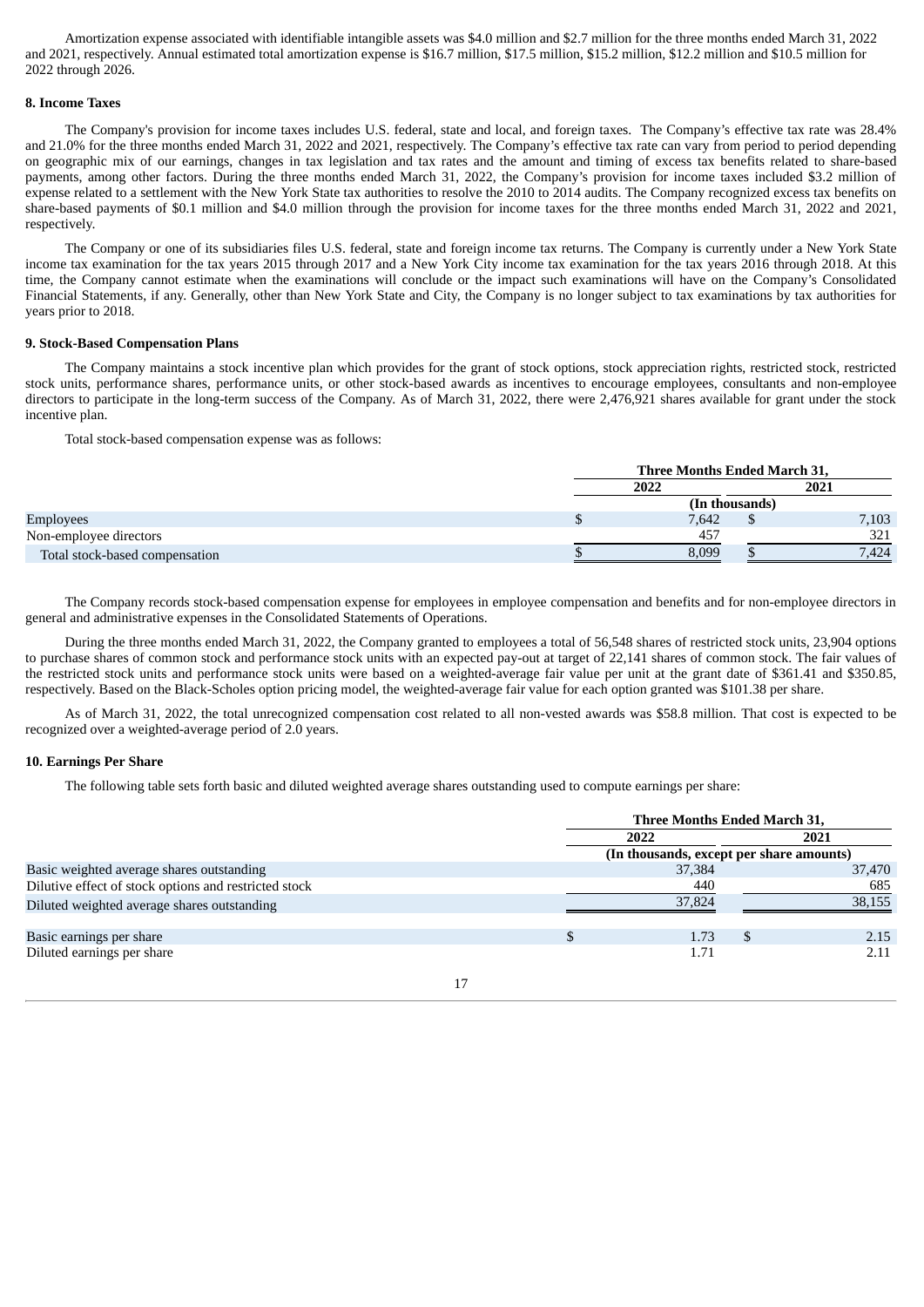Stock options and restricted stock totaling 174,642 shares and 61,089 shares for the three months ended March 31, 2022 and 2021, respectively, were excluded from the computation of diluted earnings per share because their effect would have been antidilutive. The computation of diluted shares can vary among periods due, in part, to the change in the average price of the Company's common stock.

## **11. Credit Agreements and Short-term Financing**

## *Prior Revolving Credit Agreement*

In November 2020, the Company entered into a one-year credit agreement (the "2020 Credit Agreement") with a syndicate of lenders and JPMorgan Chase Bank, N.A., as administrative agent, that provided aggregate commitments totaling \$500.0 million, consisting of a revolving credit facility and a \$5.0 million letter of credit sub-limit for standby letters of credit.

Borrowings under the 2020 Credit Agreement bore interest at a rate per annum equal to the base rate or adjusted LIBOR plus an applicable margin that varies with the Company's consolidated total leverage ratio. The 2020 Credit Agreement required that the Company satisfy certain covenants, which include leverage ratios and minimum earnings before interest, tax, and depreciation and amortization ("EBITDA") requirements.

#### *2021 Credit Agreement*

On October 15, 2021, the Company replaced the 2020 Credit Agreement with a new three-year revolving credit facility (the "2021 Credit Agreement") provided by a syndicate of lenders and JPMorgan Chase Bank, N.A., as administrative agent, which provides aggregate commitments totaling \$500.0 million, consisting of a revolving credit facility and a \$5.0 million letter of credit sub-limit for standby letters of credit. The 2021 Credit Agreement will mature on October 15, 2024, with the Company's option to request up to two additional 364-day extensions at the discretion of each lender and subject to customary conditions. Subject to satisfaction of certain specified conditions, the Company is permitted to upsize the 2021 Credit Agreement by up to \$250.0 million in total. As of March 31, 2022, the Company had \$1.0 million in letters of credit outstanding and \$499.0 million in available borrowing capacity under the 2021 Credit Agreement.

Borrowings under the 2021 Credit Agreement will bear interest at a rate per annum equal to the base rate or adjusted LIBOR plus an applicable margin that varies with the Company's consolidated total leverage ratio. The 2021 Credit Agreement requires that the Company satisfy certain covenants, which include a leverage ratio. The Company incurred \$0.1 million of interest expense under the 2021 Credit Agreement for the three months ended March 31, 2022.

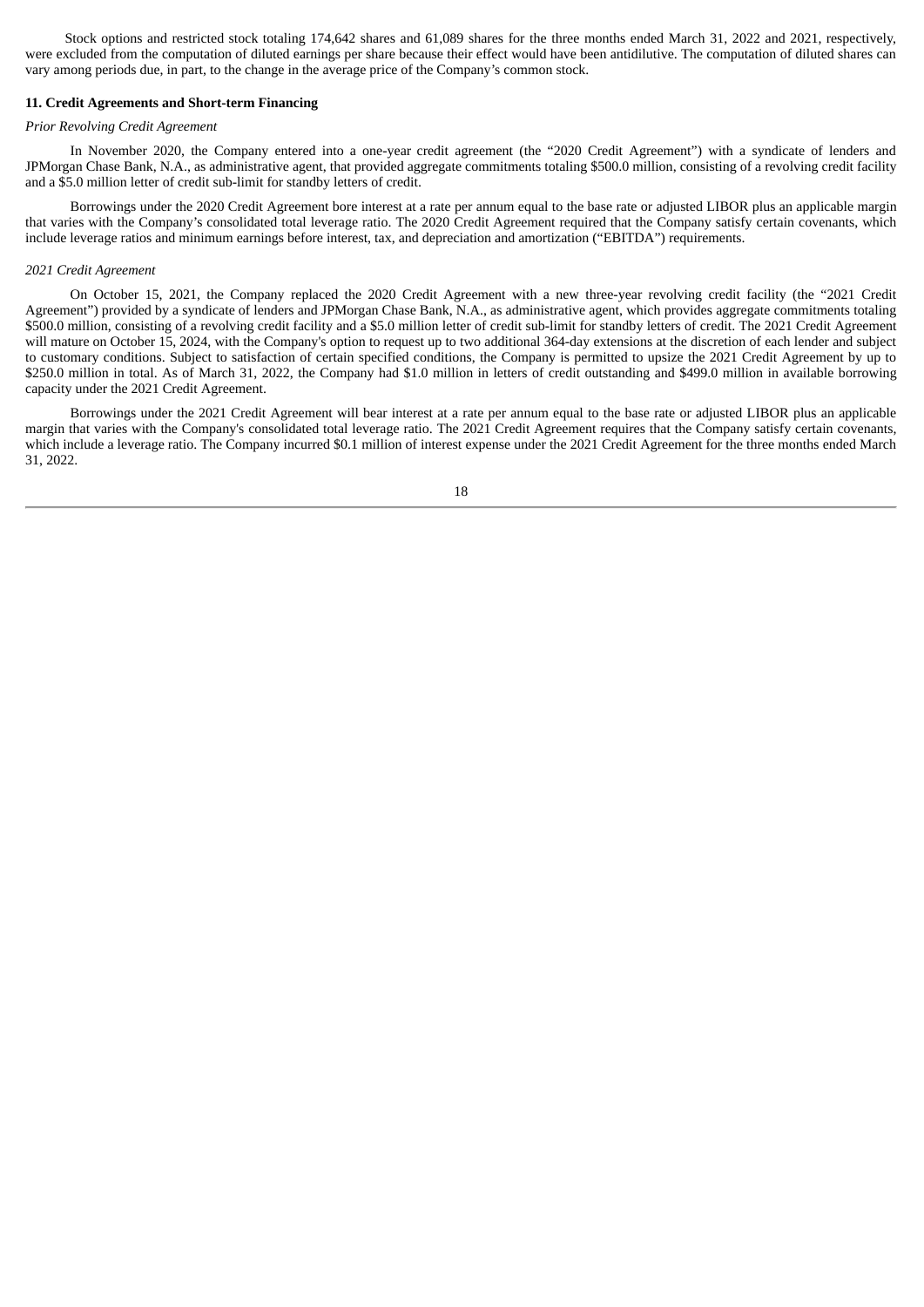## *Collateralized Agreement*

In connection with its self-clearing operations, the Company's U.S. broker-dealer subsidiary entered into an agreement (the "Collateralized Agreement") with its settlement bank to provide loans to the subsidiary in amounts up to an aggregate of \$200.0 million on an uncommitted basis. Borrowings under the Collateralized Agreement are collateralized by securities pledged by the Company's U.S. broker-dealer subsidiary to the settlement bank, subject to applicable haircuts and concentration limits. Borrowings under the Collateralized Agreement will bear interest at a base rate per annum equal to the higher of the upper range of the Federal Funds Rate, 0.25% or one-month Secured Overnight Financing Rate ("SOFR"), plus 1.00%. The Company incurred no interest expense on borrowings under the Collateralized Agreement during the three months ended March 31, 2022. As of March 31, 2022, the Company had no borrowings outstanding and \$200.0 million in available borrowing capacity under the Collateralized Agreement.

## *Short-term Financing*

Under arrangements with their settlement banks, certain of the Company's U.S. and U.K. operating subsidiaries may receive overnight financing in the form of bank overdrafts. The Company incurred interest expense on such overnight financing of \$0.1 million during the three months ended March 31, 2022. As of March 31, 2022, the Company had no overdrafts payable outstanding.

## **12. Leases**

The Company has operating leases for corporate offices with initial lease terms ranging from one year to 15 years. Certain leases contain options to extend the initial term at the Company's discretion. The Company accounts for the option to extend when it is reasonably certain of being exercised. The Company's lease agreements do not contain any material residual value guarantees, restrictions or covenants.

The following table presents the components of lease expense for the three months ended March 31, 2022 and 2021:

|                                               |                | Three Months Ended March 31, |                |       |
|-----------------------------------------------|----------------|------------------------------|----------------|-------|
| Lease cost:                                   | Classification | 2022                         |                | 2021  |
|                                               |                |                              | (In thousands) |       |
| Operating lease cost                          | Occupancy      | 3,310                        |                | 3,323 |
| Operating lease cost for subleased/assigned   |                |                              |                |       |
| properties                                    | Other, net     | 456                          |                | 497   |
| Variable lease costs                          | Occupancy      |                              |                | 6     |
| Sublease income subleased/assigned properties | Other, net     | (390)                        |                | (502) |
| Net lease cost                                |                | 3,383                        |                | 3,324 |

The Company determines whether an arrangement is, or includes, a lease at contract inception. Operating lease right-of-use assets and liabilities are recognized at commencement date and are initially measured based on the present value of lease payments over the defined lease term. As the Company's leases do not provide an implicit rate, the Company used its incremental borrowing rate based on the information available at the adoption date in determining the present value of lease payments.

The weighted average remaining lease term and weighted average discount rate are as follows:

|                                                  | As of                 |                          |
|--------------------------------------------------|-----------------------|--------------------------|
| <b>Lease Term and Discount Rate</b>              | <b>March 31, 2022</b> | <b>December 31, 2021</b> |
| Weighted average remaining lease term (in years) |                       |                          |
| Weighted average discount rate                   | 5.9%                  | $5.9\%$                  |

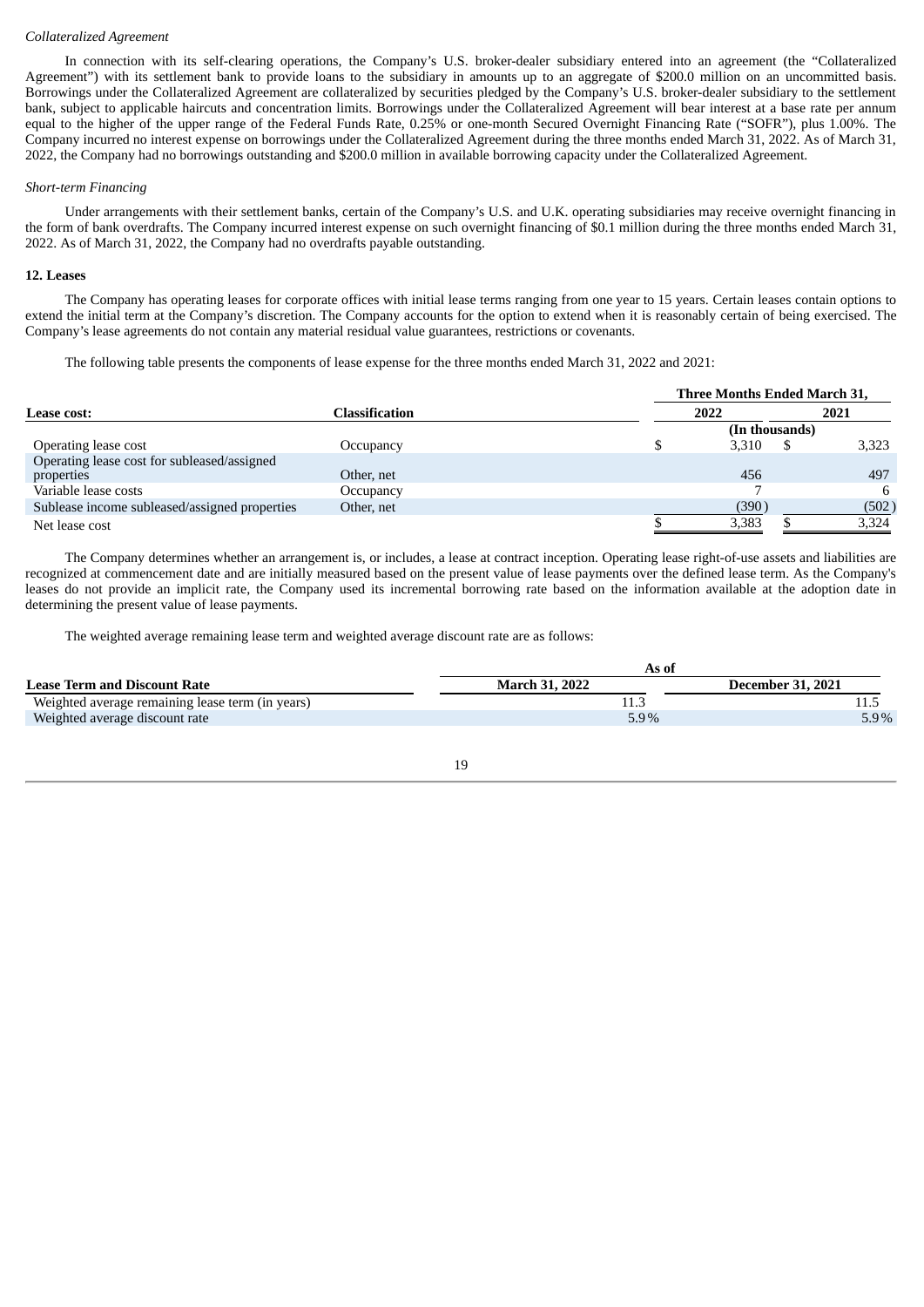The following table presents the maturity of lease liabilities as of March 31, 2022:

|                                    | (In thousands) |
|------------------------------------|----------------|
| Remainder of 2022                  | 8,108          |
| 2023                               | 10,747         |
| 2024                               | 11,209         |
| 2025                               | 11,015         |
| 2026                               | 10,913         |
| 2027 and thereafter                | 68,066         |
| Total lease payments               | 120,058        |
| Less: interest                     | 33,667         |
| Present value of lease liabilities | 86,391         |
|                                    |                |

The Company has entered into an agreement that subleases the Company's lease obligation on one of its properties to a third party and is contingently liable should the third party default on future lease obligations through the lease termination date of May 2022. The amount of the future lease obligation under this arrangement is less than \$0.1 million as of March 31, 2022.

## **13. Commitments and Contingencies**

#### *Legal*

In the normal course of business, the Company and its subsidiaries included in the consolidated financial statements may be involved in various lawsuits, proceedings and regulatory examinations. The Company assesses its liabilities and contingencies in connection with outstanding legal proceedings, if any, utilizing the latest information available. For matters where it is probable that the Company will incur a material loss and the amount can be reasonably estimated, the Company will establish an accrual for the loss. Once established, the accrual will be adjusted to reflect any relevant developments. When a loss contingency is not both probable and estimable, the Company does not establish an accrual.

Based on currently available information, the outcome of the Company's outstanding matters is not expected to have a material adverse impact on the Company's financial position. It is not presently possible to determine the ultimate exposure to these matters and there is no assurance that the resolution of the outstanding matters will not significantly exceed any reserves accrued by the Company.

#### *Other*

The Company, through certain of its subsidiaries, executes bond transactions between its institutional investor and broker-dealer clients on a matched principal basis by serving as counterparty to both the buyer and the seller in trades. The Company's U.S. broker-dealer subsidiary operates under a self-clearing model for the settlement of such transactions. The Company's subsidiaries also settle their transactions through third-party clearing brokers or settlement agents. Settlement typically occurs within one to two trading days after the trade date. Cash settlement of the transaction occurs upon receipt or delivery of the underlying instrument that was traded. Under both the self-clearing and the third-party clearing models, the Company may be exposed to credit risk in the event a counterparty does not fulfill its obligation to complete a transaction or if there is an error in executing a matched principal transaction. Pursuant to the terms of the securities clearing agreements, each third-party clearing broker has the right to charge the Company for any losses they suffer resulting from a counterparty's failure on any of the Company's trades. The Company did not record any liabilities or losses with regard to counterparty failures for the three months ended March 31, 2022 and 2021.

In the normal course of business, the Company enters into contracts that contain a variety of representations, warranties and indemnification provisions. The Company's maximum exposure under these arrangements is unknown, as this would involve future claims that may be made against the Company that have not yet occurred. However, based on experience, the Company expects the risk of loss to be remote.

## **14. Share Repurchase Programs**

In January 2021, the Board of Directors authorized a new share repurchase program for up to \$100.0 million that commenced in April 2021 and was exhausted in January 2022. In January 2022, the Board of Directors authorized a new share repurchase program for up to \$150.0 million. For the three months ended March 31, 2022, the Company repurchased 101,514 shares of common stock at a cost of \$38.8 million. Shares repurchased under each program will be held in treasury for future use.

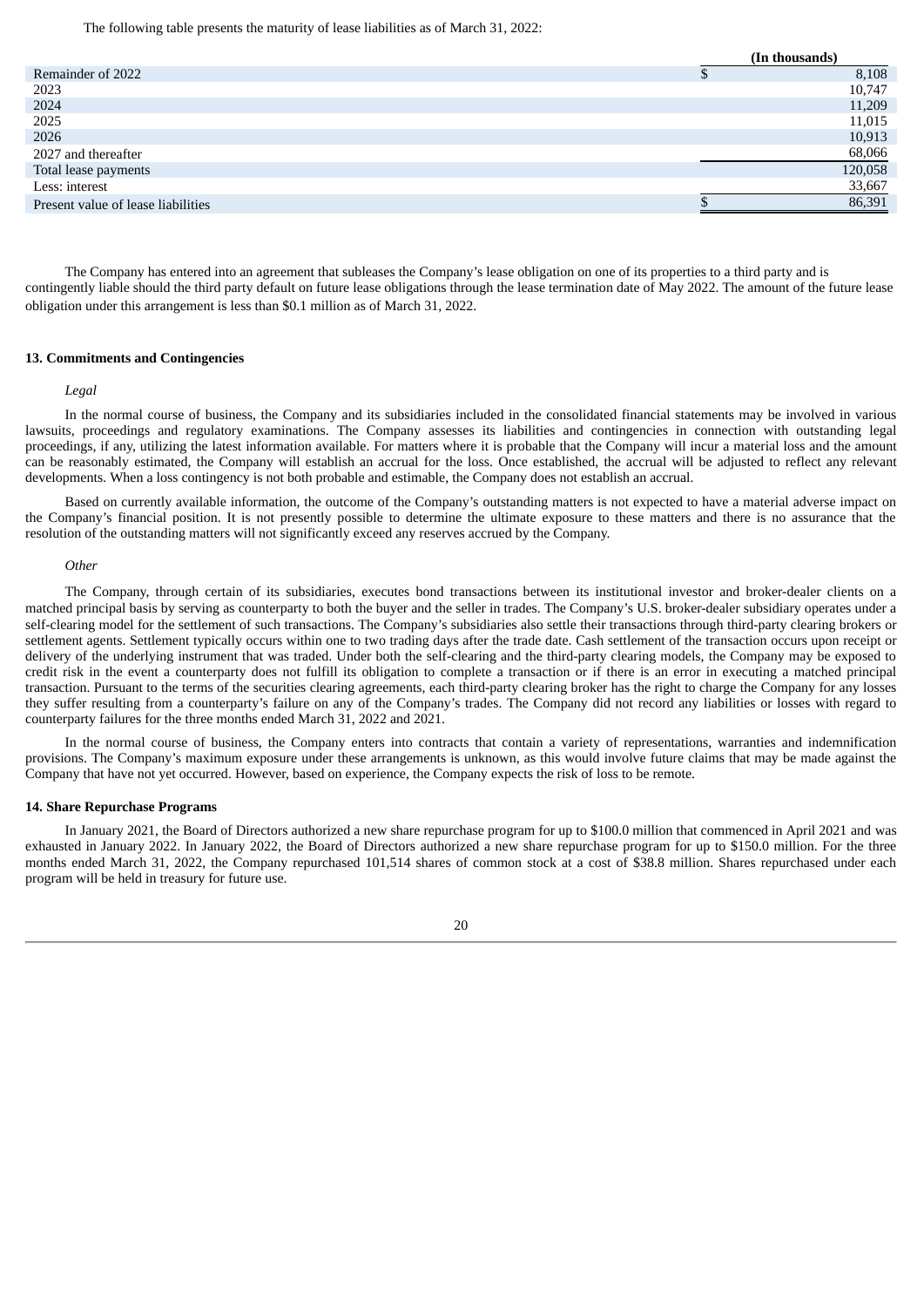## **15. Segment and Geographic Information**

The Company operates electronic platforms for the trading of fixed-income securities and provides related data, analytics, compliance tools and post-trade services. The Company considers its operations to constitute a single business segment because of the highly integrated nature of these products and services, the financial markets in which the Company competes and the Company's worldwide business activities. The Company believes that results by geographic region or client sector are not necessarily meaningful in understanding its business.

For the three months ended March 31, 2022 and 2021, the U.K. was the only individual foreign country in which the Company had a subsidiary that accounted for 10% or more of the total revenues or total long-lived assets. Revenues and long-lived assets are attributed to a geographic area based on the location of the particular subsidiary. Long-lived assets are defined as furniture, equipment, leasehold improvements and capitalized software. Revenues for the three months ended March 31, 2022 and 2021 and long-lived assets as of March 31, 2022 and December 31, 2021 were as follows:

|          |    | Three Months Ended March 31, |                |   |         |  |  |  |
|----------|----|------------------------------|----------------|---|---------|--|--|--|
|          |    | 2022                         |                |   | 2021    |  |  |  |
|          |    |                              | (In thousands) |   |         |  |  |  |
| Revenues |    |                              |                |   |         |  |  |  |
| Americas | ۰D |                              | 150,556        | D | 160,119 |  |  |  |
| Europe   |    |                              | 30,736         |   | 29,544  |  |  |  |
| Asia     |    |                              | 4,765          |   | 5,801   |  |  |  |
| Total    |    |                              | 186,057        |   | 195,464 |  |  |  |

|                               |   | As of                 |                |                          |  |  |  |  |
|-------------------------------|---|-----------------------|----------------|--------------------------|--|--|--|--|
|                               |   | <b>March 31, 2022</b> |                | <b>December 31, 2021</b> |  |  |  |  |
|                               |   |                       | (In thousands) |                          |  |  |  |  |
| Long-lived assets, as defined |   |                       |                |                          |  |  |  |  |
| Americas                      | w | 75,141                |                | 75,328                   |  |  |  |  |
| Europe                        |   | 19,917                |                | 20,547                   |  |  |  |  |
| Asia                          |   | 244                   |                | 186                      |  |  |  |  |
| Total                         |   | 95,302                |                | 96,061                   |  |  |  |  |

## **16. Cash and Cash Equivalents and Restricted Cash**

The following table provides a reconciliation of cash and cash equivalents together with restricted or segregated cash as reported within the Consolidated Statements of Financial Condition to the sum of the same such amounts shown in the Consolidated Statements of Cash Flows.

|                           | <b>Statement of Financial Condition Location</b>                                                                  | <b>March 31, 2022</b> | <b>December 31, 2021</b> |
|---------------------------|-------------------------------------------------------------------------------------------------------------------|-----------------------|--------------------------|
|                           |                                                                                                                   | (In thousands)        |                          |
| Cash and cash equivalents | Cash and cash equivalents                                                                                         | 364.567               | 506,735                  |
|                           | Cash segregated for regulatory purposes Cash segregated under federal regulations                                 | 50,187                | 50,159                   |
| broker-dealers            | Deposits with clearing organizations and Receivables from broker-dealers, clearing<br>organizations and customers | 85.331                | 68,565                   |
| Other deposits            | Prepaid expenses and other assets                                                                                 | 108                   | 108                      |
| Total                     |                                                                                                                   | 500,193               | 625,567                  |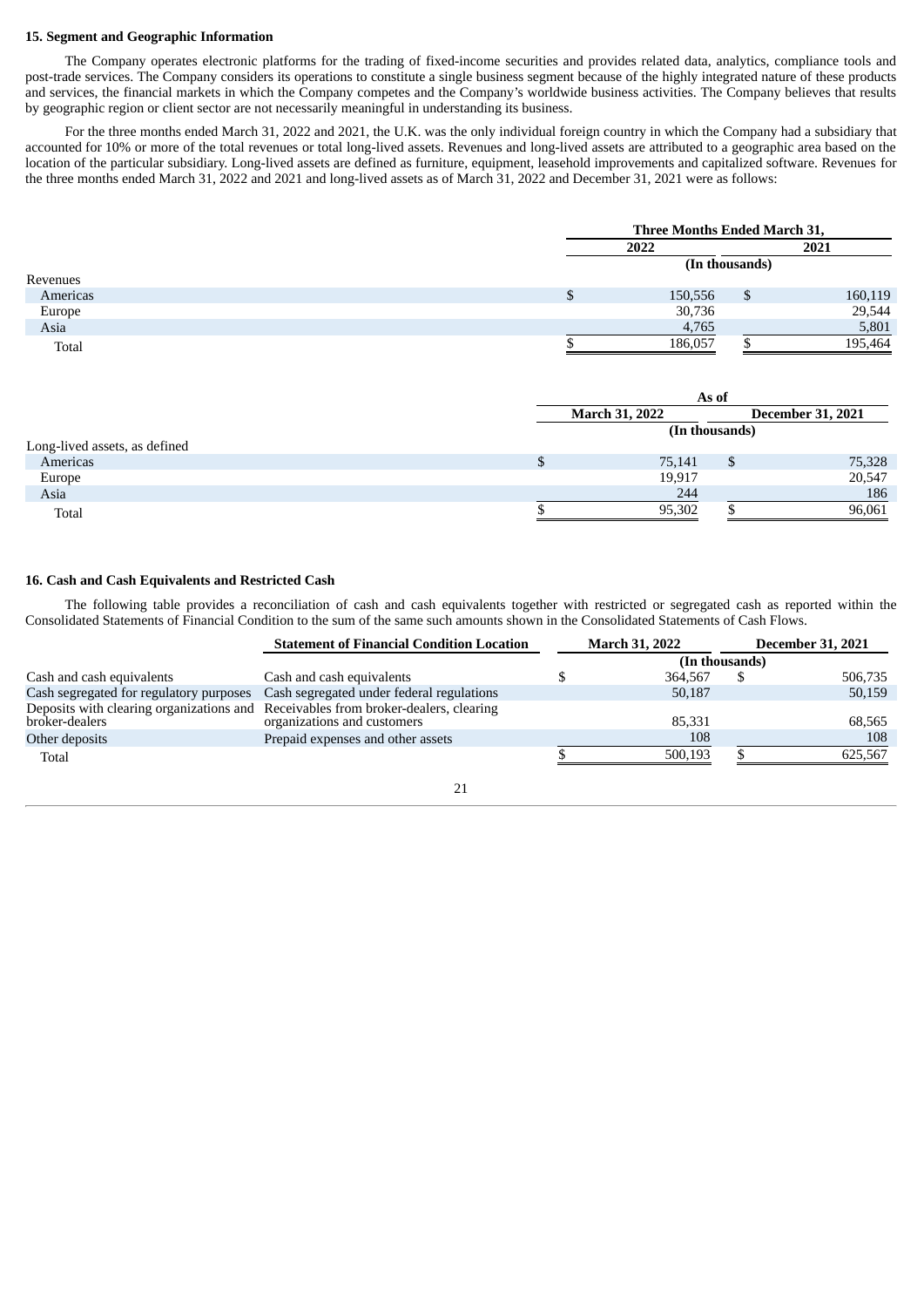## <span id="page-21-0"></span>**Item 2. Management's Discussion and Analysis of Financial Condition and Results of Operations**

## **Forward-Looking Statements**

This report contains certain "forward-looking statements" within the meaning of the Private Securities Litigation Reform Act of 1995. Forwardlooking statements may be identified by words such as "expects," "intends," "anticipates," "plans," "believes," "seeks," "estimates," "will," or words of similar meaning and include, but are not limited to, statements regarding the outlook for our future business and financial performance. Forward-looking statements are based on management's current expectations and assumptions, which are subject to inherent uncertainties, risks and changes in circumstances that are difficult to predict. It is routine for our internal projections and expectations to change as the vear or each quarter in the vear progresses, and therefore it should be clearly understood that the internal projections and beliefs upon which we base our expectations may change prior to the end of each quarter or the year. Although these expectations may change, we undertake no obligation to revise or update any forward-looking statements contained in this report, except to the extent required by applicable law. Our company policy is generally to provide our expectations only once per quarter, and not to update that information until the next quarter. Actual future events or results may differ, perhaps materially from those contained in the projections or forward-looking statements. Factors that could cause or contribute to such differences include those discussed below and elsewhere in this report, particularly in the section captioned Part II, Item 1A, "Risk Factors," and in our Form 10-K for the year ended December 31, 2021, including in Part I, Item 1A, "Risk Factors" and Part II, Item 7 "Management's Discussion and Analysis of Financial Condition and Results of Operations."

#### **Executive Overview**

MarketAxess operates leading electronic trading platforms delivering greater trading efficiency, a diversified pool of liquidity and significant cost savings to our clients across the global fixed-income markets. Over 1,900 institutional investor and broker-dealer firms are active users of our patented trading technology to efficiently trade U.S. high-grade bonds, U.S. high-yield bonds, emerging market debt, Eurobonds, municipal bonds, U.S. government bonds and other fixed-income securities. Our award-winning Open Trading marketplace is widely regarded as the preferred all-to-all trading solution in the global credit markets, creating a unique liquidity pool for a broad range of credit market participants. Drawing on a diverse set of trading protocols, including request-for-quote, live order books, sessions-based trading and portfolio trading solutions, as well as our deep data and analytical resources, we believe that we connect the most robust network of participants through an advanced full trading lifecycle solution that also includes automated trading solutions, intelligent data products and a range of post-trade services.

We operate in a large and rapidly growing market that provides us with a significant opportunity for future growth. Many of our largest current product areas, and areas of future growth, have relatively low levels of trading electronification, which further increases the size of our addressable market. Our platforms' innovative technology solutions are designed to capitalize on this addressable market by increasing the number of potential trading counterparties and providing our clients with a menu of solutions to address the full lifecycle of fixed-income trading. We offer Open Trading for most of our products and trading protocols, allowing our entire global network to interact in one large pool of trading liquidity. We believe that Open Trading drives meaningful transaction cost savings to our clients and reduces risk in fixed-income markets by creating a global, diversified pool of liquidity. Institutional investors can also send trading inquiries directly to their traditional broker-dealer counterparties through a disclosed RFQ, while simultaneously accessing additional counterparties through our anonymous Open Trading solution. We also provide a number of integrated and actionable data offerings, including Composite+ and Axess All real time pricing to assist clients with trading decisions and transaction cost analysis. We have a range of post-trade services, including straight through processing, trade matching, trade publication, regulatory transaction reporting and market and reference data across fixed-income and other products.

We derive revenue from commissions for trades executed on our platforms, information services, post-trade services and other revenues. Our expenses consist of employee compensation and benefits, depreciation and amortization, technology and communication expenses, professional and consulting fees, occupancy, marketing and advertising, clearing costs and general and administrative expenses.

Our objective is to provide the leading global electronic trading platforms for fixed-income securities, connecting broker-dealers and institutional investors more easily and efficiently, while offering a broad array of trading information and technology services to market participants across the trading cycle. The key elements of our strategy are discussed in Part 1, Item 1. "Business – Our Strategy" of our Form 10-K for the year ended December 31, 2021.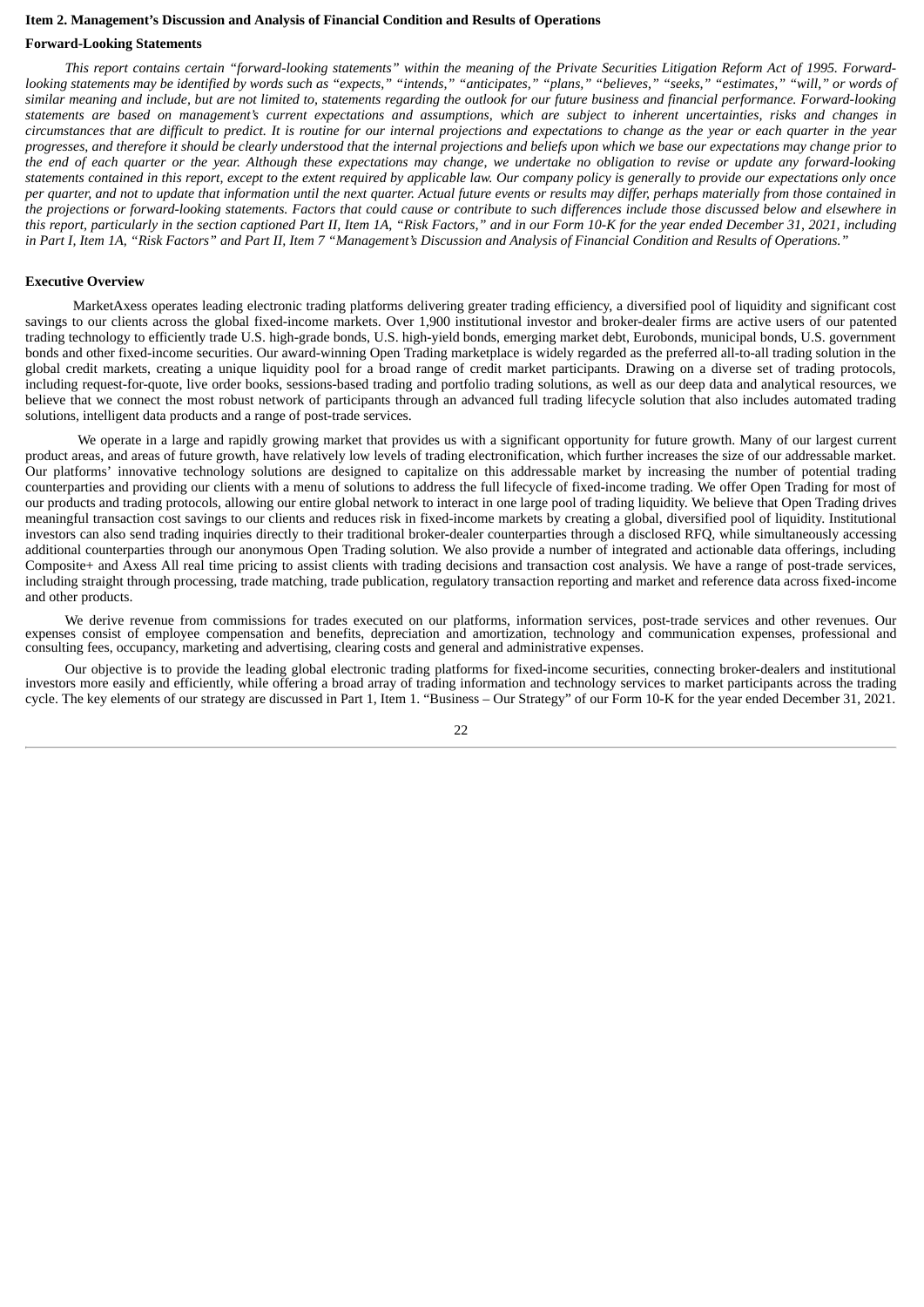## **Critical Factors Affecting Our Industry and Our Company**

#### *Economic, Political and Market Factors*

The global fixed-income securities industry is risky and volatile and is directly affected by a number of economic, political and market factors that may result in declining trading volume. These factors could have a material adverse effect on our business, financial condition and results of operations. These factors include, among others, credit market conditions, the current interest rate environment, including the volatility of interest rates and investors' forecasts of future interest rates, economic and political conditions in the United States, Europe and elsewhere, and the consolidation or contraction of our broker-dealer and institutional investor clients.

In the three months ended March 31, 2022, market volumes in U.S. high-grade and U.S. high-yield corporate bonds as reported by FINRA's Trade Reporting and Compliance Engine ("TRACE") decreased 6.9% and 7.8%, respectively, compared to the three months ended March 31, 2021. Although we experienced improving credit market conditions in the first quarter 2022 compared to the second half of 2021, with credit spread widening and increased volatility, overall market volumes decreased compared to the elevated levels of the three months ended March 31, 2021.

In February 2022, following Russia's invasion of Ukraine, the U.S., the U.K., and the European Union, among others, have adopted sanctions that, in various ways, prohibit transactions with numerous Russian entities, including major Russian banks, and individuals; limit transactions in Russian sovereign debt; and constrain investment, trade and financing to, from or in certain regions of Ukraine. Although we are monitoring the status of the securities and counterparties that have been affected by these sanctions, we do not currently expect to incur any material losses on trades that were unsettled at the time sanctions were imposed. To the extent the sanctions are further expanded or the war or sanctions have further adverse effects on our markets or the participants on our platforms, our financial position and results of operations may be adversely affected.

As a result of the COVID-19 pandemic (the "Pandemic"), we have continued to experience significant changes in our daily operations. In mid-March 2020, we successfully implemented a global work from home mandate for all our employees and we were able to continue to provide our trading platforms and other services to our clients without interruption. We re-opened our primary offices in the fourth quarter of 2021 with an emphasis on safety and employee wellbeing. While our offices remained open through the Omicron variant surge during the first quarter of 2022, we encouraged our employees to work from home when possible. Our offices are currently open, and we remain confident that we could continue to maintain business continuity and serve our clients if a return to a virtual environment becomes necessary to promote employee and public safety.

There has been increased demand for green bonds and other ESG-linked securities in the fixed income markets in which we operate. Based on the interest we are receiving from investors, we expected such increased demand to continue.

Because the majority of our assets are short-term in nature, they are not significantly affected by inflation. However, the rate of inflation may affect our expenses, such as employee compensation and communications expenses, which may not be readily recoverable in the prices of our services. To the extent inflation results in rising interest rates and has other adverse effects on the securities markets, it may adversely affect our financial position and results of operations.

We expect that current cash and investment balances, in combination with cash flows that are generated from operations and the ability to borrow under our 2021 Credit Agreement, will be sufficient to meet our liquidity needs and planned capital expenditure requirements for at least the next twelve months. We ended the quarter with a strong balance sheet, no borrowings under our 2021 Credit Agreement and with capital significantly in excess of our regulatory requirements.

#### *Competitive Landscape*

The global fixed-income securities industry generally, and the electronic financial services markets in which we engage in particular, are highly competitive, and we expect competition to intensify in the future. Sources of competition for us will continue to include, among others, bond trading conducted directly between broker-dealers and their institutional investor clients over the telephone or electronically and other multi-dealer or all-to-all trading platforms. Competitors, including companies in which some of our broker-dealer clients have invested, have developed or acquired electronic trading platforms or have announced their intention to explore the development of electronic platforms or information networks that may compete with us.

We primarily compete on the basis of our client network, the liquidity provided by our dealer, and, to a growing extent, institutional investor clients, the total transaction costs associated with our services, the breadth of products, protocols and services offered, as well as the quality, reliability, security and ease of use of our platforms. We believe that our ability to grow volumes and revenues will largely depend on our performance with respect to these factors.

Our competitive position is also enhanced by the unique liquidity provided by our Open Trading functionalities and the familiarity and integration of our broker-dealer and institutional investor clients with our electronic trading platform and other systems. We have focused on the unique aspects of the credit markets we serve in the development of our platform, working closely with our clients to provide a system that is suited to their needs.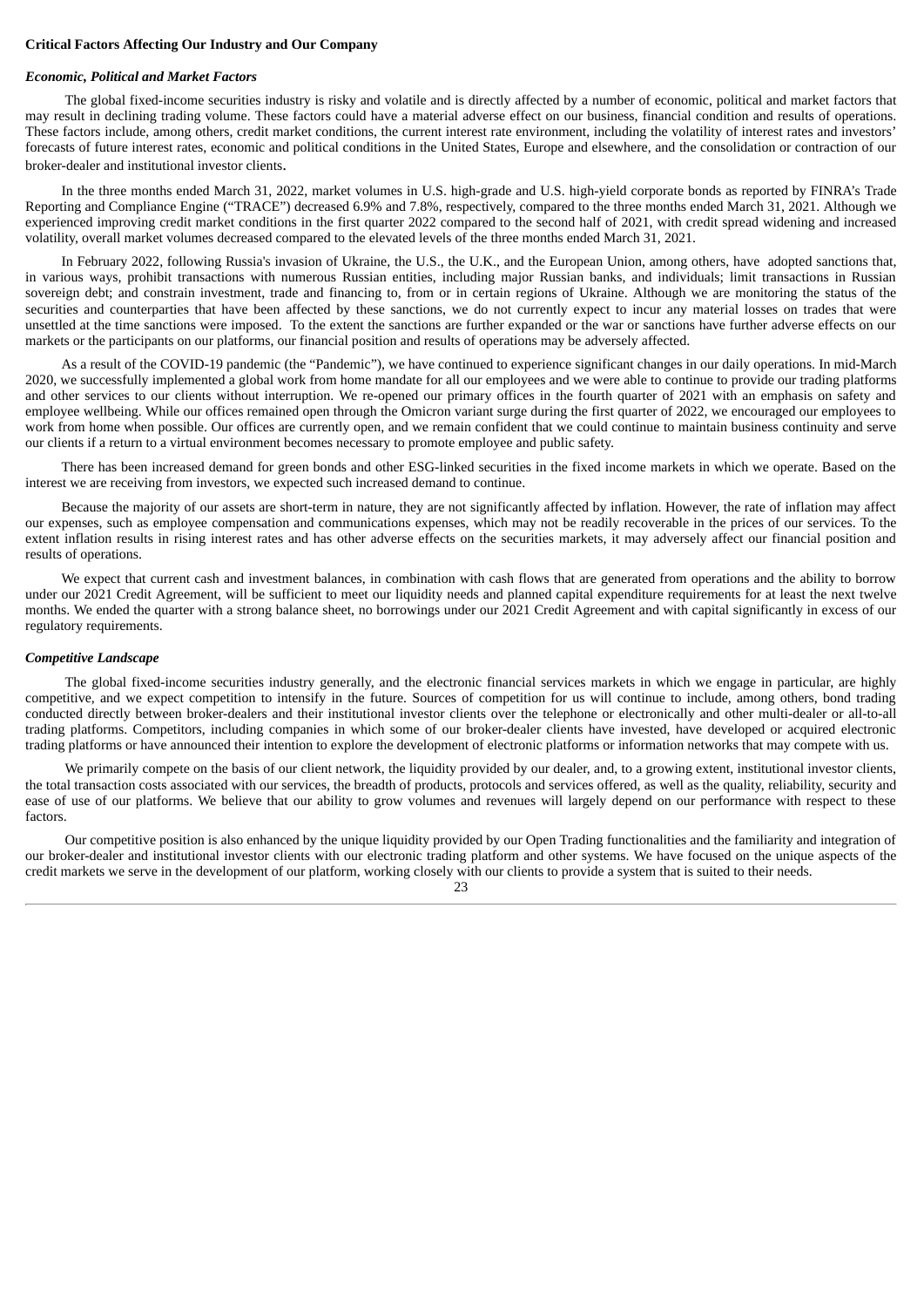#### *Regulatory Environment*

Our business is subject to extensive regulations in the United States and internationally, which may expose us to significant regulatory risk and cause additional legal costs to ensure compliance. The existing legal framework that governs the financial markets is periodically reviewed and amended, resulting in the enactment and enforcement of new laws and regulations that apply to our business. For example, the SEC recently proposed rules that will expand Regulation ATS and Regulation SCI to alternative trading systems (ATS) that trade government securities and amend the SEC rule regarding the definition of an "exchange" to include Communication Protocol Systems, such as our RFQ protocols. In connection with these proposed rules, we expect that we will have to operate all of our trading protocols in compliance with Regulation ATS. The fixed-income industry has also been grappling with how to comply with Rule 15c2-11 ("Publication or submission of quotations without specified information") of the Exchange Act, which had not previously been applied to debt securities. The impact of any of these reform efforts on us and our operations remains uncertain.

As a result of the U.K.'s departure from the European Union ("Brexit"), we obtained authorizations from the AFM for our subsidiaries in the Netherlands in 2019. We now provide regulated services to our clients within the E.U. in reliance on the cross-border services passport held by our Dutch subsidiaries. Brexit has led to an ongoing divergence between the U.K. and E.U. financial regulations, which has made it more difficult and costly to comply with the extensive government regulation to which we are subject. The cost and complexity of operating across increasingly divergent regulatory regimes has increased and is likely to continue to increase in the future.

Compliance with regulations may require us to dedicate additional financial and operational resources, which may adversely affect our profitability. However, we believe new regulations may also increase demand for our platforms and we believe we are well positioned to benefit from those regulatory changes that cause market participants to seek electronic platforms that meet the various regulatory requirements and help them comply with their regulatory obligations.

For further description of the regulations which may limit our activities, see Part1, Item 1. "Business – Government Regulation" of our Form 10-K for the year ended December 31, 2021.

#### *Technology Environment*

We must continue to enhance and improve our electronic trading platforms. The electronic financial services industry is characterized by increasingly complex systems and infrastructures and new business models. Our future success will depend on our ability to enhance our existing products and services, develop and/or license new products and technologies that address the increasingly sophisticated and varied needs of our existing and prospective broker-dealer and institutional investor clients and respond to technological advances and emerging industry and regulatory standards and practices on a cost-effective and timely basis. We plan to continue to focus on technology infrastructure initiatives and continually improve our platforms to further enhance our leading market position. We expect that our agile software development processes will help us continue to be a market leader in developing the technology solutions for our clients' trading needs.

As the overall share of electronic trading grows in global credit products, we are experiencing continued demand for, and growth in, our automated trading solutions. Automated trading volumes rose to \$49.3 billion in the first quarter of 2022, up 26.3% from \$39.1 billion in the first quarter of 2021. In addition, the use of dealer algorithms is continuing to grow on our platforms, with approximately 5.3 million algorithmic responses in the first quarter of 2022, up 11.6% from the same period last year.

We experience cyber-attacks and attempted data security breaches. Cybersecurity incidents could impact revenue and operating income and increase costs. We therefore continue to make investments in our cybersecurity infrastructure and training of employees, which may result in increased costs, to strengthen our cybersecurity measures.

See also Part 1, Item 1A. - "Risk Factors, Technology, IT Systems and Cybersecurity Risks" of our Form 10-K for the year ended December 31, 2021.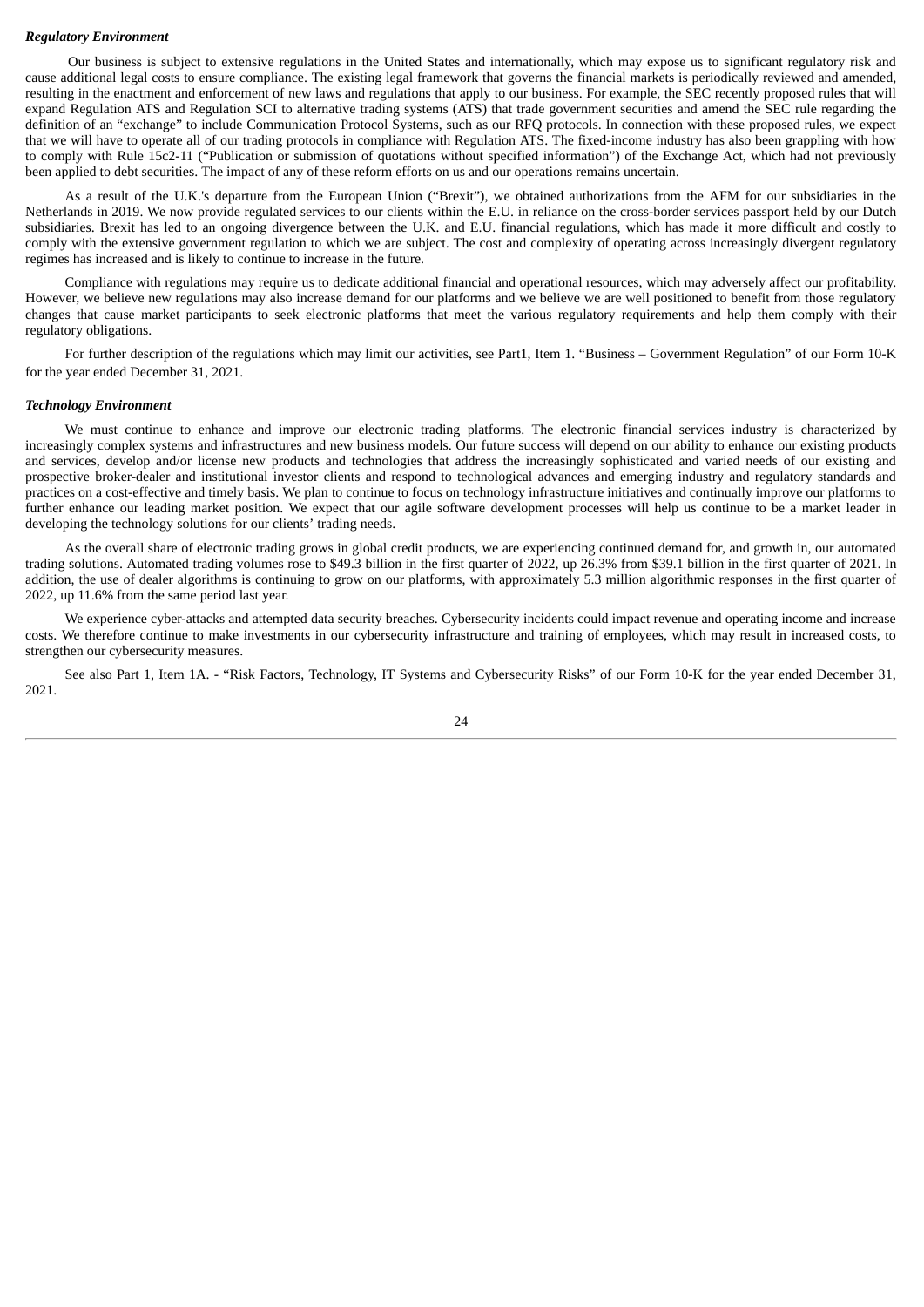#### **Trends in Our Business**

The majority of our revenue is derived from commissions for transactions executed on our platforms between and among our institutional investor and broker-dealer clients and monthly distribution fees. We believe that there are five key variables that impact the notional value of such transactions on our platforms and the amount of commissions and distribution fees earned by us:

- the number of participants on our platforms and their willingness to use our platforms instead of competitors' platforms or execution methods;
- the frequency and competitiveness of the price responses by participants on our platforms;
- the number of markets that are available for our clients to trade on our platforms;
- the overall level of activity in these markets; and
- the duration of the bonds trading on our platforms and the level of commissions that we collect for trades executed through the platforms.

We believe that overall corporate bond market trading volume is affected by various factors including the absolute levels of interest rates, the direction of interest rate movements, the level of new issues of corporate bonds and the volatility of corporate bond spreads versus U.S. Treasury securities. Because a significant percentage of our revenue is tied directly to the volume of securities traded on our platforms, it is likely that a general decline in trading volumes, regardless of the cause of such decline, would reduce our revenues and have a significant negative impact on profitability.

As further described under "— Critical Factors Affecting our Industry and our Company — Economic, Political and Market Factors" and "— Results of Operations — Three Months Ended March 31, 2022 Compared to Three Months Ended March 31, 2021," our trading volumes declined compared to the three months ended March 31, 2021.

#### *Commission Revenue*

Commissions are recognized on a trade date basis, are generally calculated as a percentage of the notional dollar volume of bonds traded on our platforms and vary based on the type, size, yield and maturity of the bond traded, as well as individual client incentives. Bonds that are more actively traded or that have shorter maturities are generally charged lower commissions, while bonds that are less actively traded or that have longer maturities generally command higher commissions.

For Open Trading trades that we execute between and among institutional investor and broker-dealer clients on a matched principal basis by serving as counterparty to both the buyer and the seller, we earn our commission through the difference in price between the two trades. For U.S. Treasury matched principal trades, commissions are invoiced and recorded on a monthly basis.

*U.S. High-Grade Corporate Bond Commissions.* Our U.S. high-grade corporate bond fee plans generally incorporate variable transaction fees and fixed distribution fees billed to our broker-dealer clients on a monthly basis. Certain broker-dealers participate in fee programs that do not contain monthly distribution fees and instead incorporate additional per transaction execution fees and minimum monthly fee commitments. Under these fee plans, we electronically add the transaction fee to the spread quoted by the broker-dealer client. The U.S. high-grade transaction fee is generally designated in basis points in yield and, as a result, is subject to fluctuation depending on the duration of the bond traded. The average U.S. high-grade fees per million may vary in the future due to changes in yield, years-to-maturity and nominal size of bonds traded on our platforms. Distribution fees include any unused monthly fee commitments under our variable fee plans.

*Other Credit Commissions.* Other credit includes Eurobonds, emerging markets bonds, high-yield bonds, municipal bonds and leveraged loans. Commissions for other credit products generally vary based on the type of the instrument traded using standard fee schedules. Our high-yield fee plan structure is similar to our U.S. high-grade fee plans. Certain dealers participate in a high-yield fee plan that incorporates a variable transaction fee and fixed distribution fee, while other dealers participate in a plan that does not contain monthly distribution fees and instead incorporates additional per transaction execution fees and minimum monthly fee commitments. Other credit distribution fees include subscription revenues associated with the MuniBrokers platform. The average other credit fees per million may vary in the future due to changes in product mix or trading protocols.

*Rates Commissions.* Rates includes U.S. Treasury, U.S. agency, European government bonds and credit derivatives. Commissions for rates products generally vary based on the type of the instrument traded. U.S. Treasury fee plans are typically volume tiered and can vary based on the trading protocol. The average rates fee per million may vary in the future due to changes in product mix or trading protocols.

We anticipate that average fees per million may change in the future. Consequently, past trends in commissions are not necessarily indicative of future commissions.

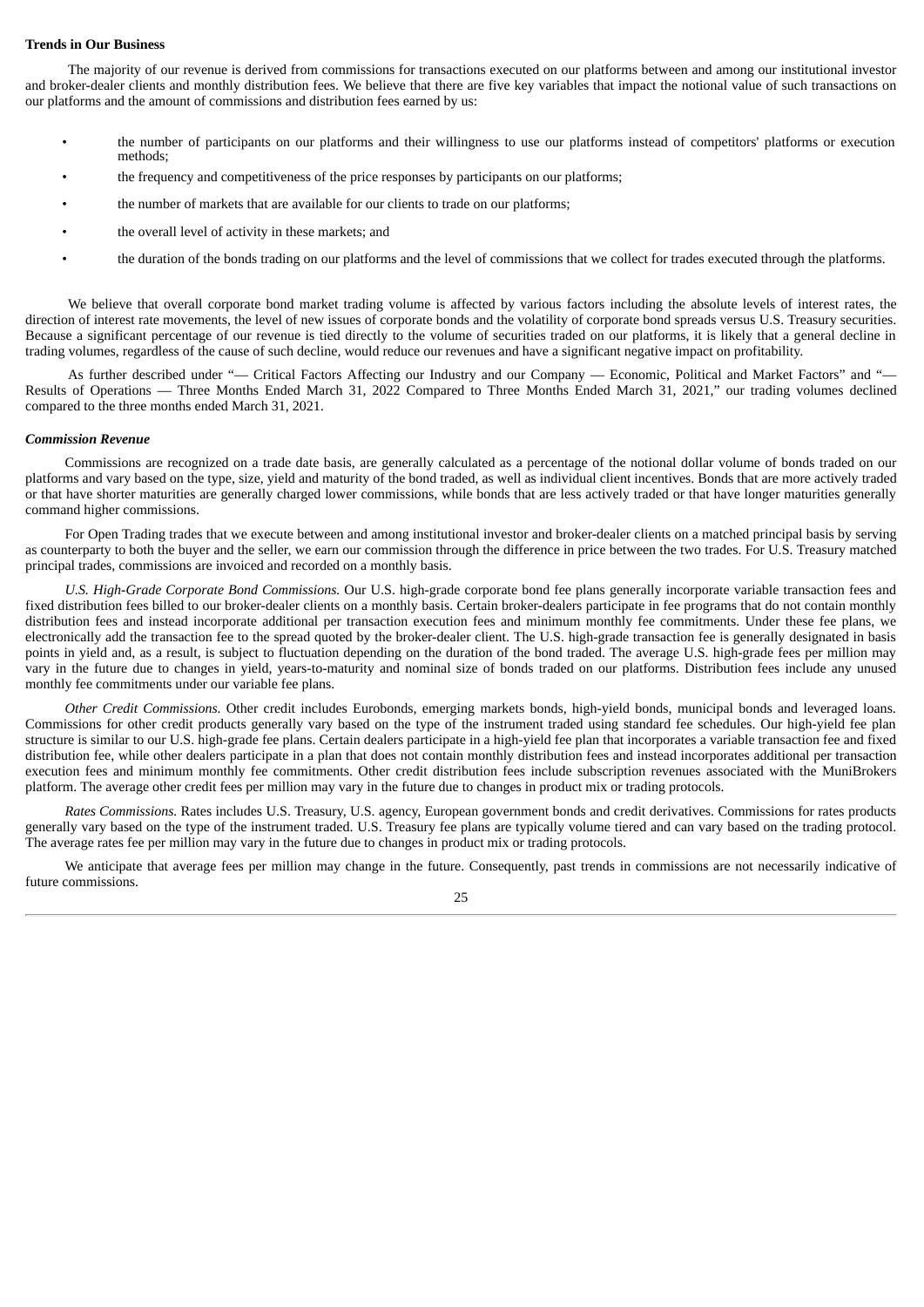## *Information Services*

We generate revenue from data licensed to our broker-dealer clients, institutional investor clients and data-only subscribers; professional and consulting services; technology software licenses; and maintenance and support services. These revenues are either for subscription-based services transferred over time, and may be net of volume-based discounts, or one-time services. Revenues for services transferred over time are recognized ratably over the contract period while revenues for services transferred at a point in time are recognized in the period the services are provided. Customers are generally billed monthly, quarterly, or annually; revenues billed in advance are deferred and recognized ratably over the contract period.

#### *Post-trade Services*

We generate revenue from regulatory transaction reporting, trade publication and trade matching services. Customers are generally billed in the current month or monthly in arrears and revenue is recognized in the period that the transactions are processed. Revenues billed in advance are deferred and recognized ratably over the contract period. We also generate one-time implementation fees for onboarding clients which are invoiced and recognized in the period the implementation is complete.

#### *Other Revenue*

Other revenue includes revenue generated from telecommunications line charges to broker-dealer clients.

#### *Expenses*

In the normal course of business, we incur the following expenses:

*Employee Compensation and Benefits.* Employee compensation and benefits is our most significant expense and includes employee salaries, stockbased compensation costs, other incentive compensation, employee benefits and payroll taxes.

*Depreciation and Amortization.* We depreciate our computer hardware and related software, office hardware and furniture and fixtures and amortize our capitalized software development costs on a straight-line basis over three to seven years. We amortize leasehold improvements on a straight-line basis over the lesser of the life of the improvement or the remaining term of the lease. Intangible assets with definite lives, including purchased technologies, customer relationships and other intangible assets, are amortized over their estimated useful lives, which range from one to 15 years, using either a straightline or accelerated amortization method based on the pattern of economic benefit that we expect to realize from such assets. Intangible assets are assessed for impairment when events or circumstances indicate a possible impairment.

*Technology and Communications.* Technology and communications expense consists primarily of costs relating to maintenance on software and hardware, our internal network connections, data center hosting costs, data feeds provided by outside vendors and U.S. treasuries technology platform licensing fees. The majority of our broker-dealer clients have dedicated high-speed communication lines to our network in order to provide fast data transfer. We charge our broker-dealer clients a monthly fee for these connections, which is recovered against the relevant expenses we incur.

*Professional and Consulting Fees.* Professional and consulting fees consist primarily of accounting fees, legal fees and fees paid to information technology and other consultants for services provided for the maintenance of our trading platforms, information and post-trade services products and other services.

*Occupancy.* Occupancy costs consist primarily of office and equipment rent, utilities and commercial rent tax.

*Marketing and Advertising.* Marketing and advertising expense consists primarily of print and other advertising expenses we incur to promote our products and services. This expense also includes costs associated with attending or exhibiting at industry-sponsored seminars, conferences and conventions, and travel and entertainment expenses incurred by our sales force to promote our trading platforms, information services and post-trade services.

*Clearing Costs.* Clearing costs consist of fees that we are charged by third-party clearing brokers and depositories for the clearing and settlement of matched principal trades, regulatory reporting fees and variable transaction fees assessed by the provider of our third-party middle office system.

*General and Administrative.* General and administrative expense consists primarily of general travel and entertainment, board of directors' expenses, charitable contributions, provision for doubtful accounts and various state franchise and U.K. value-added taxes.

Expenses may grow in the future, notably in employee compensation and benefits as we increase headcount to support investment in new products, operational support and geographic expansion, depreciation and amortization due to increased investment in new products and enhancements to our trading platforms, and technology and communication costs. Expenses may also grow due to acquisitions.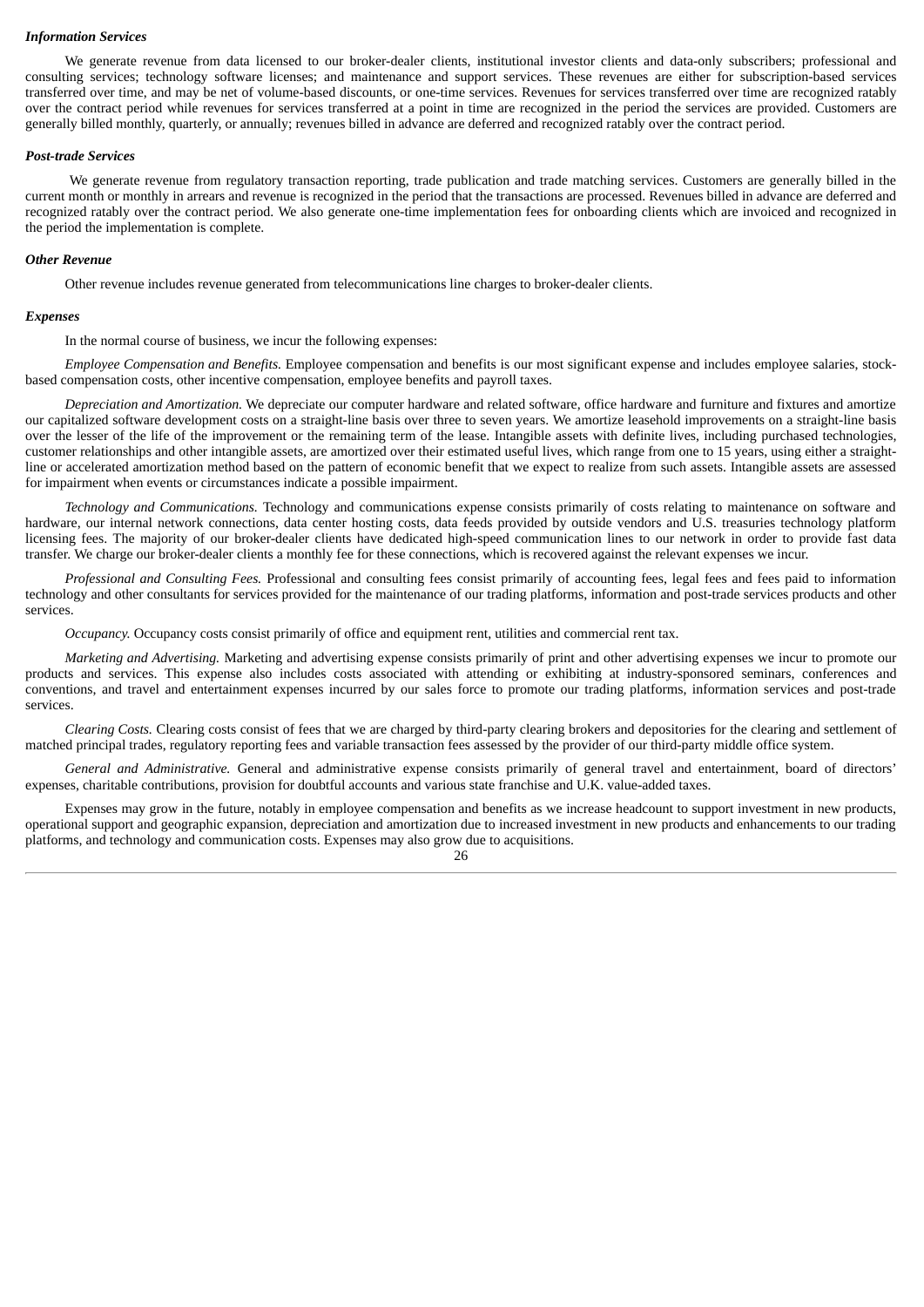#### *Other Income (Expense)*

*Investment Income.* Investment income consists of interest income earned on our investments.

*Interest Expense.* Interest expense consists of financing charges incurred on short-term borrowings.

*Other, Net.* Other, net consists of unrealized gains or losses on trading security investments, realized gains or losses on investments, foreign currency transaction gains or losses, investment advisory fees, credit facility administrative fees, gains or losses on revaluations of contingent consideration payable and other miscellaneous revenues and expenses.

#### **Critical Accounting Estimates**

This Management's Discussion and Analysis of Financial Condition and Results of Operations discusses our Consolidated Financial Statements, which have been prepared in accordance with GAAP. The preparation of these financial statements requires management to make estimates and assumptions that affect the reported amounts of assets and liabilities and the reported amounts of income and expenses during the reporting periods. We base our estimates and judgments on historical experience and on various other factors that we believe are reasonable under the circumstances. Actual results may differ from these estimates under varying assumptions or conditions. Critical accounting estimates for us include stock-based compensation and contingent consideration payable.

#### *Stock-based compensation*

We maintain a stock incentive plan which provides for the grant of stock options, stock appreciation rights, restricted stock, performance shares, performance units, restricted stock units, performance stock units, or other stock-based awards as incentives and rewards to encourage employees, consultants and non-employee directors. We make critical accounting estimates related to performance shares and performance stock units.

In 2020, annual performance share awards ("PSAs"), and in 2021 and 2022, performance stock units (together with the PSAs, "performance equity awards") were granted to the executive officers and certain senior managers. Each performance equity award is earned or forfeited based on our level of achievement of certain predetermined metrics, including pre-tax adjusted operating income and market share for the 2020 and 2021 awards, and pre-tax adjusted operating income, U.S. credit market share, and revenue growth for the 2022 awards. The vested share pay-out ranges from zero to 150% for the awards granted in 2020, and zero to 200%, for the awards granted in 2021 and 2022, of the performance equity award target. The number of performance equity awards that vest, if any, will be determined by the level of achievement of the performance metrics during the three-year performance periods, as certified by the Board following the conclusion of the performance period. In addition, participants must provide continued service through the vesting date (subject, to death, disability and, in the case of the awards granted in 2021 and 2022, qualified retirement exceptions). Compensation expense for performance equity awards is measured using the fair value of our stock at the grant date and estimates of future performance and actual share payouts. Each period, we make estimates of the current expected share payouts and adjust the life-to-date compensation expense recognized since the grant date. As of March 31, 2022, a 10% change in the expected final share payouts would increase or decrease the life-to-date compensation expense by \$1.7 million. The estimated final share payouts for the 2020 and 2021 awards as of March 31, 2022 decreased 2.7% compared to December 31, 2021.

#### *Contingent consideration payable*

In connection with our acquisitions of MuniBrokers and Regulatory Reporting Hub, we recognized contingent consideration payables of up to \$49.6 million with payment dates ranging from 18-24 months from the acquisition dates. These contingent consideration payables are classified as Level 3 liabilities in the fair value hierarchy and are valued using unobservable inputs and estimates of various factors, including client retention rates, electronic order flow levels, future license fees we earn and discount rates. Changes in these estimates or the final figures on the payment dates could have an impact on the contingent consideration payable liabilities we record on our balance sheet. As of March 31, 2022, a 10% change in the projected annual subscription and license fees would not have a material impact on the expected contingent consideration payable. Refer to Note 4 to the Consolidated Financial Statements for more information related to the changes in contingent consideration payable during the three months ended March 31, 2022.

#### **Recent Accounting Pronouncements**

See Note 2 to the Consolidated Financial Statements for a discussion of recent accounting pronouncements.

#### **Segment Results**

We operate electronic platforms for the trading of fixed-income securities and provide related data, analytics, compliance tools and post-trade services. We consider our operations to constitute a single business segment because of the highly integrated nature of these product and services, the financial markets in which we compete and our worldwide business activities. We believe that results by geographic region or client sector are not necessarily meaningful in understanding our business. See Note 15 to the Consolidated Financial Statements for certain geographic information about our business required by GAAP.

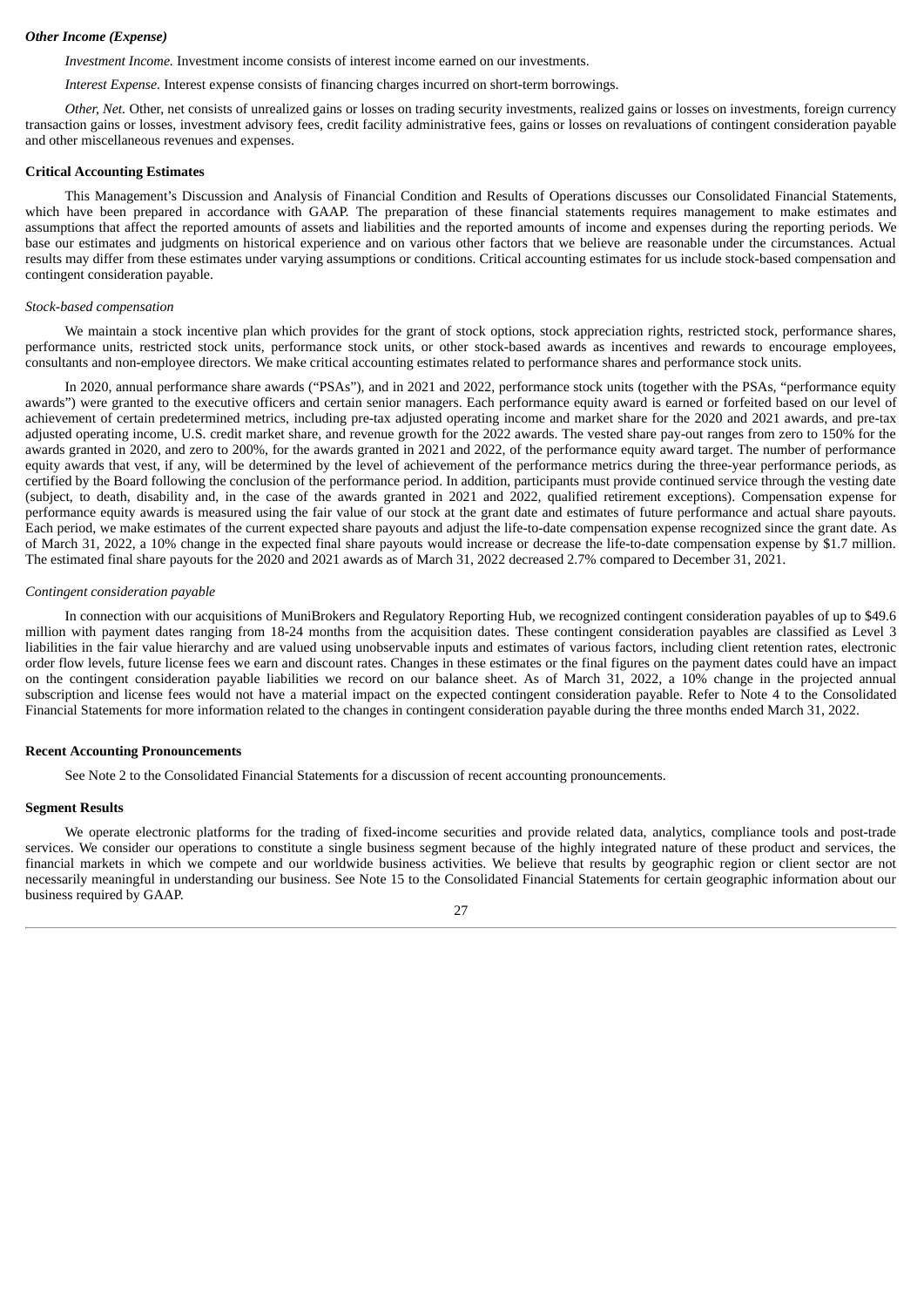## **Results of Operations**

## *Three Months Ended March 31, 2022 Compared to Three Months Ended March 31, 2021*

The following table summarizes our financial results for the three months ended March 31, 2022 and 2021. Results for the three months ended March 31, 2022 include MuniBrokers related revenue of \$1.3 million and expenses of \$1.8 million, including amortization of acquired intangibles expense of \$1.2 million.

|                                       | Three Months Ended March 31, |         |    |                                             |    |           |                         |  |  |  |
|---------------------------------------|------------------------------|---------|----|---------------------------------------------|----|-----------|-------------------------|--|--|--|
|                                       |                              | 2022    |    | 2021                                        |    | Change    | $\frac{0}{0}$<br>Change |  |  |  |
|                                       |                              |         |    | (\$ in thousands, except per share amounts) |    |           |                         |  |  |  |
| <b>Revenues</b>                       | \$                           | 186,057 | \$ | 195,464                                     | S. | (9,407)   | $(4.8) \%$              |  |  |  |
| Expenses                              |                              | 97,953  |    | 91,990                                      |    | 5,963     | 6.5                     |  |  |  |
| Operating income                      |                              | 88,104  |    | 103,474                                     |    | (15, 370) | (14.9)                  |  |  |  |
| Other income (expense)                |                              | 2,315   |    | (1,673)                                     |    | 3,988     | (238.4)                 |  |  |  |
| Income before income taxes            |                              | 90,419  |    | 101,801                                     |    | (11, 382) | (11.2)                  |  |  |  |
| Provision for income taxes            |                              | 25,650  |    | 21,344                                      |    | 4,306     | 20.2                    |  |  |  |
| Net income                            |                              | 64,769  |    | 80,457                                      |    | (15,688)  | $(19.5)\%$              |  |  |  |
|                                       |                              |         |    |                                             |    |           |                         |  |  |  |
| Net income per common share – Diluted | \$                           | 1.71    | \$ | 2.11                                        | \$ | (0.40)    | $(19.0)\%$              |  |  |  |

A 2.9% change in the average foreign currency exchange rates of the British pound sterling compared to the U.S. dollar had the effect of decreasing revenues and expenses by \$0.8 million and \$0.7 million, respectively, for the three months ended March 31, 2022.

#### *Revenues*

Our revenues for the three months ended March 31, 2022 and 2021, and the resulting dollar and percentage changes, were as follows:

|                      | Three Months Ended March 31, |                           |  |                   |                           |  |         |                |  |  |  |
|----------------------|------------------------------|---------------------------|--|-------------------|---------------------------|--|---------|----------------|--|--|--|
|                      | 2022                         |                           |  | 2021              |                           |  |         |                |  |  |  |
|                      |                              |                           |  | (\$ in thousands) |                           |  |         |                |  |  |  |
|                      |                              | $%$ of<br><b>Revenues</b> |  |                   | $%$ of<br><b>Revenues</b> |  | Change  | $\%$<br>Change |  |  |  |
| Commissions          | 166,113                      | 89.3 %                    |  | 175,838           | 90.0 $%$                  |  | (9,725) | $(5.5)$ %      |  |  |  |
| Information services | 9,809                        | 5.3                       |  | 9,162             | 4.7                       |  | 647     | 7.1            |  |  |  |
| Post-trade services  | 9,912                        | 5.3                       |  | 10,261            | 5.2                       |  | (349)   | (3.4)          |  |  |  |
| Other                | 223                          | 0.1                       |  | 203               | 0.1                       |  | 20      | 9.9            |  |  |  |
| Total revenues       | 186,057                      | 100.0 %                   |  | 195,464           | 100.0 %                   |  | (9,407) | (4.8)%         |  |  |  |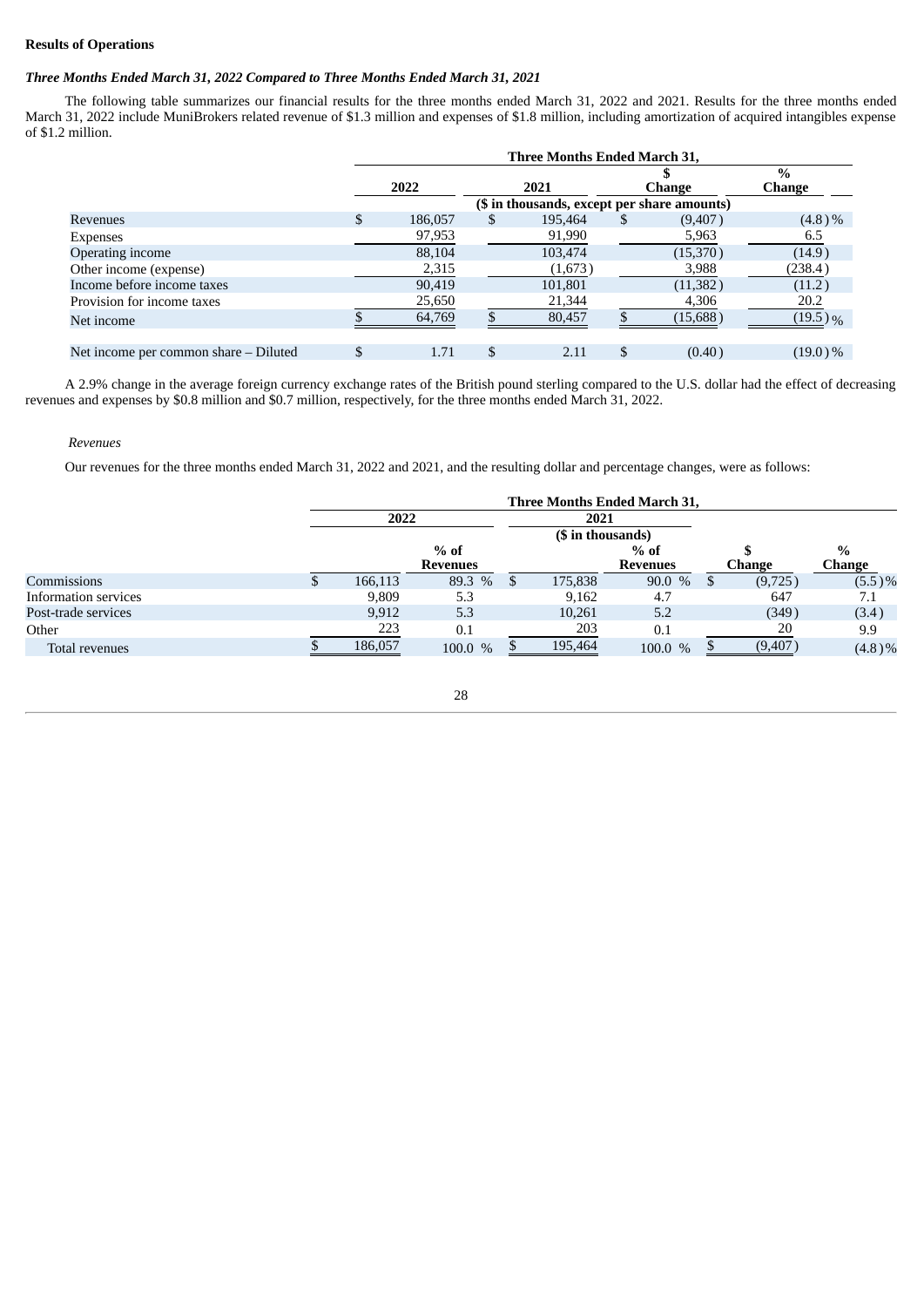*Commissions.* Our commission revenues for the three months ended March 31, 2022 and 2021, and the resulting dollar and percentage changes, were as follows:

|                                 | <b>Three Months Ended March 31,</b> |    |                           |    |               |                       |  |  |
|---------------------------------|-------------------------------------|----|---------------------------|----|---------------|-----------------------|--|--|
|                                 | 2022                                |    | 2021<br>(\$ in thousands) |    | <b>Change</b> | $\%$<br><b>Change</b> |  |  |
| Variable transaction fees       |                                     |    |                           |    |               |                       |  |  |
| U.S. high-grade                 | \$<br>52,878                        | \$ | 65,356                    | \$ | (12, 478)     | $(19.1)\%$            |  |  |
| Other credit                    | 75,804                              |    | 78,899                    |    | (3,095)       | (3.9)                 |  |  |
| <b>Total credit</b>             | 128,682                             |    | 144,255                   |    | (15, 573)     | (10.8)                |  |  |
| Rates                           | 6,191                               |    | 4,143                     |    | 2,048         | 49.4                  |  |  |
| Total variable transaction fees | 134,873                             |    | 148,398                   |    | (13,525)      | (9.1)                 |  |  |
| Distribution fees               |                                     |    |                           |    |               |                       |  |  |
| U.S. high-grade                 | 23,026                              |    | 20,970                    |    | 2,056         | 9.8                   |  |  |
| Other credit                    | 8,152                               |    | 6,404                     |    | 1,748         | 27.3                  |  |  |
| Total credit                    | 31,178                              |    | 27,374                    |    | 3,804         | 13.9                  |  |  |
| Rates                           | 62                                  |    | 66                        |    | (4)           | (6.1)                 |  |  |
| Total distribution fees         | 31,240                              |    | 27,440                    |    | 3,800         | 13.8                  |  |  |
| Total commissions               | 166,113                             |    | 175,838                   |    | (9,725)       | $(5.5) \%$            |  |  |

U.S. high-grade variable transaction fees decreased \$12.5 million due to a 5.9% decrease in trading volume and a 14.0% decrease in average variable transaction fee per million. Other credit variable transaction fees decreased \$3.1 million due to a 6.9% decrease in the average variable transaction fee per million offset by a 3.2% increase in trading volume. Open Trading credit volume totaled \$231.6 billion during the three months ended March 31, 2022, down 6.4%, and represented 31.7% and 31.0% of variable transaction fees for the three months ended March 31, 2022 and 2021, respectively. The 49.4% increase in variable transaction fees for rates was mainly attributable to higher U.S. Treasury trading volume.

U.S. high-grade distribution fees increased \$2.1 million mainly due to certain dealers moving to higher fixed fee plans and an increase in unused monthly minimum commitment fees. Other credit distribution fees increased \$1.7 million mainly due to the migration of certain dealers from all-variable fee plans to plans that incorporate a monthly distribution fee and subscription revenues associated with the MuniBrokers platform of \$0.5 million.

Our trading volumes for the three months ended March 31, 2022 and 2021 were as follows:

|                                   | <b>Three Months Ended March 31.</b> |           |    |           |                  |               |                       |  |  |  |
|-----------------------------------|-------------------------------------|-----------|----|-----------|------------------|---------------|-----------------------|--|--|--|
|                                   |                                     | 2022      |    | 2021      | (\$ in millions) | <b>Change</b> | $\%$<br><b>Change</b> |  |  |  |
| Trading volume data               |                                     |           |    |           |                  |               |                       |  |  |  |
| U.S. high-grade $-$ fixed rate    | \$                                  | 330,558   | \$ | 349,815   | \$               | (19,257)      | $(5.5)$ %             |  |  |  |
| U.S. high-grade $-$ floating rate |                                     | 11,535    |    | 13,626    |                  | (2,091)       | (15.3)                |  |  |  |
| Total U.S. high grade             |                                     | 342,093   |    | 363,441   |                  | (21,348)      | (5.9)                 |  |  |  |
| Other credit                      |                                     | 403,718   |    | 391,020   |                  | 12,698        | 3.2                   |  |  |  |
| Total credit                      |                                     | 745,811   | \$ | 754,461   | \$               | (8,650)       | $(1.1)\%$             |  |  |  |
| Rates                             |                                     | 1,581,234 |    | 1,120,868 |                  | 460,366       | 41.1 %                |  |  |  |
| Number of U.S. Trading Days       |                                     | 62        |    | 61        |                  |               |                       |  |  |  |
| Number of U.K. Trading Days       |                                     | 63        |    | 63        |                  |               |                       |  |  |  |

For volume reporting purposes, transactions in foreign currencies are converted to U.S. dollars at average monthly rates. The 5.9% decrease in our U.S. high-grade volume was principally due to a decrease in overall market volume. Estimated U.S. high-grade TRACE volume decreased by 6.9% to \$1.6 trillion for the three months ended March 31, 2022. Our estimated market share of total U.S. high-grade corporate bond volume increased to 20.7% for the three months ended March 31, 2022 from 20.5% for the three months ended March 31, 2021.

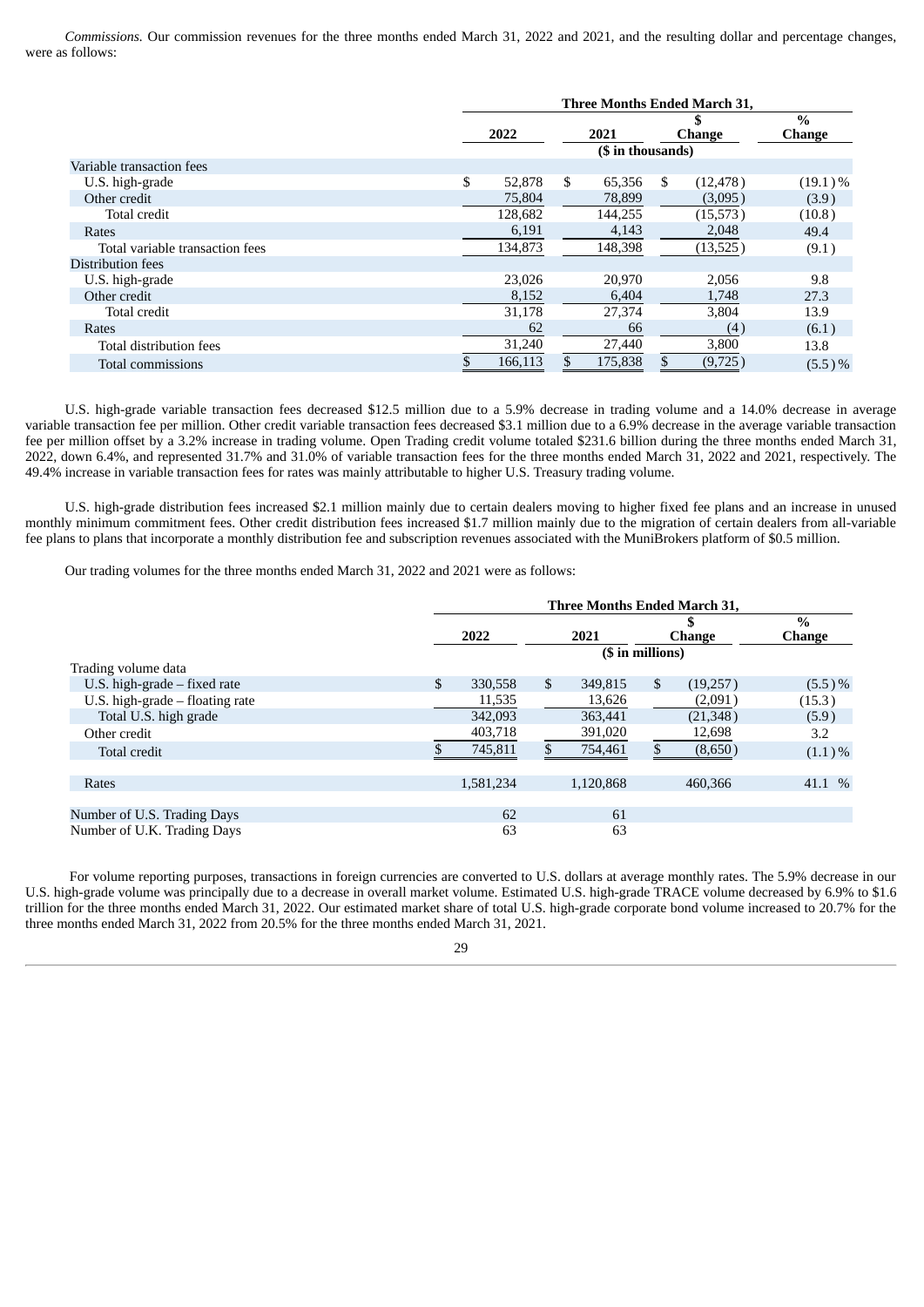Other credit volumes increased by 3.2% due to increases of 210.0% in municipal bonds volume, which reflects Munibrokers variable subscription related trading volume beginning in the first quarter of 2022, and emerging markets bond volume of 6.8%, offset by decreases of 10.1% in high-yield bond volume and 0.6% in Eurobonds volume. Estimated emerging markets, U.S. high-yield and Eurobond market volumes decreased by 6.4%, 7.8% and 10.8%, respectively, compared to the three months ended March 31, 2021. Rates trading volume increased 41.1% primarily due to an increase in U.S. treasuries dealer-to-dealer estimated average daily trading volume.

Our average variable transaction fee per million for the three months ended March 31, 2022 and 2021 was as follows:

|                                              | Three Months Ended March 31, |        |      |        |           |         |            |  |  |  |
|----------------------------------------------|------------------------------|--------|------|--------|-----------|---------|------------|--|--|--|
|                                              | 2022                         |        |      | 2021   | \$ Change |         | % Change   |  |  |  |
| Average variable transaction fee per million |                              |        |      |        |           |         |            |  |  |  |
| U.S. high-grade - fixed rate                 |                              | 158.16 | - \$ | 185.07 |           | (26.91) | $(14.5)\%$ |  |  |  |
| U.S. high-grade $-$ floating rate            |                              | 51.74  |      | 45.11  |           | 6.63    | 14.7       |  |  |  |
| Total U.S. high-grade                        |                              | 154.57 |      | 179.83 |           | (25.26) | (14.0)     |  |  |  |
| Other credit                                 |                              | 187.76 |      | 201.78 |           | (14.02) | (6.9)      |  |  |  |
| Total credit                                 |                              | 172.54 |      | 191.20 |           | (18.66) | (9.8)      |  |  |  |
|                                              |                              |        |      |        |           |         |            |  |  |  |
| Rates                                        |                              | 3.92   |      | 3.70   |           | 0.22    | 5.9        |  |  |  |
|                                              |                              |        |      |        |           |         |            |  |  |  |

Total U.S. high-grade average variable transaction fee per million decreased 14.0% to \$154.57 per million for the three months ended March 31, 2022 due to a decrease in the duration of bonds traded on our platforms. Other credit average variable transaction fee per million decreased 6.9% to \$187.76 per million for the three months ended March 31, 2022 mainly due to a larger percentage of trading volume in emerging market bonds that command lower fees per million and dealer migration to fixed-distribution fee plans that command lower transaction fees.

*Information Services.* Information services revenue increased \$0.6 million for the three months ended March 31, 2022 mainly due to net new data contract revenue.

*Post-Trade Services.* Post-trade services revenue decreased \$0.3 million for the three months ended March 31, 2022 principally due to the negative impact of foreign exchange of \$0.2 million.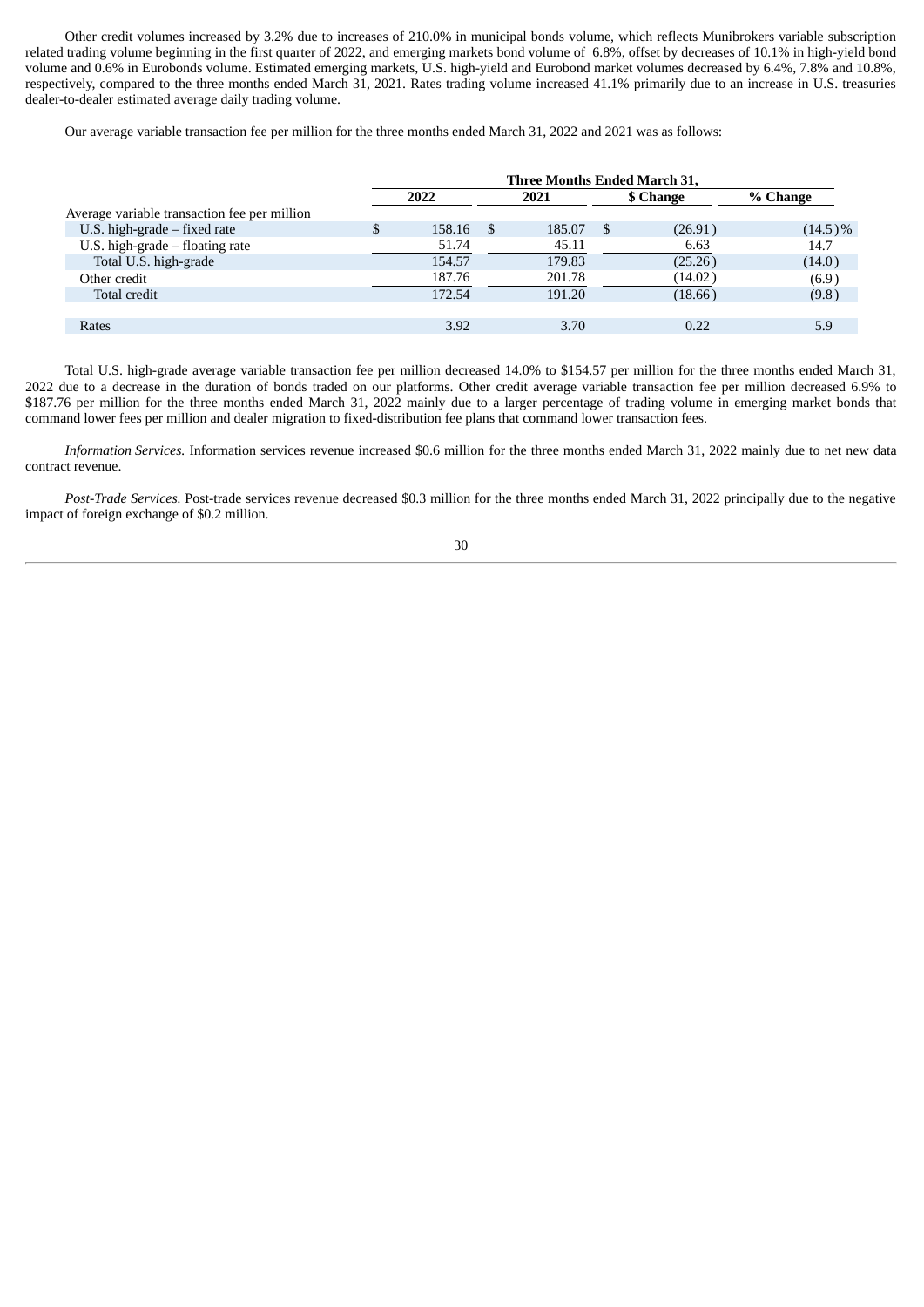## *Expenses*

The following table summarizes our expenses for the three months ended March 31, 2022 and 2021. Expenses for the three months ended March 31, 2022 include \$1.8 million of expenses related to MuniBrokers, including amortization of acquired intangibles expense of \$1.2 million.

|                                    | <b>Three Months Ended March 31,</b> |        |     |                   |    |        |                                |  |
|------------------------------------|-------------------------------------|--------|-----|-------------------|----|--------|--------------------------------|--|
|                                    | 2022                                |        |     | 2021              |    | Change | $\frac{0}{0}$<br><b>Change</b> |  |
|                                    |                                     |        |     | (\$ in thousands) |    |        |                                |  |
| <b>Expenses</b>                    |                                     |        |     |                   |    |        |                                |  |
| Employee compensation and benefits | \$                                  | 47,756 | \$. | 48,088            | \$ | (332)  | $(0.7) \%$                     |  |
| Depreciation and amortization      |                                     | 15,174 |     | 11,779            |    | 3,395  | 28.8                           |  |
| Technology and communications      |                                     | 12,192 |     | 10,036            |    | 2,156  | 21.5                           |  |
| Professional and consulting fees   |                                     | 9.621  |     | 9.640             |    | (19)   | (0.2)                          |  |
| Occupancy                          |                                     | 3,387  |     | 3,317             |    | 70     | 2.1                            |  |
| Marketing and advertising          |                                     | 1.789  |     | 1.204             |    | 585    | 48.6                           |  |
| Clearing costs                     |                                     | 4,575  |     | 4,694             |    | (119)  | (2.5)                          |  |
| General and administrative         |                                     | 3,459  |     | 3,232             |    | 227    | 7.0                            |  |
| Total expenses                     |                                     | 97,953 |     | 91,990            |    | 5,963  | 6.5<br>$\%$                    |  |

Employee compensation and benefits decreased by \$0.3 million, primarily due lower employee incentive compensation of \$1.3 million, which is impacted by operating performance, and stock-based compensation of \$0.3 million, offset by higher salaries, taxes and benefits of \$1.3 million on higher employee headcount.

Depreciation and amortization increased by \$3.4 million primarily due to higher amortization of acquired intangibles expense of \$1.4 million and amortization of software development costs of \$1.8 million. For the three months ended March 31, 2022 and 2021, \$1.4 million and \$4.3 million, respectively, of equipment purchases and leasehold improvements and \$9.4 million and \$8.1 million, respectively, of software development costs were capitalized.

Technology and communications expenses increased by \$2.2 million primarily due to higher software subscription costs of \$1.0 million, higher cloud hosting costs of \$0.5 million, higher market data costs of \$0.3 million and higher platform technology licensing costs of \$0.2 million.

Marketing and advertising expense increased \$0.6 million due to increasing advertising and travel and entertainment costs which had been reduced due to the Pandemic.

Clearing costs decreased by \$0.1 million primarily due to lower Open Trading credit volumes compared to the three months ended March 31, 2021. Clearing costs as a percentage of Open Trading matched principal trading revenue from credit products were 7.2% and 7.3% for the three months ended March 31, 2022 and 2021, respectively. U.S. Treasuries matched principal clearing costs increased \$0.2 million due to higher U.S. Treasuries volume.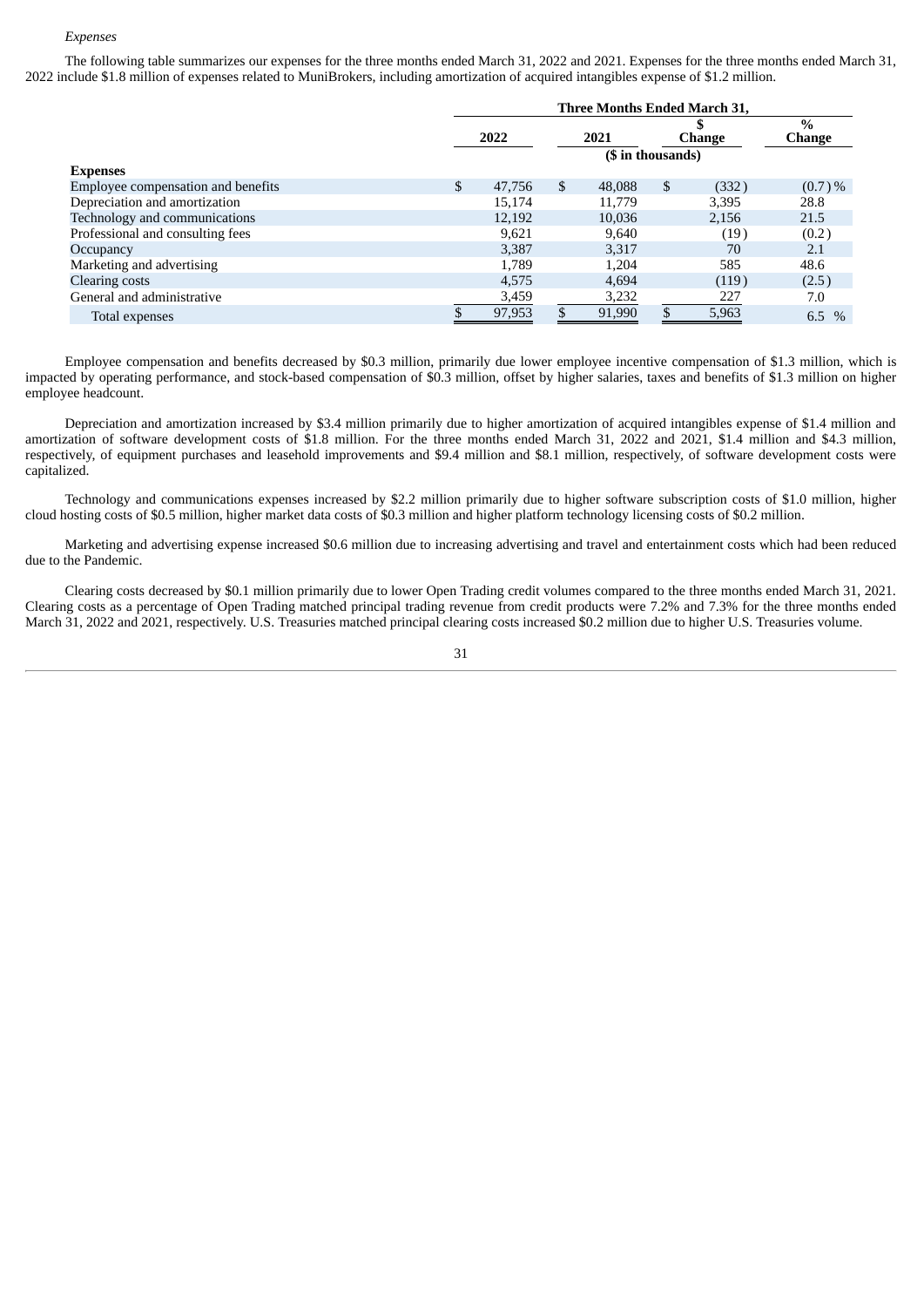## *Other Income (Expense)*

Our other income (expense) for the three months ended March 31, 2022 and 2021, and the resulting dollar and percentage changes, were as follows:

|                              | Three Months Ended March 31, |       |      |         |               |       |                       |  |
|------------------------------|------------------------------|-------|------|---------|---------------|-------|-----------------------|--|
|                              | 2022                         |       | 2021 |         | <b>Change</b> |       | $\%$<br><b>Change</b> |  |
|                              | (\$ in thousands)            |       |      |         |               |       |                       |  |
| Investment income            |                              | 59    | D    | 107     |               | (48)  | $(44.9)\%$            |  |
| Interest expense             |                              | (173) |      | (191)   |               | 18    | (9.4)                 |  |
| Other, net                   |                              | 2,429 |      | (1,589) |               | 4,018 | (252.9)               |  |
| Total other income (expense) |                              | 2,315 |      | (1,673) |               | 3,988 | $(238.4)\%$           |  |

Other, net increased by \$4.0 million primarily due to a gain of \$1.6 million on the revaluation of contingent consideration payable, higher foreign exchange gains of \$1.8 million and lower credit facility administration costs of \$0.3 million.

## *Provision for Income Taxes*

The provision for income taxes and effective tax rate for the three months ended March 31, 2022 and 2021 were as follows:

|                            | <b>Three Months Ended March 31,</b> |                   |  |        |  |        |             |
|----------------------------|-------------------------------------|-------------------|--|--------|--|--------|-------------|
|                            |                                     | 2022              |  | 2021   |  | Change | %<br>Change |
|                            |                                     | (\$ in thousands) |  |        |  |        |             |
| Provision for income taxes | C                                   | 25,650            |  | 21,344 |  | 4.306  | 20.2%       |
| Effective tax rate         |                                     | 28.4%             |  | 21.0%  |  |        |             |

The provision for income taxes reflected \$0.1 million and \$4.0 million of excess tax benefits related to share-based compensation awards that vested or were exercised during the three months ended March 31, 2022 and 2021, respectively. The provision for income taxes for the three months ended March 31, 2022 also reflected \$3.2 million of expense related to a settlement with the New York State tax authorities to resolve the 2010 to 2014 audits. Our consolidated effective tax rate can vary from period to period depending on the geographic mix of our earnings, changes in tax legislation and tax rates and the amount and timing of excess tax benefits related to share-based payments, among other factors.

## **Liquidity and Capital Resources**

During the three months ended March 31, 2022, we have met our funding requirements through cash on hand, internally generated funds and shortterm borrowings. Cash and cash equivalents and investments totaled \$400.4 million as of March 31, 2022. Our investments are generally invested in U.S. treasury securities. We limit the amounts that can be invested in any single issuer and invest in short- to intermediate-term instruments whose fair values are less sensitive to interest rate changes.

In October 2021, we entered into the 2021 Credit Agreement provided by a syndicate of lenders and JPMorgan Chase Bank, N.A., as administrative agent, that provides aggregate commitments totaling \$500.0 million, consisting of a revolving credit facility and a \$5.0 million letter of credit sub-limit for standby letters of credit. The 2021 Credit Agreement replaced the 2020 Credit Agreement and will mature on October 15, 2024, with our option to request up to two additional 364-day extensions at the discretion of each lender and subject to customary conditions. As of March 31, 2022, we had \$1.0 million in letters of credit outstanding and \$499.0 million in available borrowing capacity under the 2021 Credit Agreement. The 2021 Credit Agreement requires that we satisfy certain covenants, which include a leverage ratio. We were in compliance with all applicable covenants at March 31, 2022. See Note 11 to the Consolidated Financial Statements for a discussion of the 2021 Credit Agreement.

In connection with its self-clearing operations, our U.S. broker-dealer subsidiary entered into an agreement (the "Collateralized Agreement") with its settlement bank to provide loans up to an aggregate of \$200.0 million on an uncommitted basis. Borrowings under the Collateralized Agreement are collateralized by securities pledged by the U.S. broker-dealer subsidiary to the settlement bank, subject to applicable haircuts and concentration limits. As of March 31, 2022, the U.S. broker-dealer subsidiary had no borrowings outstanding and \$200.0 million in available borrowing capacity under the Collateralized Agreement. See Note 11 to the Consolidated Financial Statements for a discussion of the Collateralized Agreement.

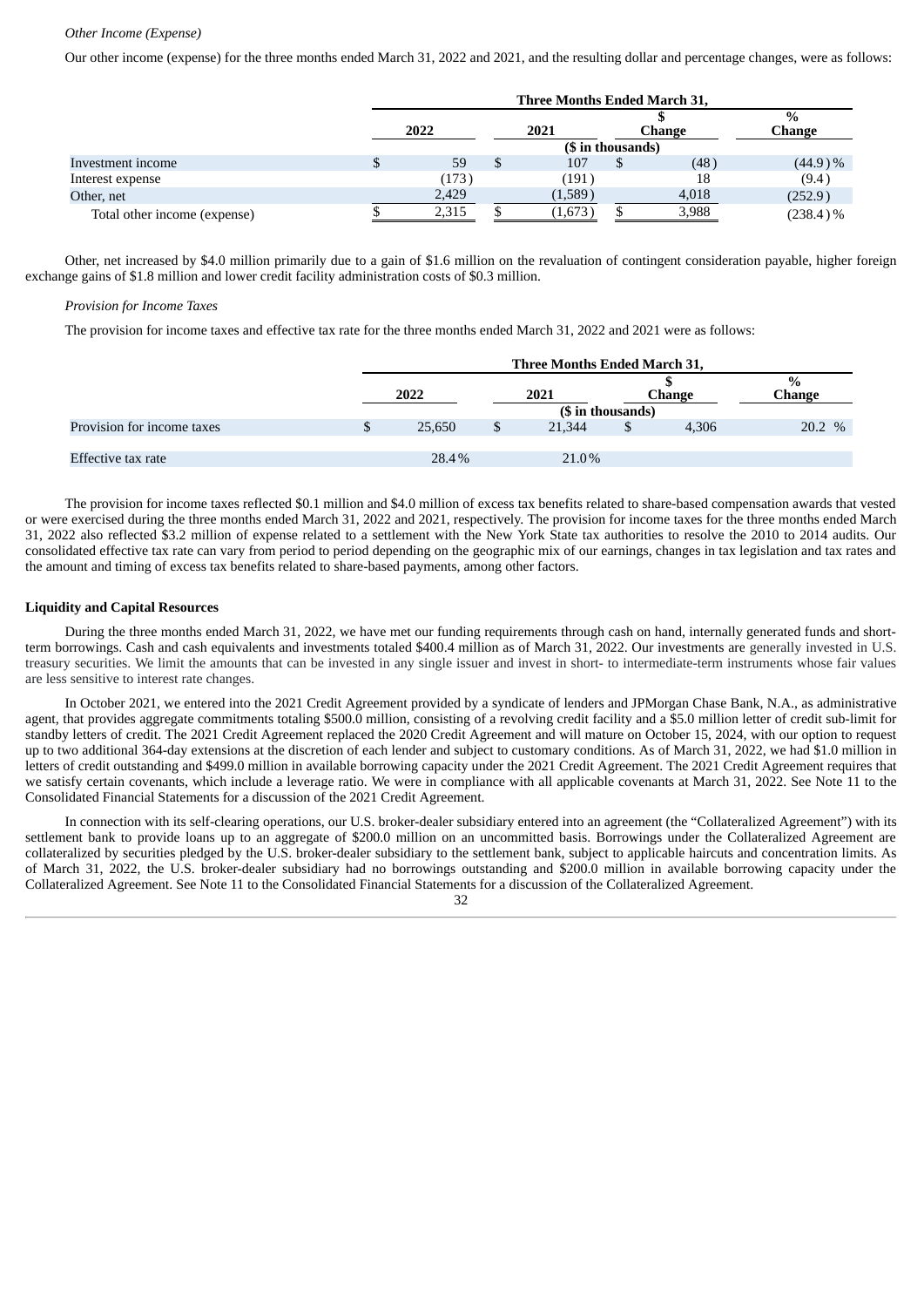Under arrangements with their settlement banks, certain of our U.S. and U.K. operating subsidiaries may receive overnight financing in the form of bank overdrafts. As of March 31, 2022, we had no overdrafts payable outstanding.

As a result of our self-clearing and settlement activities, we are required to finance certain transactions, maintain deposits with various clearing organizations and clearing broker-dealers and maintain a special reserve bank account for the benefit of customers pursuant to Rule 15c3-3 of the Exchange Act. As of March 31, 2022, the aggregate amount of the positions financed, deposits and customer reserve balances associated with our self-clearing and settlement activities was \$311.9 million. These requirements can fluctuate based on trading activity, market volatility or other factors which may impact our liquidity or require us to use our capital resources.

Our cash flows were as follows:

|                                                                 | Three Months Ended March 31, |            |  |                   |  |               |                                |
|-----------------------------------------------------------------|------------------------------|------------|--|-------------------|--|---------------|--------------------------------|
|                                                                 |                              | 2022       |  | 2021              |  | <b>Change</b> | $\frac{0}{0}$<br><b>Change</b> |
|                                                                 |                              |            |  | (\$ in thousands) |  |               |                                |
| Net cash (used in) operating activities                         | S                            | (23,730)   |  | $(23, 159)$ \$    |  | (571)         | $2.5\%$                        |
| Net cash (used in) investing activities                         |                              | (10, 821)  |  | (12, 332)         |  | 1,511         | (12.3)                         |
| Net cash (used in) financing activities                         |                              | (86, 467)  |  | (18, 850)         |  | (67, 617)     | 358.7                          |
| Effect of exchange rate changes on cash and cash<br>equivalents |                              | (4,356)    |  | (1,027)           |  | (3,329)       | 324.1                          |
| Net decrease for the period                                     |                              | (125, 374) |  | (55,368)          |  | (70,006)      | 126.4 %                        |

The \$0.6 million decrease in net cash flows from operating activities was primarily due to lower net income of \$15.7 million, an increase in accounts receivable and prepaid expenses of \$9.3 million, lower proceeds from net sales of trading investments of \$5.5 million, a gain on revaluation of contingent consideration payable of \$1.6 million and a decrease in accounts payable and other liabilities of \$0.7 million, offset by an increase in the change in net receivables from broker-dealers, clearing organizations and customers associated with our clearing activities of \$28.7 million and higher depreciation and amortization of \$3.4 million.

The \$1.5 million increase in net cash flows from investing activities was primarily due to a decrease in purchases of furniture, equipment and leasehold improvements of \$2.9 million offset by an increase in capitalization of software costs of \$1.4 million.

The \$67.6 million decrease in net cash flows from financing activities was principally due to an increase in repurchases of common stock of \$38.3 million, lower proceeds from short-term borrowings of \$34.3 million and higher cash dividends paid on common stock of \$2.0 million, offset by a decrease in withholding tax payments on restricted stock vesting and stock option exercises of \$7.1 million.

Past trends of cash flows are not necessarily indicative of future cash flow levels. A decrease in cash flows may have a material adverse effect on our liquidity, business and financial condition.

## *Other Factors Influencing Liquidity and Capital Resources*

We believe that our current resources are adequate to meet our liquidity needs and requirements, including commitments for capital expenditures, in the short-term (during the next 12 months). However, our future liquidity and capital requirements will depend on a number of factors, including liquidity requirements associated with our self-clearing operations and expenses associated with product development and expansion and new business opportunities that are intended to further diversify our revenue stream. We may also acquire or invest in technologies, business ventures or products that are complementary to our business. In the event we require any additional financing, it will take the form of equity or debt financing. Any additional equity offerings may result in dilution to our stockholders. Any debt financings, if available at all, may involve restrictive covenants with respect to dividends, issuances of additional capital and other financial and operational matters related to our business. In addition, in the long-term (beyond 12 months), we believe our liquidity needs and requirements will be affected by the factors discussed above.

Certain of our U.S. subsidiaries are registered as a broker-dealer or a SEF and therefore are subject to the applicable rules and regulations of the SEC, FINRA and the CFTC. These rules contain minimum net capital requirements, as defined in the applicable regulations, and also may require that a significant part of the registrants' assets be kept in relatively liquid form. Certain of our foreign subsidiaries are regulated by the FCA in the U.K. or other foreign regulators and must maintain financial resources, as defined in the applicable regulations, in excess of the applicable financial resources requirement. As of March 31, 2022, each of our subsidiaries that are subject to these regulations had net capital or financial resources in excess of their minimum requirements. As of March 31, 2022, our subsidiaries maintained aggregate net capital and financial resources that were \$567.3 million in excess of the required levels of \$24.2 million.

Each of our U.S. and foreign regulated subsidiaries are subject to local regulations which generally prohibit repayment of borrowings from our affiliates, paying cash dividends, making loans to our affiliates or otherwise entering into transactions that result in a significant reduction in regulatory net capital or financial resources without prior notification to or approval from such regulated entity's principal regulator. As of March 31, 2022, the amount of unrestricted cash held by our non-U.S. subsidiaries was \$152.2 million.

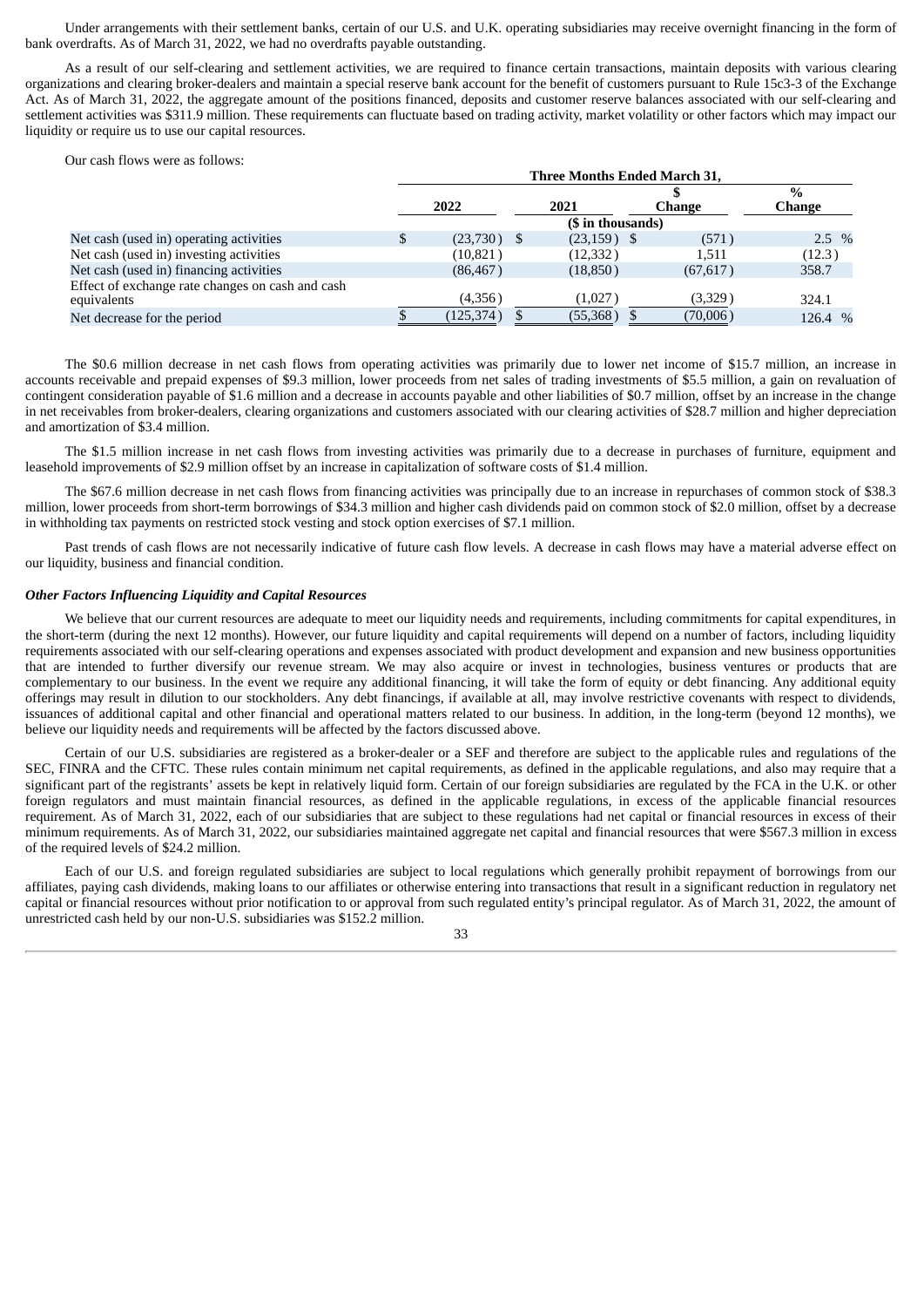We execute bond transactions between our institutional investor and broker-dealer clients on a matched principal basis by serving as counterparty to both the buyer and the seller in trades. Our U.S. broker-dealer subsidiary operates under a self-clearing model for the settlement of such transactions. Our subsidiaries also settle their transactions through third-party clearing brokers or settlement agents. Settlement typically occurs within one to two trading days after the trade date. Cash settlement of the transaction occurs upon receipt or delivery of the underlying instrument that was traded. Under both the self-clearing and the third-party clearing models, we may be exposed to credit risk in the event a counterparty does not fulfill its obligation to complete a transaction or if there is an error in executing a matched principal transaction. Pursuant to the terms of the securities clearing agreements, each third-party clearing broker has the right to charge us for any losses they suffer resulting from a counterparty's failure on any of our trades. We did not record any liabilities or losses with regard to counterparty failures for the three months ended March 31, 2022 and 2021. Substantially all of our open securities failedto-deliver and securities failed-to-receive transactions as of March 31, 2022 have subsequently settled at the contractual amounts.

In the normal course of business, we enter into contracts that contain a variety of representations, warranties and indemnification provisions. Our maximum exposure from any claims under these arrangements is unknown, as this would involve claims that have not yet occurred. However, based on past experience, we expect the risk of material loss to be remote.

We have operating leases for corporate offices with initial lease terms ranging from one year to 15 years. We have total future contractual rent payments on these leases of \$120.1 million, with \$10.8 million due within the next 12 months and \$109.3 million due beyond 12 months.

In January 2021, our Board authorized a new share repurchase program for up to \$100.0 million that commenced in April 2021 and was exhausted in January 2022. In January 2022, our Board authorized a new share repurchase program for up to \$150.0 million that commenced in March 2022. Shares repurchased under each program will be held in treasury for future use.

In April 2022, our Board of Directors approved a quarterly cash dividend of \$0.70 per share payable on May 18, 2022 to stockholders of record as of the close of business on May 4, 2022. Any future declaration and payment of dividends will be at the sole discretion of our Board of Directors. Our Board of Directors may take into account such matters as general business conditions, our financial results, capital requirements, contractual obligations, legal, and regulatory restrictions on the payment of dividends to our stockholders or by our subsidiaries to their respective parent entities, and any such other factors as the Board of Directors may deem relevant.

On November 30, 2020 we acquired Regulatory Services GmbH, the pan-European regulatory reporting business of Deutsche Börse Group. The purchase price consists of \$22.5 million in cash paid at closing and up to \$24.6 million in contingent consideration payable in cash within 18 months of the closing. On April 9, 2021 we acquired MuniBrokers LLC, a central electronic venue serving municipal bond brokers and dealers. The purchase price consists of \$17.1 million in cash paid at closing and up to \$25.0 million in contingent consideration payable in cash within approximately two years of the closing.

## *Non-GAAP Financial Measures*

In addition to reporting financial results in accordance with GAAP, we use certain non-GAAP financial measures: earnings before interest, taxes, depreciation and amortization ("EBITDA") and free cash flow. We define free cash flow as cash flow from operating activities excluding the net change in trading investments and net change in securities failed-to-deliver and securities failed-to-receive from broker-dealers, clearing organizations and customers, less expenditures for furniture, equipment and leasehold improvements and capitalized software development costs. We believe these non-GAAP financial measures, when taken into consideration with the corresponding GAAP financial measures, are important in understanding our operating results. EBITDA and free cash flow are not measures of financial performance or liquidity under GAAP and therefore should not be considered an alternative to net income or cash flow from operating activities as an indicator of operating performance or liquidity. We believe that EBITDA and free cash flow provide useful additional information concerning profitability of our operations and business trends and the cash flow available to pay dividends, repurchase stock and meet working capital requirements.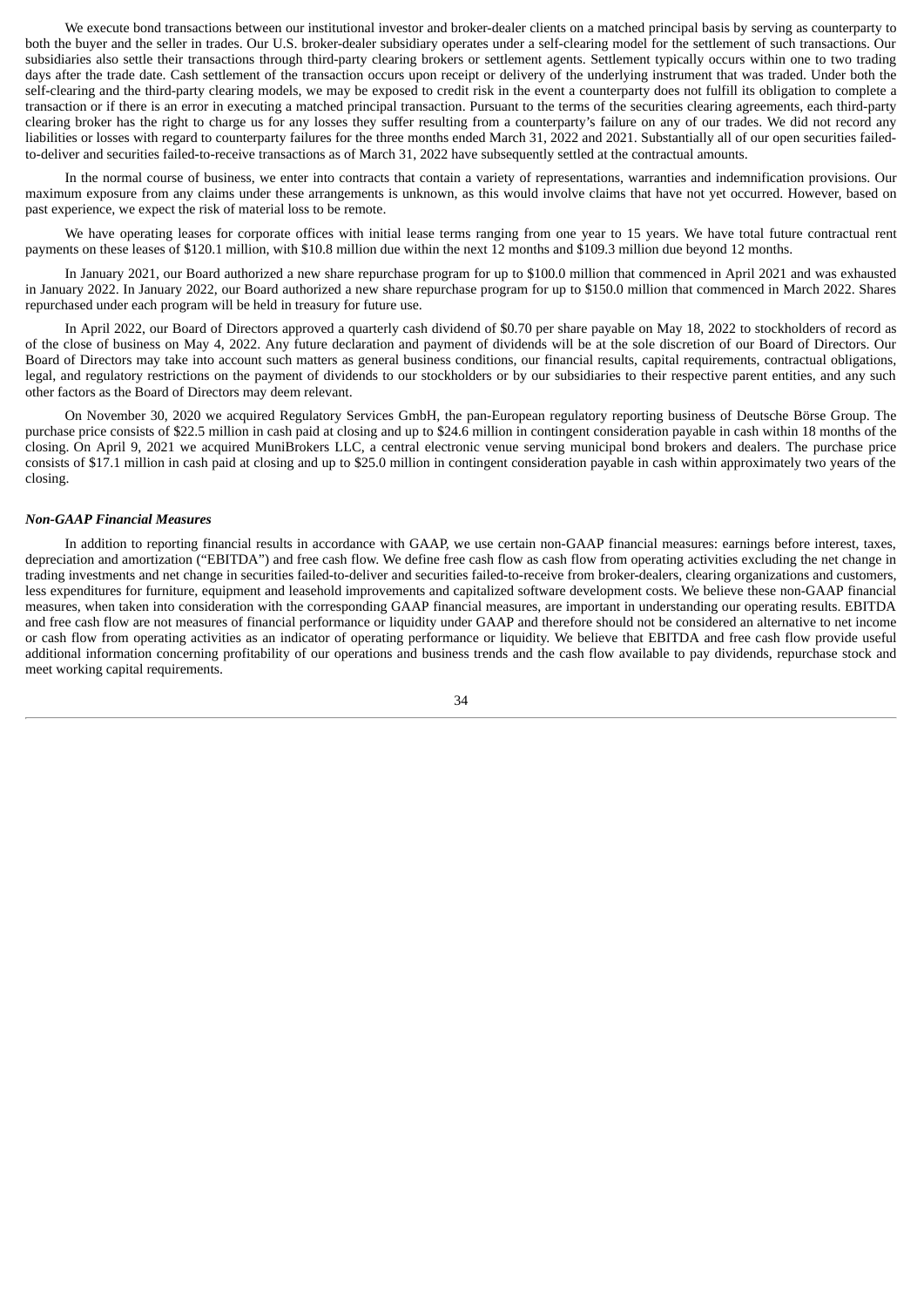The table set forth below presents a reconciliation of our net income to EBITDA:

|                                                                | Three Months Ended March 31, |  |         |  |  |
|----------------------------------------------------------------|------------------------------|--|---------|--|--|
|                                                                | 2022                         |  | 2021    |  |  |
|                                                                | (\$ in thousands)            |  |         |  |  |
| Net income                                                     | 64,769                       |  | 80,457  |  |  |
| Add back:                                                      |                              |  |         |  |  |
| Interest expense                                               | 173                          |  | 191     |  |  |
| Provision for income taxes                                     | 25,650                       |  | 21,344  |  |  |
| Depreciation and amortization                                  | 15,174                       |  | 11,779  |  |  |
| Earnings before interest, taxes, depreciation and amortization | 105,766                      |  | 113,771 |  |  |

The table set forth below presents a reconciliation of our cash flow from operating activities to free cash flow:

|                                                                                            |   | Three Months Ended March 31, |  |           |  |  |
|--------------------------------------------------------------------------------------------|---|------------------------------|--|-----------|--|--|
|                                                                                            |   | 2022                         |  | 2021      |  |  |
|                                                                                            |   | (\$ in thousands)            |  |           |  |  |
| Net cash (used in) operating activities                                                    | S | (23,730)                     |  | (23, 159) |  |  |
| Exclude: Net change in trading investments                                                 |   |                              |  | (5, 495)  |  |  |
| Exclude: Net change in fail-to-deliver/receive from broker-dealers, clearing organizations |   |                              |  |           |  |  |
| and customers                                                                              |   | 68.542                       |  | 93,370    |  |  |
| Less: Purchases of furniture, equipment and leasehold improvements                         |   | (1,396)                      |  | (4,257)   |  |  |
| Less: Capitalization of software development costs                                         |   | (9,425)                      |  | (8,075)   |  |  |
| Free Cash Flow                                                                             |   | 33,991                       |  | 52,384    |  |  |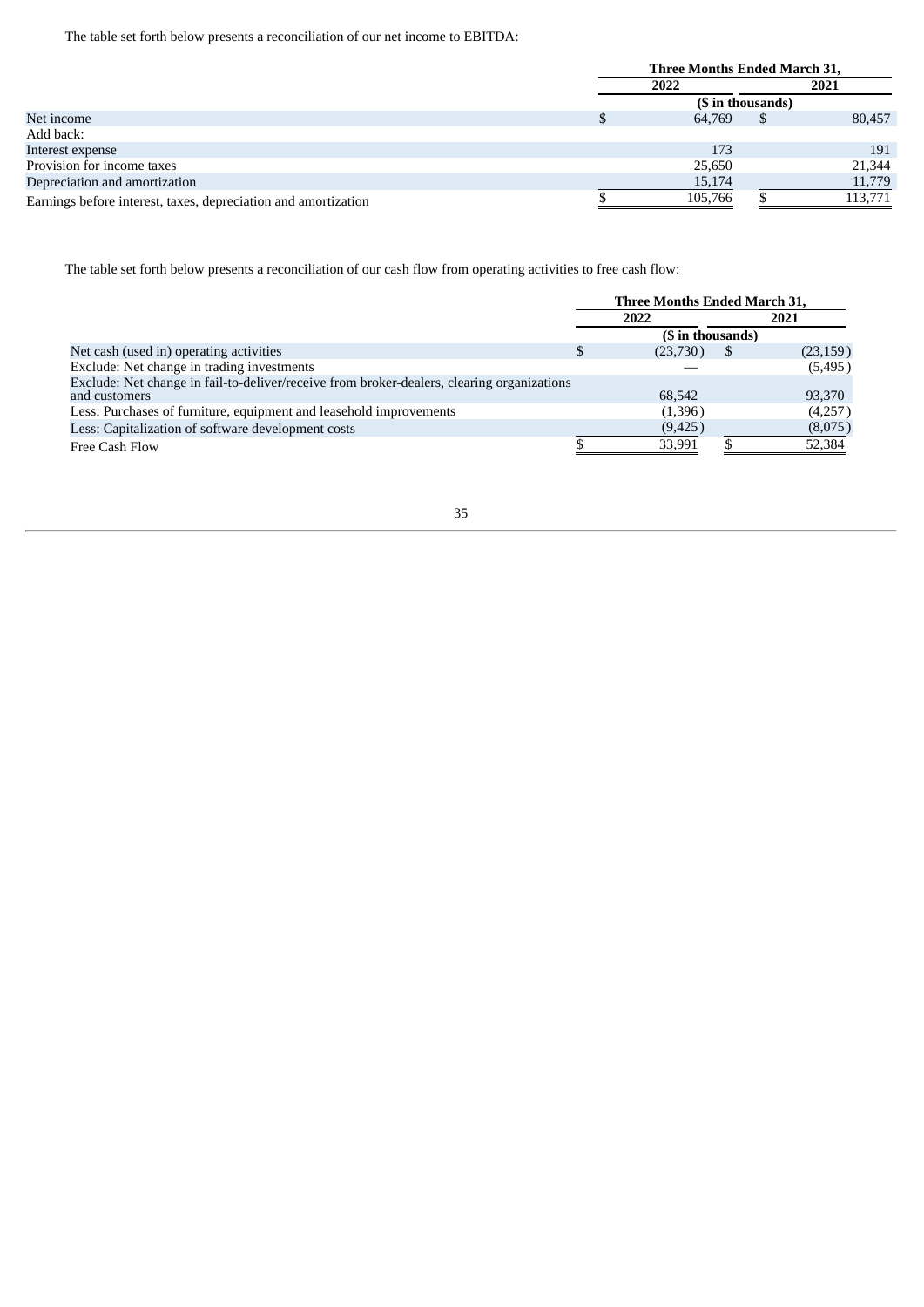#### <span id="page-35-0"></span>**Item 3. Quantitative and Qualitative Disclosures about Market Risk**

Market risk is the risk of the loss resulting from adverse changes in market rates and prices, such as interest rates and foreign currency exchange rates.

#### *Market Risk*

The global financial services business is, by its nature, risky and volatile and is directly affected by many national and international factors that are beyond our control. Any one of these factors may cause a substantial decline in the U.S. and global financial services markets, resulting in reduced trading volume and revenues. These events could have a material adverse effect on our business, financial condition and results of operations.

As of March 31, 2022, we had \$24.6 million of investments in U.S Treasuries that were classified as trading securities. Adverse movements, such as a 10% decrease in the value of these securities or a downturn or disruption in the markets for these securities, could result in a substantial loss. In addition, principal gains and losses resulting from these securities could on occasion have a disproportionate effect, positive or negative, on our financial condition and results of operations for any particular reporting period.

#### *Interest Rate Risk*

Interest rate risk represents our exposure to interest rate changes with respect to our cash, cash equivalents and investments. As of March 31, 2022, our cash and cash equivalents amounted to \$364.6 million. A hypothetical 10 basis point increase in interest rates would increase our interest income by approximately \$0.4 million, assuming no change in the amount or composition of our cash and cash equivalents.

We do not maintain an inventory of bonds that are traded on our platform.

#### *Foreign Currency Exchange Rate Risk*

We conduct operations in several different countries outside of the U.S., most notably the U.K., and substantial portions of our revenues, expenses, assets and liabilities are generated and denominated in non U.S. dollar currencies. Since our consolidated financial statements are presented in U.S. dollars, we must translate revenues, income and expenses, as well as assets and liabilities, into U.S. dollars at exchange rates in effect during or at the end of each reporting period. Accordingly, increases or decreases in the value of the U.S. dollar against the other currencies will affect our net operating revenues, operating income and the value of balance sheet items denominated in foreign currencies.

During the twelve months ended March 31, 2022, approximately 17.5% of our revenue and 30.6% of our expenses were denominated in currencies other than the U.S. dollar, most notably the British Pound Sterling. Based on actual results over the past year, a hypothetical 10% increase or decrease in the U.S. dollar against all other currencies would have increased or decreased revenue by approximately \$12.0 million and operating expenses by approximately \$11.1 million.

#### *Credit Risk*

Through certain of our subsidiaries, we execute bond transactions between our institutional investor and broker-dealer clients on a matched principal basis by serving as counterparty to both the buyer and the seller in trades. Our U.S. broker-dealer subsidiary operates under a self-clearing model for the settlement of such transactions. Our subsidiaries also settle their transactions through third-party clearing brokers or settlement agents. Settlement typically occurs within one to two trading days after the trade date. Cash settlement of the transaction occurs upon receipt or delivery of the underlying instrument that was traded.

We are exposed to credit and performance risks in our role as matched principal trading counterparty to our clients executing bond trades on our platform, including the risk that counterparties that owe us money or securities will not perform their obligations. These parties may default on their obligations to us due to bankruptcy, lack of liquidity, operational failure or other reasons. Adverse movements in the prices of securities that are the subject of these transactions can increase our risk. In connection with Open Trading or other anonymous protocols, we expect that the number of transactions in which we act as a matched principal will increase.

We have policies, procedures and automated controls in place to identify and manage our credit risk. There can be no assurance that these policies, procedures and automated controls will effectively mitigate our credit risk exposure. Some of our risk management procedures are reliant upon the evaluation of information regarding the fixed-income markets, our clients or other relevant matters that are publicly available or otherwise acquired from third party sources. Such information may not be accurate, complete, up-to-date or properly assessed and interpreted by us. If our risk management procedures fail, our business, financial condition and results of operations may be adversely affected. Furthermore, our insurance policies are unlikely to provide coverage for such risks.

Cash and cash equivalents includes cash and money market instruments that are primarily maintained at three major global banks. Given this concentration, we are exposed to certain credit risk in relation to our deposits at these banks.

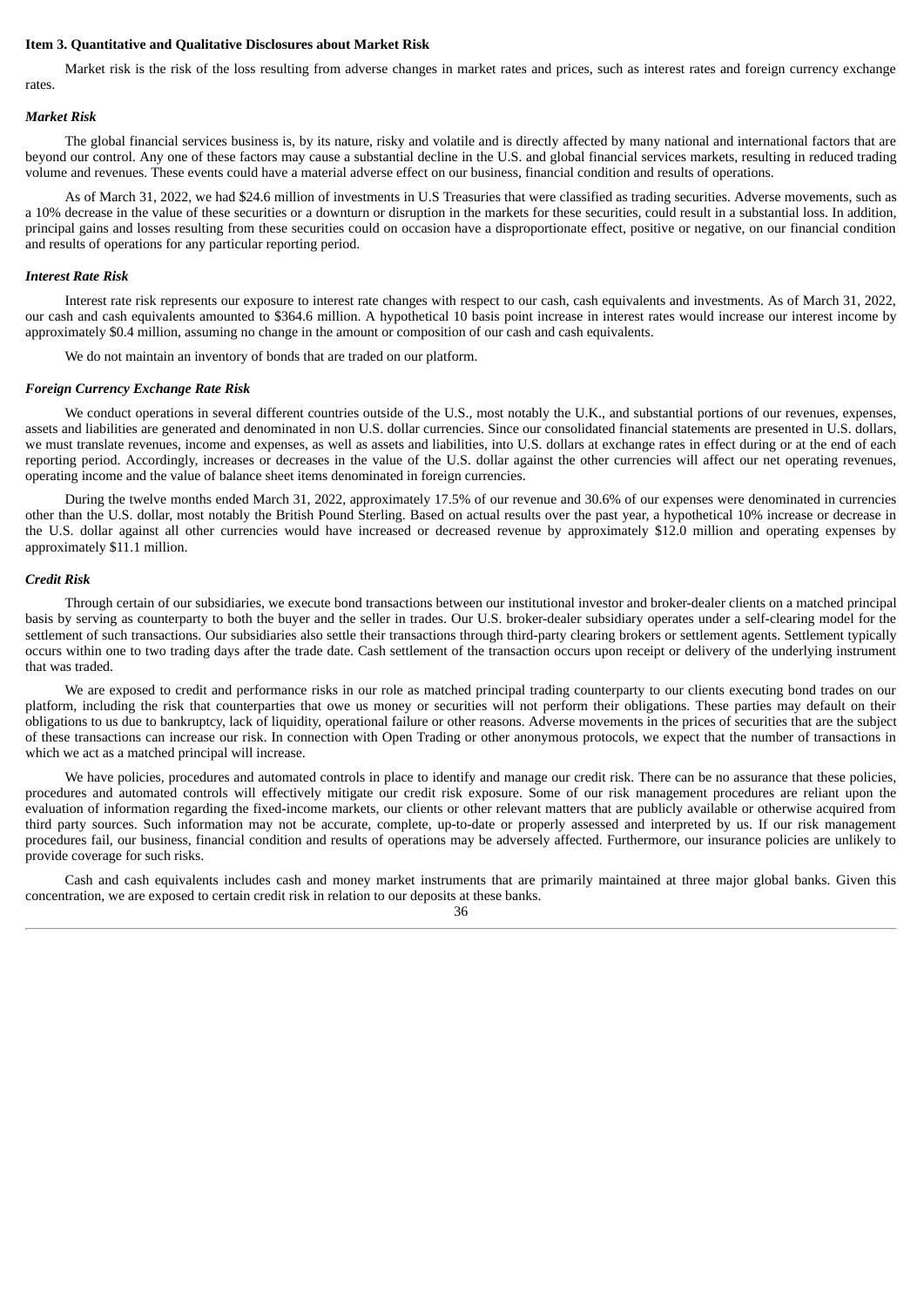#### **Item 4. Controls and Procedures**

(a) *Evaluation of Disclosure Controls and Procedures.* Our management, including the Chief Executive Officer and Chief Financial Officer, evaluated the effectiveness of our "disclosure controls and procedures," as that term is defined in Rule 13a-15(e) and Rule 15d-15(e) promulgated under the Exchange Act, as of March 31, 2022. Based on that evaluation, the Chief Executive Officer and Chief Financial Officer concluded that the disclosure controls and procedures are effective to ensure that information required to be disclosed by MarketAxess in the reports that we file or submit under the Exchange Act is recorded, processed, summarized and reported within the time periods specified in the SEC's rules and forms, and to ensure that information is accumulated and communicated to our management, including the Chief Executive Officer and Chief Financial Officer, as appropriate to allow timely decisions regarding required disclosure.

(b) *Changes in Internal Control over Financial Reporting.* There were no changes in our internal control over financial reporting (as defined in Rule 13a-15(f) and Rule 15d-15(f) under the Exchange Act) during the quarter ended March 31, 2022 identified in connection with the evaluation thereof by our management, including the Chief Executive Officer and Chief Financial Officer, that materially affected, or are reasonably likely to materially affect, our internal control over financial reporting.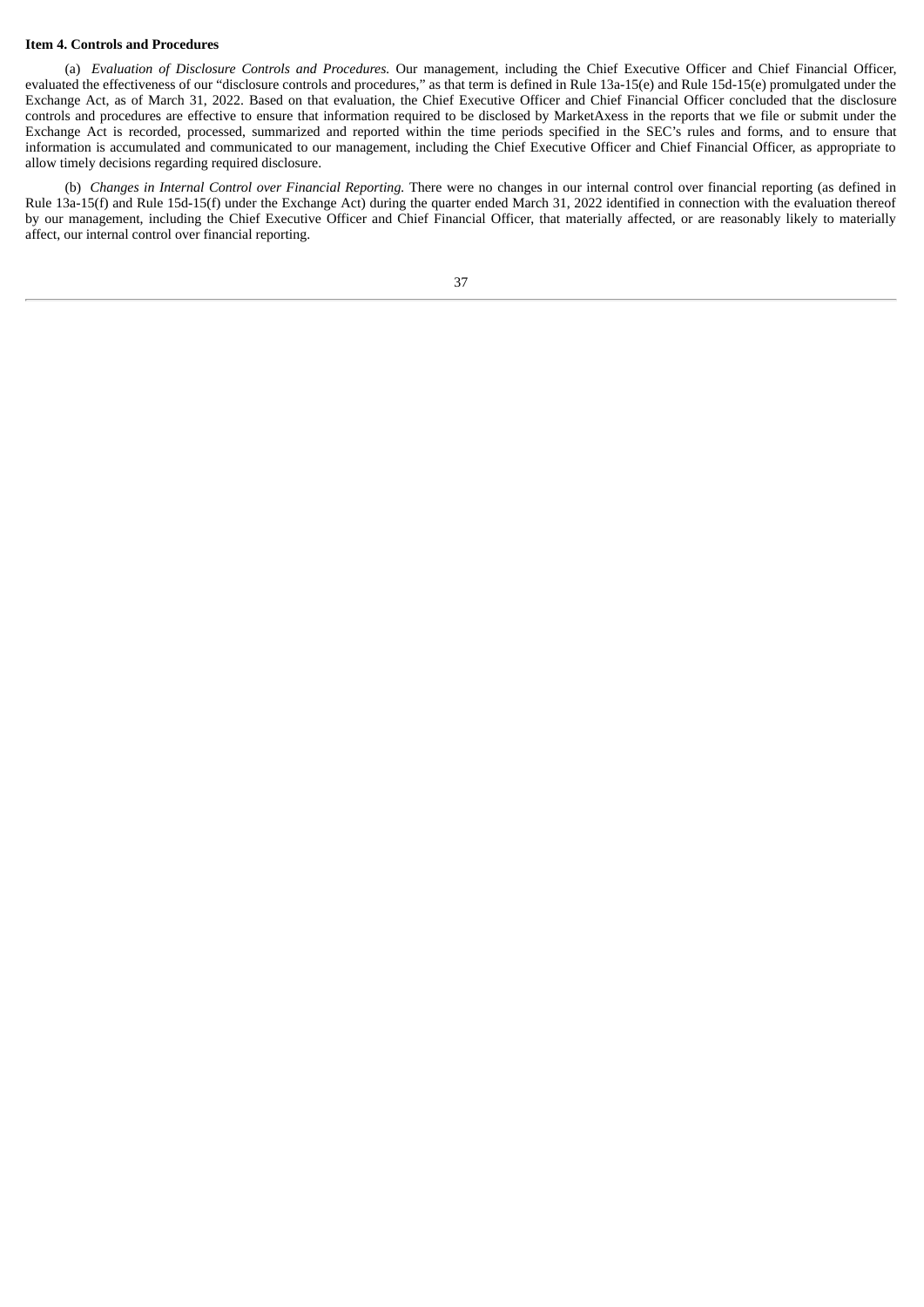#### **PART II — Other Information**

#### **Item 1. Legal Proceedings**

In the normal course of business, we and our subsidiaries included in the consolidated financial statements may be involved in various lawsuits, proceedings and regulatory examinations. We assess liabilities and contingencies in connection with outstanding legal proceedings, if any, utilizing the latest information available. Based on currently available information, the outcome of our outstanding matters is not expected to have a material adverse impact on our financial position. It is not presently possible to determine our ultimate exposure to these matters and there is no assurance that the resolution of the outstanding matters will not significantly exceed any reserves accrued by us. See Note 13 to the Consolidated Financial Statements for a discussion of our commitments and contingencies.

#### **Item 1A. Risk Factors**

There have been no material changes in our risk factors from those disclosed in our most recent Form 10-K for the year ended December 31, 2021. For a discussion of the risk factors affecting the Company, see "Risk Factors" in Part I, Item 1A of our 2021 Form 10-K.

#### **Item 2. Unregistered Sales of Equity Securities and Use of Proceeds**

#### *Recent Sales of Unregistered Securities*

None.

#### *Issuer Purchases of Equity Securities*

During the quarter ended March 31, 2022, we repurchased the following shares of common stock:

| Period                               | <b>Total Number of</b><br><b>Shares Purchased</b> |     | <b>Average Price</b><br>Paid per Share | <b>Total Number of</b><br><b>Shares Purchased</b><br>as Part of<br><b>Publicly</b><br><b>Announced Plans</b><br>or Programs | Approximate<br><b>Dollar Value of</b><br><b>Shares That May</b><br><b>Yet Be Purchased</b><br><b>Under the Plans</b><br>or Programs<br>(In thousands) |  |
|--------------------------------------|---------------------------------------------------|-----|----------------------------------------|-----------------------------------------------------------------------------------------------------------------------------|-------------------------------------------------------------------------------------------------------------------------------------------------------|--|
| January 1, 2022 - January 31, 2022   | 132,887                                           | \$. | 375.74                                 | 97,939                                                                                                                      |                                                                                                                                                       |  |
| February 1, 2022 - February 28, 2022 | 21,304                                            |     | 377.98                                 |                                                                                                                             |                                                                                                                                                       |  |
| March 1, 2022 - March 31, 2022       | 3,575                                             |     | 348.09                                 | 3,575                                                                                                                       | 148,756                                                                                                                                               |  |
| Total                                | 157,766                                           |     | 375.41                                 | 101,514                                                                                                                     |                                                                                                                                                       |  |

During the three months ended March 31, 2022, we repurchased 157,766 shares of common stock. The repurchases included 101,514 shares repurchased in connection with our share repurchase program and 56,252 shares surrendered by employees to us to satisfy the withholding tax obligations upon the exercise of stock options and vesting of restricted shares.

In January 2021, our Board of Directors authorized a new share repurchase program for up to \$100.0 million that commenced in April 2021 and was exhausted in January 2022. In January 2022, our Board of Directors authorized a new share repurchase program for up to \$150.0 million that commenced in March 2022. Shares repurchased under each program will be held in treasury for future use.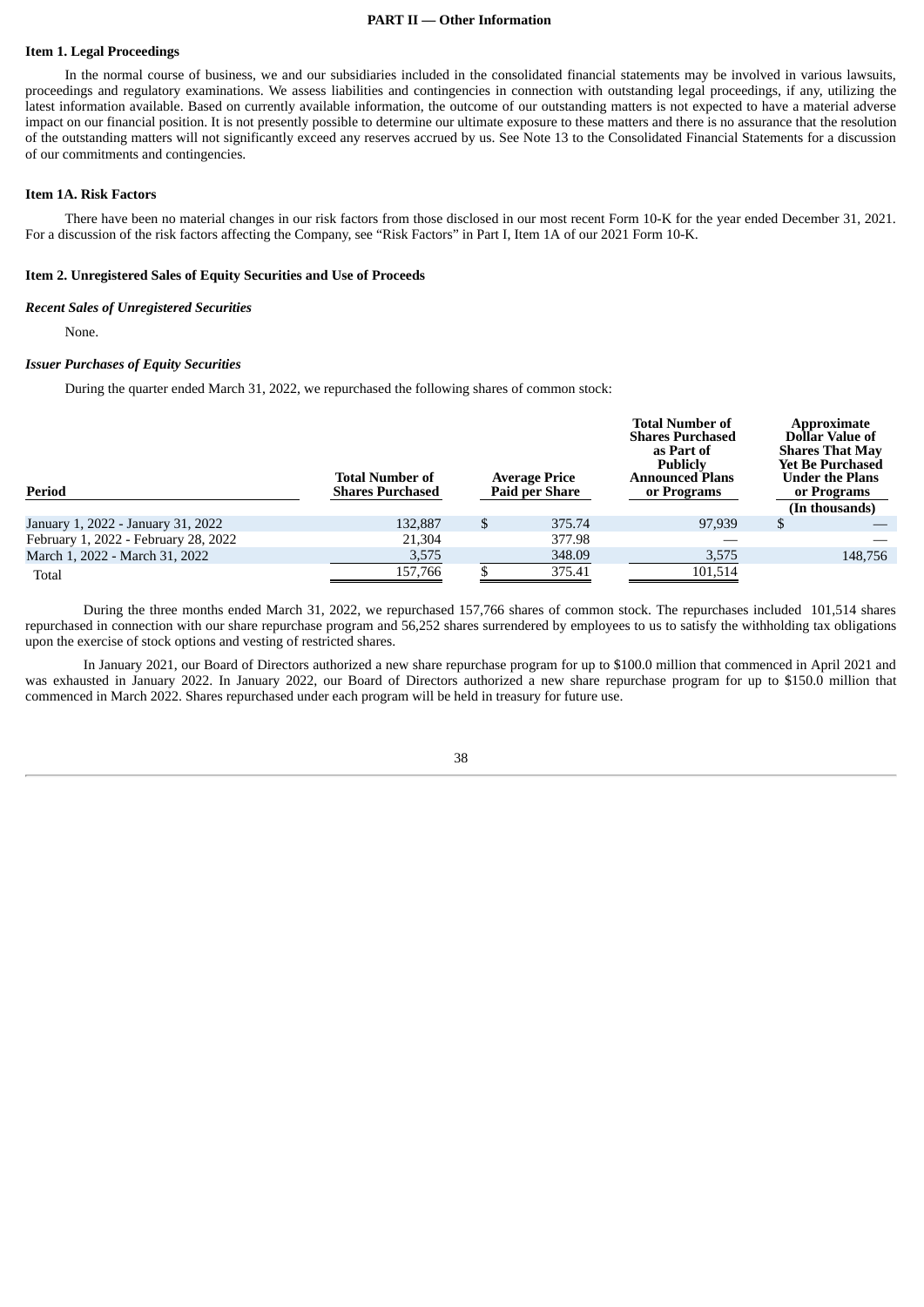#### **Item 3. Defaults upon Senior Securities**

None.

#### **Item 4. Mine Safety Disclosures**

Not applicable.

#### **Item 5. Other Information**

None.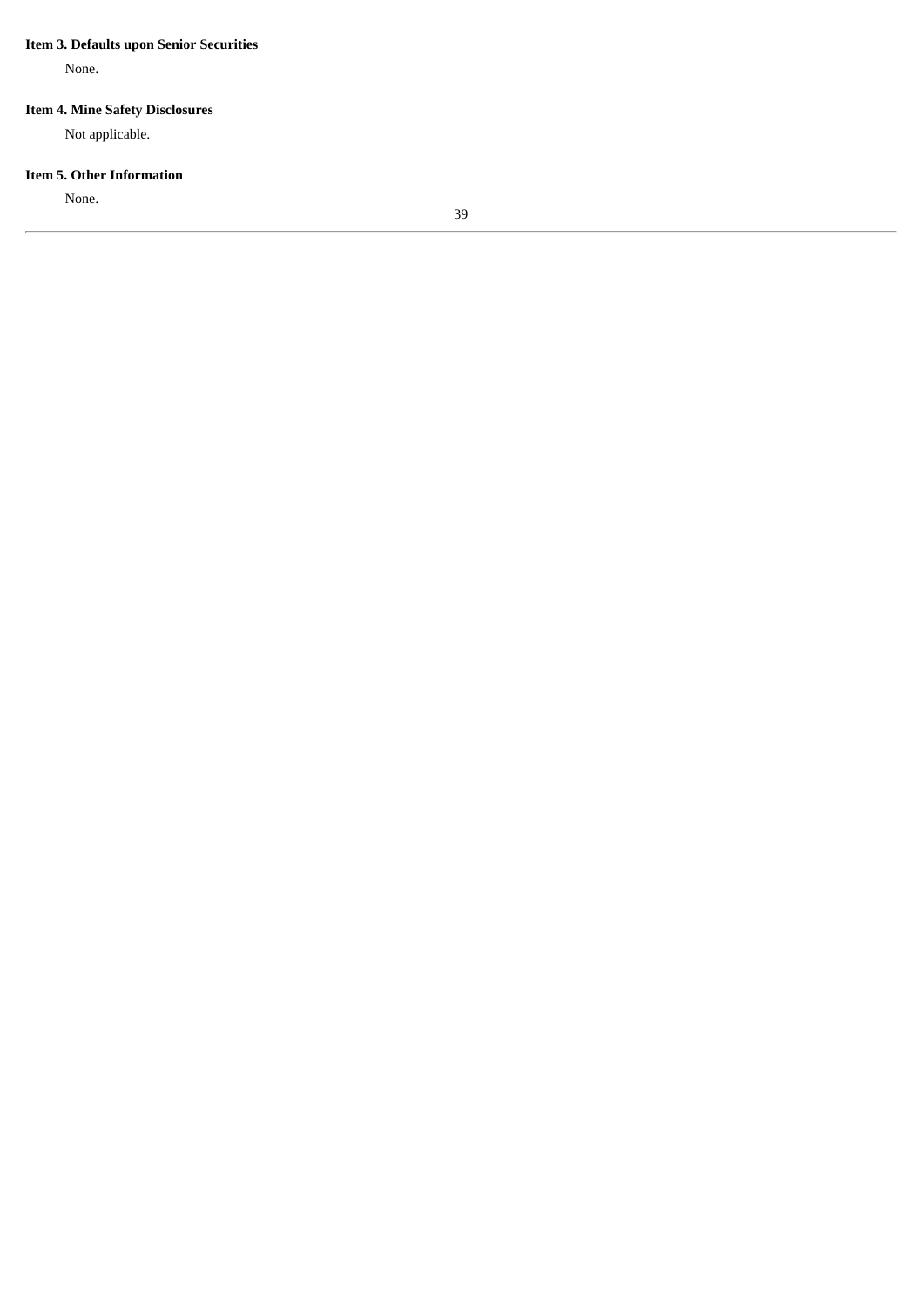#### **Item 6. Exhibits**

Exhibit Listing:

| Number     | <b>Description</b>                                                                                                                                                                           |
|------------|----------------------------------------------------------------------------------------------------------------------------------------------------------------------------------------------|
| $10.1*$    | Form of 2022 Restricted Stock Unit Agreement (Deferred) for Mr. McVey pursuant to the MarketAxess Holdings Inc. 2020 Equity<br><b>Incentive Plan#</b>                                        |
| $10.2*$    | Form of 2022 Performance Stock Unit Agreement (Non-Deferred) for Mr. McVey pursuant to the MarketAxess Holdings Inc. 2020 Equity<br><b>Incentive Plan#</b>                                   |
| $10.3*$    | Form of 2022 Incentive Stock Option Agreement for Mr. McVey pursuant to the MarketAxess Holdings Inc. 2020 Equity Incentive Plan#                                                            |
| $10.4*$    | Form of 2022 Restricted Stock Unit Agreement (Non-Deferred) for U.S. based Executive Officers other than Mr. McVey pursuant to the<br>MarketAxess Holdings Inc. 2020 Equity Incentive Plan#  |
| $10.5*$    | Form of 2022 Performance Stock Unit Agreement (Non-Deferred) for U.S. based Executive Officers other than Mr. McVey pursuant to the<br>MarketAxess Holdings Inc. 2020 Equity Incentive Plan# |
| $10.6*$    | Form of 2022 Incentive Stock Option Agreement for U.S. based Executive Officers other than Mr. McVey pursuant to the MarketAxess<br>Holdings Inc. 2020 Equity Incentive Plan#                |
| $10.7*$    | Form of 2022 Restricted Stock Unit Agreement for U.K. based Executive Officers pursuant to the MarketAxess Holdings Inc. 2020 Equity<br><b>Incentive Plan#</b>                               |
| $10.8*$    | Form of 2022 Performance Stock Unit Agreement for U.K. based Executive Officers pursuant to the MarketAxess Holdings Inc. 2020<br><b>Equity Incentive Plan#</b>                              |
| $10.9*$    | Form of Restricted Stock Unit (Buyout) for Naineshkumar Panchal pursuant to the MarketAxess Holdings Inc. 2020 Equity Incentive<br>Plan#                                                     |
| $10.10*$   | Consulting Services Agreement, dated as of February 1, 2022, by and between MarketAxess Corporation and Antonio DeLise#†                                                                     |
| $10.11*$   | Side Letter Agreement, dated as of February 1, 2022, by and between MarketAxess Holdings Inc. and Antonio DeLise#                                                                            |
| $31.1*$    | Certification by Chief Executive Officer pursuant to Exchange Act Rule 13a-14(a), as adopted pursuant to Section 302 of the Sarbanes-<br>Oxley Act of 2002                                   |
| $31.2*$    | Certification by Chief Financial Officer pursuant to Exchange Act Rule 13a-14(a), as adopted pursuant to Section 302 of the Sarbanes-<br>Oxley Act of 2002                                   |
| $32.1*$    | Certification by Chief Executive Officer pursuant to 18 U.S.C. Section 1350, as adopted pursuant to Section 906 of the Sarbanes-Oxley Act<br>of 2002                                         |
| $32.2*$    | Certification by Chief Financial Officer pursuant to 18 U.S.C. Section 1350, as adopted pursuant to Section 906 of the Sarbanes-Oxley Act<br>of $200\overline{2}$                            |
| $101.INS*$ | Inline XBRL Instance Document - the instance document does not appear in the Interactive Data File because its XBRL tags are embedded<br>within the Inline XBRL Document                     |
| 101.SCH*   | Inline XBRL Taxonomy Extension Schema Document                                                                                                                                               |
| $101.CAL*$ | Inline XBRL Taxonomy Extension Calculation Linkbase Document                                                                                                                                 |
| 101.LAB*   | Inline XBRL Taxonomy Extension Label Linkbase Document                                                                                                                                       |
| 101.PRE*   | Inline XBRL Taxonomy Extension Presentation Linkbase Document                                                                                                                                |
| 101.DEF*   | Inline XBRL Taxonomy Extension Definition Linkbase Document                                                                                                                                  |

104 The cover page from the Company's Quarterly report on Form 10-Q for the quarter ended March 31, 2022 has been formatted in Inline XBRL and is included in Exhibits 101.

\* Filed herewith.

# Management contract or compensatory plan or agreement.

† Certain confidential information, identified by bracketed asterisks "[\*\*\*\*\*]" has been omitted from this exhibit pursuant to Item 601(b)(10) of Regulation S-K because it is both (i) not material and (ii) is the type that the registrant treats as private or confidential.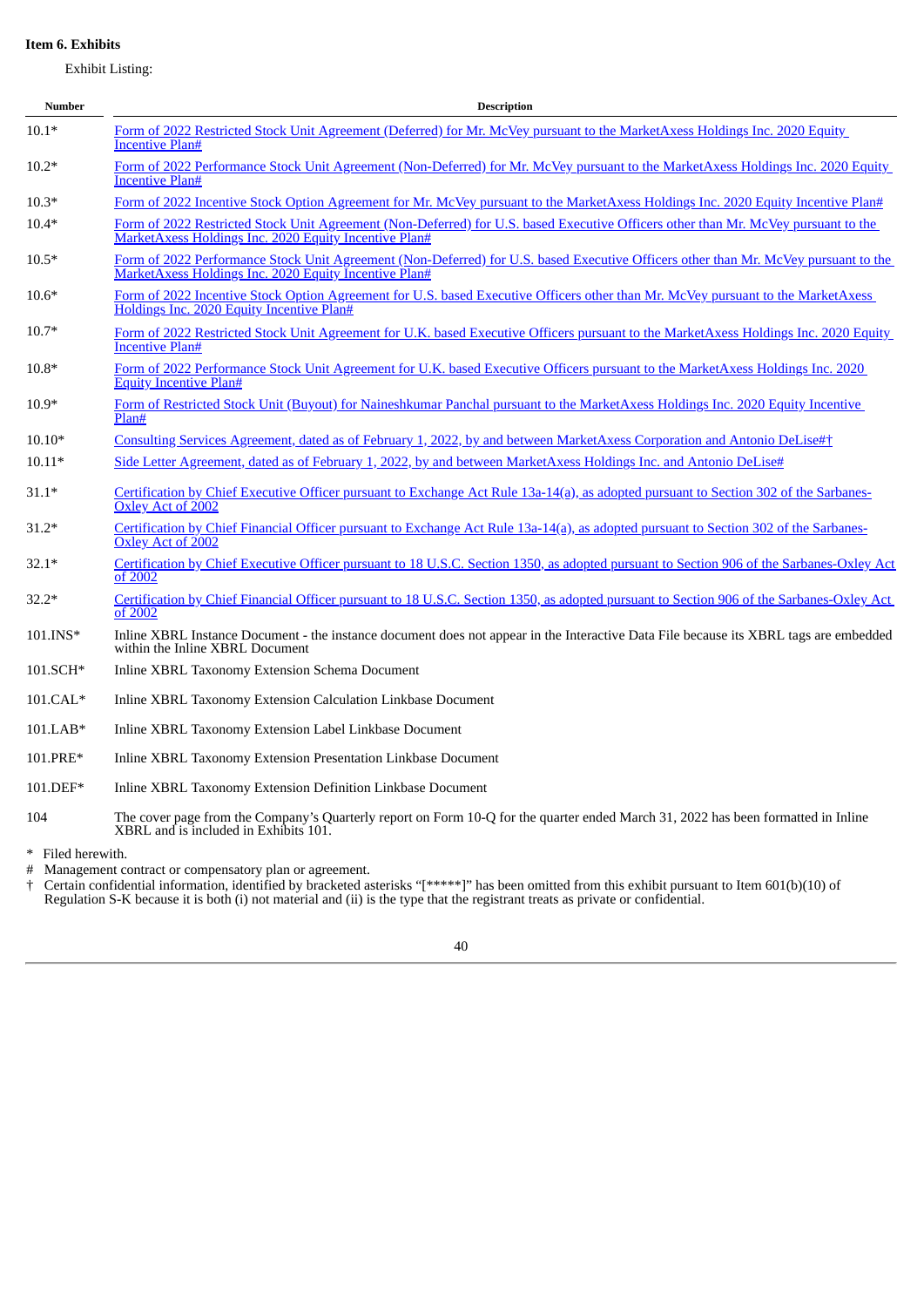#### **SIGNATURES**

Pursuant to the requirements of the Securities Exchange Act of 1934, the registrant has duly caused this report to be signed on its behalf by the undersigned, thereunto duly authorized.

#### MARKETAXESS HOLDINGS INC.

Date: April 27, 2022 By: /s/ RICHARD M. MCVEY Richard M. McVey Chief Executive Officer (principal executive officer) Date: April 27, 2022 By: /s/ CHRISTOPHER N. GEROSA Christopher N. Gerosa Chief Financial Officer

(principal financial and accounting officer)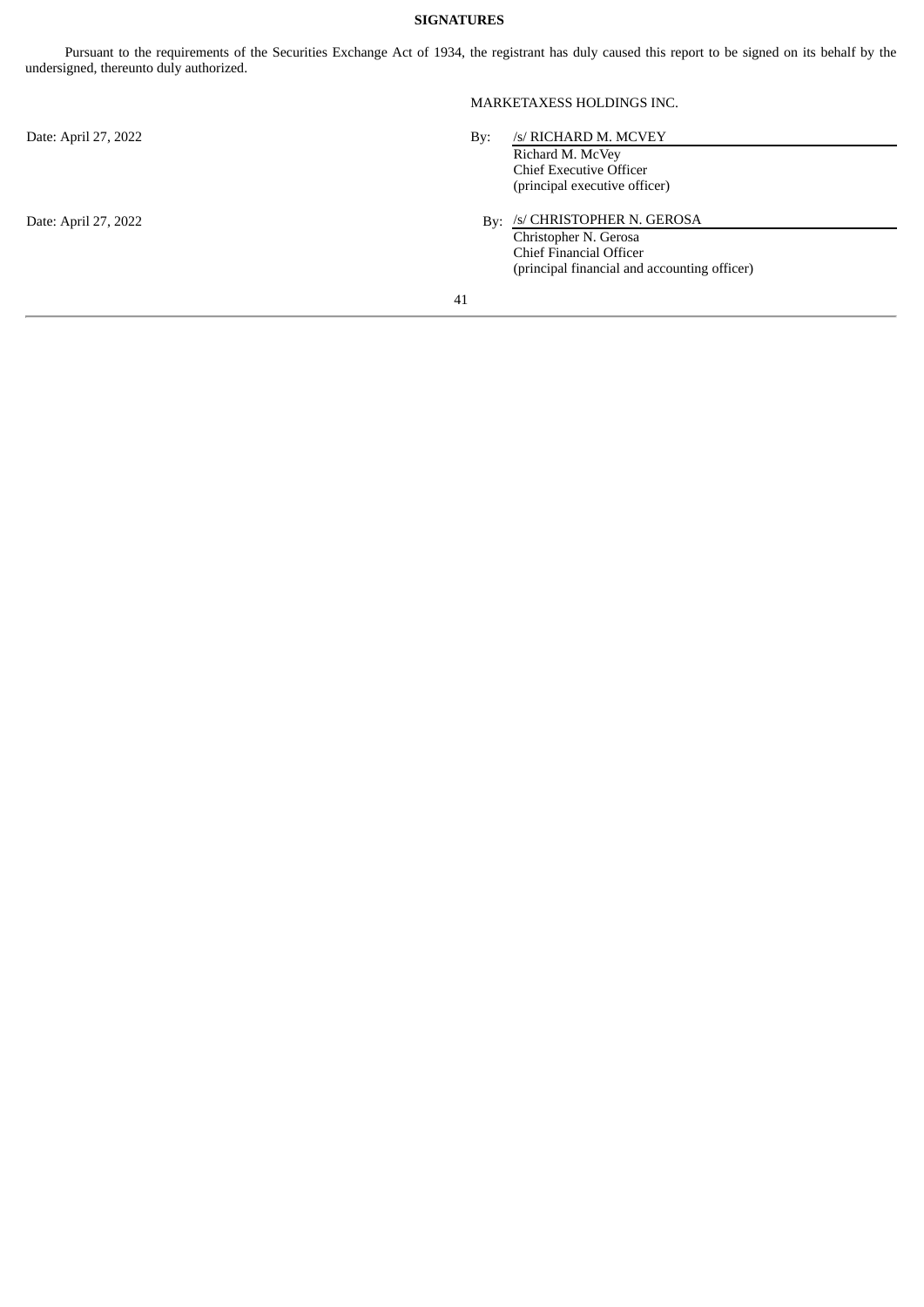#### **RESTRICTED STOCK UNIT AGREEMENT PURSUANT TO THE MARKETAXESS HOLDINGS INC. 2020 EQUITY INCENTIVE PLAN**

<span id="page-41-0"></span>**THIS RESTRICTED STOCK UNIT AGREEMENT** (this "Agreement"), is made as of January 31, 2022 (the "Grant Date") by and between MarketAxess Holdings Inc. (the "Company") and Richard M. McVey (the "Participant").

**WHEREAS,** the Board of Directors of the Company (the "Board") adopted The MarketAxess Holdings Inc. 2020 Equity Incentive Plan (as may be amended and/or restated from time to time) (the "Plan") which is administered by a Committee appointed by the Company's Board of Directors (the "Committee");

**WHEREAS,** pursuant to Section 3.2 of the Plan, the Committee has adopted guidelines (the "Guidelines") for the grant of restricted stock units ("RSUs") under the Plan; and

**WHEREAS,** the Company, through the Committee, wishes to grant to the Participant RSUs as set forth below.

**NOW, THEREFORE,** the Company and the Participant agree as follows:

- 1. **Grant of RSUs.** Subject to the terms and conditions of the Plan, the Guidelines and this Agreement, on the Grant Date the Company awarded to the Participant 2,300 RSUs. The RSUs are Deferrable RSUs and the payment of shares of Common Stock upon vesting in accordance with Section 2 may be deferred by the Participant in accordance with Section 4 of the Guidelines. If the Participant chooses to defer settlement of the RSUs, the Participant must complete an election form prescribed by the Committee regarding the election period no later than 30 days after the Grant Date. If the Participant has Deferrable RSUs, but does not make an election within 30 days after the Grant Date, the RSUs will not be treated as Deferrable RSUs.
- 2. **Vesting.** Unless otherwise set forth in an agreement between the Participant and the Company, the RSUs shall become vested pursuant to the terms of this Agreement and the Plan as follows if the Participant has been continuously providing service to the Company until such date:

767 on March 2, 2023 766 on January 31, 2024 767 on January 31, 2025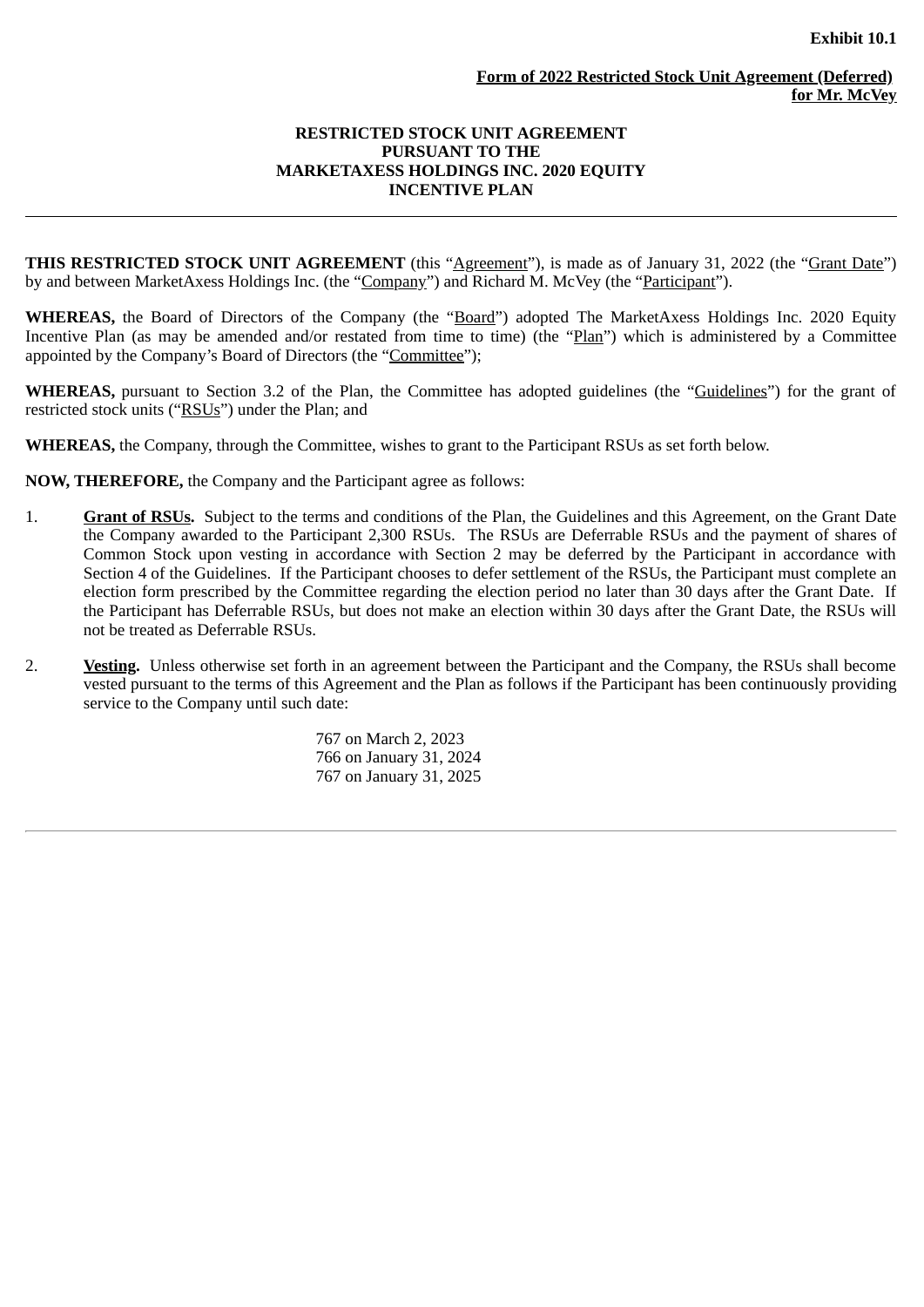Notwithstanding anything herein or in the Plan or Guidelines to the contrary, if the Participant incurs a termination of service for any reason at any time prior to the date such RSUs become fully vested, the Participant shall forfeit any unvested RSUs as of the date of termination of service. There shall be no proportionate or partial vesting in the periods prior to the applicable vesting dates and all vesting shall occur only on the appropriate vesting date.

- 3. **Forfeiture**. Notwithstanding anything else set forth herein, this grant of RSU's, and any of Participant's rights and benefits with respect to this Agreement (including all unvested RSUs and vested but unpaid RSUs), shall be immediately forfeited upon the Company's determination that Participant: (i) has violated any laws, regulations or material Company policies, (ii) breached any noncompetition, non-solicitation, confidentiality or other restrictive covenants that may apply to the Participant or (iii) engaged in any other conduct that is detrimental to the business or reputation of the Company.
- 4. **Securities Representations**. The grant of the RSUs and any issuance of shares of Common Stock pursuant to this Agreement are being made by the Company in reliance upon the following express representations and warranties of the Participant.

The Participant acknowledges, represents and warrants that:

- (a) he or she has been advised that he or she may be an "affiliate" within the meaning of Rule 144 under the Securities Act and in this connection the Company is relying in part on his or her representations set forth in this section;
- (b) if he or she is deemed an affiliate within the meaning of Rule 144 of the Securities Act, the Common Stock must be held indefinitely unless an exemption from any applicable resale restrictions is available or the Company files an additional registration statement (or a "re-offer prospectus") with regard to such Common Stock and the Company is under no obligation to register the Common Stock (or to file a "re-offer prospectus");
- (c) if he or she is deemed an affiliate within the meaning of Rule 144 of the Securities Act, he or she understands that the exemption from registration under Rule 144 will not be available unless (i) a public trading market then exists for the Common Stock, (ii) adequate information concerning the Company is then available to the public, and (iii) other terms and conditions of Rule 144 or any exemption therefrom are complied with; and that any sale of the Common Stock may be made only in limited amounts in accordance with such terms and conditions.
- 5. **Not an Employment or Service Agreement**. Neither the execution of this Agreement nor the grant of RSUs hereunder constitute an agreement by the Company to employ or retain or to continue to employ or retain the Participant during the entire, or any portion of, the term of this Agreement.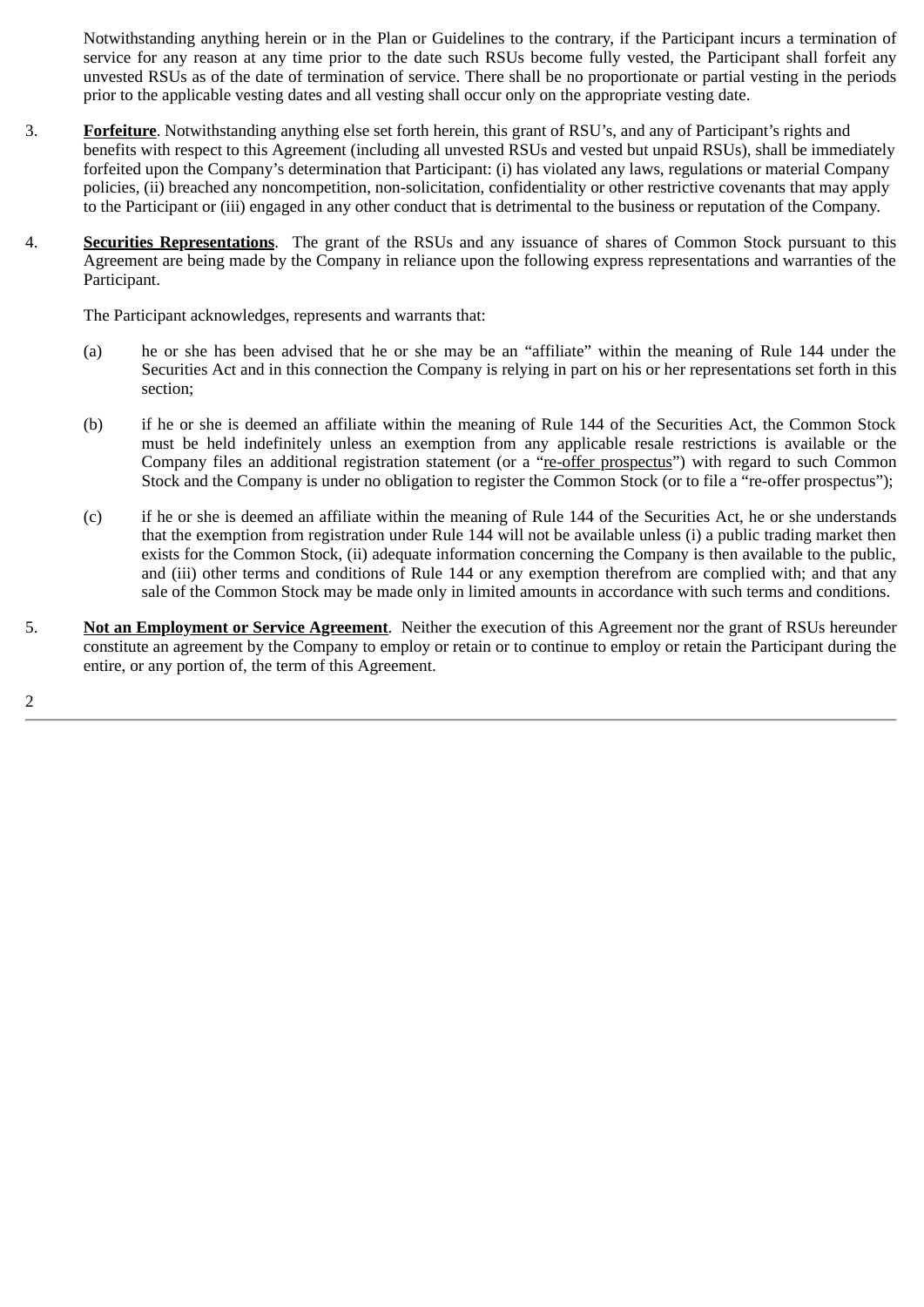# 6. **Miscellaneous**.

- (a) This Agreement shall inure to the benefit of and be binding upon the parties hereto and their respective heirs, personal legal representatives, successors, trustees, administrators, distributees, devisees and legatees. The Company may assign to, and require, any successor (whether direct or indirect, by purchase, merger, consolidation or otherwise) to all or substantially all of the business and/or assets of the Company or any affiliate by which the Participant is employed to expressly assume and agree in writing to perform this Agreement. Notwithstanding the foregoing, the Participant may not assign this Agreement.
- (b) This award of RSUs shall not affect in any way the right or power of the Board or stockholders of the Company to make or authorize an adjustment, recapitalization or other change in the capital structure or the business of the Company, any merger or consolidation of the Company or subsidiaries, any issue of bonds, debentures, preferred or prior preference stock ahead of or affecting the Common Stock, the dissolution or liquidation of the Company, any sale or transfer of all or part of its assets or business or any other corporate act or proceeding.
- (c) The Participant agrees that the award of the RSUs hereunder is special incentive compensation and that it, any dividends paid thereon (even if treated as compensation for tax purposes) will not be taken into account as "salary" or "compensation" or "bonus" in determining the amount of any payment under any pension, retirement or profit-sharing plan of the Company or any life insurance, disability or other benefit plan of the Company.
- (d) No modification or waiver of any of the provisions of this Agreement shall be effective unless in writing and signed by the party against whom it is sought to be enforced.
- (e) This Agreement may be executed in one or more counterparts, all of which taken together shall constitute one contract.
- (f) The failure of any party hereto at any time to require performance by another party of any provision of this Agreement shall not affect the right of such party to require performance of that provision, and any waiver by any party of any breach of any provision of this Agreement shall not be construed as a waiver of any continuing or succeeding breach of such provision, a waiver of the provision itself, or a waiver of any right under this Agreement.
- (g) The headings of the sections of this Agreement have been inserted for convenience of reference only and shall in no way restrict or modify any of the terms or provisions hereof.
- (h) All notices, consents, requests, approvals, instructions and other communications provided for herein shall be in writing and validly given or made when delivered, or on the second succeeding business day after being mailed by registered or certified mail, whichever is earlier, to the persons entitled or required to receive the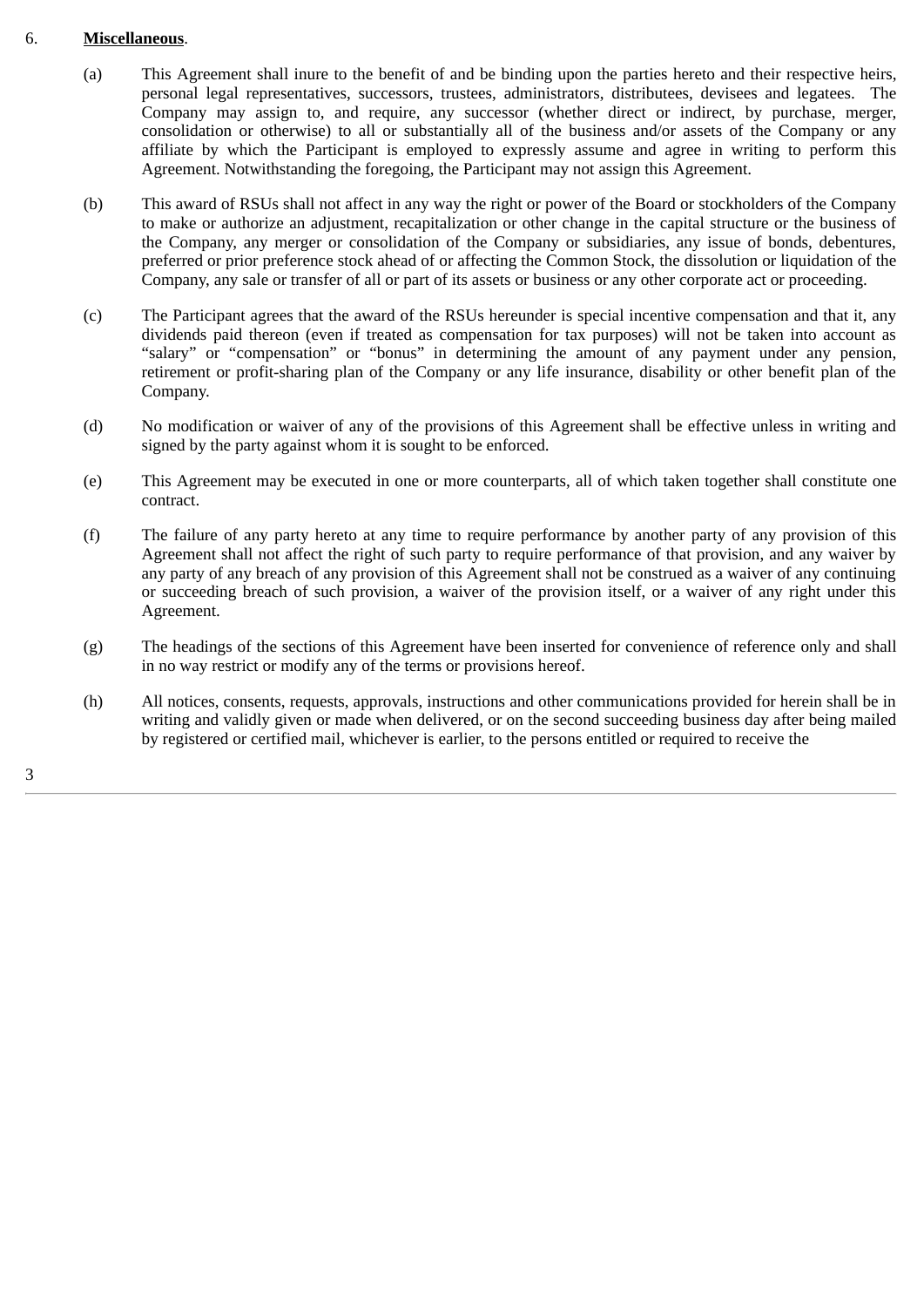same, at the addresses set forth at the heading of this Agreement or to such other address as either party may designate by like notice. Notices to the Company shall be addressed to the Compensation Committee of the Board with a copy to General Counsel, MarketAxess Holdings Inc., 55 Hudson Yards, 15 Floor, New York, NY 10001.

- (i) This Agreement shall be construed, interpreted and governed and the legal relationships of the parties determined in accordance with the internal laws of the State of Delaware without reference to rules relating to conflicts of law.
- 7. **Provisions of Plan and Guidelines Control**. This Agreement is subject to all the terms, conditions and provisions of the Plan and the Guidelines, including, without limitation, the amendment provisions thereof, and to such rules, regulations and interpretations relating to the Plan and the Guidelines as may be adopted by the Committee and as may be in effect from time to time. The Plan and the Guidelines are incorporated herein by reference. A copy of the Plan and the Guidelines have been delivered to the Participant. If and to the extent that this Agreement conflicts or is inconsistent with the terms, conditions and provisions of the Plan and the Guidelines, the Plan and the Guidelines shall control, and this Agreement shall be deemed to be modified accordingly. Unless otherwise indicated, any capitalized term used but not defined herein shall have the meaning ascribed to such term in the Plan or the Guidelines. This Agreement contains the entire understanding of the parties with respect to the subject matter hereof (other than any other documents expressly contemplated herein or in the Plan or the Guidelines) and supersedes any prior agreements between the Company and the Participant.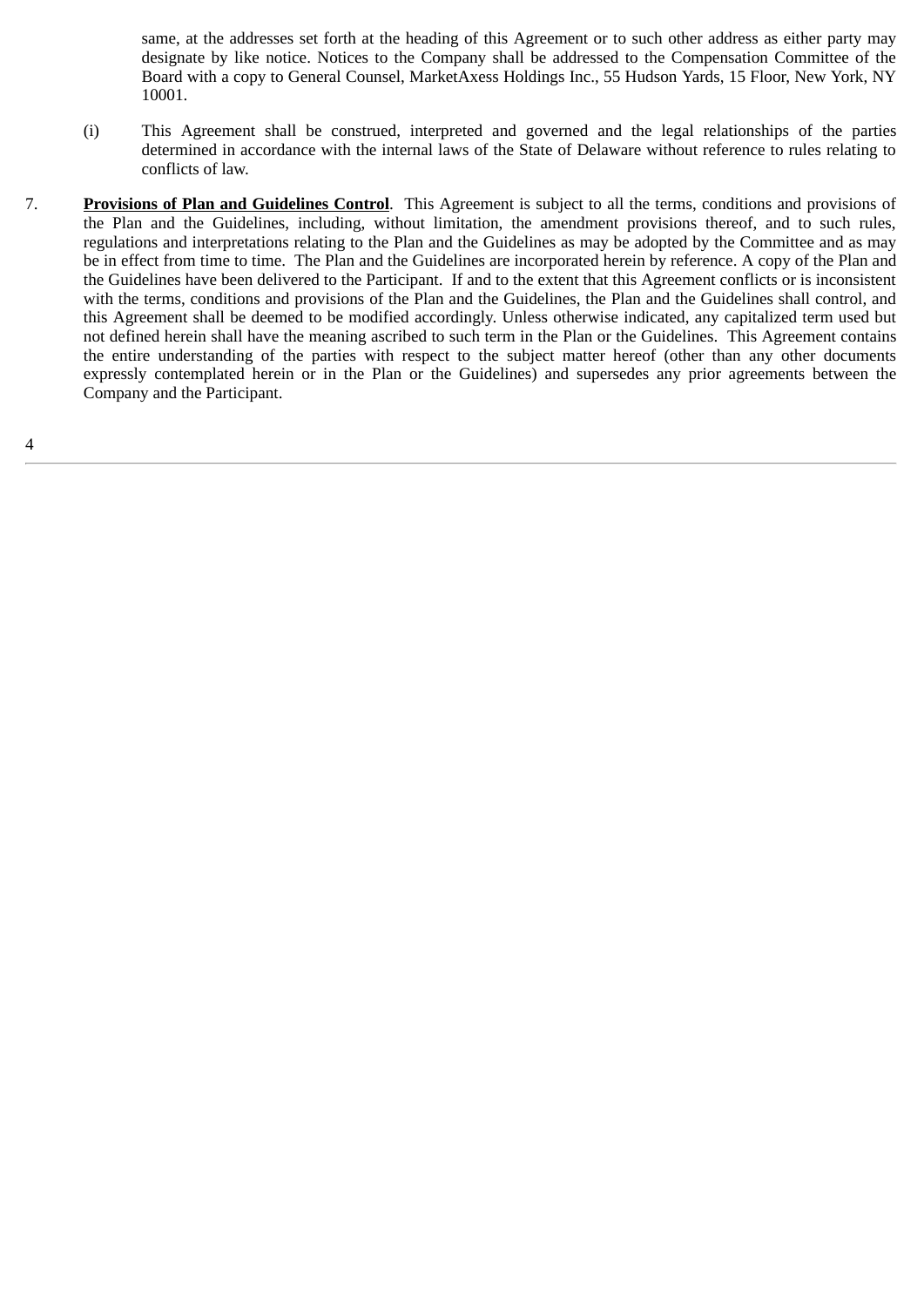IN WITNESS WHEREOF, the parties hereto have caused this Agreement to be duly executed as of the day and year first above written.

# **MARKETAXESS HOLDINGS INC.**

\_\_\_\_\_\_\_\_\_\_\_\_\_\_\_\_\_\_\_\_\_\_\_\_\_\_\_\_\_\_\_\_

Christopher Gerosa Chief Financial Officer

**PARTICIPANT**

Richard M. McVey

\_\_\_\_\_\_\_\_\_\_\_\_\_\_\_\_\_\_\_\_\_\_\_\_\_\_\_\_\_\_\_\_\_\_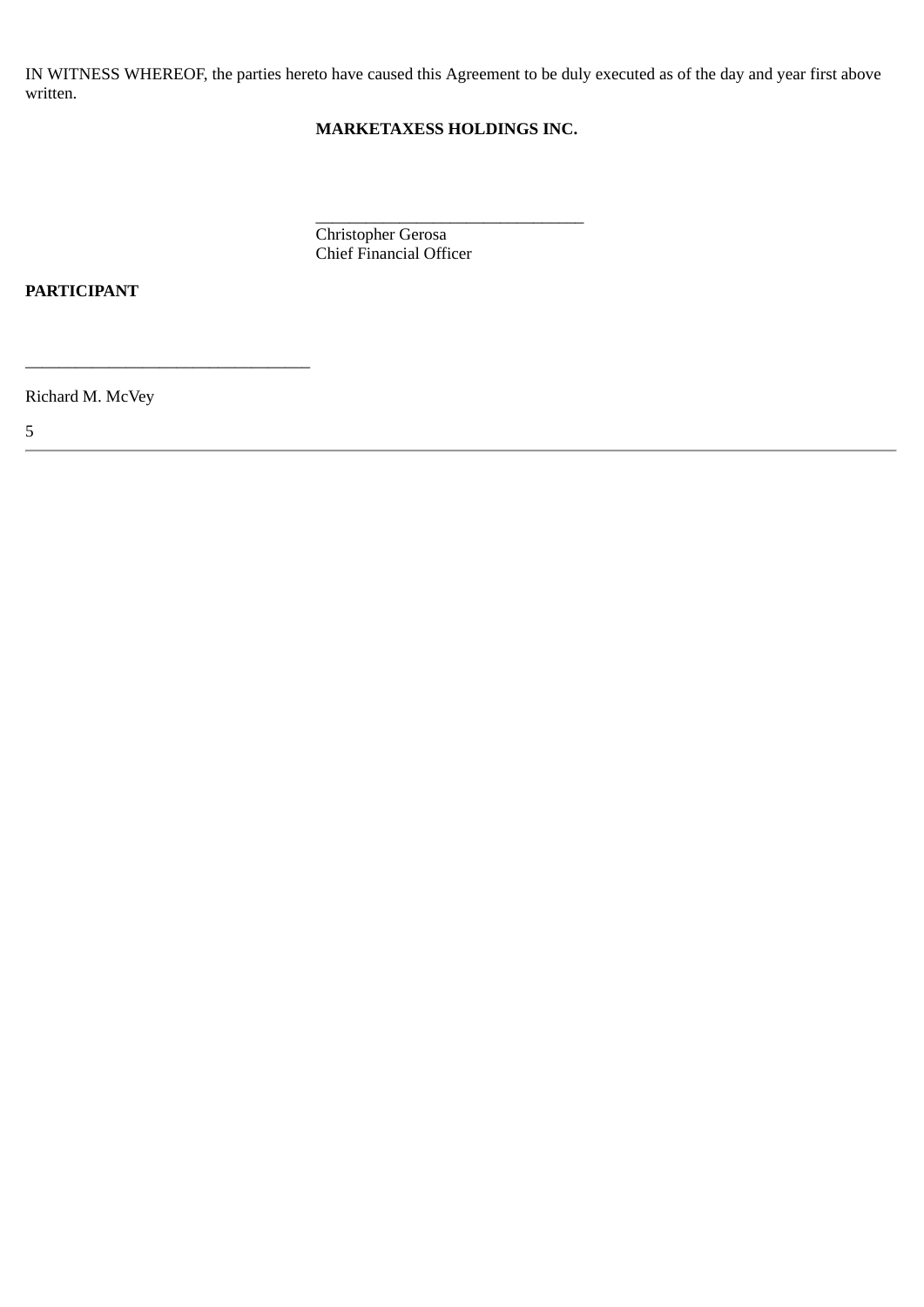#### **PERFORMANCE STOCK UNIT AGREEMENT PURSUANT TO THE MARKETAXESS HOLDINGS INC. 2020 EQUITY INCENTIVE PLAN**

<span id="page-46-0"></span>**THIS PERFORMANCE STOCK UNIT AGREEMENT** (this "Agreement"), is made as of [Award Date] (the "Grant Date") by and between MarketAxess Holdings Inc. (the "Company") and [Participant] (the "Participant").

**WHEREAS,** the Board of Directors of the Company (the "Board") adopted The MarketAxess Holdings Inc. 2020 Equity Incentive Plan (as may be amended and/or restated from time to time) (the "Plan") which is administered by a Committee appointed by the Company's Board of Directors (the "Committee");

**WHEREAS,** pursuant to Section 3.2 of the Plan, the Committee has adopted guidelines (the "Guidelines") for the grant of restricted stock units ("RSUs") under the Plan; and

**WHEREAS,** the Company, through the Committee, wishes to grant to the Participant RSUs that are eligible to vest upon the achievement of the performance metric(s) set forth on  $\Delta$ ppendix  $\Delta$  attached hereto and subject to the Participant's continuing service with the Company or an Affiliate through the date set forth herein.

**NOW, THEREFORE,** the Company and the Participant agree as follows:

- 1. **Grant of Performance Stock Unit.** Subject to the terms and conditions of the Plan, the Guidelines and this Agreement, on the Grant Date the Company awarded to the Participant [XXX] RSUs (such performance-vesting RSUs shall be referred to as "PSUs"). The PSUs are not eligible for deferral under Section 4 of the Guidelines.
- 2. **Vesting.** (a) Unless otherwise set forth in an agreement between the Participant and the Company, the number of PSUs that vest, if any, shall be determined by the level of attainment of the performance metric during the performance period in accordance with  $\Delta$  attached hereto, subject to the Participant continuously providing services to the Company or its Affiliates through January 31, 2025. The Committee shall certify the level of achievement of the performance metric no later than thirty (30) days following the Committee's receipt of audited financial statements for the last year of the applicable performance period.
	- (b) Unless otherwise set forth in an individual employment or severance agreement between the Participant and the Company, the Plan or the Guidelines, if the Participant incurs a termination of service for any reason at any time prior to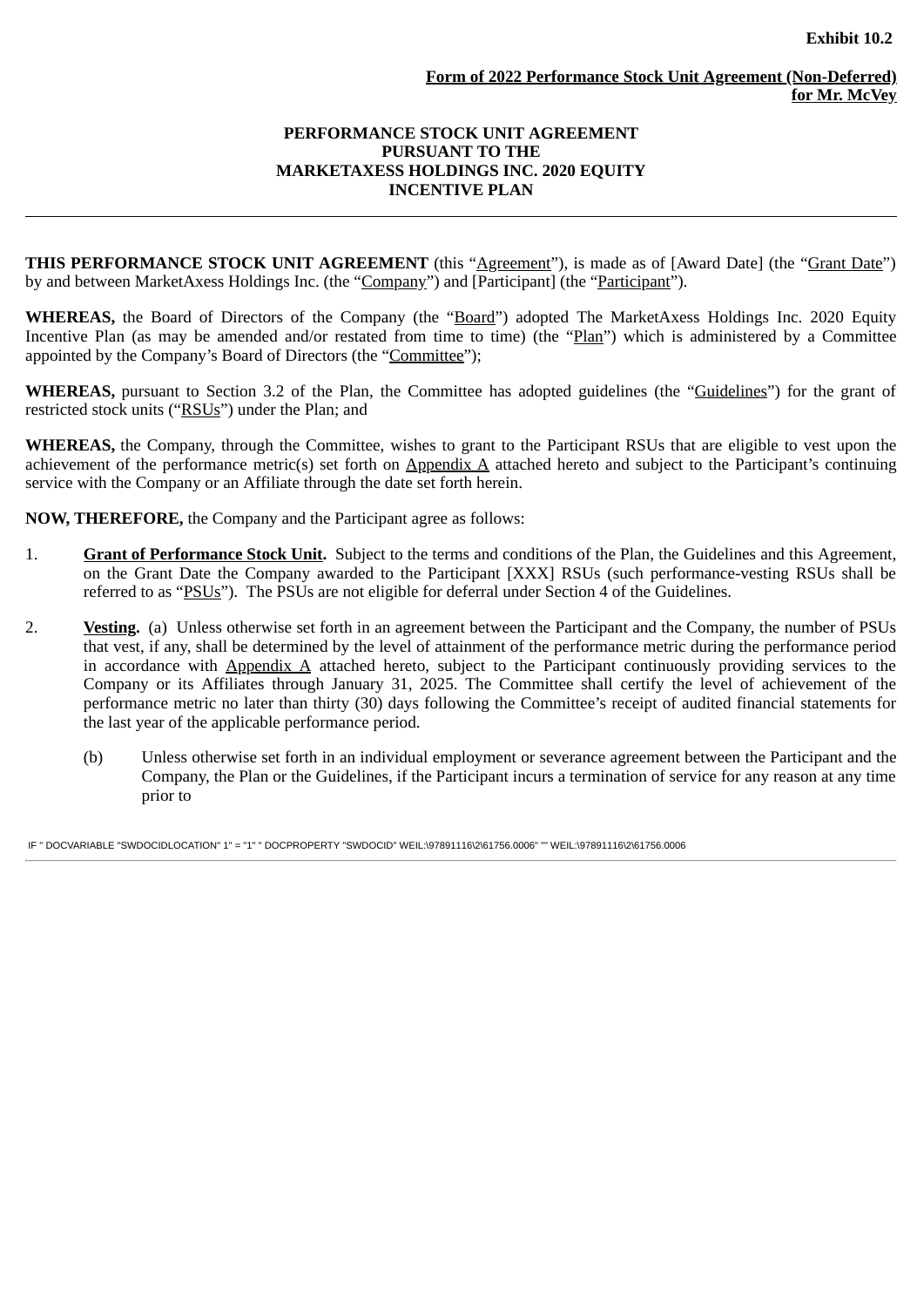January 31, 2025, the Participant shall forfeit any unvested PSUs as of the date of termination of service.

(c) Upon a Change in Control, the Committee may determine the treatment of the PSUs in accordance with Section 12.1 of the Plan, provided that if the Committee determines that the performance metric(s) set forth on Appendix A would likely have been achieved below the threshold performance level, then the Committee may determine that the PSU will be canceled in its entirety immediately prior to the Change in Control.

"Restrictive Covenants" shall mean any written post-termination of employment covenants between the Participant and the Company or any of its Affiliates prohibiting or restricting competition, the solicitation of clients or employees or the sharing of confidential information, including any such covenants set forth in a Proprietary Information and Non-Competition Agreement;

- 3. **Forfeiture**. Notwithstanding anything else set forth herein, this grant of RSU's, and any of Participant's rights and benefits with respect to this Agreement (including all unvested PSUs and vested but unpaid PSUs), shall be immediately forfeited upon the Company's determination that Participant: (i) has violated any laws, regulations or material Company policies, (ii) breached any Restrictive Covenants that may apply to the Participant or (iii) engaged in any other conduct that is detrimental to the business or reputation of the Company.
- 4. **Securities Representations**. The grant of the PSUs and any issuance of shares of Common Stock pursuant to this Agreement are being made by the Company in reliance upon the following express representations and warranties of the Participant.

The Participant acknowledges, represents and warrants that:

- (a) he or she has been advised that he or she may be an "affiliate" within the meaning of Rule 144 under the Securities Act and in this connection the Company is relying in part on his or her representations set forth in this section;
- (b) if he or she is deemed an affiliate within the meaning of Rule 144 of the Securities Act, the Common Stock must be held indefinitely unless an exemption from any applicable resale restrictions is available or the Company files an additional registration statement (or a "re-offer prospectus") with regard to such Common Stock and the Company is under no obligation to register the Common Stock (or to file a "re-offer prospectus");
- (c) if he or she is deemed an affiliate within the meaning of Rule 144 of the Securities Act, he or she understands that the exemption from registration under Rule 144 will not be available unless (i) a public trading market then exists for the Common Stock, (ii) adequate information concerning the Company is then available to the public, and (iii) other terms and conditions of Rule 144 or any exemption therefrom are complied with; and that any sale of the Common Stock may be made only in limited amounts in accordance with such terms and conditions.

 $\mathcal{D}$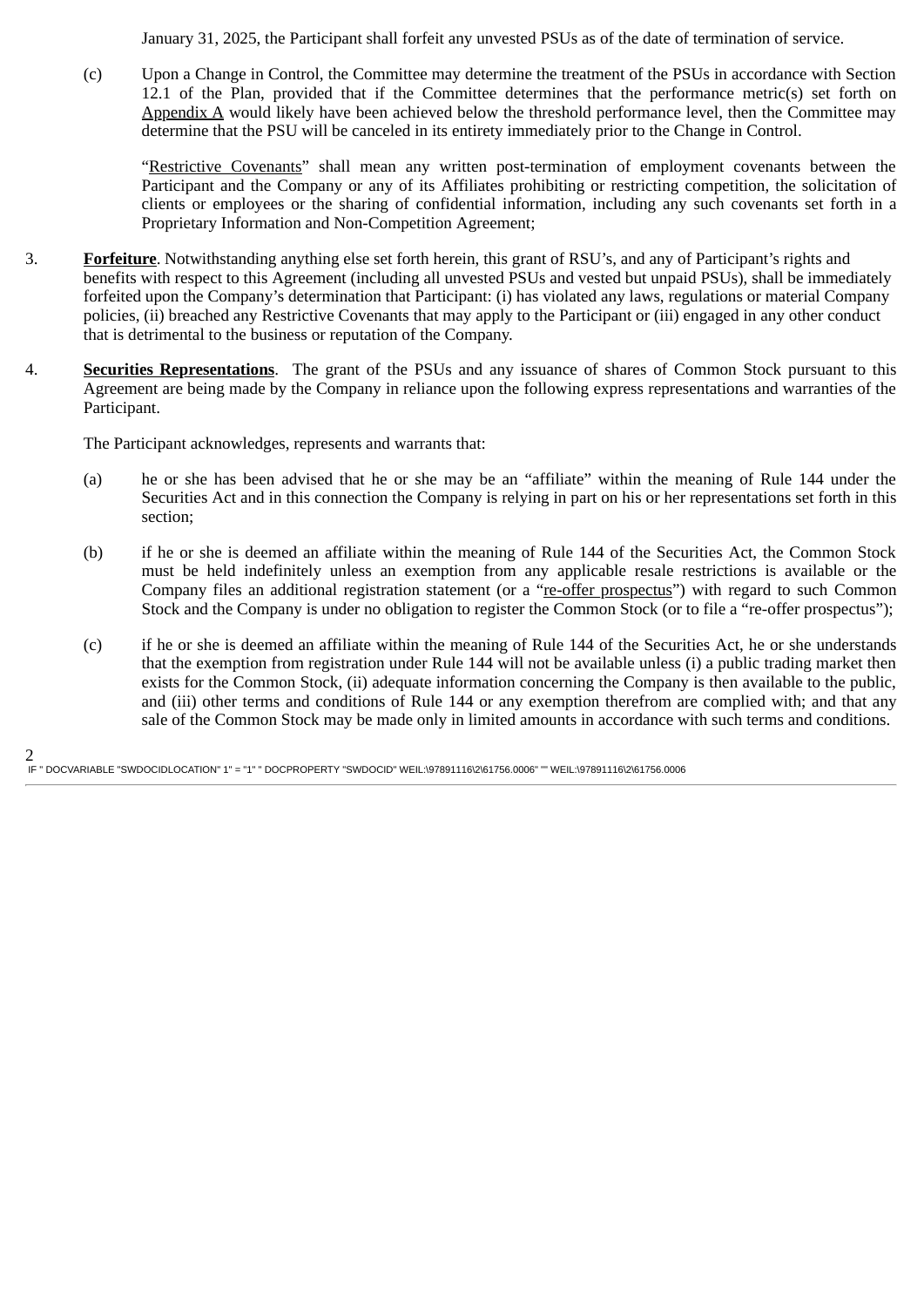5. **Not an Employment or Service Agreement**. Neither the execution of this Agreement nor the grant of PSUs hereunder constitute an agreement by the Company to employ or retain or to continue to employ or retain the Participant during the entire, or any portion of, the term of this Agreement.

### 6. **Miscellaneous**.

3

- (a) This Agreement shall inure to the benefit of and be binding upon the parties hereto and their respective heirs, personal legal representatives, successors, trustees, administrators, distributees, devisees and legatees. The Company may assign to, and require, any successor (whether direct or indirect, by purchase, merger, consolidation or otherwise) to all or substantially all of the business and/or assets of the Company or any Affiliate by which the Participant is employed to expressly assume and agree in writing to perform this Agreement. Notwithstanding the foregoing, the Participant may not assign this Agreement.
- (b) This award of PSUs shall not affect in any way the right or power of the Board or stockholders of the Company to make or authorize an adjustment, recapitalization or other change in the capital structure or the business of the Company, any merger or consolidation of the Company or subsidiaries, any issue of bonds, debentures, preferred or prior preference stock ahead of or affecting the Common Stock, the dissolution or liquidation of the Company, any sale or transfer of all or part of its assets or business or any other corporate act or proceeding.
- (c) The Participant agrees that the award of the PSUs hereunder is special incentive compensation and that it, any dividends paid thereon (even if treated as compensation for tax purposes) will not be taken into account as "salary" or "compensation" or "bonus" in determining the amount of any payment under any pension, retirement or profit-sharing plan of the Company or any life insurance, disability or other benefit plan of the Company.
- (d) No modification or waiver of any of the provisions of this Agreement shall be effective unless in writing and signed by the party against whom it is sought to be enforced.
- (e) This Agreement may be executed in one or more counterparts, all of which taken together shall constitute one contract.
- (f) The failure of any party hereto at any time to require performance by another party of any provision of this Agreement shall not affect the right of such party to require performance of that provision, and any waiver by any party of any breach of any provision of this Agreement shall not be construed as a waiver of any continuing or succeeding breach of such provision, a waiver of the provision itself, or a waiver of any right under this Agreement.
- (g) The headings of the sections of this Agreement have been inserted for convenience of reference only and shall in no way restrict or modify any of the terms or provisions hereof.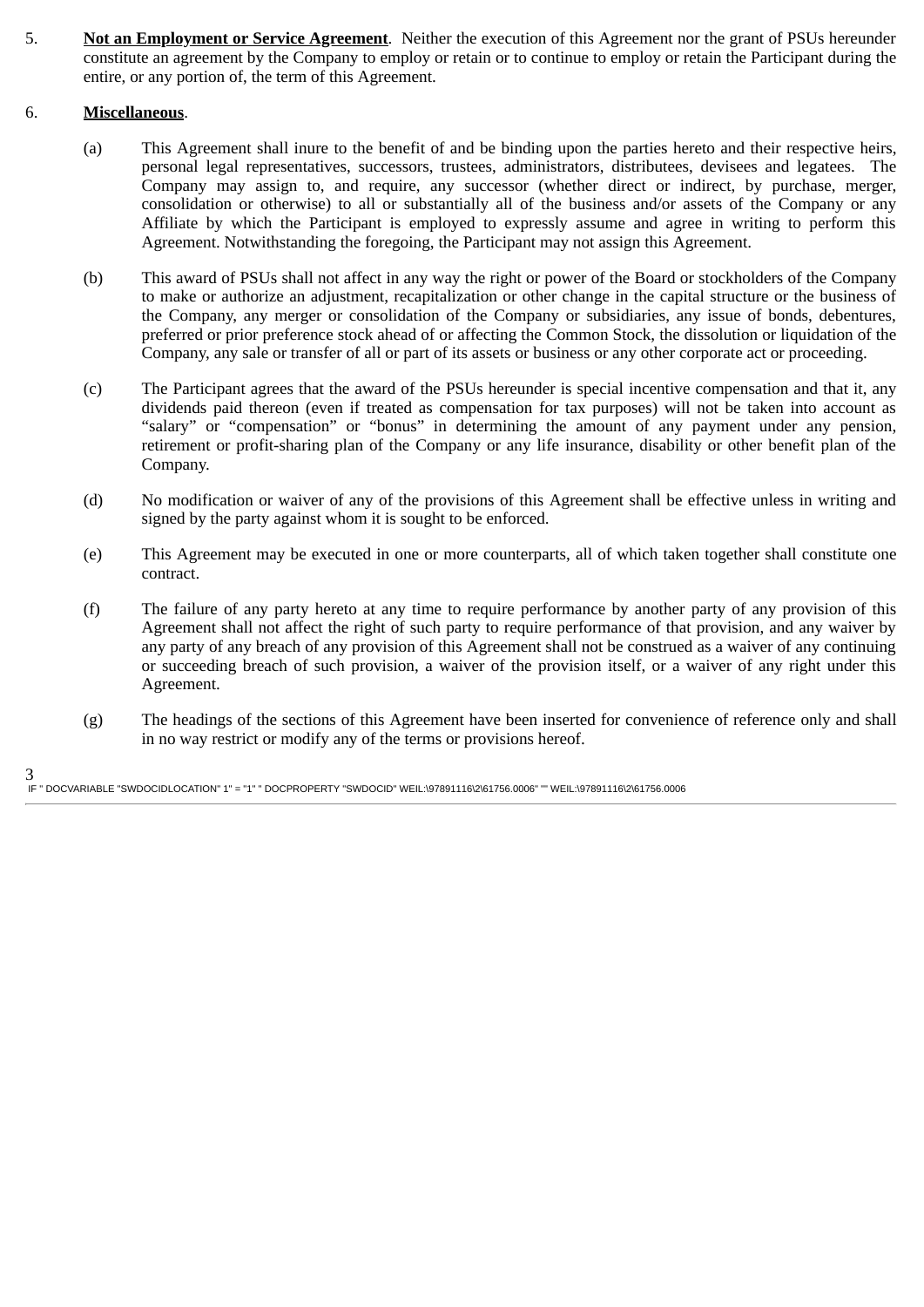- (h) All notices, consents, requests, approvals, instructions and other communications provided for herein shall be in writing and validly given or made when delivered, or on the second succeeding business day after being mailed by registered or certified mail, whichever is earlier, to the persons entitled or required to receive the same, at the addresses set forth at the heading of this Agreement or to such other address as either party may designate by like notice. Notices to the Company shall be addressed to the Compensation Committee of the Board with a copy to General Counsel, MarketAxess Holdings Inc., 55 Hudson Yards, 15th Floor, New York, NY 10001.
- (i) This Agreement shall be construed, interpreted and governed and the legal relationships of the parties determined in accordance with the internal laws of the State of Delaware without reference to rules relating to conflicts of law.
- 7. **Provisions of Plan and Guidelines Control**. This Agreement is subject to all the terms, conditions and provisions of the Plan and the Guidelines, including, without limitation, the amendment provisions thereof, and to such rules, regulations and interpretations relating to the Plan and the Guidelines as may be adopted by the Committee and as may be in effect from time to time. The Plan and the Guidelines are incorporated herein by reference. A copy of the Plan and the Guidelines have been delivered to the Participant. If and to the extent that this Agreement conflicts or is inconsistent with the terms, conditions and provisions of the Plan and the Guidelines, the Plan and the Guidelines shall control, and this Agreement shall be deemed to be modified accordingly. Unless otherwise indicated, any capitalized term used but not defined herein shall have the meaning ascribed to such term in the Plan or the Guidelines. This Agreement contains the entire understanding of the parties with respect to the subject matter hereof (other than any other documents expressly contemplated herein or in the Plan or the Guidelines) and supersedes any prior agreements between the Company and the Participant.

IN WITNESS WHEREOF, the parties hereto have caused this Agreement to be duly executed as of the day and year first above written.

### **MARKETAXESS HOLDINGS INC.**

 **\_\_\_\_\_\_\_\_\_\_\_\_\_\_\_\_\_\_\_\_\_\_\_\_\_\_\_\_\_\_\_\_\_** Christopher N. Gerosa Chief Financial Officer

**PARTICIPANT**

**\_\_\_\_\_\_\_\_\_\_\_\_\_\_\_\_\_\_\_\_\_\_\_\_\_\_\_\_\_\_\_\_\_**

[Participant] 4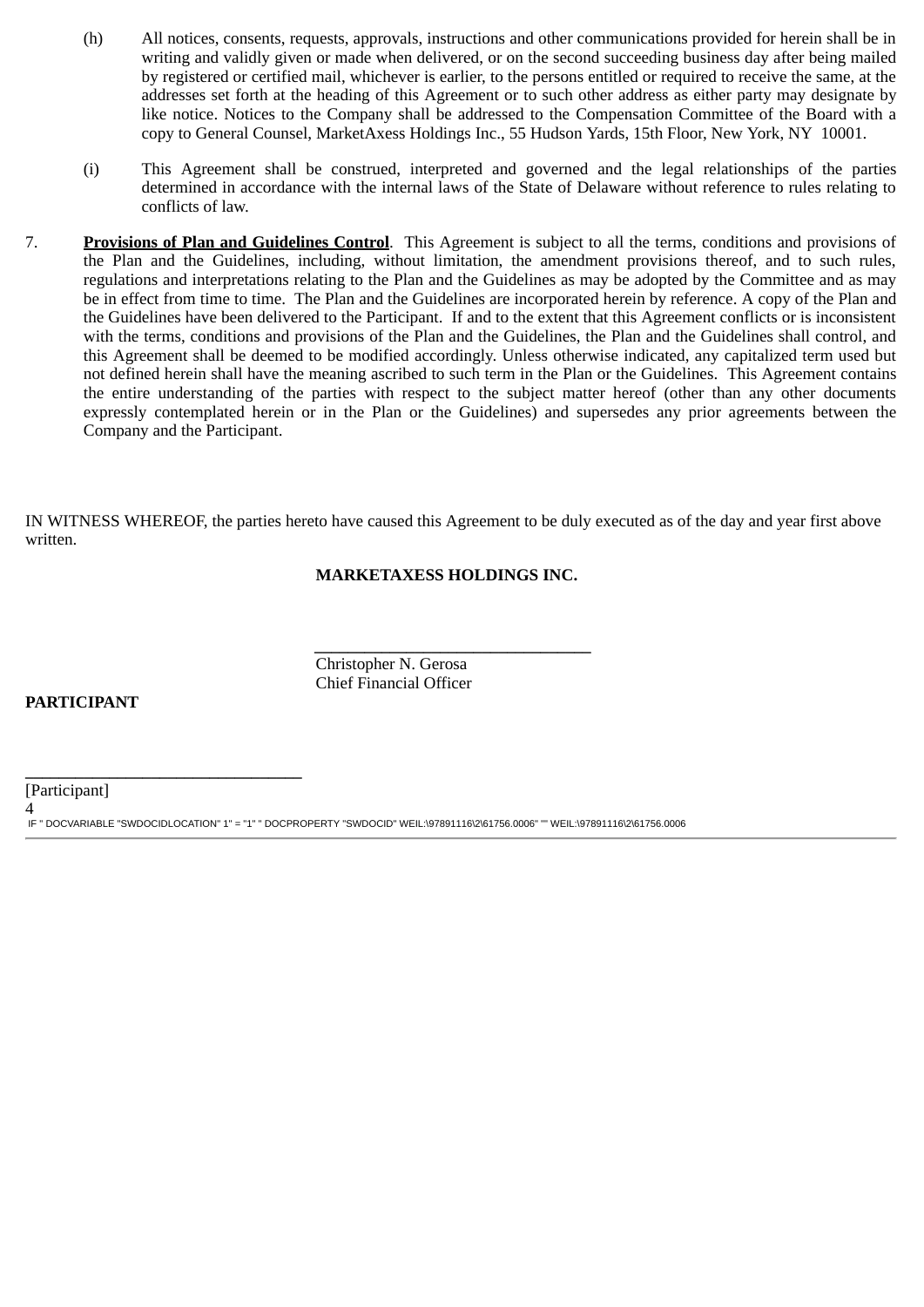**Exhibit 10.3**

**Form of 2022 Incentive Stock Option Agreement for Mr. McVey**

**Exhibit 10.3**

## **Form of 2022 Incentive Stock Option Agreement for Mr. McVey**

# <span id="page-50-0"></span>**INCENTIVE STOCK OPTION AGREEMENT**

### **STOCK OPTION AGREEMENT PURSUANT TO THE MARKETAXESS HOLDINGS INC. 2020 EQUITY INCENTIVE PLAN**

AGREEMENT ("Agreement"), dated as of [Award Date] by and between MarketAxess Holdings Inc. (the "Company") and [Participant] (the "Participant").

## **Preliminary Statement**

The Board of Directors of the Company (the "Board") or a committee appointed by the Board (the "Committee") to administer the MarketAxess Holdings Inc. 2020 Equity Incentive Plan (as may be amended and/or restated from time to time) (the "Plan"), has authorized this grant of an incentive stock option (the "Option") on [Award Date] (the "Grant Date") to purchase the number of shares of Common Stock set forth below to the Participant, as an Eligible Person of the Company or an Affiliate (collectively, the Company and all Subsidiaries and parents of the Company shall be referred to as the "Employer"). Unless otherwise indicated, any capitalized term used but not defined herein shall have the meaning ascribed to such term in the Plan. A copy of the Plan has been delivered to the Participant. By signing and returning this Agreement, the Participant acknowledges having received and read a copy of the Plan and agrees to comply with it, this Agreement and all applicable laws and regulations.

Accordingly, the parties hereto agree as follows:

1. **Tax Matters**. The Option granted hereby is intended to qualify as an "incentive stock option" under Section 422 of the Internal Revenue Code of 1986, as amended (the "Code"). Notwithstanding the foregoing, the Option will not qualify as an "incentive stock option," among other events, (i) if the Participant disposes of the Common Stock acquired pursuant to the Option at any time during the two (2) year period following the date of this Agreement or the one (1) year period following the date on which the Option is exercised; (ii) except in the event of the Participant's death

8082/49479-001 Current/10545383v3 IF " DOCVARIABLE "SWDOCIDLOCATION" 1" = "1" " DOCPROPERTY "SWDOCID" WEIL:\97518926\5\61756.0006" "" WEIL:\97518926\5\61756.0006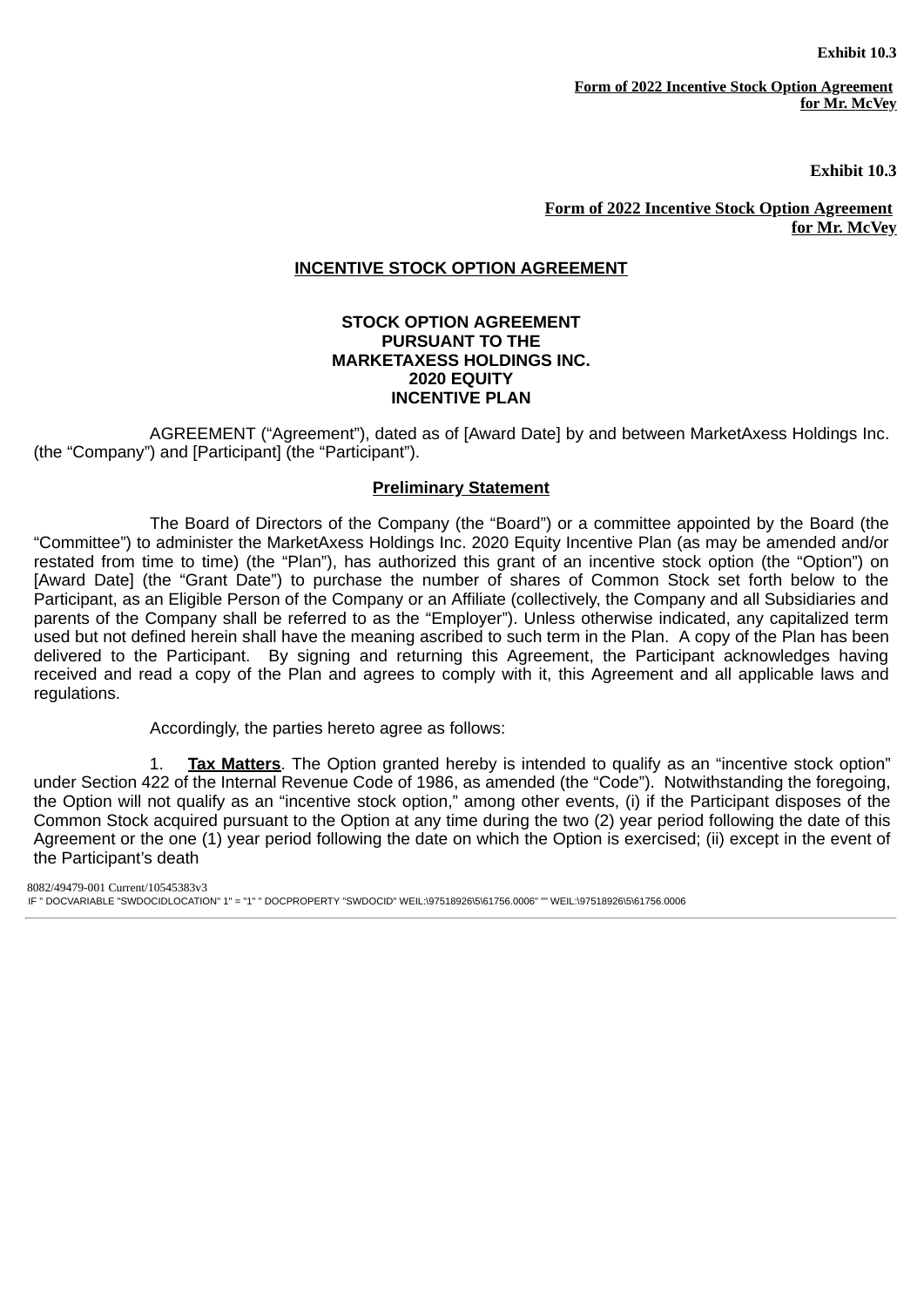or disability, as defined in Section 22(e)(3) of the Code, if the Participant is not employed by the Company, any Subsidiary or any parent at all times during the period beginning on the date of this Agreement and ending on the day three (3) months before the date of exercise of the Option; or (iii) to the extent the aggregate fair market value (determined as of the time the Option is granted) of the Common Stock subject to "incentive stock options" which become exercisable for the first time in any calendar year exceeds \$100,000. To the extent that the Option does not qualify as an "incentive stock option," it shall not effect the validity of the Option and shall constitute a separate nonqualified stock option.

2. **Grant of Option**. Subject in all respects to the Plan and the terms and conditions set forth herein and therein, the Participant is hereby granted an Option to purchase from the Company [Shares Awarded] shares of Common Stock, at a price per share of [Award Price] (the "Exercise Price").

3. **Exercise**. Unless otherwise set forth in an agreement between the Participant and the Employer, (a) except as set forth in subsections (b) through (e) below, the Option shall vest and become exercisable as follows, provided that the Participant has not incurred a termination of employment or Service prior to the vesting date:

> [X] on January 31, 2023 [X] on January 31, 2024 [X] on January 31, 2025

To the extent that the Option has become vested and exercisable with respect to a number of shares of Common Stock as provided above, the Option may thereafter be exercised by the Participant, in whole or in part, at any time or from time to time and prior to the expiration of the Option as provided herein and in accordance with Section 6.5 of the Plan, including, without limitation, by the filing of any written form of exercise notice as may be required by the Committee and payment in full of the Exercise Price multiplied by the number of shares of Common Stock underlying the portion of the Option exercised and applicable withholding tax. Upon expiration of the Option, the Option shall be canceled and no longer exercisable.

There shall be no proportionate or partial vesting in the periods prior to each vesting date and all vesting shall occur only on the appropriate vesting date.

> (b) The Committee may, in its sole discretion, provide for accelerated vesting of the Option at any time.

> (c) If a Participant incurs a termination of employment for any reason except as set forth in subsections (d) through (e), the Option shall be forfeited for no consideration. Notwithstanding anything else set forth herein, this Option grant, and any of Participant's rights and benefits with respect to this Agreement (including any unvested portion of the Option and the vested but unexercised portion of the Option), shall be immediately forfeited upon the Company's determination that Participant: (i) has violated any laws, regulations or material Company policies, (ii)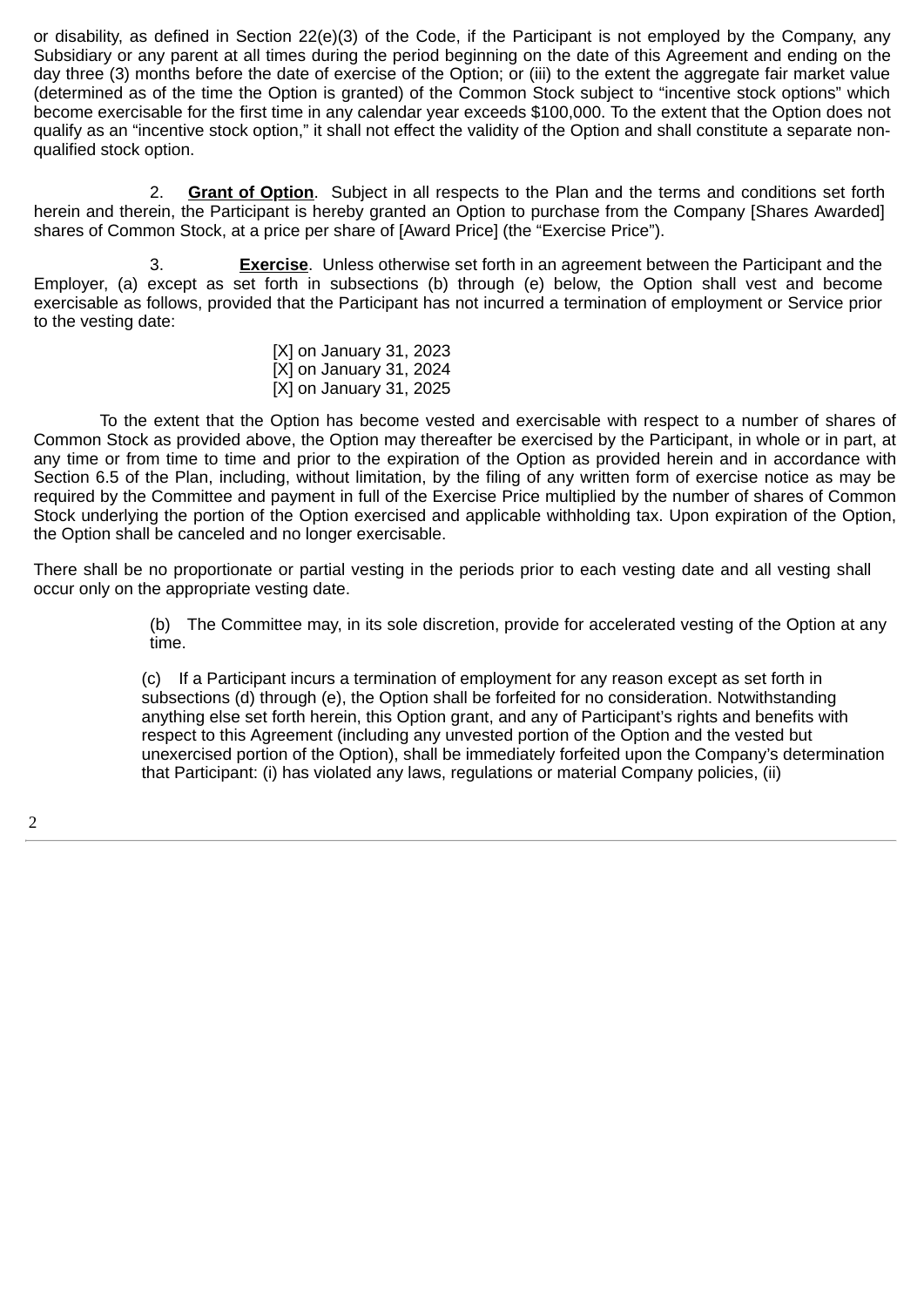breached any Restrictive Covenants that may apply to the Participant or (iii) engaged in any other conduct that is detrimental to the business or reputation of the Company.

"Restrictive Covenants" shall mean any written post-termination of employment covenants between the Participant and the Company or any of its Affiliates prohibiting or restricting competition, the solicitation of clients or employees or the sharing of confidential information, including any such covenants set forth in a Proprietary Information and Non-Competition Agreement;

(d) Upon the death or Disability of the Participant, any unvested portion of the Option at the time of such termination shall become fully vested and exercisable in accordance with Section 5(a) below.

(e) In the event of a Change in Control, the Option shall be treated in accordance with Section 11 of the Plan (including without limitation, the vesting provisions set forth in Section 11.3); provided that, immediately prior to the Change in Control, the Committee may determine that the Option will not be continued, assumed or have new rights substituted therefore in accordance with Section 11.1 of the Plan, and immediately prior to the Change in Control, the Option shall become fully vested and exercisable.

4. **Option Term**. The term of each Option shall be six (6) years after the Grant Date, subject to earlier termination in the event of the Participant's termination as specified in Section 5 below.

### 5. **Termination**.

Subject to the terms of the Plan and this Agreement, the Option, to the extent vested at the time of the Participant's termination, shall remain exercisable as follows:

> (a) In the event of the Participant's termination by reason of death or Disability, the vested portion of the Option shall remain exercisable until the earlier of (i) one (1) year from the date of such termination or (ii) the expiration of the stated term of the Option pursuant to Section 4 hereof.

(b) In the event of the Participant's involuntary termination without Cause, the vested portion of the Option shall remain exercisable until the earlier of (i) three (3) months from the date of such termination or (ii) the expiration of the stated term of the Option pursuant to Section 4 hereof.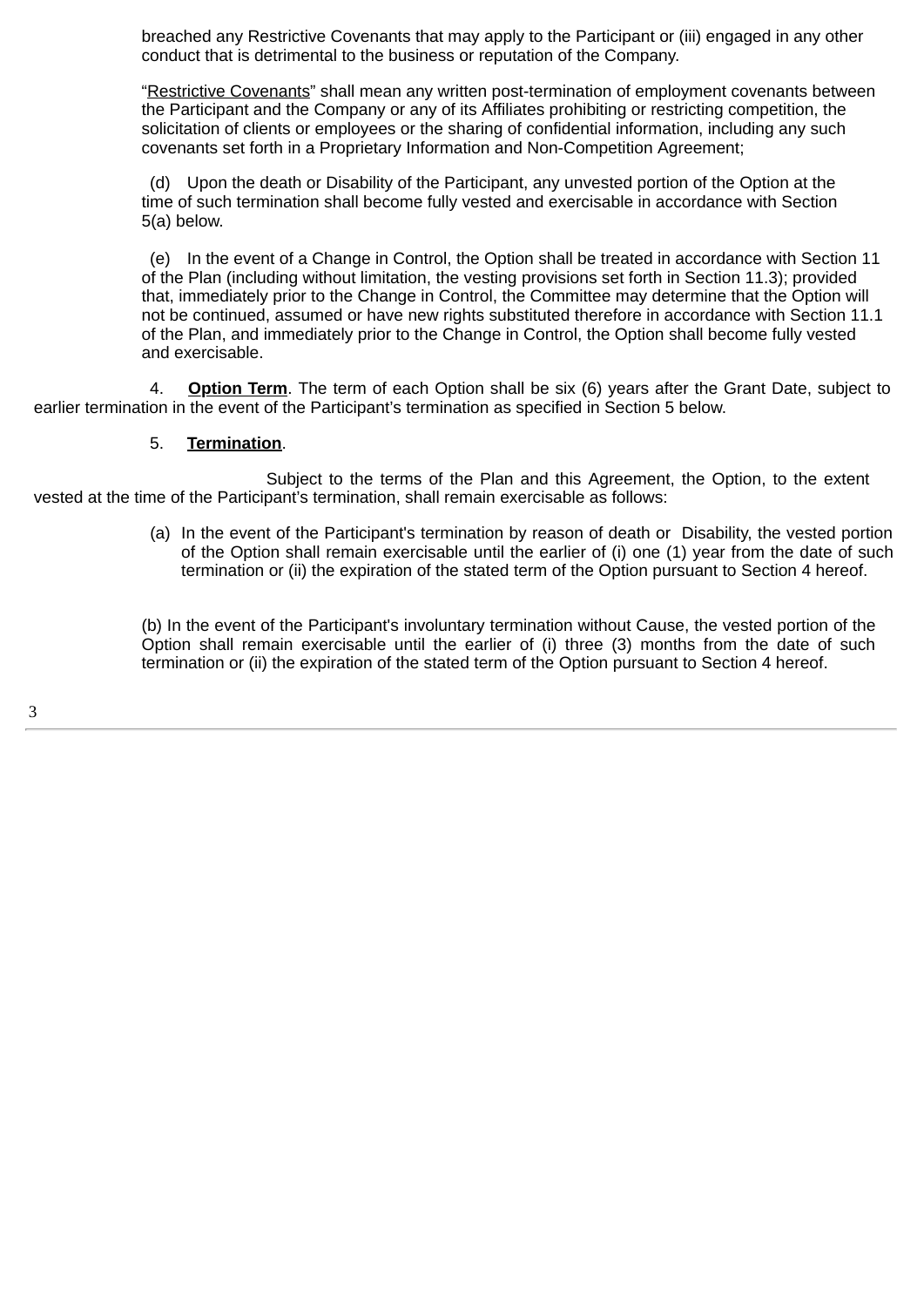(c) In the event of the Participant's voluntary termination (other than a voluntary termination described in Section 5(d) below), the vested portion of the Option shall remain exercisable until the earlier of (i) thirty (30) days from the date of such termination or (ii) the expiration of the stated term of the Option pursuant to Section 4 hereof.

(d) In the event of the Participant's termination for Cause or in the event of the Participant's voluntary termination within ninety (90) days after an event that would be grounds for a termination for Cause, the Participant's entire Option (whether or not vested) shall terminate and expire upon such termination.

Unless otherwise set forth in an agreement between the Participant and the Employer, any portion of the Option that is not vested as of the date of the Participant's termination for any reason shall terminate and expire as of the date of such termination.

6. **Restriction on Transfer of Option**. No part of the Option shall be transferred other than by will or by the laws of descent and distribution and during the lifetime of the Participant, may be exercised only by the Participant or the Participant's guardian or legal representative. In addition, the Option shall not be assigned, negotiated, pledged or hypothecated in any way (except as provided by law or herein), and the Option shall not be subject to execution, attachment or similar process. Upon any attempt to Transfer the Option or in the event of any levy upon the Option by reason of any execution, attachment or similar process contrary to the provisions hereof, such transfer shall be void and of no effect and the Company shall have the right to disregard the same on its books and records and to issue "stop transfer" instructions to its transfer agent.

7. **Rights as a Stockholder**. The Participant shall have no rights as a stockholder with respect to any shares covered by the Option unless and until the Participant has become the holder of record of the shares, and no adjustments shall be made for dividends in cash or other property, distributions or other rights in respect of any such shares, except as otherwise specifically provided for in the Plan.

8. **Provisions of Plan Control**. This Agreement is subject to all the terms, conditions and provisions of the Plan, including, without limitation, the amendment provisions thereof, and to such rules, regulations and interpretations relating to the Plan as may be adopted by the Committee and as may be in effect from time to time. The Plan is incorporated herein by reference. If and to the extent that this Agreement conflicts or is inconsistent with the terms, conditions and provisions of the Plan, the Plan shall control, and this Agreement shall be deemed to be modified accordingly. This Agreement contains the entire understanding of the parties with respect to the subject matter hereof (other than any exercise notice or other documents expressly contemplated herein or in the Plan) and supersedes any prior agreements between the Company and the Participant with respect to the subject matter hereof.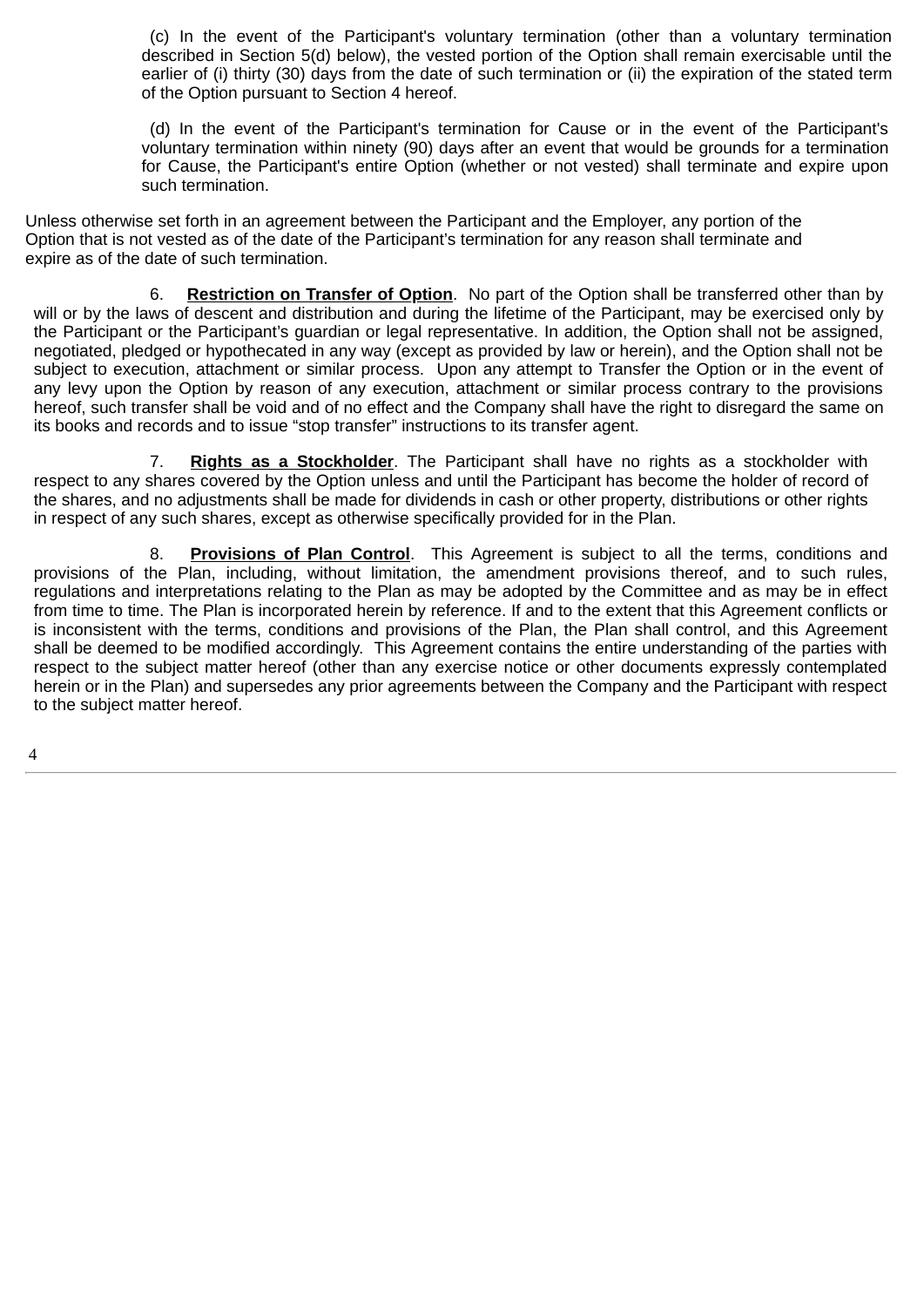9. **Notices**. Any notice or communication given hereunder shall be in writing and shall be deemed to have been duly given: (i) when delivered in person; (ii) two (2) days after being sent by United States mail; or (iii) on the first business day following the date of deposit if delivered by a nationally recognized overnight delivery service, to the appropriate party at the address set forth below (or such other address as the party shall from time to time specify):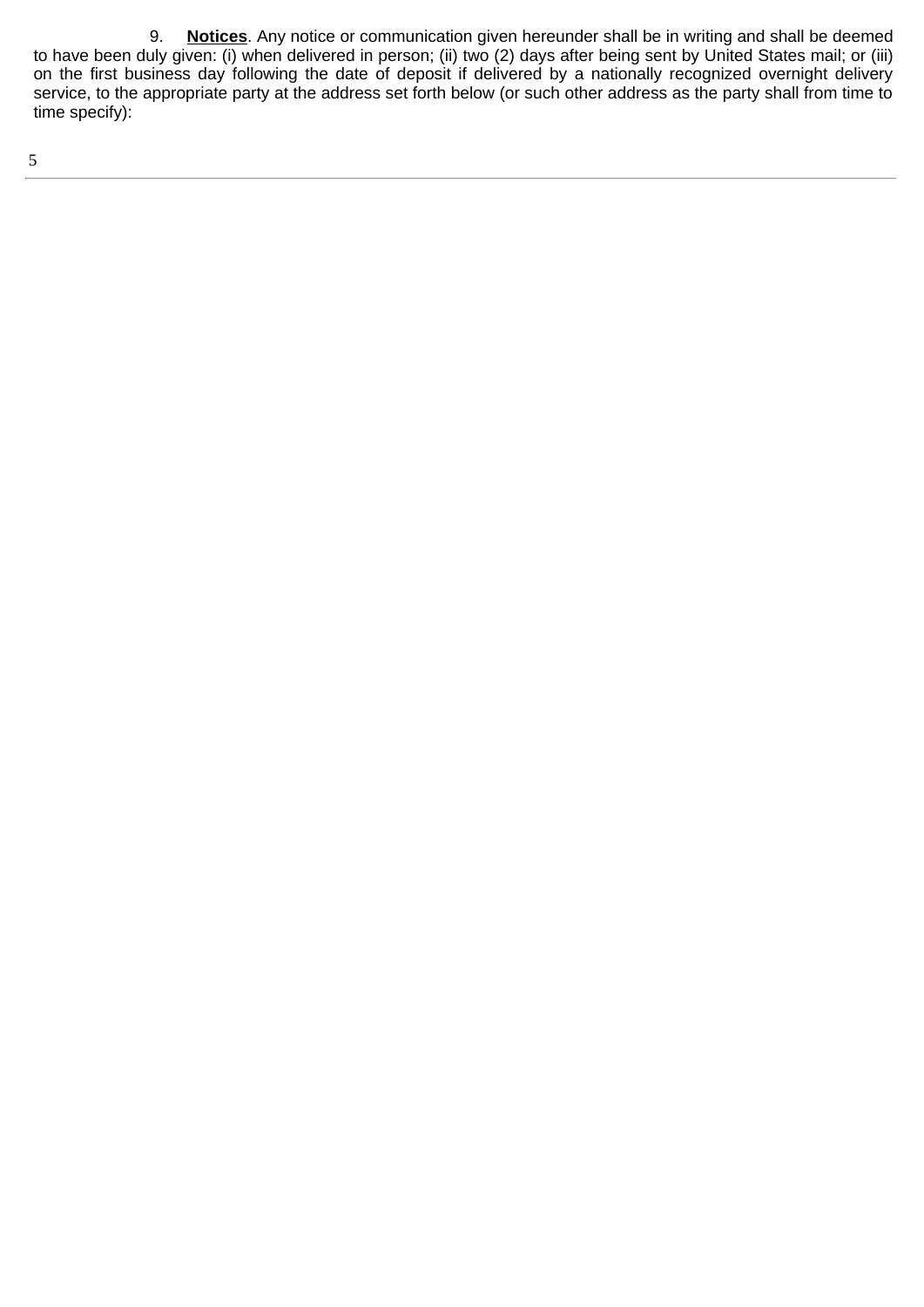If to the Company, to:

MarketAxess Holdings Inc.

55 Hudson Yards, 15th Floor New York, NY 10001 Attention: Compensation Committee

If to the Participant, to the address on file with the Company.

10. **No Obligation to Continue Employment**. This Agreement is not an agreement of employment. This Agreement does not guarantee that the Employer will employ or retain the Participant for any specific time period, nor does it modify in any respect the Employer's right to terminate or modify the Participant's employment or compensation.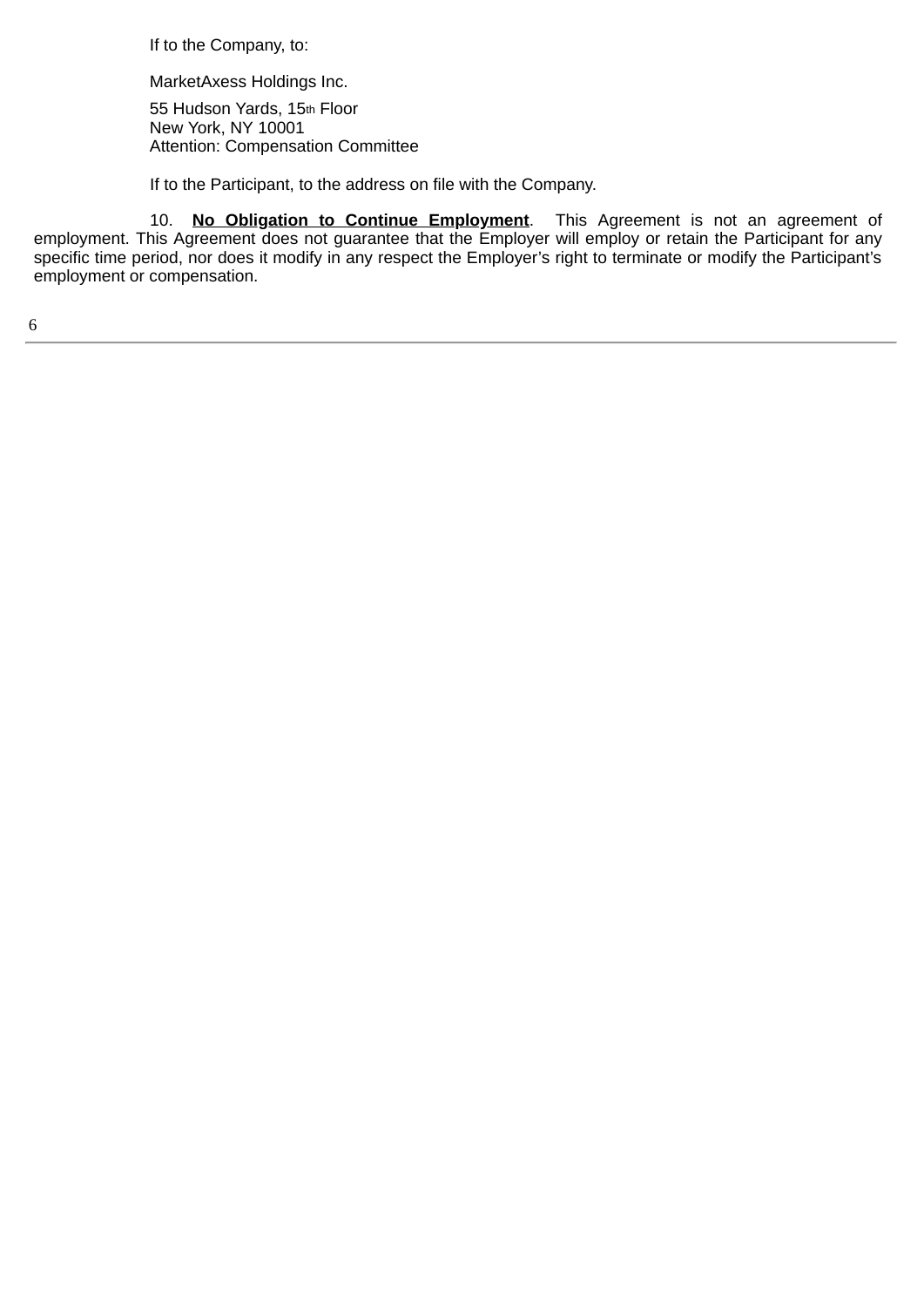# **MARKETAXESS HOLDINGS INC.**

By: \_\_\_\_\_\_\_\_\_\_\_\_\_\_\_\_\_\_\_\_\_\_\_\_\_\_\_\_\_\_\_\_\_ Christopher Gerosa

\_\_\_\_\_\_\_\_\_\_\_\_\_\_\_\_\_\_\_\_\_\_\_\_\_\_\_\_\_\_\_\_\_ [Participant]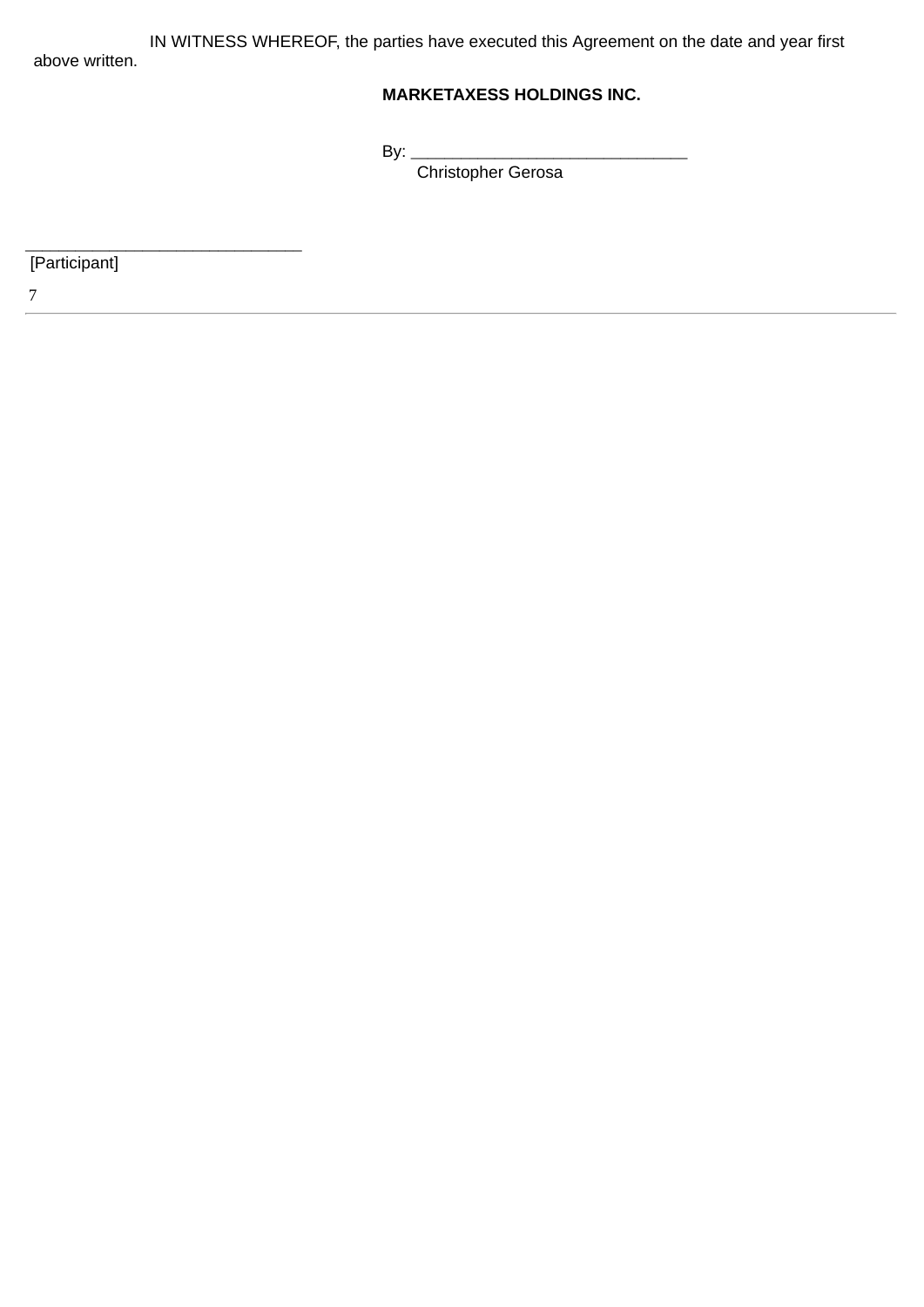### **RESTRICTED STOCK UNIT AGREEMENT PURSUANT TO THE MARKETAXESS HOLDINGS INC. 2020 EQUITY INCENTIVE PLAN**

<span id="page-57-0"></span>**THIS RESTRICTED STOCK UNIT AGREEMENT** (this "Agreement"), is made as of [Award Date] (the "Grant Date") by and between MarketAxess Holdings Inc. (the "Company") and xxx (the "Participant").

**WHEREAS,** the Board of Directors of the Company (the "Board") adopted The MarketAxess Holdings Inc. 2020 Equity Incentive Plan (as may be amended and/or restated from time to time) (the "Plan") which is administered by a Committee appointed by the Company's Board of Directors (the "Committee");

**WHEREAS,** pursuant to Section 3.2 of the Plan, the Committee has adopted guidelines (the "Guidelines") for the grant of restricted stock units ("RSUs") under the Plan; and

**WHEREAS,** the Company, through the Committee, wishes to grant to the Participant RSUs as set forth below.

**NOW, THEREFORE,** the Company and the Participant agree as follows:

- 1. **Grant of RSUs.** Subject to the terms and conditions of the Plan, the Guidelines and this Agreement, on the Grant Date the Company awarded to the Participant xxx RSUs. The RSUs hereunder are not Deferrable RSUs and are not eligible for deferral under Section 4 of the Guidelines.
- 2. **Vesting.** Unless otherwise set forth in an agreement between the Participant and the Company, the RSUs shall become vested pursuant to the terms of this Agreement and the Plan on the dates set forth below (which constitute the "Original Vesting Schedule") if the Participant has been continuously providing service to the Company until such date.

xxx on [vest date 1] xxx on [vest date 2] xxx on [vest date 3]

There shall be no proportionate or partial vesting in the periods prior to the applicable vesting dates and all vesting shall occur only on the appropriate vesting date.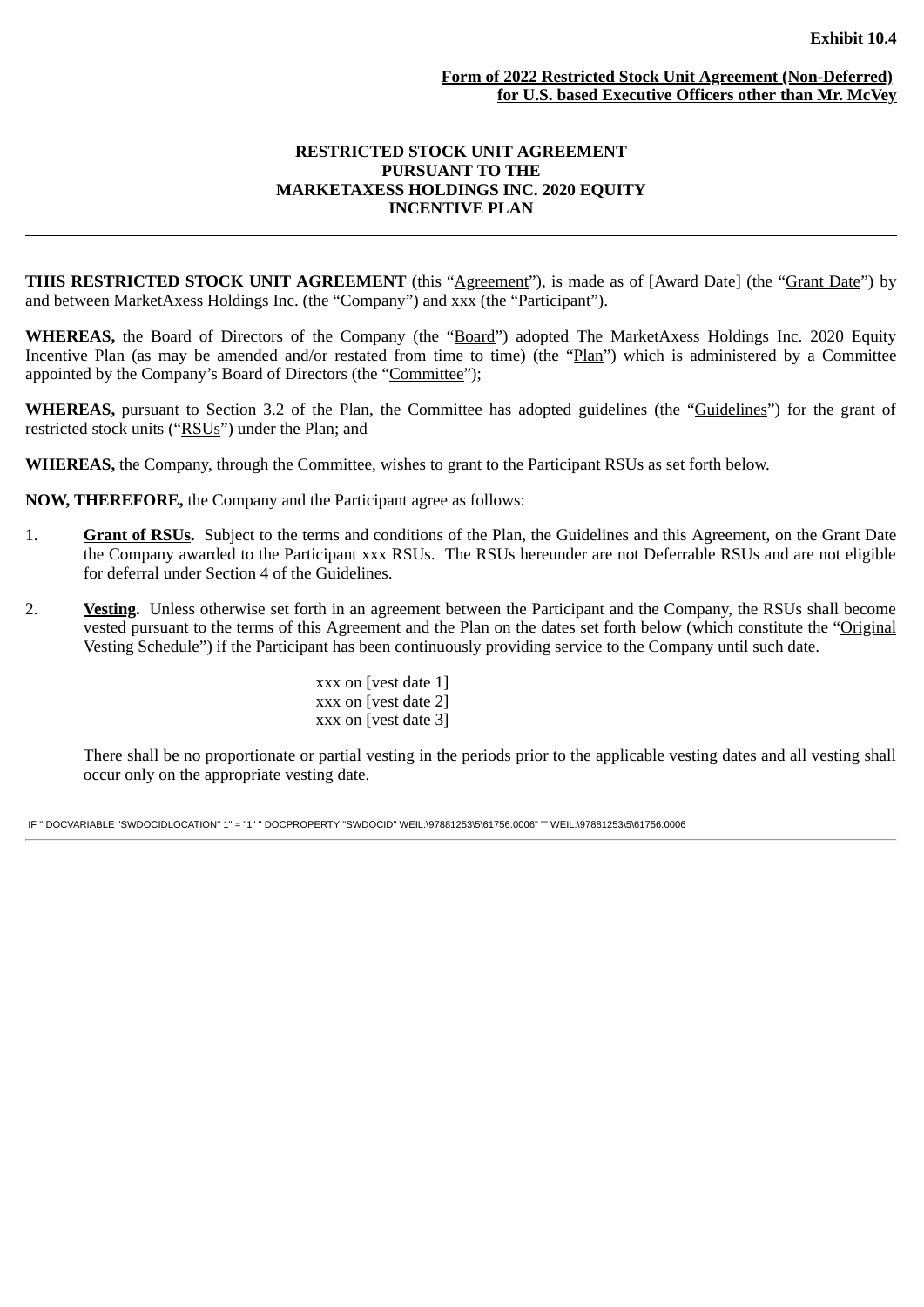If a Qualified Retirement occurs, any remaining unvested RSUs granted hereunder shall be settled in Common Stock within 30 days following the date such unvested RSUs would have otherwise vested in accordance with the Original Vesting Schedule, regardless of whether the Participant continues to provide services to the Company; provided that if, prior to the last vesting date set forth in the Original Vesting Schedule, the Participant undertakes any business activity or employment in the financial services or fintech industries without the prior written consent of the Company or breaches any of the terms and conditions of the Restrictive Covenants, any RSUs which have not yet been settled will be forfeited immediately for no consideration.

A "Qualified Retirement" shall occur upon the first date on which all the following criteria have been satisfied: (i) the Participant is at least fifty-eight (58) years old, (ii) the Participant has at least ten (10) years of service with the Company, (iii) the Participant has given to the Company twelve (12) months' advance notice of the Participant's intent to cease providing services to the Company and comply with the Restrictive Covenants, and (iv) such twelve (12) month period has elapsed; provided, that the Participant has continuously provided service to the Company through such twelve (12) month period.

"Restrictive Covenants" shall mean any written post-termination of employment covenants between the Participant and the Company or any of its affiliates prohibiting or restricting competition, the solicitation of clients or employees or the sharing of confidential information, including any such covenants set forth in a Proprietary Information and Non-Competition Agreement; provided, however; for purposes of this Agreement, the term of such Restrictive Covenants shall be deemed to extend to the last vesting date set forth in the Original Vesting Schedule.

- 3. **Forfeiture**. Notwithstanding anything else set forth herein, this grant of RSU's, and any of Participant's rights and benefits with respect to this Agreement (including all unvested RSUs and vested but unpaid RSUs), shall be immediately forfeited upon the Company's determination that Participant: (i) has violated any laws, regulations or material Company policies, (ii) breached any noncompetition, non-solicitation, confidentiality or other restrictive covenants that may apply to the Participant or (iii) engaged in any other conduct that is detrimental to the business or reputation of the Company.
- 4. **Securities Representations**. The grant of the RSUs and any issuance of shares of Common Stock pursuant to this Agreement are being made by the Company in reliance upon the following express representations and warranties of the Participant.

The Participant acknowledges, represents and warrants that:

 $\mathcal{D}$ 

- (a) he or she has been advised that he or she may be an "affiliate" within the meaning of Rule 144 under the Securities Act and in this connection the Company is relying in part on his or her representations set forth in this section;
- (b) if he or she is deemed an affiliate within the meaning of Rule 144 of the Securities Act, the Common Stock must be held indefinitely unless an exemption from any applicable resale restrictions is available or the Company files an additional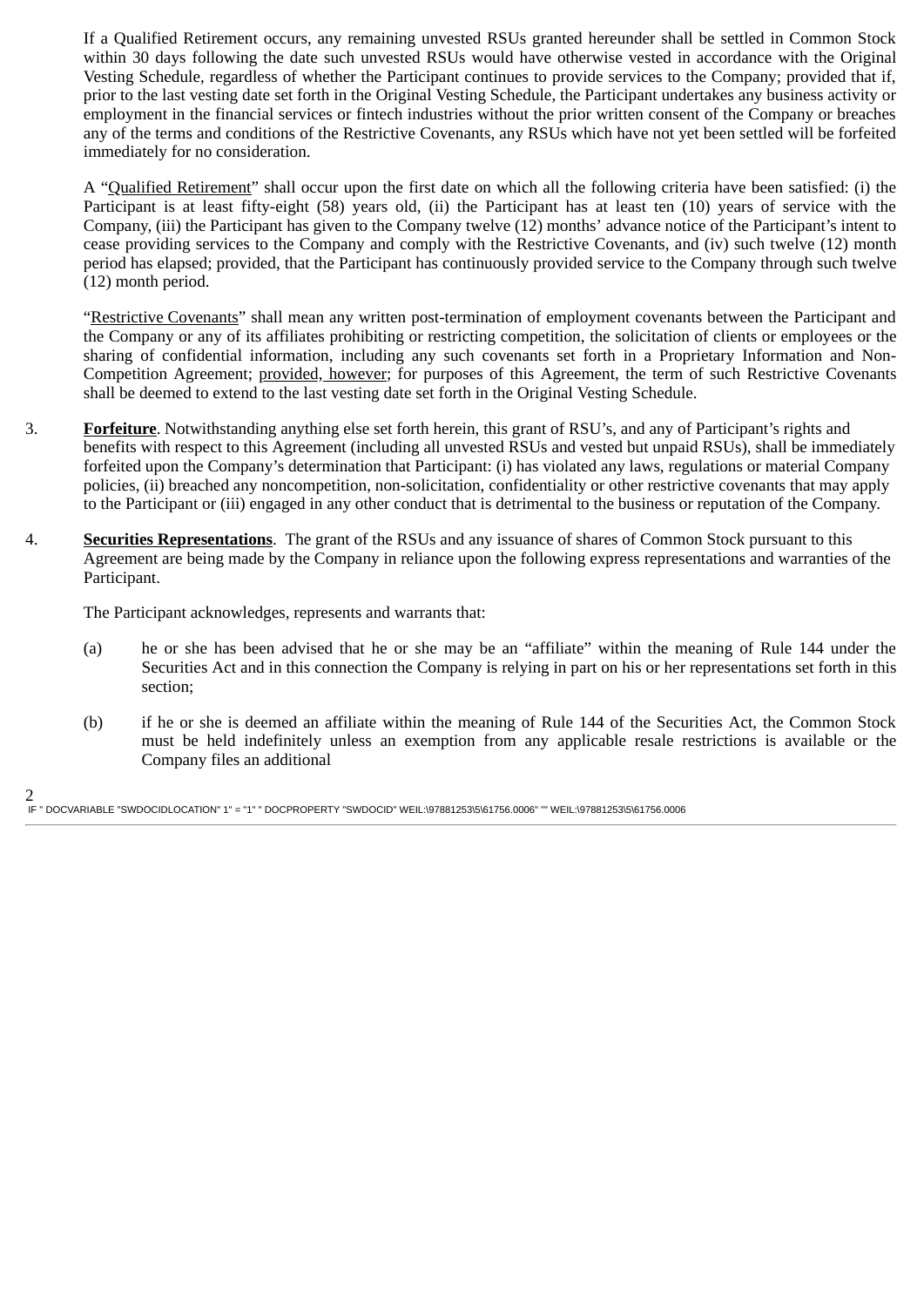registration statement (or a "re-offer prospectus") with regard to such Common Stock and the Company is under no obligation to register the Common Stock (or to file a "re-offer prospectus");

- (c) if he or she is deemed an affiliate within the meaning of Rule 144 of the Securities Act, he or she understands that the exemption from registration under Rule 144 will not be available unless (i) a public trading market then exists for the Common Stock, (ii) adequate information concerning the Company is then available to the public, and (iii) other terms and conditions of Rule 144 or any exemption therefrom are complied with; and that any sale of the Common Stock may be made only in limited amounts in accordance with such terms and conditions.
- 5. **Not an Employment or Service Agreement**. Neither the execution of this Agreement nor the grant of RSUs hereunder constitute an agreement by the Company to employ or retain or to continue to employ or retain the Participant during the entire, or any portion of, the term of this Agreement.

### 6. **Miscellaneous**.

- (a) This Agreement shall inure to the benefit of and be binding upon the parties hereto and their respective heirs, personal legal representatives, successors, trustees, administrators, distributees, devisees and legatees. The Company may assign to, and require, any successor (whether direct or indirect, by purchase, merger, consolidation or otherwise) to all or substantially all of the business and/or assets of the Company or any affiliate by which the Participant is employed to expressly assume and agree in writing to perform this Agreement. Notwithstanding the foregoing, the Participant may not assign this Agreement.
- (b) This award of RSUs shall not affect in any way the right or power of the Board or stockholders of the Company to make or authorize an adjustment, recapitalization or other change in the capital structure or the business of the Company, any merger or consolidation of the Company or subsidiaries, any issue of bonds, debentures, preferred or prior preference stock ahead of or affecting the Common Stock, the dissolution or liquidation of the Company, any sale or transfer of all or part of its assets or business or any other corporate act or proceeding.
- (c) The Participant agrees that the award of the RSUs hereunder is special incentive compensation and that it, any dividends paid thereon (even if treated as compensation for tax purposes) will not be taken into account as "salary" or "compensation" or "bonus" in determining the amount of any payment under any pension, retirement or profit-sharing plan of the Company or any life insurance, disability or other benefit plan of the Company.
- (d) No modification or waiver of any of the provisions of this Agreement shall be effective unless in writing and signed by the party against whom it is sought to be enforced.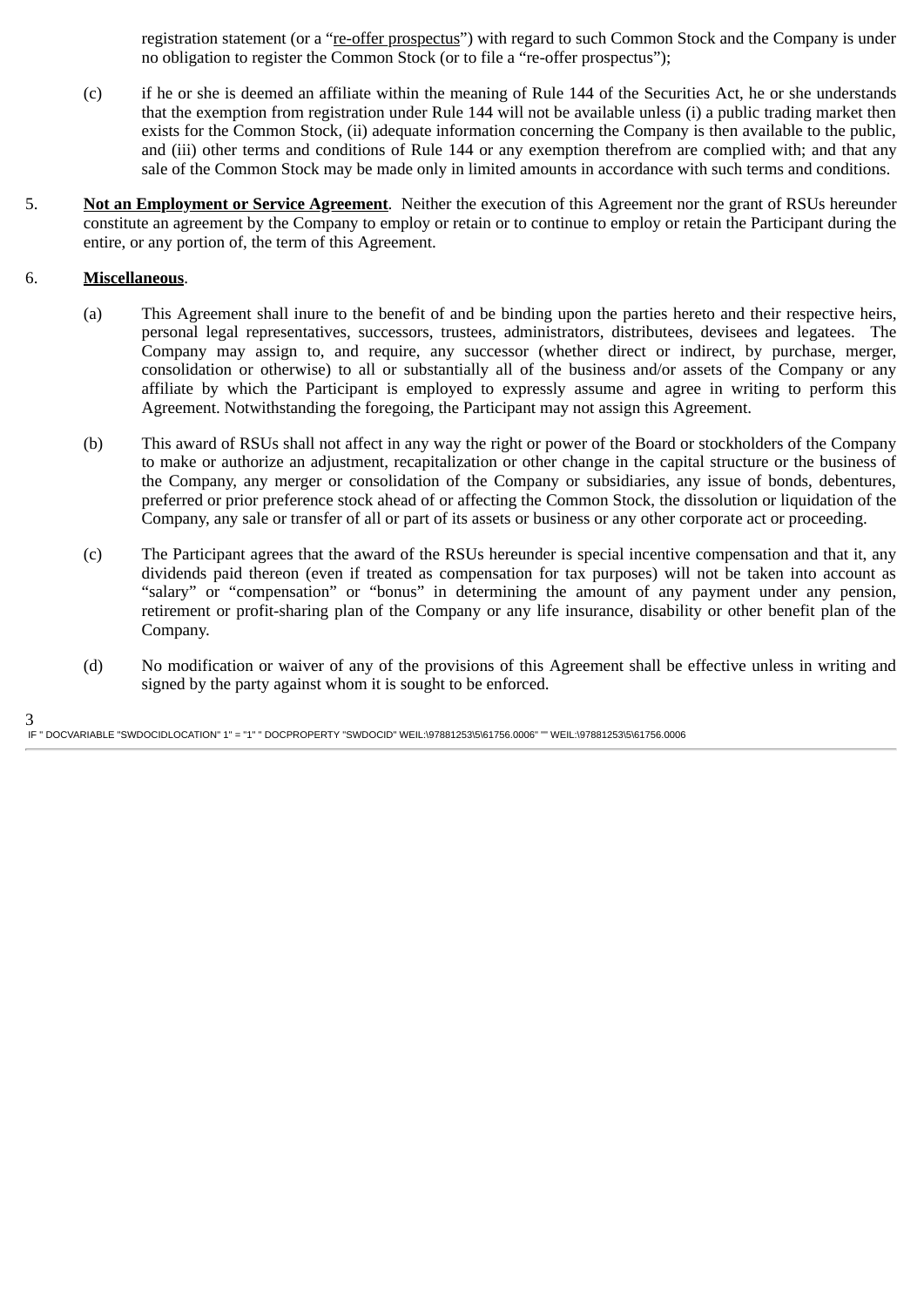- (e) This Agreement may be executed in one or more counterparts, all of which taken together shall constitute one contract.
- (f) The failure of any party hereto at any time to require performance by another party of any provision of this Agreement shall not affect the right of such party to require performance of that provision, and any waiver by any party of any breach of any provision of this Agreement shall not be construed as a waiver of any continuing or succeeding breach of such provision, a waiver of the provision itself, or a waiver of any right under this Agreement.
- (g) The headings of the sections of this Agreement have been inserted for convenience of reference only and shall in no way restrict or modify any of the terms or provisions hereof.
- (h) All notices, consents, requests, approvals, instructions and other communications provided for herein shall be in writing and validly given or made when delivered, or on the second succeeding business day after being mailed by registered or certified mail, whichever is earlier, to the persons entitled or required to receive the same, at the addresses set forth at the heading of this Agreement or to such other address as either party may designate by like notice. Notices to the Company shall be addressed to the Compensation Committee of the Board with a copy to General Counsel, MarketAxess Holdings Inc., 55 Hudson Yards, 15th Floor, New York, NY 10001.
- (i) This Agreement shall be construed, interpreted and governed and the legal relationships of the parties determined in accordance with the internal laws of the State of Delaware without reference to rules relating to conflicts of law.
- 7. **Provisions of Plan and Guidelines Control**. This Agreement is subject to all the terms, conditions and provisions of the Plan and the Guidelines, including, without limitation, the amendment provisions thereof, and to such rules, regulations and interpretations relating to the Plan and the Guidelines as may be adopted by the Committee and as may be in effect from time to time. The Plan and the Guidelines are incorporated herein by reference. A copy of the Plan and the Guidelines have been delivered to the Participant. If and to the extent that this Agreement conflicts or is inconsistent with the terms, conditions and provisions of the Plan and the Guidelines, the Plan and the Guidelines shall control, and this Agreement shall be deemed to be modified accordingly. Unless otherwise indicated, any capitalized term used but not defined herein shall have the meaning ascribed to such term in the Plan or the Guidelines. This Agreement contains the entire understanding of the parties with respect to the subject matter hereof (other than any other documents expressly contemplated herein or in the Plan or the Guidelines) and supersedes any prior agreements between the Company and the Participant.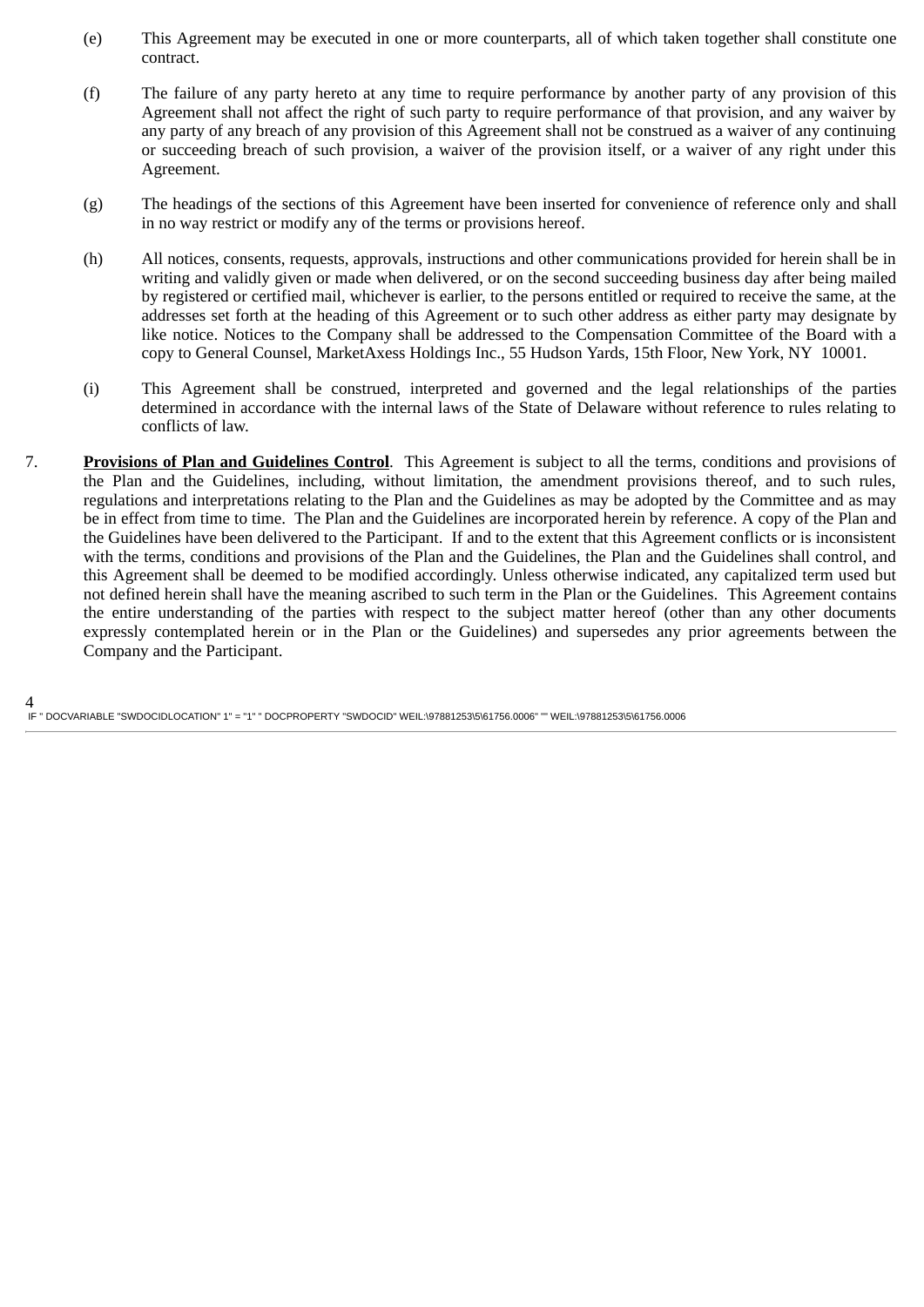IN WITNESS WHEREOF, the parties hereto have caused this Agreement to be duly executed as of the day and year first above written.

# **MARKETAXESS HOLDINGS INC.**

 $\_$ 

Richard M. McVey Chief Executive Officer

**PARTICIPANT**

**\_\_\_\_\_\_\_\_\_\_\_\_\_\_\_\_\_\_\_\_\_\_\_\_\_\_\_\_\_\_\_\_\_\_\_**

xxx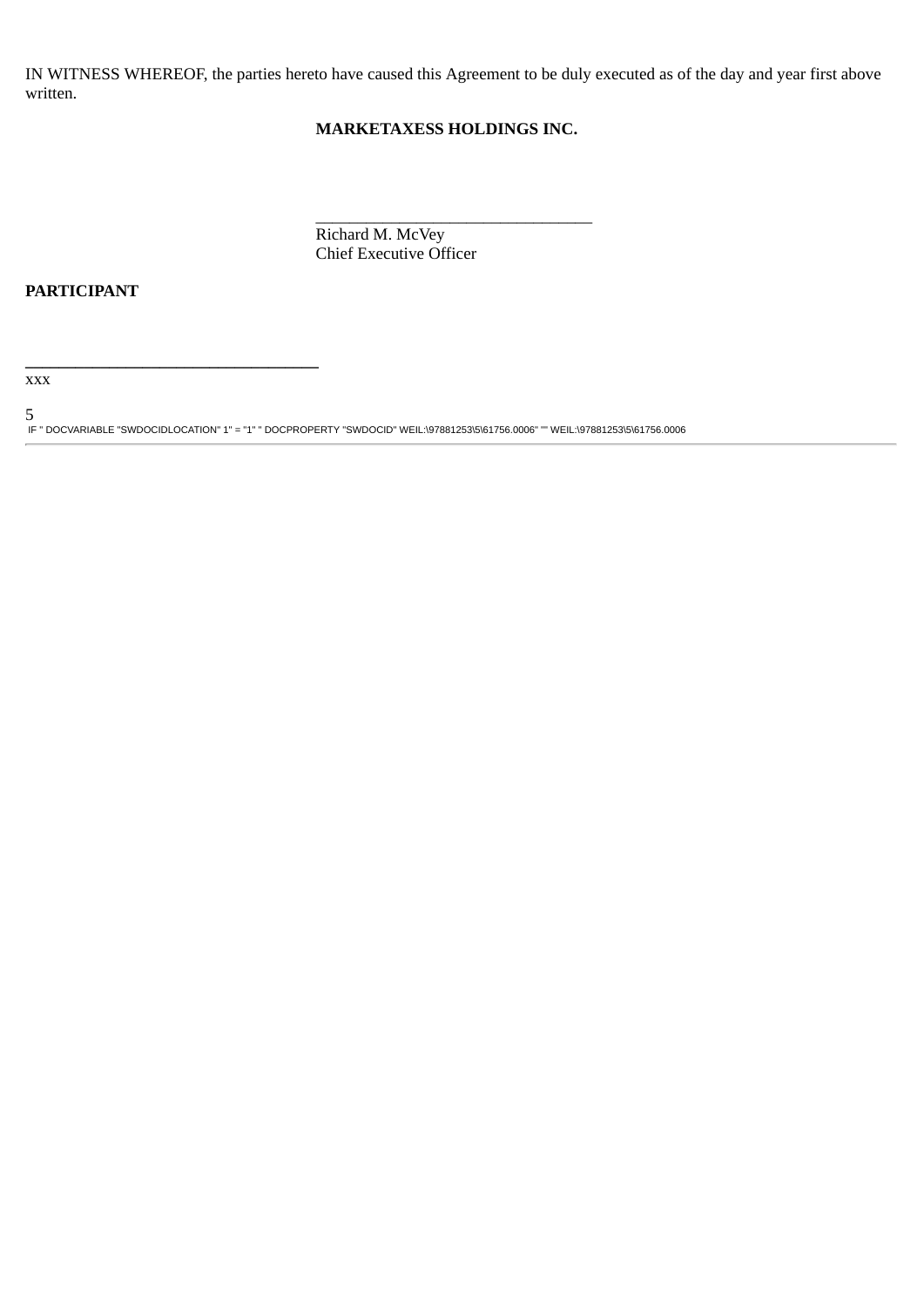#### **PERFORMANCE STOCK UNIT AGREEMENT PURSUANT TO THE MARKETAXESS HOLDINGS INC. 2020 EQUITY INCENTIVE PLAN**

<span id="page-62-0"></span>**THIS PERFORMANCE STOCK UNIT AGREEMENT** (this "Agreement"), is made as of [Award Date] (the "Grant Date") by and between MarketAxess Holdings Inc. (the "Company") and [Participant] (the "Participant").

**WHEREAS,** the Board of Directors of the Company (the "Board") adopted The MarketAxess Holdings Inc. 2020 Equity Incentive Plan (as may be amended and/or restated from time to time) (the "Plan") which is administered by a Committee appointed by the Company's Board of Directors (the "Committee");

**WHEREAS,** pursuant to Section 3.2 of the Plan, the Committee has adopted guidelines (the "Guidelines") for the grant of restricted stock units ("RSUs") under the Plan; and

**WHEREAS,** the Company, through the Committee, wishes to grant to the Participant RSUs that are eligible to vest upon the achievement of the performance metric(s) set forth on  $\Delta$ ppendix  $\Delta$  attached hereto and subject to the Participant's continuing service with the Company or an Affiliate through the date set forth herein.

**NOW, THEREFORE,** the Company and the Participant agree as follows:

- 1. **Grant of Performance Stock Unit.** Subject to the terms and conditions of the Plan, the Guidelines and this Agreement, on the Grant Date the Company awarded to the Participant [XXX] RSUs (such performance-vesting RSUs shall be referred to as "PSUs"). The PSUs are not eligible for deferral under Section 4 of the Guidelines.
- 2. **Vesting.** (a) Unless otherwise set forth in an agreement between the Participant and the Company, the number of PSUs that vest, if any, shall be determined by the level of attainment of the performance metric during the performance period in accordance with Appendix A attached hereto, subject to the Participant continuously providing services to the Company or its Affiliates through January 31, 2025. The Committee shall certify the level of achievement of the performance metric no later than thirty (30) days following the Committee's receipt of audited financial statements for the last year of the applicable performance period.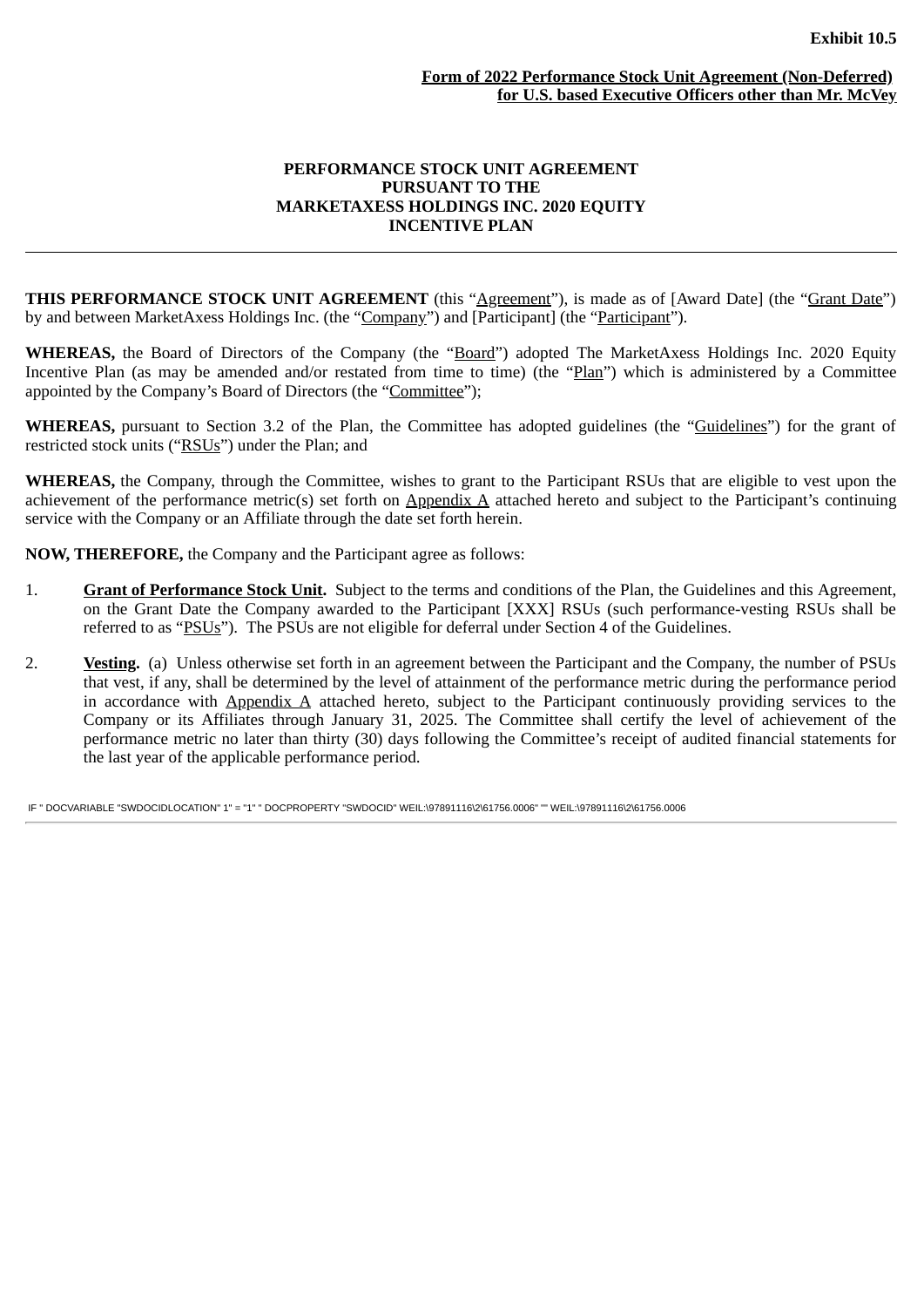(b) Unless otherwise set forth in an individual employment or severance agreement between the Participant and the Company, the Plan or the Guidelines, or in connection with a "Qualified Retirement," as defined below, if the Participant incurs a termination of service for any reason at any time prior to January 31, 2025, the Participant shall forfeit any unvested PSUs as of the date of termination of service.

If a Qualified Retirement occurs, PSUs granted hereunder shall remain eligible to vest in accordance with this Section 2, regardless of whether the Participant continues to provide services to the Company or its Affiliates; provided that if, prior to the date such PSUs vest, the Participant (i) undertakes any business activity or employment in the financial services or fintech industries or undertakes any activity that could create reputational risk or a conflict of interest with the Company (in each case, as determined by the Company in its sole discretion) without the prior written consent of the Company or (ii) breaches any of the terms and conditions of the Restrictive Covenants, all unvested PSUs will be forfeited immediately for no consideration.

A "Qualified Retirement" shall occur upon the first date on which all the following criteria have been satisfied: (i) the Participant is at least fifty-eight (58) years old, (ii) the Participant has at least ten (10) years of service with the Company, (iii) the Participant has given to the Company twelve (12) months' advance notice of the Participant's intent to cease providing services to the Company and comply with the Restrictive Covenants, and (iv) such twelve (12) month period has elapsed; provided, that the Participant has continuously provided service to the Company through such twelve (12) month period.

"Restrictive Covenants" shall mean any written post-termination of employment covenants between the Participant and the Company or any of its Affiliates prohibiting or restricting competition, the solicitation of clients or employees or the sharing of confidential information, including any such covenants set forth in a Proprietary Information and Non-Competition Agreement; provided, however; for purposes of this Agreement, the term of such Restrictive Covenants shall (to the extent permitted by law) be deemed to extend to the last vesting date set forth in the Original Vesting Schedule.

- (c) Upon a Change in Control, the Committee may determine the treatment of the PSUs in accordance with Section 12.1 of the Plan, provided that if the Committee determines that the performance metric(s) set forth on Appendix A would likely have been achieved below the threshold performance level, then the Committee may determine that the PSU will be canceled in its entirety immediately prior to the Change in Control.
- 3. **Forfeiture**. Notwithstanding anything else set forth herein, this grant of RSU's, and any of Participant's rights and benefits with respect to this Agreement (including all unvested PSUs and vested but unpaid PSUs), shall be immediately forfeited upon the Company's determination that Participant: (i) has violated any laws, regulations or material Company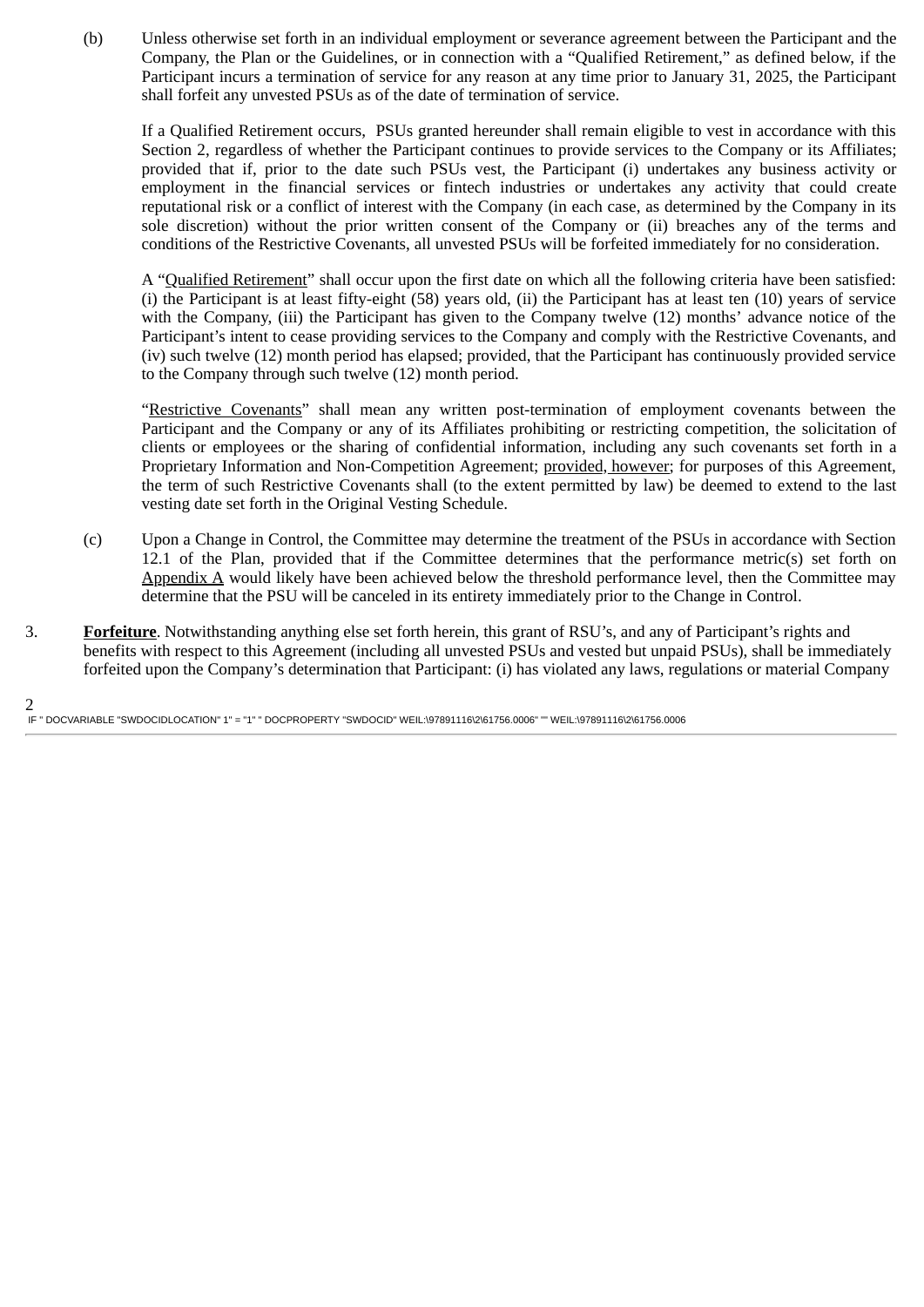policies, (ii) breached any Restrictive Covenants that may apply to the Participant or (iii) engaged in any other conduct that is detrimental to the business or reputation of the Company.

4. **Securities Representations**. The grant of the PSUs and any issuance of shares of Common Stock pursuant to this Agreement are being made by the Company in reliance upon the following express representations and warranties of the Participant.

The Participant acknowledges, represents and warrants that:

- (a) he or she has been advised that he or she may be an "affiliate" within the meaning of Rule 144 under the Securities Act and in this connection the Company is relying in part on his or her representations set forth in this section;
- (b) if he or she is deemed an affiliate within the meaning of Rule 144 of the Securities Act, the Common Stock must be held indefinitely unless an exemption from any applicable resale restrictions is available or the Company files an additional registration statement (or a "re-offer prospectus") with regard to such Common Stock and the Company is under no obligation to register the Common Stock (or to file a "re-offer prospectus");
- (c) if he or she is deemed an affiliate within the meaning of Rule 144 of the Securities Act, he or she understands that the exemption from registration under Rule 144 will not be available unless (i) a public trading market then exists for the Common Stock, (ii) adequate information concerning the Company is then available to the public, and (iii) other terms and conditions of Rule 144 or any exemption therefrom are complied with; and that any sale of the Common Stock may be made only in limited amounts in accordance with such terms and conditions.
- 5. **Not an Employment or Service Agreement**. Neither the execution of this Agreement nor the grant of PSUs hereunder constitute an agreement by the Company to employ or retain or to continue to employ or retain the Participant during the entire, or any portion of, the term of this Agreement.

### 6. **Miscellaneous**.

- (a) This Agreement shall inure to the benefit of and be binding upon the parties hereto and their respective heirs, personal legal representatives, successors, trustees, administrators, distributees, devisees and legatees. The Company may assign to, and require, any successor (whether direct or indirect, by purchase, merger, consolidation or otherwise) to all or substantially all of the business and/or assets of the Company or any Affiliate by which the Participant is employed to expressly assume and agree in writing to perform this Agreement. Notwithstanding the foregoing, the Participant may not assign this Agreement.
- (b) This award of PSUs shall not affect in any way the right or power of the Board or stockholders of the Company to make or authorize an adjustment, recapitalization or other change in the capital structure or the business of the Company, any merger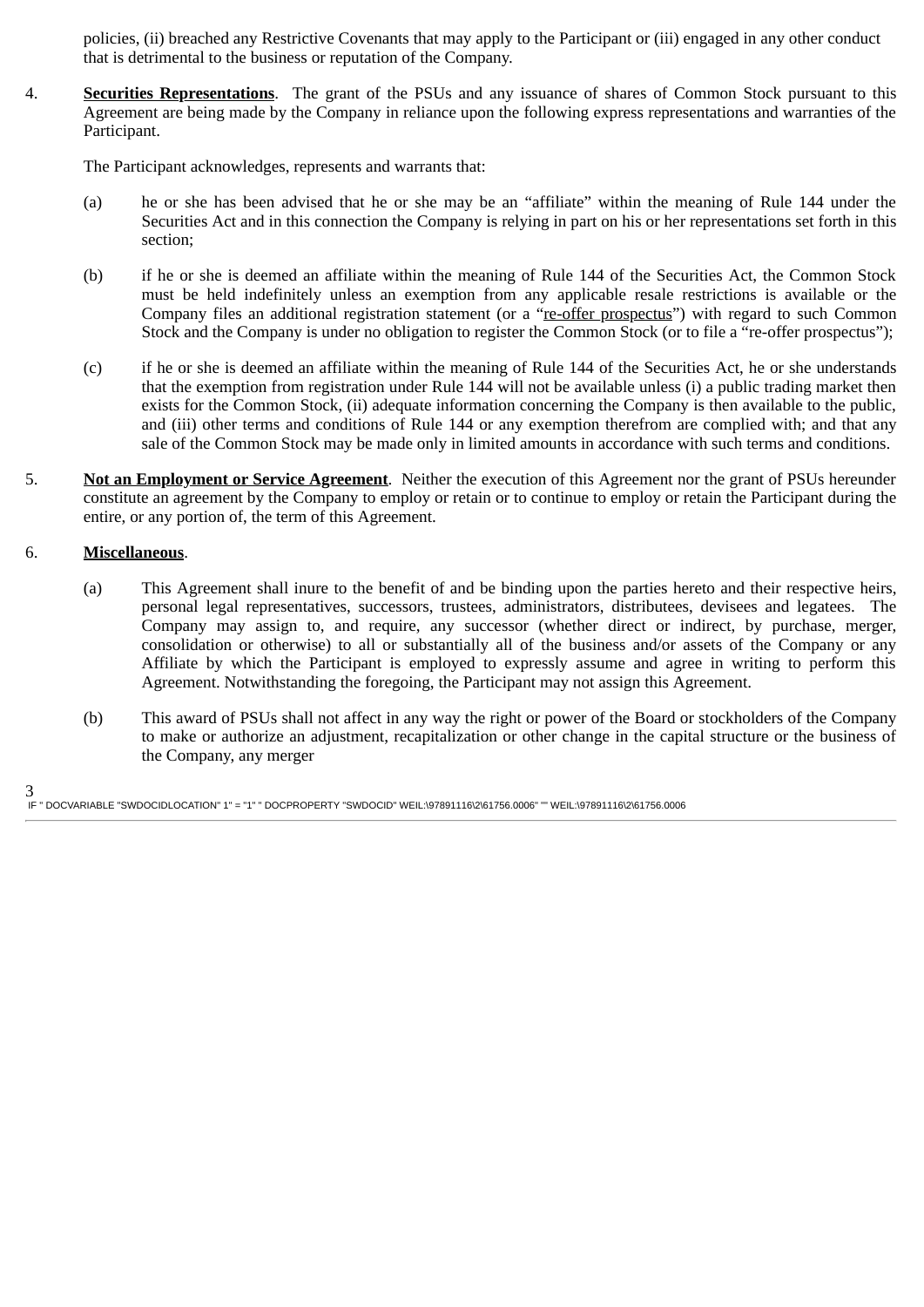or consolidation of the Company or subsidiaries, any issue of bonds, debentures, preferred or prior preference stock ahead of or affecting the Common Stock, the dissolution or liquidation of the Company, any sale or transfer of all or part of its assets or business or any other corporate act or proceeding.

- (c) The Participant agrees that the award of the PSUs hereunder is special incentive compensation and that it, any dividends paid thereon (even if treated as compensation for tax purposes) will not be taken into account as "salary" or "compensation" or "bonus" in determining the amount of any payment under any pension, retirement or profit-sharing plan of the Company or any life insurance, disability or other benefit plan of the Company.
- (d) No modification or waiver of any of the provisions of this Agreement shall be effective unless in writing and signed by the party against whom it is sought to be enforced.
- (e) This Agreement may be executed in one or more counterparts, all of which taken together shall constitute one contract.
- (f) The failure of any party hereto at any time to require performance by another party of any provision of this Agreement shall not affect the right of such party to require performance of that provision, and any waiver by any party of any breach of any provision of this Agreement shall not be construed as a waiver of any continuing or succeeding breach of such provision, a waiver of the provision itself, or a waiver of any right under this Agreement.
- (g) The headings of the sections of this Agreement have been inserted for convenience of reference only and shall in no way restrict or modify any of the terms or provisions hereof.
- (h) All notices, consents, requests, approvals, instructions and other communications provided for herein shall be in writing and validly given or made when delivered, or on the second succeeding business day after being mailed by registered or certified mail, whichever is earlier, to the persons entitled or required to receive the same, at the addresses set forth at the heading of this Agreement or to such other address as either party may designate by like notice. Notices to the Company shall be addressed to the Compensation Committee of the Board with a copy to General Counsel, MarketAxess Holdings Inc., 55 Hudson Yards, 15th Floor, New York, NY 10001.
- (i) This Agreement shall be construed, interpreted and governed and the legal relationships of the parties determined in accordance with the internal laws of the State of Delaware without reference to rules relating to conflicts of law.
- 7. **Provisions of Plan and Guidelines Control**. This Agreement is subject to all the terms, conditions and provisions of the Plan and the Guidelines, including, without limitation, the amendment provisions thereof, and to such rules, regulations and interpretations relating to the Plan and the Guidelines as may be adopted by the Committee and as may be in effect

 $\overline{\mathcal{A}}$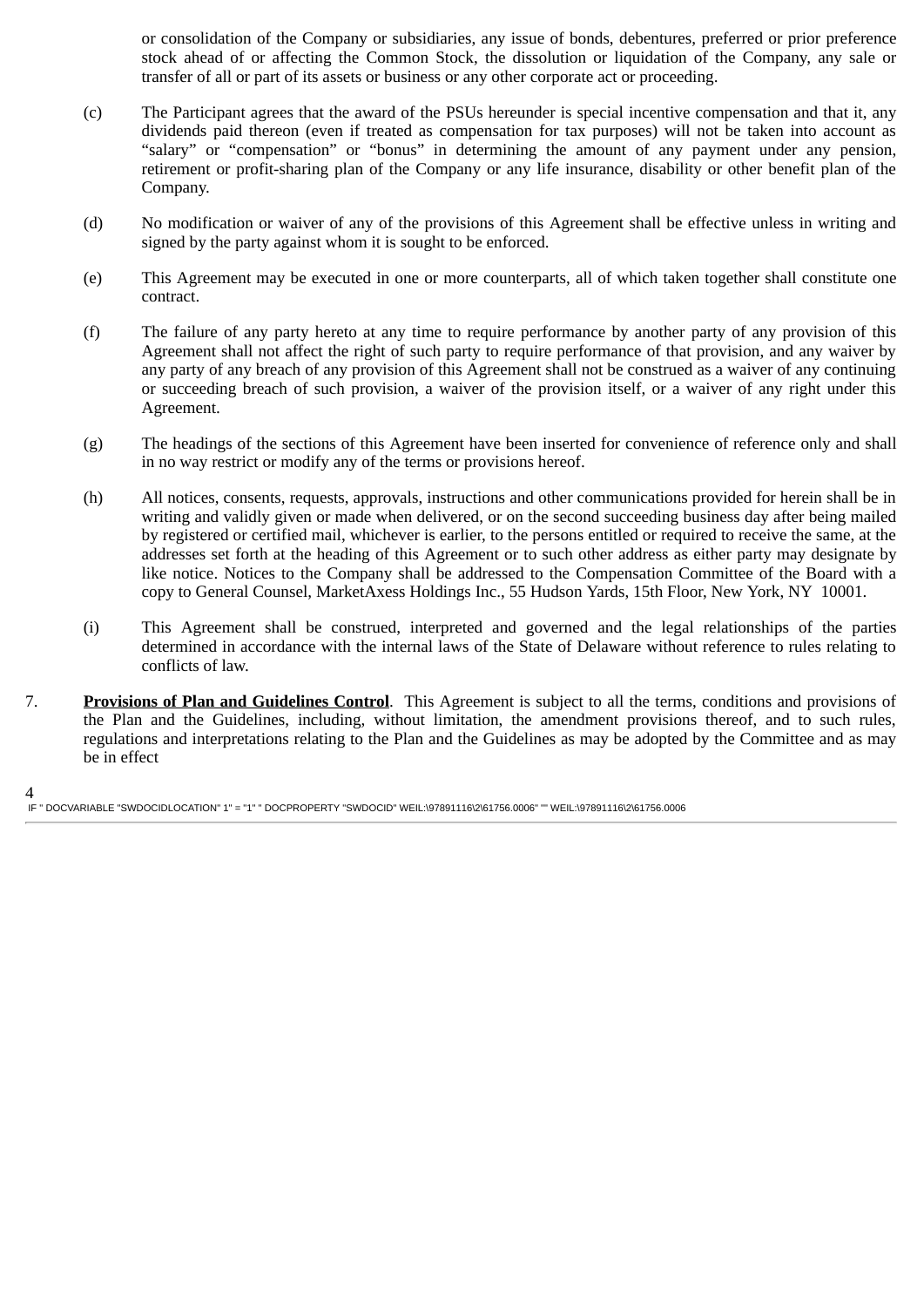from time to time. The Plan and the Guidelines are incorporated herein by reference. A copy of the Plan and the Guidelines have been delivered to the Participant. If and to the extent that this Agreement conflicts or is inconsistent with the terms, conditions and provisions of the Plan and the Guidelines, the Plan and the Guidelines shall control, and this Agreement shall be deemed to be modified accordingly. Unless otherwise indicated, any capitalized term used but not defined herein shall have the meaning ascribed to such term in the Plan or the Guidelines. This Agreement contains the entire understanding of the parties with respect to the subject matter hereof (other than any other documents expressly contemplated herein or in the Plan or the Guidelines) and supersedes any prior agreements between the Company and the Participant.

IN WITNESS WHEREOF, the parties hereto have caused this Agreement to be duly executed as of the day and year first above written.

# **MARKETAXESS HOLDINGS INC.**

 $\frac{1}{2}$  ,  $\frac{1}{2}$  ,  $\frac{1}{2}$  ,  $\frac{1}{2}$  ,  $\frac{1}{2}$  ,  $\frac{1}{2}$  ,  $\frac{1}{2}$  ,  $\frac{1}{2}$  ,  $\frac{1}{2}$  ,  $\frac{1}{2}$  ,  $\frac{1}{2}$  ,  $\frac{1}{2}$  ,  $\frac{1}{2}$  ,  $\frac{1}{2}$  ,  $\frac{1}{2}$  ,  $\frac{1}{2}$  ,  $\frac{1}{2}$  ,  $\frac{1}{2}$  ,  $\frac{1$ 

Richard M. McVey Chief Executive Officer

**PARTICIPANT**

**\_\_\_\_\_\_\_\_\_\_\_\_\_\_\_\_\_\_\_\_\_\_\_\_\_\_\_\_\_\_\_\_\_\_**

[Participant]

5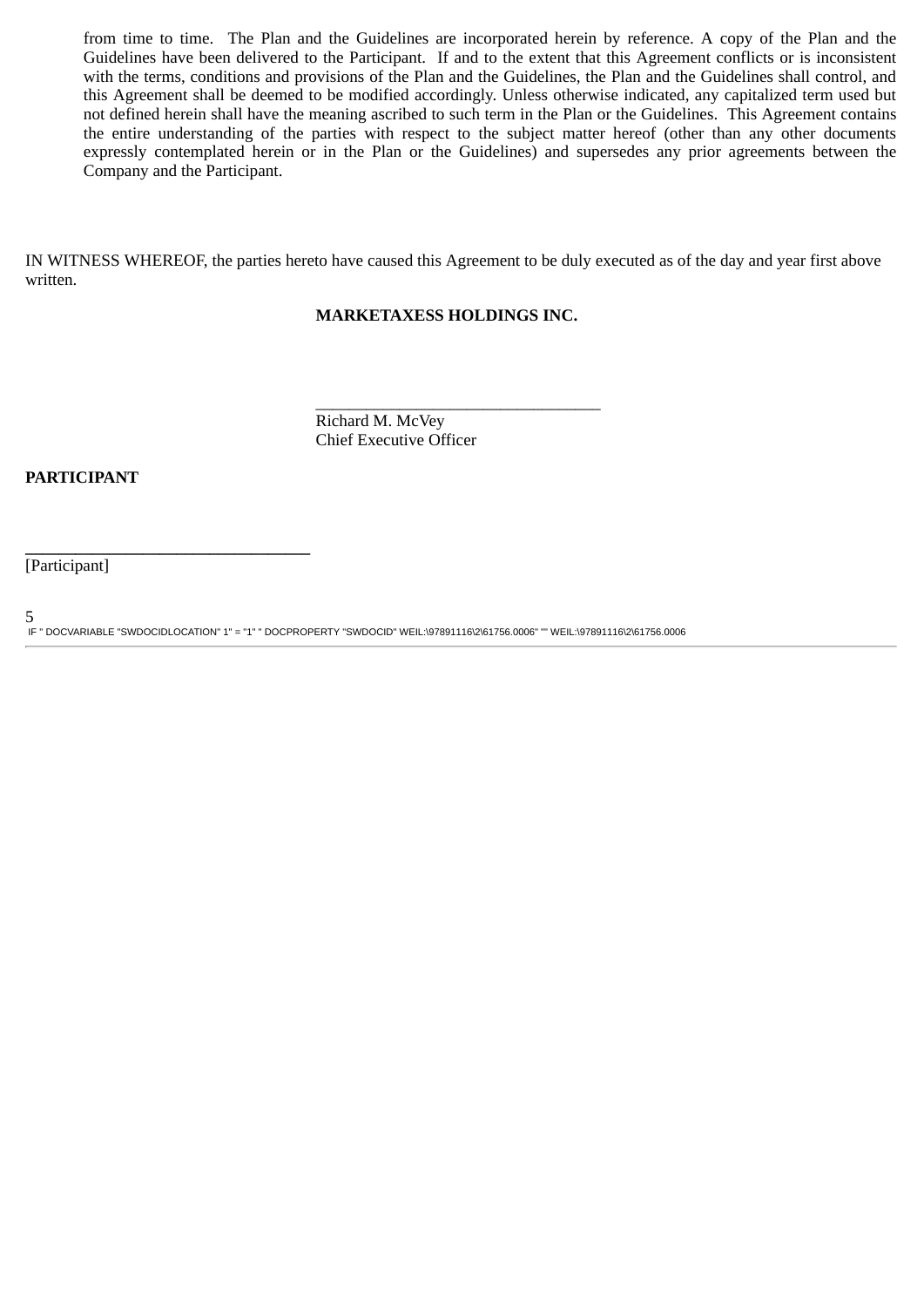## <span id="page-67-0"></span>**INCENTIVE STOCK OPTION AGREEMENT**

### **STOCK OPTION AGREEMENT PURSUANT TO THE MARKETAXESS HOLDINGS INC. 2020 EQUITY INCENTIVE PLAN**

AGREEMENT ("Agreement"), dated as of [Award Date] by and between MarketAxess Holdings Inc. (the "Company") and [Participant] (the "Participant").

### **Preliminary Statement**

The Board of Directors of the Company (the "Board") or a committee appointed by the Board (the "Committee") to administer the MarketAxess Holdings Inc. 2020 Equity Incentive Plan (as may be amended and/or restated from time to time) (the "Plan"), has authorized this grant of an incentive stock option (the "Option") on [Award Date] (the "Grant Date") to purchase the number of shares of Common Stock set forth below to the Participant, as an Eligible Person of the Company or an Affiliate (collectively, the Company and all Subsidiaries and parents of the Company shall be referred to as the "Employer"). Unless otherwise indicated, any capitalized term used but not defined herein shall have the meaning ascribed to such term in the Plan. A copy of the Plan has been delivered to the Participant. By signing and returning this Agreement, the Participant acknowledges having received and read a copy of the Plan and agrees to comply with it, this Agreement and all applicable laws and regulations.

Accordingly, the parties hereto agree as follows:

1. **Tax Matters**. The Option granted hereby is intended to qualify as an "incentive stock option" under Section 422 of the Internal Revenue Code of 1986, as amended (the "Code"). Notwithstanding the foregoing, the Option will not qualify as an "incentive stock option," among other events, (i) if the Participant disposes of the Common Stock acquired pursuant to the Option at any time during the two (2) year period following the date of this Agreement or the one (1) year period following the date on which the Option is exercised; (ii) except in the event of the Participant's death or disability, as defined in Section 22(e)(3) of the Code, if the Participant is not employed by the Company, any Subsidiary or any parent at all times during the period beginning on the date of this Agreement and ending on the day three (3) months before the date of exercise of the Option; or (iii) to the extent the aggregate fair market value

8082/49479-001 Current/10545383v3 IF " DOCVARIABLE "SWDOCIDLOCATION" 1" = "1" " DOCPROPERTY "SWDOCID" WEIL:\97518926\5\61756.0006" "" WEIL:\97518926\5\61756.0006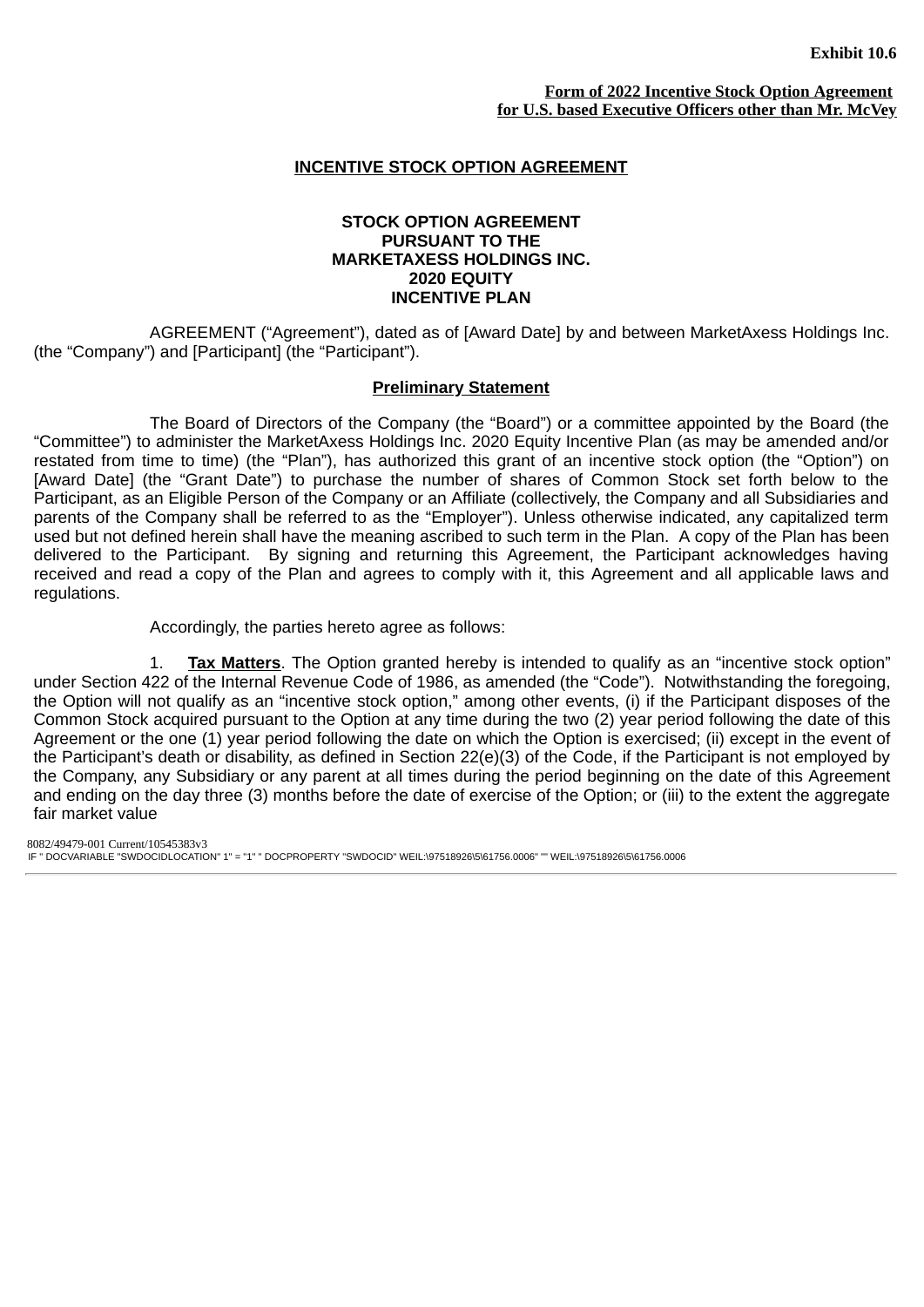(determined as of the time the Option is granted) of the Common Stock subject to "incentive stock options" which become exercisable for the first time in any calendar year exceeds \$100,000. To the extent that the Option does not qualify as an "incentive stock option," it shall not effect the validity of the Option and shall constitute a separate nonqualified stock option.

2. **Grant of Option**. Subject in all respects to the Plan and the terms and conditions set forth herein and therein, the Participant is hereby granted an Option to purchase from the Company [Shares Awarded] shares of Common Stock, at a price per share of [Award Price] (the "Exercise Price").

3. **Exercise**. Unless otherwise set forth in an agreement between the Participant and the Employer, (a) except as set forth in subsections (b) through (f) below, the Option shall vest and become exercisable as follows, provided that the Participant has not incurred a termination of employment or Service prior to the vesting date:

> [X] on [Vest Date 1] [X] on [Vest Date 2] [X] on [Vest Date 3]

To the extent that the Option has become vested and exercisable with respect to a number of shares of Common Stock as provided above, the Option may thereafter be exercised by the Participant, in whole or in part, at any time or from time to time and prior to the expiration of the Option as provided herein and in accordance with Section 6.5 of the Plan, including, without limitation, by the filing of any written form of exercise notice as may be required by the Committee and payment in full of the Exercise Price multiplied by the number of shares of Common Stock underlying the portion of the Option exercised and applicable withholding tax. Upon expiration of the Option, the Option shall be canceled and no longer exercisable.

There shall be no proportionate or partial vesting in the periods prior to each vesting date and all vesting shall occur only on the appropriate vesting date.

> (b) The Committee may, in its sole discretion, provide for accelerated vesting of the Option at any time.

(c) If a Participant incurs a termination of employment for any reason except as set forth in subsections (d) through (f), the Option shall be forfeited for no consideration. Notwithstanding anything else set forth herein, this Option grant, and any of Participant's rights and benefits with respect to this Agreement (including any unvested portion of the Option and the vested but unexercised portion of the Option), shall be immediately forfeited upon the Company's determination that Participant: (i) has violated any laws, regulations or material Company policies, (ii) breached any Restrictive Covenants that may apply to the Participant or (iii) engaged in any other conduct that is detrimental to the business or reputation of the Company.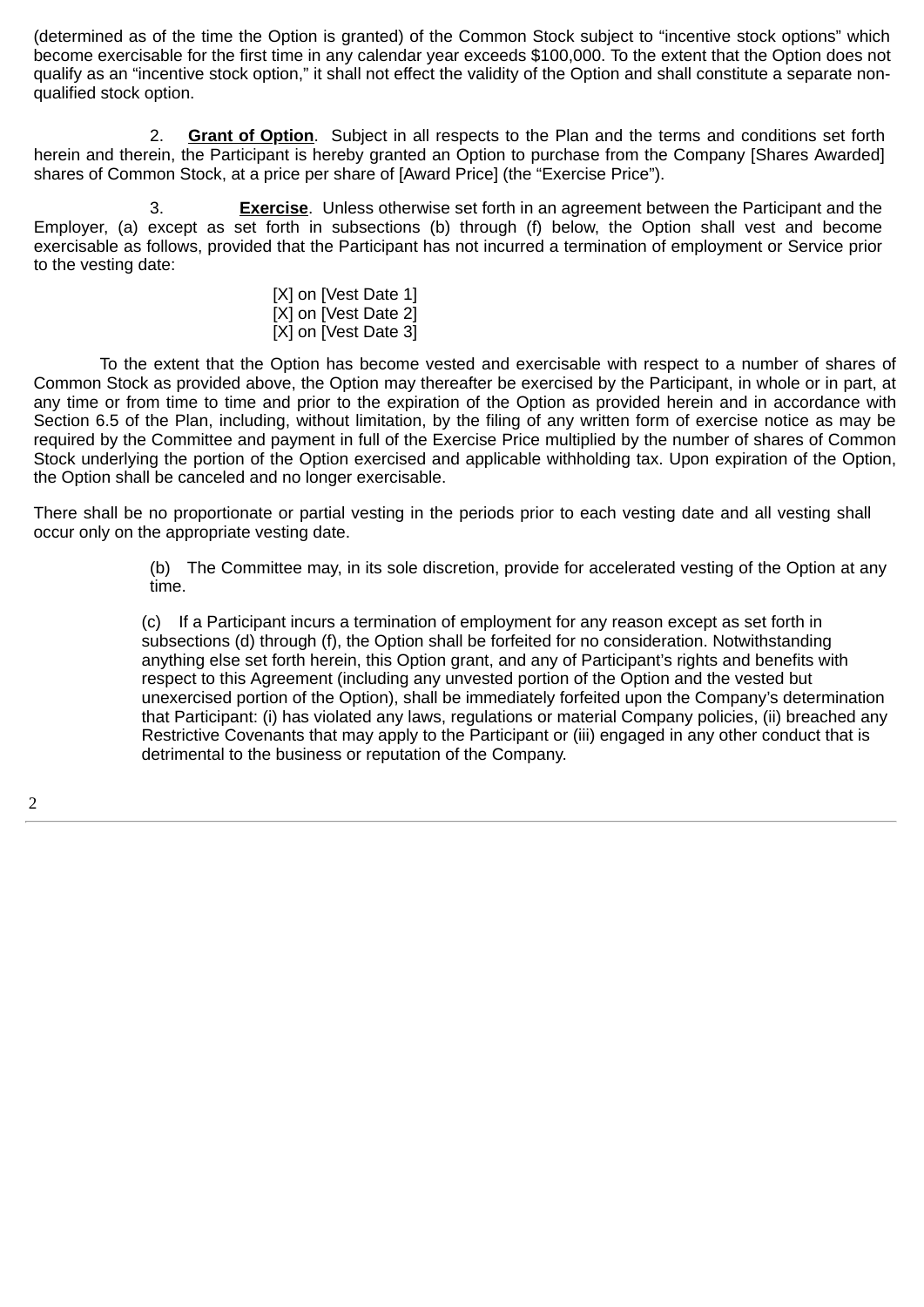(d) Upon the death or Disability of the Participant, any unvested portion of the Option at the time of such termination shall become fully vested and exercisable in accordance with Section 5(a) below.

(e) If a Qualified Retirement occurs, any unvested portion of the Option at the time of such termination shall become fully vested on the date such unvested Option would have otherwise vested in accordance with the original vesting schedule, regardless of whether the Participant continues to provide services to the Company; provided that if, prior to the last vesting date set forth in the original vesting schedule, the Participant undertakes any business activity or employment in the financial services or fintech industries without the prior written consent of the Company or breaches any of the terms and conditions of the Restrictive Covenants, any Option which has not yet been settled will be forfeited immediately for no consideration.

A "Qualified Retirement" shall occur upon the first date on which all the following criteria have been satisfied: (i) the Participant is at least fifty-eight (58) years old, (ii) the Participant has at least ten (10) years of service with the Company, (iii) the Participant has given to the Company twelve (12) months' advance notice of the Participant's intent to cease providing services to the Company and comply with the Restrictive Covenants, and (iv) such twelve (12) month period has elapsed; provided, that the Participant has continuously provided service to the Company through such twelve (12) month period.

"Restrictive Covenants" shall mean any written post-termination of employment covenants between the Participant and the Company or any of its Affiliates prohibiting or restricting competition, the solicitation of clients or employees or the sharing of confidential information, including any such covenants set forth in a Proprietary Information and Non-Competition Agreement; provided, however; for purposes of this Agreement, the term of such Restrictive Covenants shall (to the extent permitted by law) be deemed to extend to the last vesting date set forth in the original vesting schedule.

(f) In the event of a Change in Control, the Option shall be treated in accordance with Section 11 of the Plan (including without limitation, the vesting provisions set forth in Section 11.3); provided that, immediately prior to the Change in Control, the Committee may determine that the Option will not be continued, assumed or have new rights substituted therefore in accordance with Section 11.1 of the Plan, and immediately prior to the Change in Control, the Option shall become fully vested and exercisable.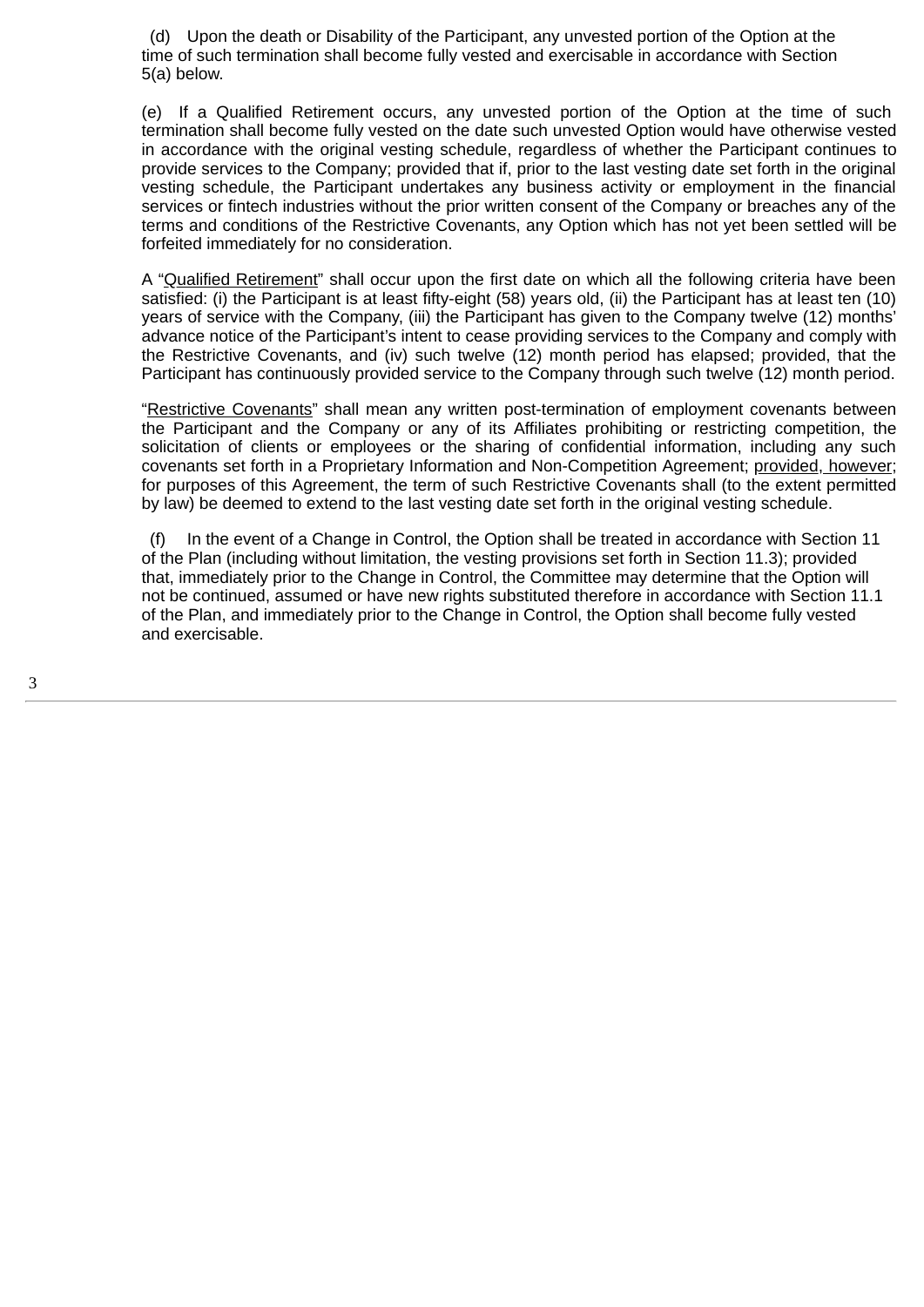4. **Option Term**. The term of each Option shall be six (6) years after the Grant Date, subject to earlier termination in the event of the Participant's termination as specified in Section 5 below.

# 5. **Termination**.

Subject to the terms of the Plan and this Agreement, the Option, to the extent vested at the time of the Participant's termination, shall remain exercisable as follows:

- (a) In the event of the Participant's termination by reason of death or Disability, the vested portion of the Option shall remain exercisable until the earlier of (i) one (1) year from the date of such termination or (ii) the expiration of the stated term of the Option pursuant to Section 4 hereof.
- (b) In the event of a Qualifying Retirement, the vested portion of the Option shall remain exercisable until the expiration of the stated term of the Option pursuant to Section 4 hereof.

(c) In the event of the Participant's involuntary termination without Cause, the vested portion of the Option shall remain exercisable until the earlier of (i) three (3) months from the date of such termination or (ii) the expiration of the stated term of the Option pursuant to Section 4 hereof.

(d) In the event of the Participant's voluntary termination (other than a voluntary termination described in Section 5(e) below), the vested portion of the Option shall remain exercisable until the earlier of (i) thirty (30) days from the date of such termination or (ii) the expiration of the stated term of the Option pursuant to Section 4 hereof.

(e) In the event of the Participant's termination for Cause or in the event of the Participant's voluntary termination within ninety (90) days after an event that would be grounds for a termination for Cause, the Participant's entire Option (whether or not vested) shall terminate and expire upon such termination.

Unless otherwise set forth in an agreement between the Participant and the Employer, any portion of the Option that is not vested as of the date of the Participant's termination for any reason shall terminate and expire as of the date of such termination.

6. **Restriction on Transfer of Option**. No part of the Option shall be transferred other than by will or by the laws of descent and distribution and during the lifetime of the Participant, may be exercised only by the Participant or the Participant's guardian or legal representative. In addition, the Option shall not be assigned, negotiated, pledged or hypothecated in any way (except as provided by law or herein), and the Option shall not be subject to execution, attachment or similar process. Upon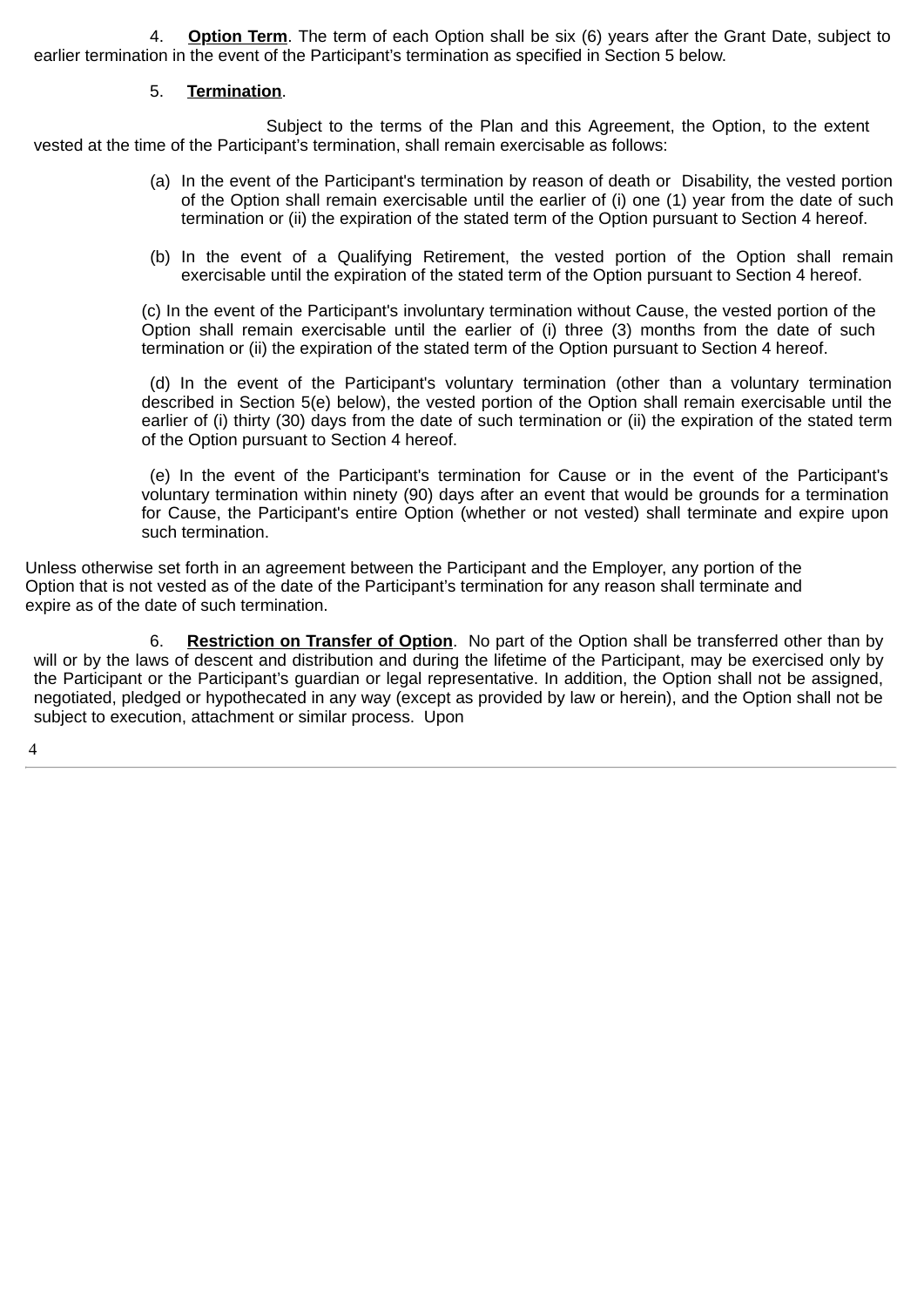any attempt to Transfer the Option or in the event of any levy upon the Option by reason of any execution, attachment or similar process contrary to the provisions hereof, such transfer shall be void and of no effect and the Company shall have the right to disregard the same on its books and records and to issue "stop transfer" instructions to its transfer agent.

7. **Rights as a Stockholder**. The Participant shall have no rights as a stockholder with respect to any shares covered by the Option unless and until the Participant has become the holder of record of the shares, and no adjustments shall be made for dividends in cash or other property, distributions or other rights in respect of any such shares, except as otherwise specifically provided for in the Plan.

8. **Provisions of Plan Control**. This Agreement is subject to all the terms, conditions and provisions of the Plan, including, without limitation, the amendment provisions thereof, and to such rules, regulations and interpretations relating to the Plan as may be adopted by the Committee and as may be in effect from time to time. The Plan is incorporated herein by reference. If and to the extent that this Agreement conflicts or is inconsistent with the terms, conditions and provisions of the Plan, the Plan shall control, and this Agreement shall be deemed to be modified accordingly. This Agreement contains the entire understanding of the parties with respect to the subject matter hereof (other than any exercise notice or other documents expressly contemplated herein or in the Plan) and supersedes any prior agreements between the Company and the Participant with respect to the subject matter hereof.

9. **Notices**. Any notice or communication given hereunder shall be in writing and shall be deemed to have been duly given: (i) when delivered in person; (ii) two (2) days after being sent by United States mail; or (iii) on the first business day following the date of deposit if delivered by a nationally recognized overnight delivery service, to the appropriate party at the address set forth below (or such other address as the party shall from time to time specify):

If to the Company, to:

MarketAxess Holdings Inc.

55 Hudson Yards, 15th Floor New York, NY 10001 Attention: Compensation Committee

If to the Participant, to the address on file with the Company.

10. **No Obligation to Continue Employment**. This Agreement is not an agreement of employment. This Agreement does not guarantee that the Employer will employ or retain the Participant for any specific time period, nor does it modify in any respect the Employer's right to terminate or modify the Participant's employment or compensation.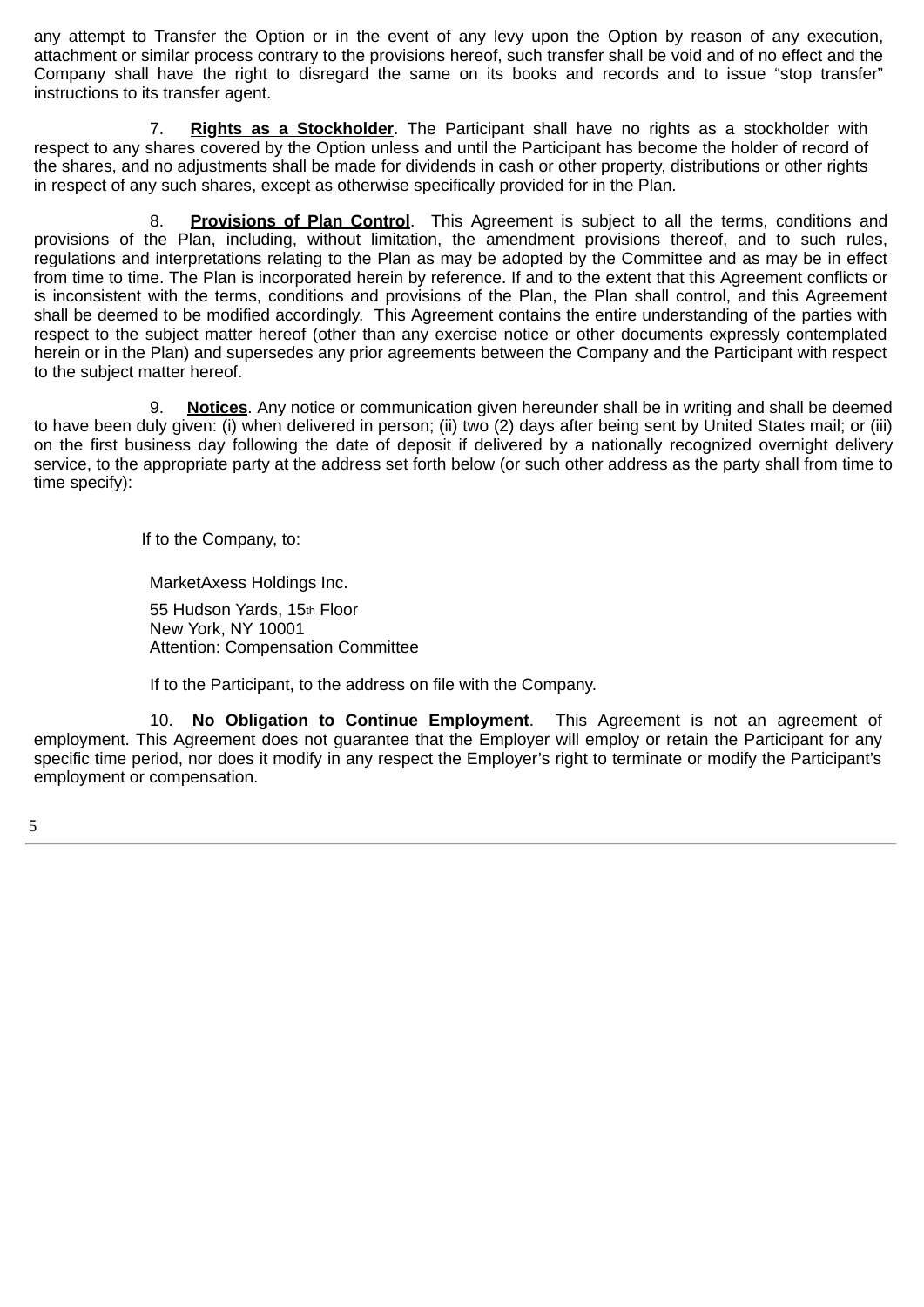IN WITNESS WHEREOF, the parties have executed this Agreement on the date and year first above written.

**MARKETAXESS HOLDINGS INC.**

By: \_\_\_\_\_\_\_\_\_\_\_\_\_\_\_\_\_\_\_\_\_\_\_\_\_\_\_\_

Richard M. McVey

\_\_\_\_\_\_\_\_\_\_\_\_\_\_\_\_\_\_\_\_\_\_\_\_\_\_\_\_\_\_\_\_\_\_\_\_\_ [Participant]

6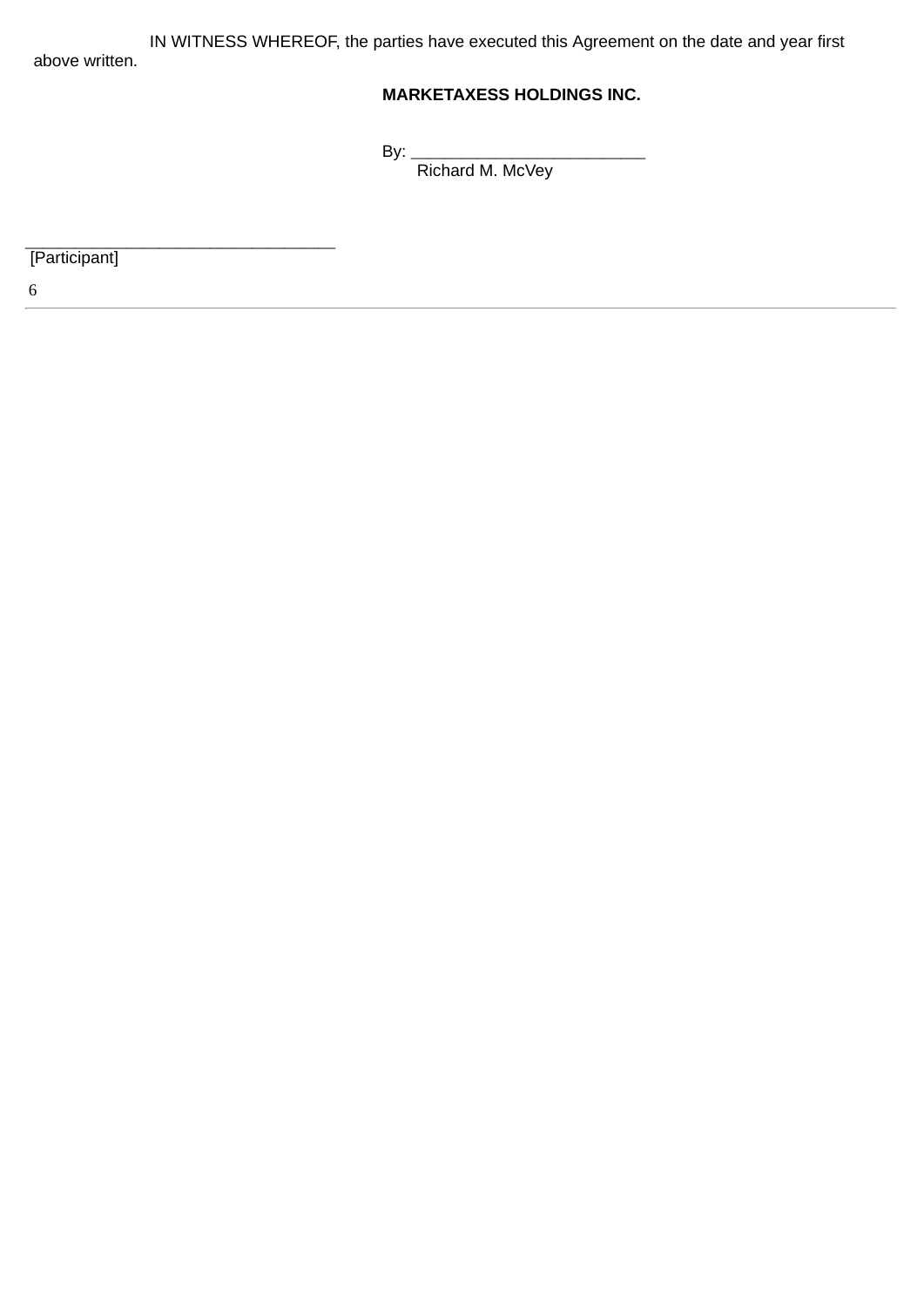### **Form of 2022 Restricted Stock Unit Agreement for U.K. based Executive Officers**

### **RESTRICTED STOCK UNIT AGREEMENT PURSUANT TO APPENDIX 1 OF THE MARKETAXESS HOLDINGS INC. 2020 EQUITY INCENTIVE PLAN**

THIS AGREEMENT, effective as of Award Date, is by and between

MarketAxess Holdings Inc., a Delaware corporation with its principal office at 55 Hudson Yards, 15th Floor, New York, NY 10001(the "Company"), and xxx (the "Participant").

WHEREAS, the Board of Directors of the Company (the "Board") adopted, and the stockholders of the Company approved, the MarketAxess Holdings Inc. 2020 Equity Incentive Plan, including Appendix 1 thereto (as may be amended and/or restated from time to time) (the "Plan"), which is administered by a Committee appointed by the Company's Board of Directors;

WHEREAS, pursuant to Section 3.2 of the Plan, the Committee has adopted guidelines (the "Guidelines") for the grant of restricted stock units ("RSUs") under the Plan;

WHEREAS, Appendix 1 of the Plan modifies the Plan in relation to Eligible Persons and Participants who are employed, resident for tax purposes or otherwise subject to tax on employment income in the United Kingdom and references in this Agreement to the Plan shall be deemed to be to the Plan as so modified; and

WHEREAS, the Company, through the Committee, wishes to grant to the Participant RSUs as set forth below.

NOW, THEREFORE, the Company and the Participant agree as follows:

**1. Grant of RSUs.** Subject to the terms, conditions and restrictions of the Plan and the Guidelines, the Company awards to the Participant xxx RSUs. The RSUs hereunder are not Deferrable RSUs and are not eligible for deferral under Section 4 of the Guidelines.

**2. Vesting.** Unless otherwise set forth in an agreement between the Participant and the Company, the RSUs shall become vested pursuant to the terms of this Agreement and the Plan on the dates set forth below (which constitute the "Original Vesting Schedule") if the Participant has been continuously providing service to the Company until such date:

> xxx on Vest Date 1 xxx on Vest Date 2 xxx on Vest Date 3

There shall be no proportionate or partial vesting in the periods prior to the applicable vesting dates and all vesting shall occur only on the appropriate vesting date.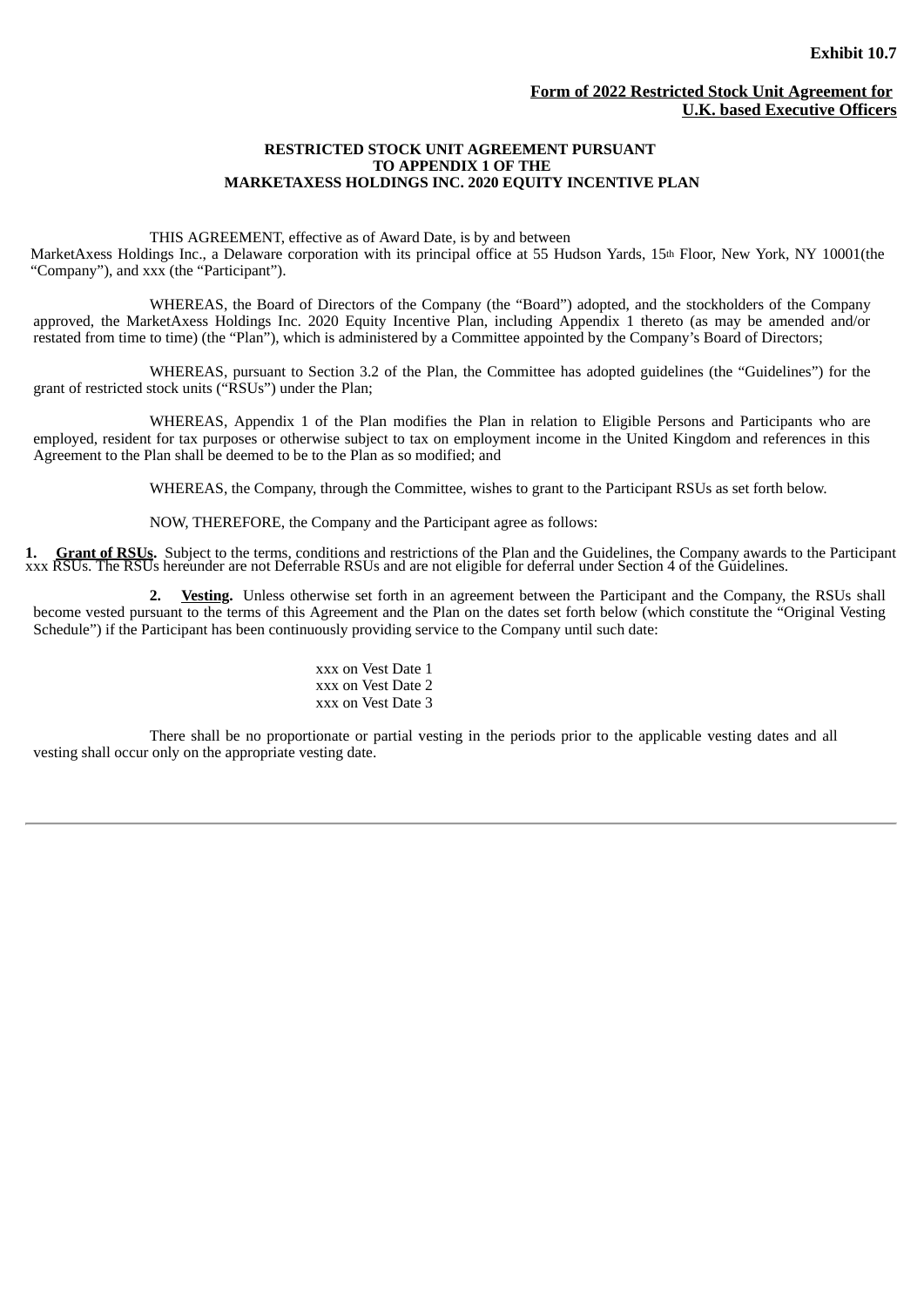**3. Forfeiture.** Notwithstanding anything else set forth herein, this grant of RSUs, and any of Participant's rights and benefits with respect to this Agreement (including all unvested RSUs and vested but unpaid RSUs), shall be immediately forfeited upon the Company's determination that Participant: (i) has violated any laws, regulations or material Company policies, (ii) breached any Restrictive Covenants that may apply to the Participant or (iii) engaged in any other conduct that is detrimental to the business or reputation of the Company.

"Restrictive Covenants" shall mean any written post-termination of employment covenants between the Participant and the Company or any of its Affiliates prohibiting or restricting competition, the solicitation of clients or employees or the sharing of confidential information, including any such covenants set forth in a Proprietary Information and Non-Competition Agreement;

### **4. Taxes.**

(a) Tax Liability. The Participant acknowledges, subject to the last sentence of this paragraph, that (i) no later than the date on which any RSU shall have become vested and (in any event) within seven days of any Taxable Event, the Participant shall, to the extent permitted by law and to the extent the same are not otherwise discharged through the operation of PAYE, pay to the Company, or make arrangements satisfactory to the Company regarding payment of, and the Participant hereby indemnifies the Company and its Affiliates against, any Federal, national, state or local taxes, levies, charges and contributions of any kind required by law to be withheld, or for which the Company, its Affiliates or the Participant's employer are otherwise required to pay or account, with respect to any RSU and/or any related dividend equivalent right payment (including, for the avoidance of doubt, any Tax Liability); (ii) the Company and the Participant's employer shall, to the extent permitted by law, have the right to deduct from any payment of any kind otherwise due to the Participant any Federal, national, state or local taxes and contributions of any kind required by law to be withheld or accounted for (including, for the avoidance of doubt, any Tax Liability) with respect to any RSU and/or any related shares of Common Stock or dividend equivalent right payment, and the Company may, but shall not be required to, sell a number of shares of Common Stock sufficient to cover any applicable withholding taxes or Tax Liability; and (iii) in the event that the Participant does not satisfy (i) above on a timely basis, and either the withholding taxes or the Tax Liability is not otherwise discharged through the operation of PAYE, the Company or the Participant's employer may, but shall not be required to, pay such required withholding taxes or Tax Liability and treat such amount as a demand loan to the Participant at the maximum rate permitted by law, with such loan, at the Company's sole discretion and provided the Company or the Participant's employer (as the case may be) so notifies the Participant within thirty (30) days of the making of the loan, secured by the relevant Common Stock and any failure by the Participant to pay the loan upon demand shall entitle the Company or the Participant's employer (as the case may be) to all of the rights at law of a creditor secured by the relevant Common Stock. The Participant's obligations under this Section 4 shall not be affected by any failure of the Company or the Participant's employer to deduct the relevant taxes and/or contributions (including, for the avoidance of doubt, any Tax Liability) through the operation of PAYE. The Company may hold as security any certificates representing any relevant Common Stock and, upon demand of the Company, the Participant shall deliver to the Company any certificates in his or her possession representing Common Stock together with a stock power duly endorsed in blank.

(b) UK Tax Elections. By executing this Agreement, the Participant acknowledges and agrees that: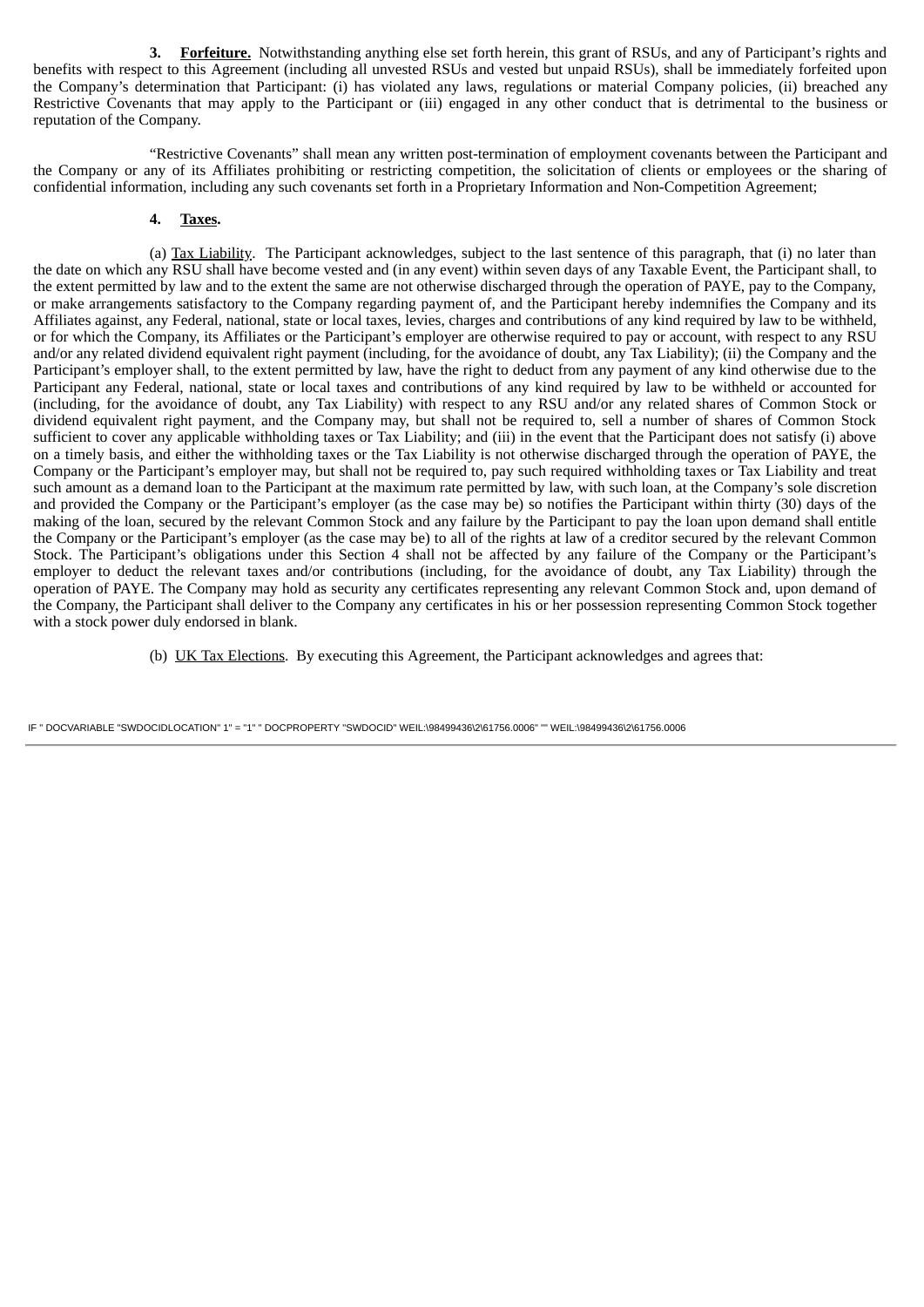- 1. the Company or the Participant's employer (as appropriate) may, to the extent permitted by law, recover from the Participant the whole or any part of any secondary class 1 (employer's) National Insurance contributions and/or employer health and social care levy arising from or in connection with the RSU or the relevant shares of Common Stock and may, to the extent permitted by law, require the Participant to elect (using a form approved by HM Revenue & Customs) that the whole or any part of any secondary class 1 (employer's) National Insurance contributions and/or employer health and social care levy shall be transferred to the Participant; and
- 2. the Participant further agrees that, if so required by the Company, any of its Affiliates or the Participant's employer, the Participant will enter into a joint election under section 431(1) of the United Kingdom Income Tax (Earnings and Pensions) Act 2003, in respect of any shares of Common Stock to be issued or transferred in connection with this RSU, within 14 days of the acquisition by the Participant of those shares of Common Stock (or such shorter of longer period as HM Revenue & Customs may direct).

**5. Securities Representations**. The grant of the RSUs and any issuance of shares of Common Stock pursuant to this Agreement are being made by the Company in reliance upon the following express representations and warranties of the Participant.

The Participant acknowledges, represents and warrants that:

- (a) he or she has been advised that he or she may be an "affiliate" within the meaning of Rule 144 under the Securities Act and in this connection the Company is relying in part on his or her representations set forth in this section;
- (b) if he or she is deemed an affiliate within the meaning of Rule 144 of the Securities Act, the Common Stock must be held indefinitely unless an exemption from any applicable resale restrictions is available or the Company files an additional registration statement (or a "re-offer prospectus") with regard to such Common Stock and the Company is under no obligation to register the Common Stock (or to file a "re-offer prospectus");
- (c) if he or she is deemed an affiliate within the meaning of Rule 144 of the Securities Act, he or she understands that the exemption from registration under Rule 144 will not be available unless (i) a public trading market then exists for the Common Stock, (ii) adequate information concerning the Company is then available to the public, and (iii) other terms and conditions of Rule 144 or any exemption therefrom are complied with; and that any sale of the Common Stock may be made only in limited amounts in accordance with such terms and conditions.

**6**. **Not an Employment or Service Agreement**. Neither the execution of this Agreement nor the grant of RSUs hereunder constitute an agreement by the Company to employ or retain or to continue to employ or retain the Participant during the entire, or any portion of, the term of this Agreement. Nothing in this Agreement or the Plan interferes in any way with the right of the Company or any Affiliate by which the Participant is employed to terminate the Participant's Service or other service relationship for any reason or no reason at any time. The rights and obligations of the Participant under the terms of their employment or office with any Affiliate by which the Participant is employed shall not be affected by this Agreement, the RSUs or their participation in the Plan or any right which they may have to participate in it. The Participant waives any and all rights to compensation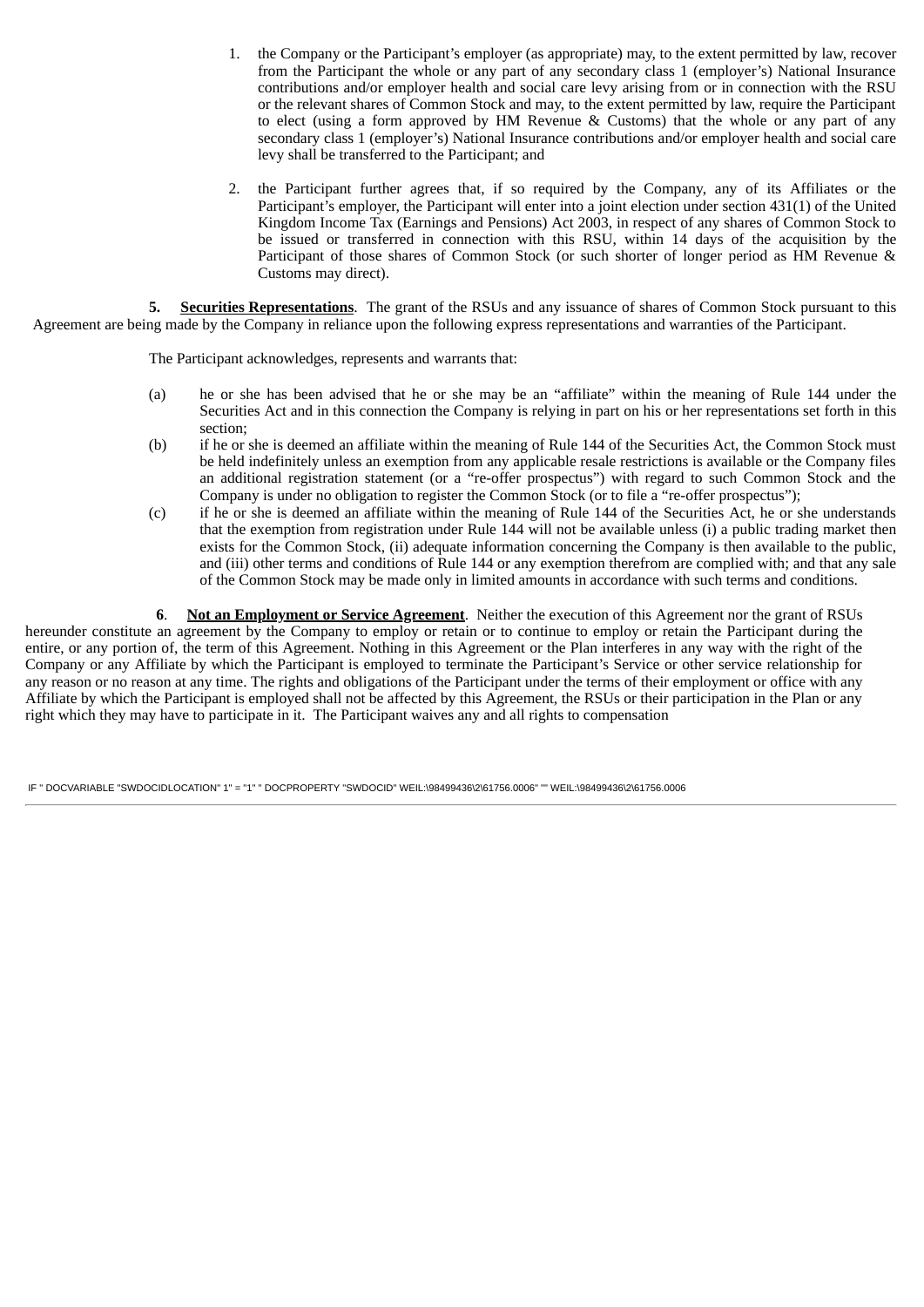or damages in consequence of the termination of their employment or office for any reason whatsoever (whether or not such termination is wrongful or unfair and however such termination is caused) insofar as those rights arise or may arise from the Participant ceasing to have rights under this Agreement or the Plan as a result of such termination.

### **7. Miscellaneous.**

(a) This Agreement shall inure to the benefit of and be binding upon the parties hereto and their respective heirs, personal legal representatives, successors, trustees, administrators, distributees, devisees and legatees. The Company may assign to, and require, any successor (whether direct or indirect, by purchase, merger, consolidation or otherwise) to all or substantially all of the business and/or assets of the Company or any Affiliate by which the Participant is employed to expressly assume and agree in writing to perform this Agreement. Notwithstanding the foregoing, the Participant may not assign this Agreement.

(b) This award of RSUs shall not affect in any way the right or power of the Board or stockholders of the Company to make or authorize an adjustment, recapitalization or other change in the capital structure or the business of the Company, any merger or consolidation of the Company or subsidiaries, any issue of bonds, debentures, preferred or prior preference stock ahead of or affecting the Common Stock, the dissolution or liquidation of the Company, any sale or transfer of all or part of its assets or business or any other corporate act or proceeding.

(c) The Participant agrees that the award of the RSUs hereunder is special incentive compensation and that it, any dividends paid thereon (even if treated as compensation for tax purposes) will not be taken into account as "salary" or "compensation" or "bonus" (or otherwise) in determining the amount of any payment under any pension, retirement or profit-sharing plan of the Company or the Participant's employer or any life insurance, disability or other benefit plan of the Company or the Participant's employer.

(d) No modification or waiver of any of the provisions of this Agreement shall be effective unless in writing and signed by the party against whom it is sought to be enforced.

contract.

(f) The failure of any party hereto at any time to require performance by another party of any provision of this Agreement shall not affect the right of such party to require performance of that provision, and any waiver by any party of any breach of

(e) This Agreement may be executed in one or more counterparts, all of which taken together shall constitute one

any provision of this Agreement shall not be construed as a waiver of any continuing or succeeding breach of such provision, a waiver of the provision itself, or a waiver of any right under this Agreement.

(g) The headings of the sections of this Agreement have been inserted for convenience of reference only and shall in no way restrict or modify any of the terms or provisions hereof.

(h) All notices, consents, requests, approvals, instructions and other communications provided for herein shall be in writing and validly given or made when delivered, or on the second succeeding business day after being mailed by registered or certified mail, whichever is earlier, to the persons entitled or required to receive the same, at the addresses set forth at the heading of this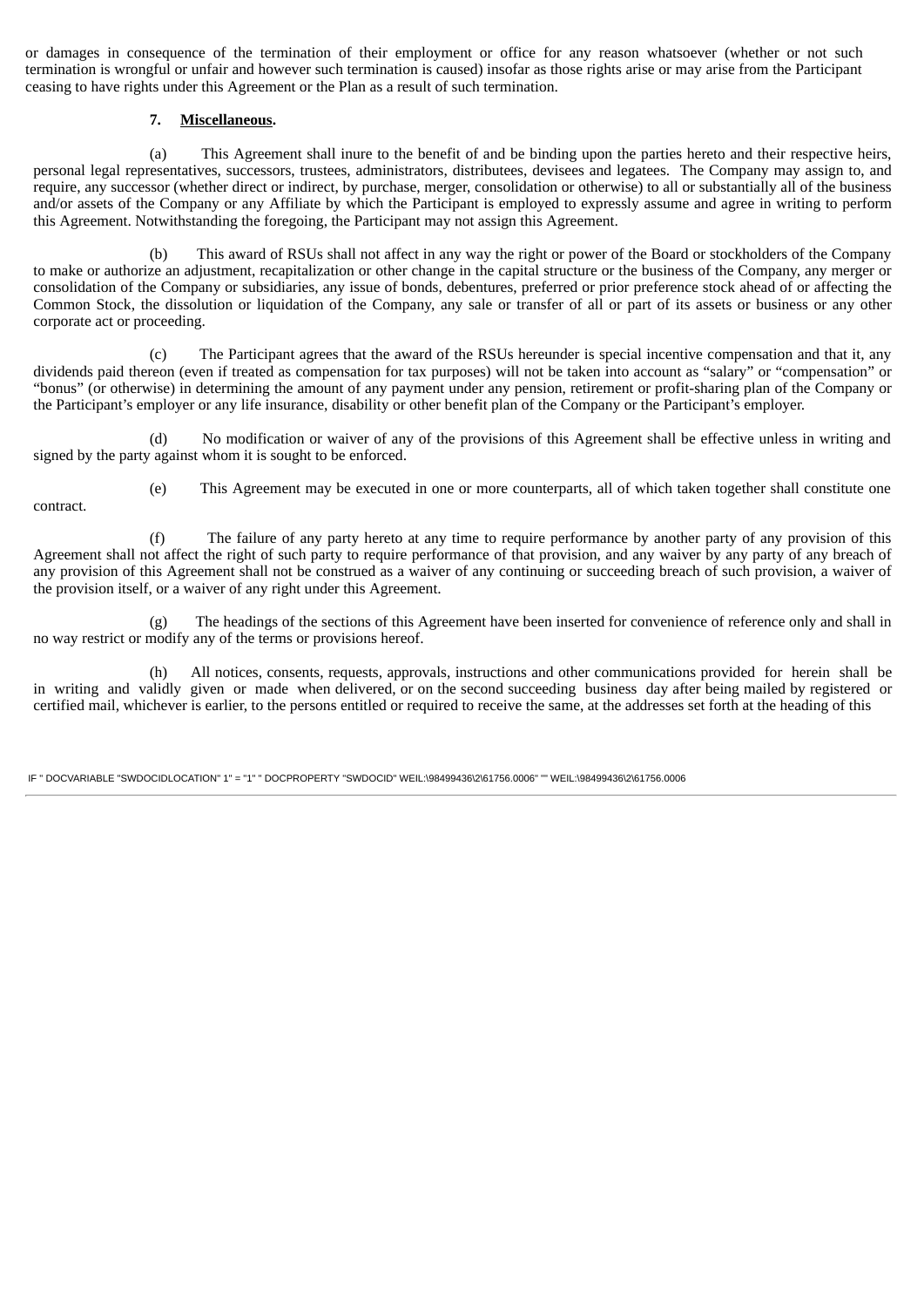Agreement or to such other address as either party may designate by like notice. Notices to the Company shall be addressed to the Compensation Committee of the Board with a copy to General Counsel, MarketAxess Holdings Inc., 55 Hudson Yards, 15<sup>th</sup> Floor, New York, NY 10001.

(i) This Agreement shall be construed, interpreted and governed and the legal relationships of the parties determined in accordance with the internal laws of the State of Delaware without reference to rules relating to conflicts of law.

(j) The Committee may use such currency exchange rate as it may reasonably determine for any purpose in connection with the RSU.

(k) Capitalized terms used but not otherwise defined in this Agreement shall have the meanings given to those terms in the Plan (including, where applicable, Appendix 1 of the Plan).

**8. Provisions of Plan Control.** This Agreement is subject to all the terms, conditions and provisions of the Plan and the Guidelines, including, without limitation, the amendment provisions thereof, and to such rules, regulations and interpretations relating to the Plan and the Guidelines as may be adopted by the Committee and as may be in effect from time to time. The Plan and the Guidelines are incorporated herein by reference. A copy of the Plan and the Guidelines have has been delivered to the Participant. If and to the extent that this Agreement conflicts or is inconsistent with the terms, conditions and provisions of the Plan and the Guidelines, the Plan and the Guidelines shall control, and this Agreement shall be deemed to be modified accordingly. Unless otherwise indicated, any capitalized term used but not defined herein shall have the meaning ascribed to such term in the Plan or the Guidelines. This Agreement contains the entire understanding of the parties with respect to the subject matter hereof (other than any other documents expressly contemplated herein or in the Plan or the Guidelines) and supersedes any prior agreements between the Company and the Participant.

**9**. **Renumeration Policies**. Notwithstanding anything herein to the contrary, this Agreement and the any awards granted under this Agreement, are subject to any renumeration, malus and/or clawback policy that is adopted by any affiliate of the Company in accordance with applicable local laws and this Agreement.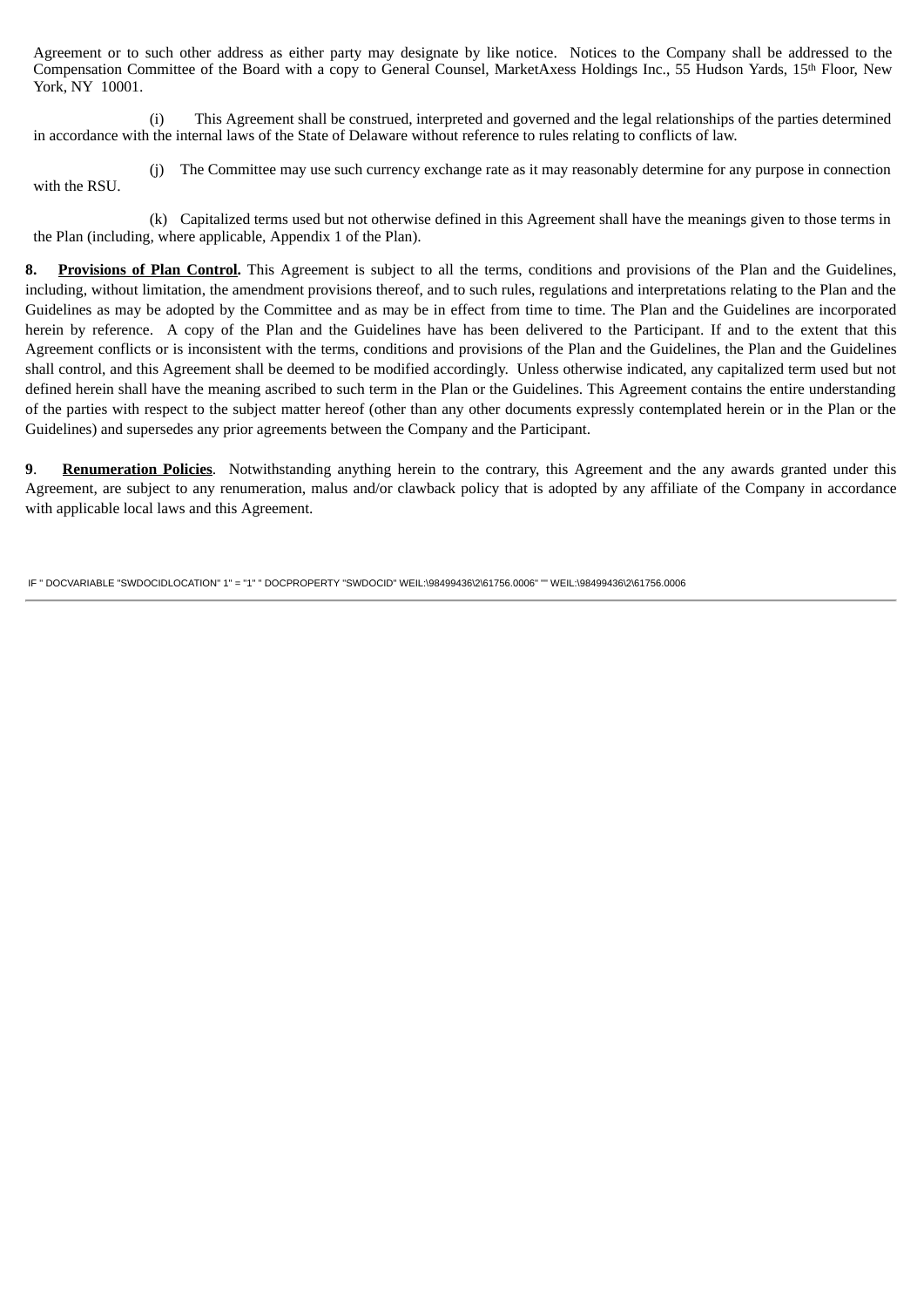IN WITNESS WHEREOF, the parties hereto have caused this Agreement to be duly executed as of the day and year first above written.

## MARKETAXESS HOLDINGS INC.

 $\frac{1}{2}$  ,  $\frac{1}{2}$  ,  $\frac{1}{2}$  ,  $\frac{1}{2}$  ,  $\frac{1}{2}$  ,  $\frac{1}{2}$  ,  $\frac{1}{2}$  ,  $\frac{1}{2}$  ,  $\frac{1}{2}$  ,  $\frac{1}{2}$  ,  $\frac{1}{2}$  ,  $\frac{1}{2}$  ,  $\frac{1}{2}$  ,  $\frac{1}{2}$  ,  $\frac{1}{2}$  ,  $\frac{1}{2}$  ,  $\frac{1}{2}$  ,  $\frac{1}{2}$  ,  $\frac{1$ Richard M. McVey, Chief Executive Officer

Participant:

\_\_\_\_\_\_\_\_\_\_\_\_\_\_\_\_\_\_\_\_\_\_\_\_\_\_\_\_\_\_\_\_\_\_\_\_\_

xxx

6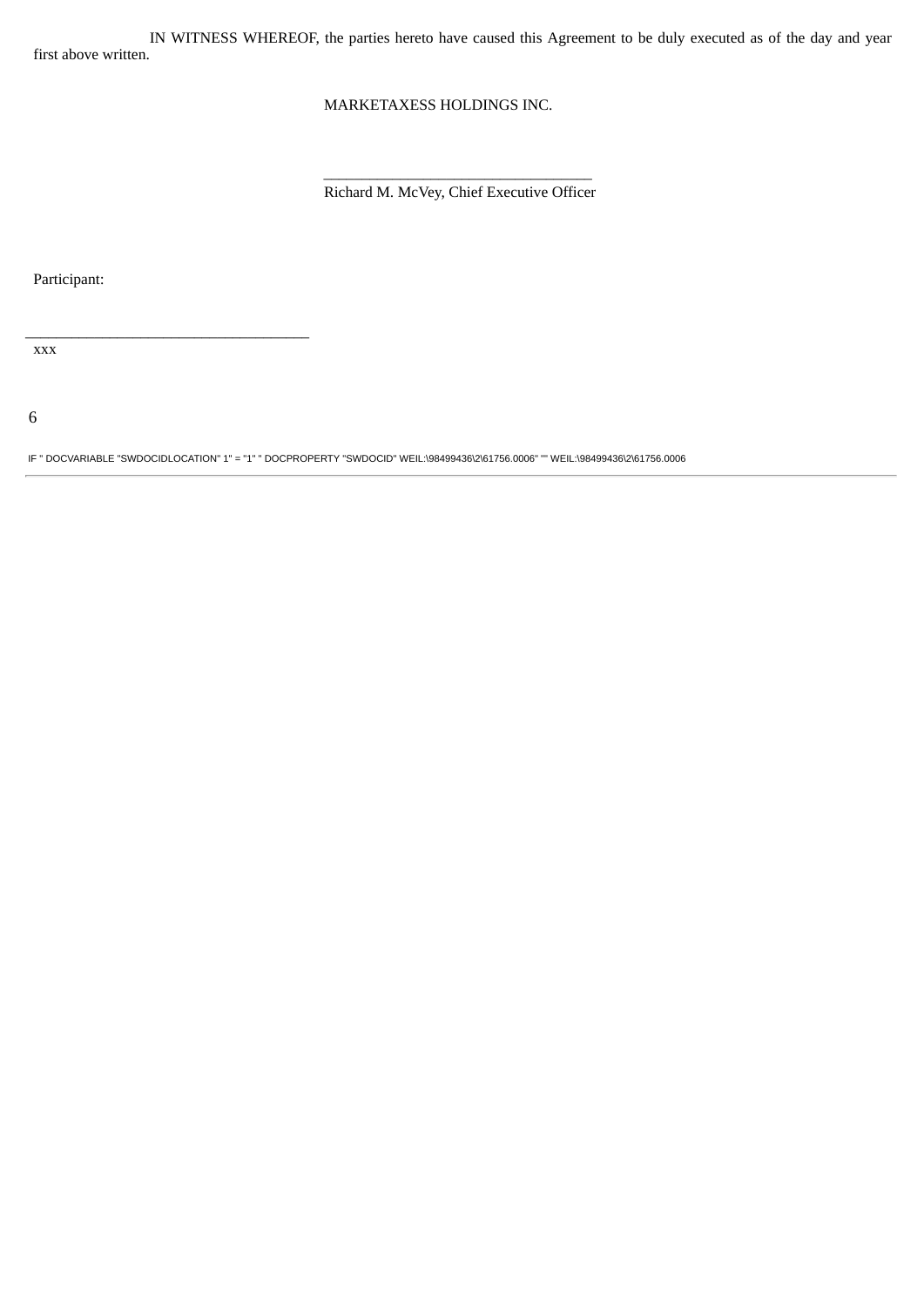## **Form of 2022 Performance Stock Unit Agreement for U.K. based Executive Officers**

### **PERFORMANCE STOCK UNIT AGREEMENT PURSUANT TO APPENDIX 1 OF THE MARKETAXESS HOLDINGS INC. 2020 EQUITY INCENTIVE PLAN**

THIS AGREEMENT, effective as of Award Date, is by and between MarketAxess Holdings Inc., a Delaware corporation with its principal office at 55 Hudson Yards, 15th Floor, New York, NY 10001(the "Company"), and xxx (the "Participant").

WHEREAS, the Board of Directors of the Company (the "Board") adopted, and the stockholders of the Company approved, the MarketAxess Holdings Inc. 2020 Equity Incentive Plan, including Appendix 1 thereto (as may be amended and/or restated from time to time) (the "Plan"), which is administered by a Committee appointed by the Company's Board of Directors;

WHEREAS, pursuant to Section 3.2 of the Plan, the Committee has adopted guidelines (the "Guidelines") for the grant of restricted stock units ("RSUs") under the Plan;

WHEREAS, Appendix 1 of the Plan modifies the Plan in relation to Eligible Persons and Participants who are employed, resident for tax purposes or otherwise subject to tax on employment income in the United Kingdom and references in this Agreement to the Plan shall be deemed to be to the Plan as so modified; and

WHEREAS, the Company, through the Committee, wishes to grant to the Participant PSUs that are eligible to vest upon the achievement of the performance metric(s) set forth on Appendix A attached hereto and subject to the Participant's continuing service with the Company or an Affiliate through the date set forth herein.

NOW, THEREFORE, the Company and the Participant agree as follows:

**1. Grant of Performance Stock Units.** Subject to the terms, conditions and restrictions of the Plan and the Guidelines, the Company awards to the Participant xxx RSUs (such performance-vesting RSUs shall be referred to as "PSUs"). The PSUs are not eligible for deferral under Section 4 of the Guidelines.

**2. Vesting.** (a) Unless otherwise set forth in an agreement between the Participant and the Company, the number of PSUs that vest, if any, shall be determined by the Committee by reference to the level of attainment of the performance metric during the performance period in accordance with Appendix A attached hereto, subject to the Participant continuously providing service to the Company or its Affiliates through [DATE]. The Committee shall certify the level of achievement of the performance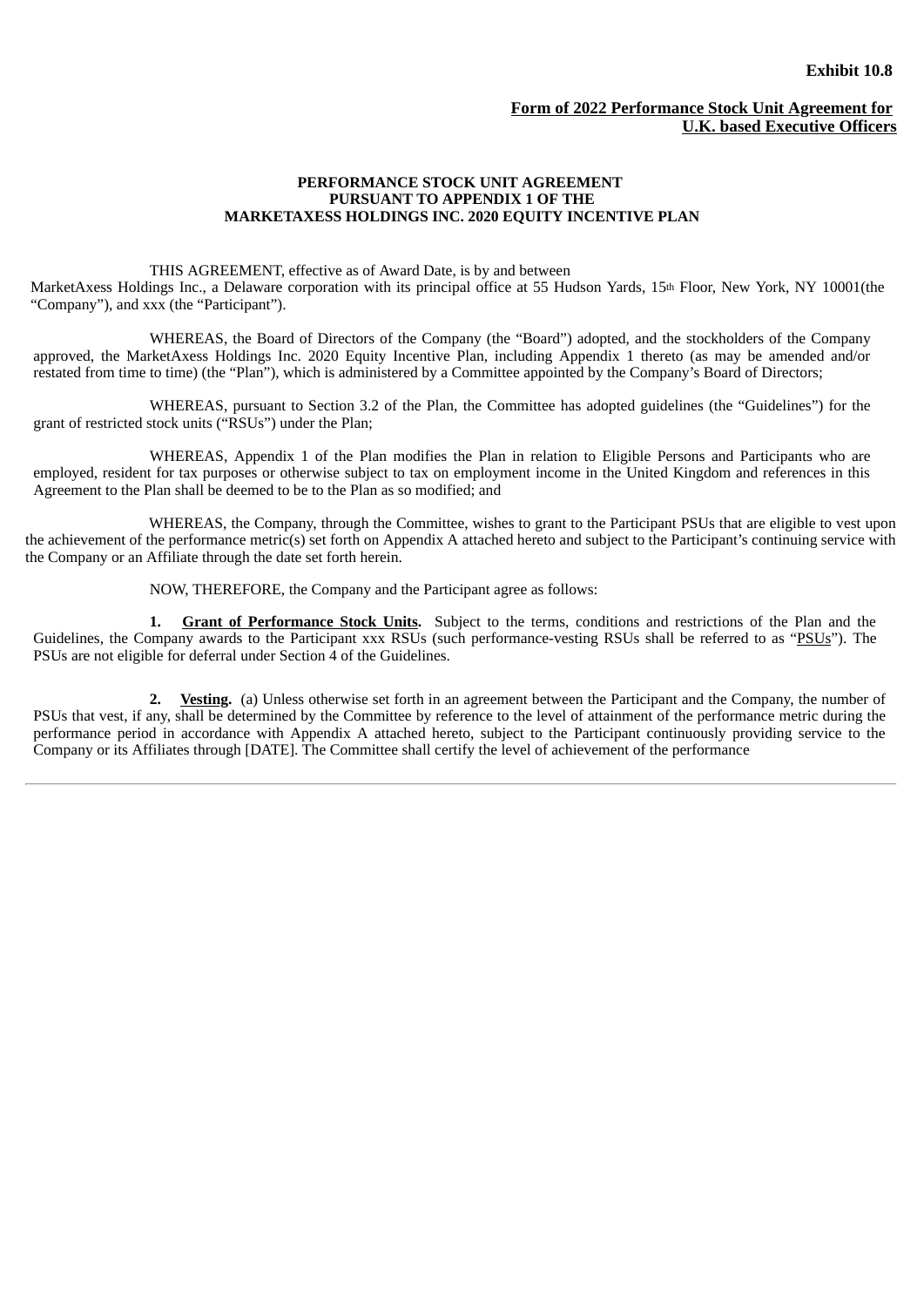metric no later than thirty (30) days following the Committee's receipt of audited financial statements for the last year of the applicable performance period.

Upon a Change in Control, the Committee may determine the treatment of the PSUs in accordance with Section 12.1 of the Plan, provided that if the Committee determines that the performance metric(s) set forth on Appendix A would likely have been achieved below the threshold performance level, then the Committee may determine that the PSU will be canceled in its entirety immediately prior to the Change in Control.

**3. Forfeiture.** Notwithstanding anything else set forth herein, this grant of PSUs, and any of Participant's rights and benefits with respect to this Agreement (including all unvested PSUs and vested but unpaid PSUs), shall be immediately forfeited upon the Company's determination that Participant: (i) has violated any laws, regulations or material Company policies, (ii) breached any Restrictive Covenants that may apply to the Participant or (iii) engaged in any other conduct that is detrimental to the business or reputation of the Company.

"Restrictive Covenants" shall mean any written post-termination of employment covenants between the Participant and the Company or any of its Affiliates prohibiting or restricting competition, the solicitation of clients or employees or the sharing of confidential information, including any such covenants set forth in a Proprietary Information and Non-Competition Agreement;

### **4. Taxes.**

(a) Tax Liability. The Participant acknowledges, subject to the last sentence of this paragraph, that (i) no later than the date on which any PSU shall have become vested and (in any event) within seven days of any Taxable Event, the Participant shall, to the extent permitted by law and to the extent the same are not otherwise discharged through the operation of PAYE, pay to the Company, or make arrangements satisfactory to the Company regarding payment of, and the Participant hereby indemnifies the Company and its Affiliates against, any Federal, national, state or local taxes, levies, charges and contributions of any kind required by law to be withheld, or for which the Company, its Affiliates or the Participant's employer are otherwise required to pay or account, with respect to any PSU and/or any related dividend equivalent right payment (including, for the avoidance of doubt, any Tax Liability); (ii) the Company and the Participant's employer shall, to the extent permitted by law, have the right to deduct from any payment of any kind otherwise due to the Participant any Federal, national, state or local taxes and contributions of any kind required by law to be withheld or accounted for (including, for the avoidance of doubt, any Tax Liability) with respect to any PSU and/or any related shares of Common Stock or dividend equivalent right payment, and the Company may, but shall not be required to, sell a number of shares of Common Stock sufficient to cover any applicable withholding taxes or Tax Liability; and (iii) in the event that the Participant does not satisfy (i) above on a timely basis, and either the withholding taxes or the Tax Liability is not otherwise discharged through the operation of PAYE, the Company or the Participant's employer may, but shall not be required to, pay such required withholding taxes or Tax Liability and treat such amount as a demand loan to the Participant at the maximum rate permitted by law, with such loan, at the Company's sole discretion and provided the Company or the Participant's employer (as the case may be) so notifies the Participant within thirty (30) days of the making of the loan, secured by the relevant Common Stock and any failure by the Participant to pay the loan upon demand shall entitle the Company or the Participant's employer (as the case may be) to all of the rights at law of a creditor secured by the relevant Common Stock. The Participant's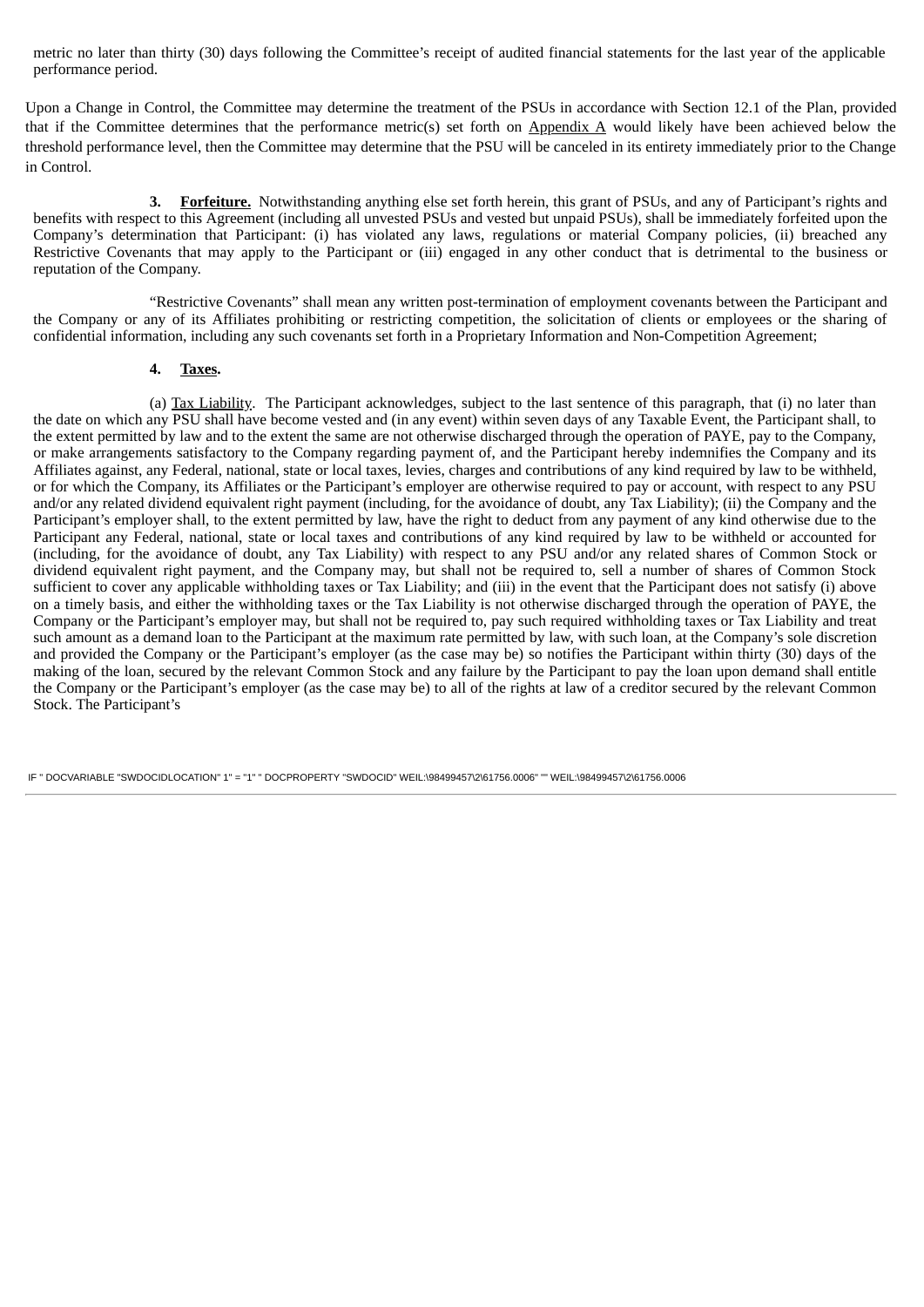obligations under this Section 4 shall not be affected by any failure of the Company or the Participant's employer to deduct the relevant taxes and/or contributions (including, for the avoidance of doubt, any Tax Liability) through the operation of PAYE. The Company may hold as security any certificates representing any relevant Common Stock and, upon demand of the Company, the Participant shall deliver to the Company any certificates in his or her possession representing Common Stock together with a stock power duly endorsed in blank.

- (b) UK Tax Elections. By executing this Agreement, the Participant acknowledges and agrees that:
	- 1. the Company or the Participant's employer (as appropriate) may, to the extent permitted by law, recover from the Participant the whole or any part of any secondary class 1 (employer's) National Insurance contributions and/or employer health and social care levy arising from or in connection with the PSU or the relevant shares of Common Stock and may, to the extent permitted by law, require the Participant to elect (using a form approved by HM Revenue & Customs) that the whole or any part of any secondary class 1 (employer's) National Insurance contributions and/or employer health and social care levy shall be transferred to the Participant; and
		- 2. the Participant further agrees that, if so required by the Company, any of its Affiliates or the Participant's employer, the Participant will enter into a joint election under section 431(1) of the United Kingdom Income Tax (Earnings and Pensions) Act 2003, in respect of any shares of Common Stock to be issued or transferred in connection with this PSU, within 14 days of the acquisition by the Participant of those shares of Common Stock (or such shorter of longer period as HM Revenue & Customs may direct).

**5. Securities Representations**. The grant of the PSUs and any issuance of shares of Common Stock pursuant to this Agreement are being made by the Company in reliance upon the following express representations and warranties of the Participant.

The Participant acknowledges, represents and warrants that:

- (a) he or she has been advised that he or she may be an "affiliate" within the meaning of Rule 144 under the Securities Act and in this connection the Company is relying in part on his or her representations set forth in this section;
- (b) if he or she is deemed an affiliate within the meaning of Rule 144 of the Securities Act, the Common Stock must be held indefinitely unless an exemption from any applicable resale restrictions is available or the Company files an additional registration statement (or a "re-offer prospectus") with regard to such Common Stock and the Company is under no obligation to register the Common Stock (or to file a "re-offer prospectus");
- (c) if he or she is deemed an affiliate within the meaning of Rule 144 of the Securities Act, he or she understands that the exemption from registration under Rule 144 will not be available unless (i) a public trading market then exists for the Common Stock, (ii) adequate information concerning the Company is then available to the public, and (iii) other terms and conditions of Rule 144 or any exemption therefrom are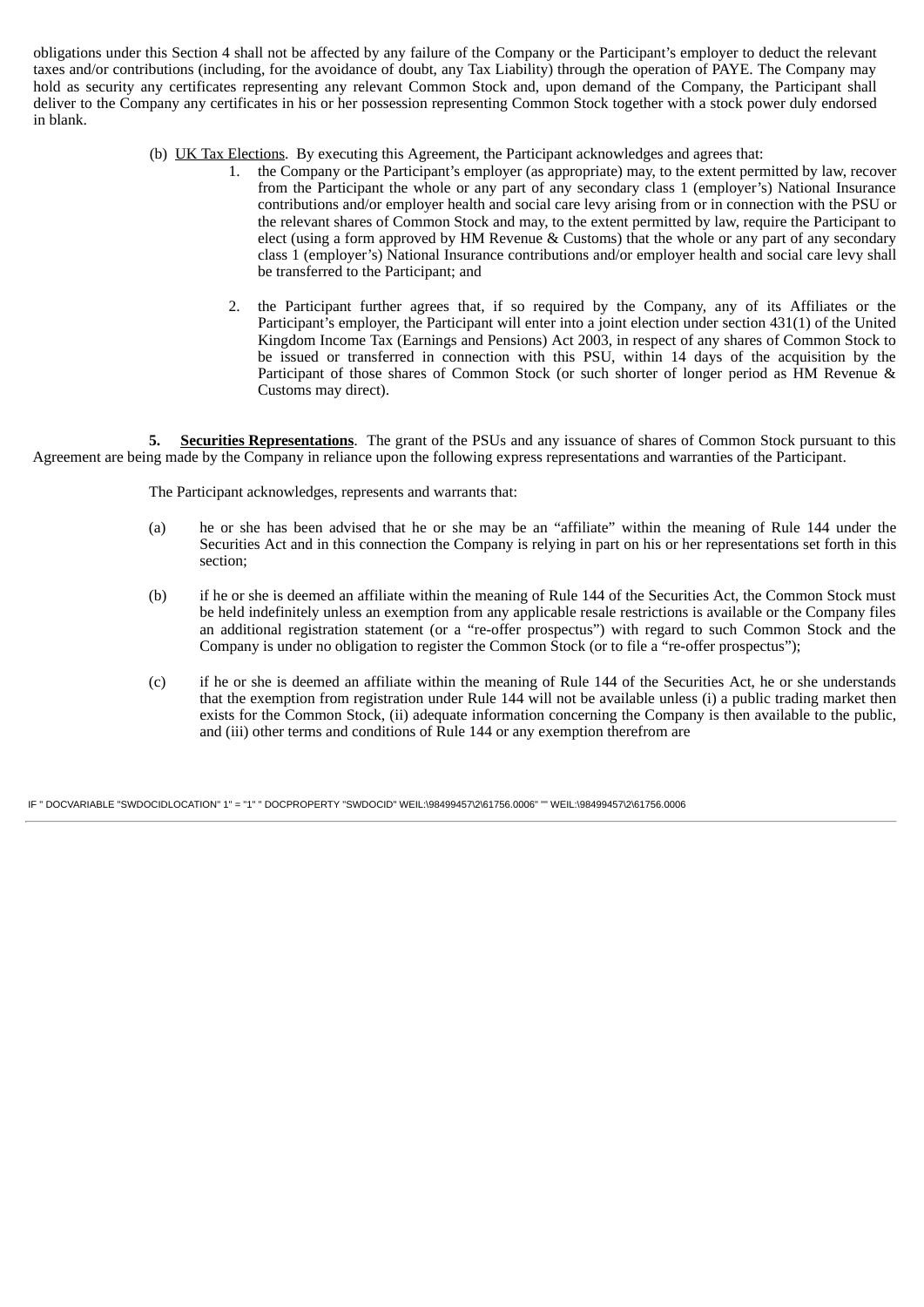complied with; and that any sale of the Common Stock may be made only in limited amounts in accordance with such terms and conditions.

6. **Not an Employment or Service Agreement**. Neither the execution of this Agreement nor the grant of PSUs hereunder constitute an agreement by the Company to employ or retain or to continue to employ or retain the Participant during the entire, or any portion of, the term of this Agreement. Nothing in this Agreement or the Plan interferes in any way with the right of the Company or any Affiliate by which the Participant is employed to terminate the Participant's Service or other service relationship for any reason or no reason at any time. The rights and obligations of the Participant under the terms of their employment or office with any Affiliate by which the Participant is employed shall not be affected by this Agreement, the PSUs or their participation in the Plan or any right which they may have to participate in it. The Participant waives any and all rights to compensation or damages in consequence of the termination of their employment or office for any reason whatsoever (whether or not such termination is wrongful or unfair and however such termination is caused) insofar as those rights arise or may arise from the Participant ceasing to have rights under this Agreement or the Plan as a result of such termination

### **7. Miscellaneous.**

(a) This Agreement shall inure to the benefit of and be binding upon the parties hereto and their respective heirs, personal legal representatives, successors, trustees, administrators, distributees, devisees and legatees. The Company may assign to, and require, any successor (whether direct or indirect, by purchase, merger, consolidation or otherwise) to all or substantially all of the business and/or assets of the Company or any Affiliate by which the Participant is employed to expressly assume and agree in writing to perform this Agreement. Notwithstanding the foregoing, the Participant may not assign this Agreement.

(b) This award of PSUs shall not affect in any way the right or power of the Board or stockholders of the Company to make or authorize an adjustment, recapitalization or other change in the capital structure or the business of the Company, any merger or consolidation of the Company or subsidiaries, any issue of bonds, debentures, preferred or prior preference stock ahead of or affecting the Common Stock, the dissolution or liquidation of the Company, any sale or transfer of all or part of its assets or business or any other corporate act or proceeding.

(c) The Participant agrees that the award of the PSUs hereunder is special incentive compensation and that it, any dividends paid thereon (even if treated as compensation for tax purposes) will not be taken into account as "salary" or "compensation" or "bonus" (or otherwise) in determining the amount of any payment under any pension, retirement or profit-sharing plan of the Company or the Participant's employer or any life insurance, disability or other benefit plan of the Company or the Participant's employer.

(d) No modification or waiver of any of the provisions of this Agreement shall be effective unless in writing and signed by the party against whom it is sought to be enforced.

contract.

(e) This Agreement may be executed in one or more counterparts, all of which taken together shall constitute one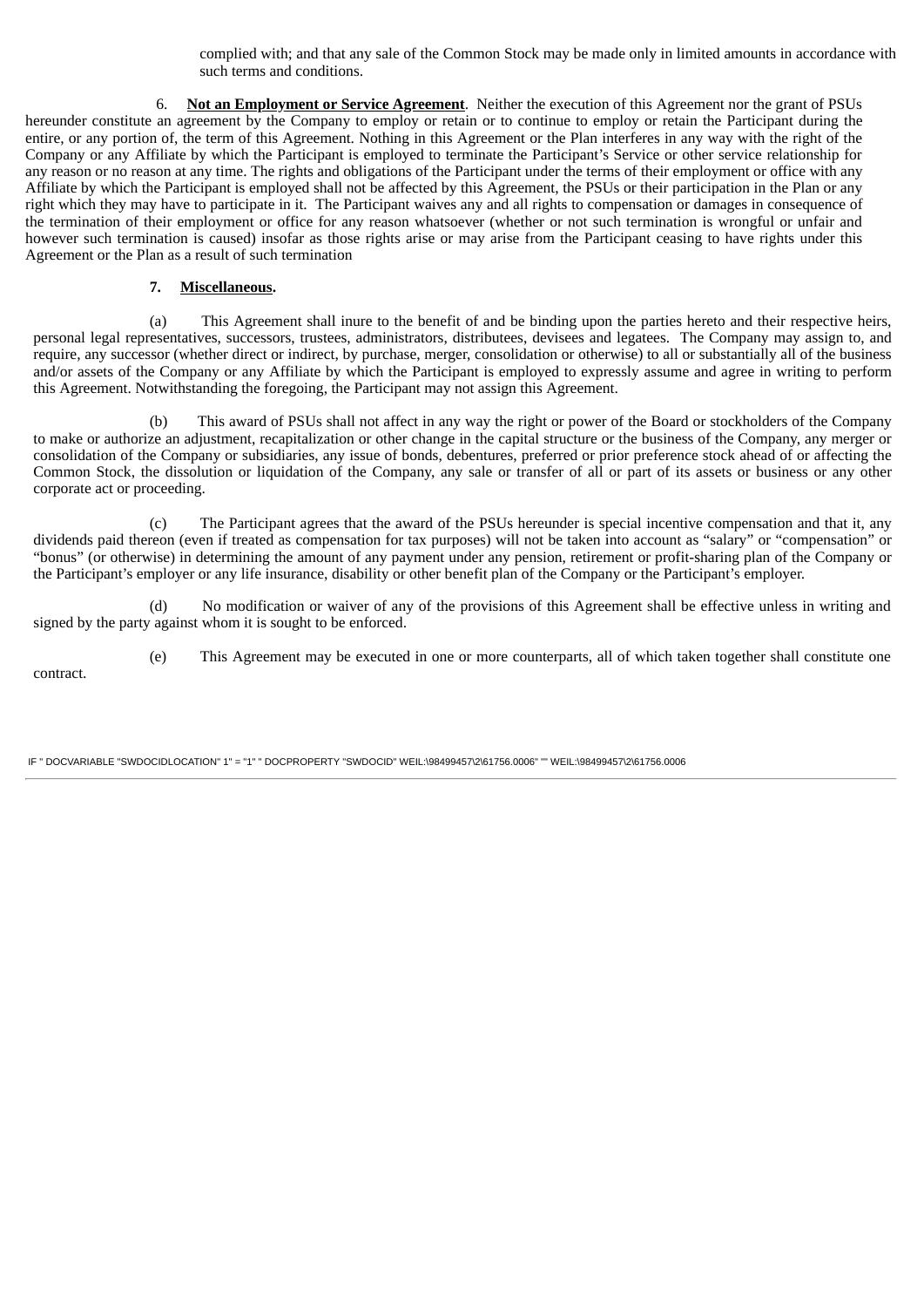(f) The failure of any party hereto at any time to require performance by another party of any provision of this Agreement shall not affect the right of such party to require performance of that provision, and any waiver by any party of any breach of any provision of this Agreement shall not be construed as a waiver of any continuing or succeeding breach of such provision, a waiver of the provision itself, or a waiver of any right under this Agreement.

(g) The headings of the sections of this Agreement have been inserted for convenience of reference only and shall in no way restrict or modify any of the terms or provisions hereof.

(h) All notices, consents, requests, approvals, instructions and other communications provided for herein shall be in writing and validly given or made when delivered, or on the second succeeding business day after being mailed by registered or certified mail, whichever is earlier, to the persons entitled or required to receive the same, at the addresses set forth at the heading of this Agreement or to such other address as either party may designate by like notice. Notices to the Company shall be addressed to the Compensation Committee of the Board with a copy to General Counsel, MarketAxess Holdings Inc., 55 Hudson Yards, 15<sup>th</sup> Floor, New York, NY 10001.

(i) This Agreement shall be construed, interpreted and governed and the legal relationships of the parties determined in accordance with the internal laws of the State of Delaware without reference to rules relating to conflicts of law.

with the PSU.

(j) The Committee may use such currency exchange rate as it may reasonably determine for any purpose in connection

(k) Capitalized terms used but not otherwise defined in this Agreement shall have the meanings given to those terms in the Plan (including, where applicable, Appendix 1 of the Plan).

**8. Provisions of Plan Control.** This Agreement is subject to all the terms, conditions and provisions of the Plan and the Guidelines, including, without limitation, the amendment provisions thereof, and to such rules, regulations and interpretations relating to the Plan and the Guidelines as may be adopted by the Committee and as may be in effect from time to time. The Plan and the Guidelines are incorporated herein by reference. A copy of the Plan and the Guidelines have has been delivered to the Participant. If and to the extent that this Agreement conflicts or is inconsistent with the terms, conditions and provisions of the Plan and the Guidelines, the Plan and the Guidelines shall control, and this Agreement shall be deemed to be modified accordingly. Unless otherwise indicated, any capitalized term used but not defined herein shall have the meaning ascribed to such term in the Plan or the Guidelines. This Agreement contains the entire understanding of the parties with respect to the subject matter hereof (other than any other documents expressly contemplated herein or in the Plan or the Guidelines) and supersedes any prior agreements between the Company and the Participant.

**9**. **Renumeration Policies**. Notwithstanding anything herein to the contrary, this Agreement and the any awards granted under this Agreement, are subject to any renumeration, malus and/or clawback policy that is adopted by any affiliate of the Company in accordance with applicable local laws and this Agreement.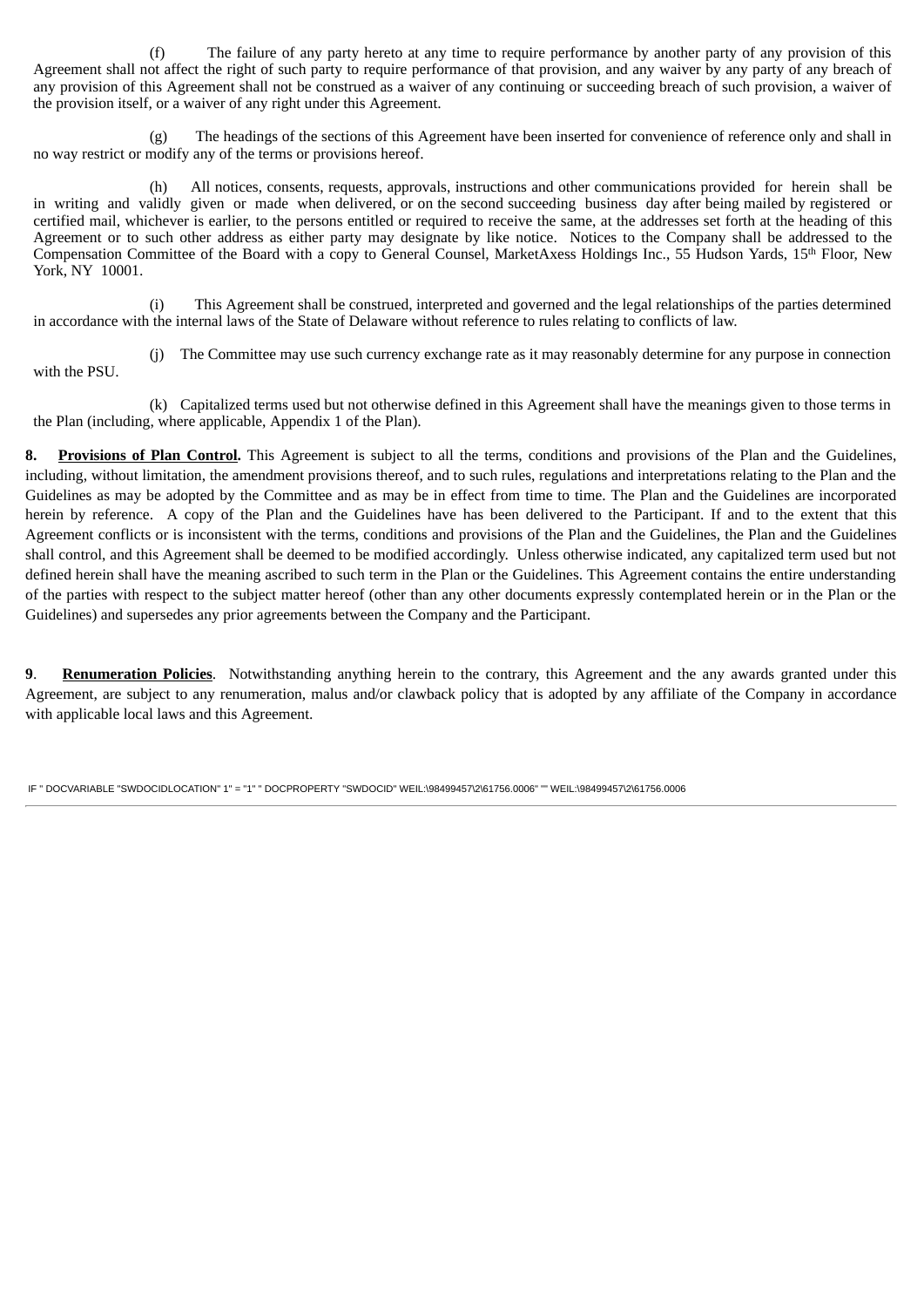IN WITNESS WHEREOF, the parties hereto have caused this Agreement to be duly executed as of the day and year first above written.

## MARKETAXESS HOLDINGS INC.

\_\_\_\_\_\_\_\_\_\_\_\_\_\_\_\_\_\_\_\_\_\_\_\_\_\_\_\_\_\_\_\_\_\_\_ Richard M. McVey, Chief Executive Officer

Participant:

\_\_\_\_\_\_\_\_\_\_\_\_\_\_\_\_\_\_\_\_\_\_\_\_\_\_\_\_\_\_\_\_\_\_\_\_\_\_

xxx

6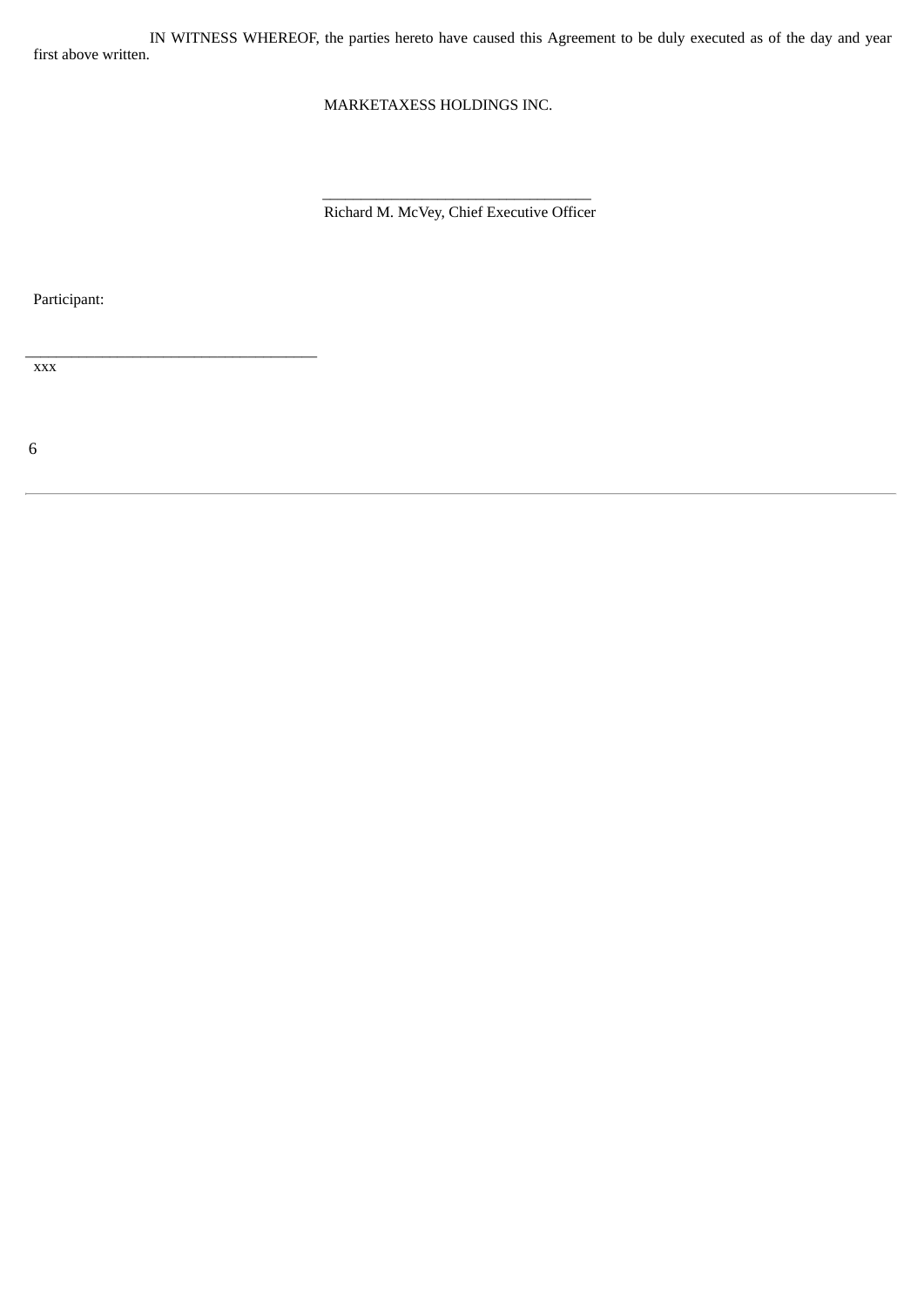### **RESTRICTED STOCK UNIT AGREEMENT PURSUANT TO THE MARKETAXESS HOLDINGS INC. 2020 EQUITY INCENTIVE PLAN**

**THIS RESTRICTED STOCK UNIT AGREEMENT** (this "Agreement"), is made as of March 1, 2022 (the "Grant Date") by and between MarketAxess Holdings Inc. (the "Company") and Naineshkumar Shantilal Panchal (the "Participant").

**WHEREAS,** the Board of Directors of the Company (the "Board") adopted The MarketAxess Holdings Inc. 2020 Equity Incentive Plan (as may be amended and/or restated from time to time) (the "Plan") which is administered by a Committee appointed by the Company's Board of Directors (the "Committee");

**WHEREAS,** pursuant to Section 3.2 of the Plan, the Committee has adopted guidelines (the "Guidelines") for the grant of restricted stock units ("RSUs") under the Plan; and

**WHEREAS,** the Company, through the Committee, wishes to grant to the Participant RSUs as set forth below.

**NOW, THEREFORE,** the Company and the Participant agree as follows:

- 1. **Grant of RSUs.** Subject to the terms and conditions of the Plan, the Guidelines and this Agreement, on the Grant Date the Company awarded to the Participant XXX RSUs. The RSUs hereunder are not Deferrable RSUs and are not eligible for deferral under Section 4 of the Guidelines.
- 2. **Vesting.** Unless otherwise set forth in an agreement between the Participant and the Company, the RSUs shall become vested pursuant to the terms of this Agreement and the Plan on the dates set forth below (which constitute the "Original Vesting Schedule") if the Participant has been continuously providing service to the Company until such date.

XXX on March 1, 2023 XXX on March 1, 2024 XXX on March 1, 2025

There shall be no proportionate or partial vesting in the periods prior to the applicable vesting dates and all vesting shall occur only on the appropriate vesting date.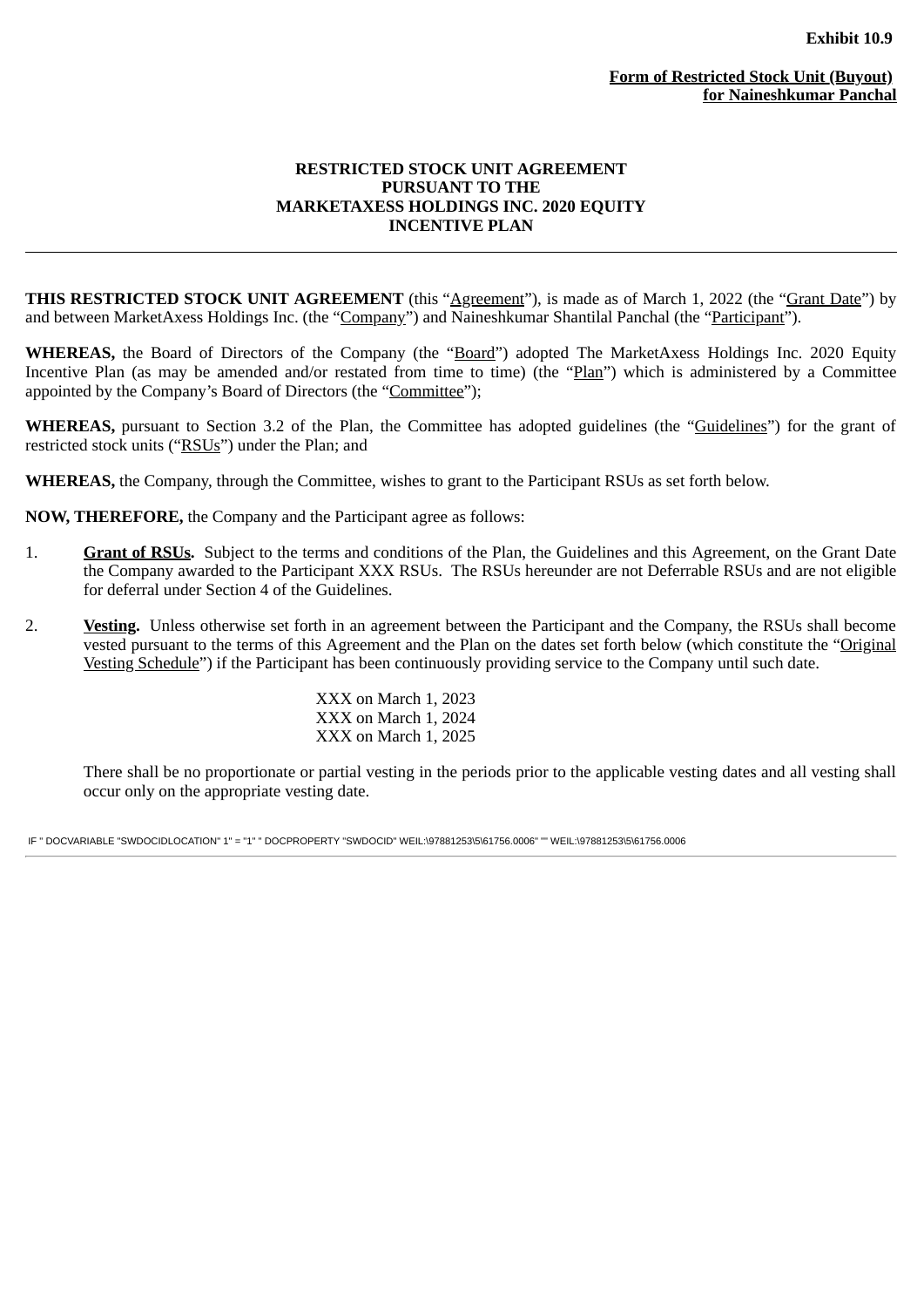In the event that the Participant's employment is terminated by the Company without Cause prior to March 1, 2023, all unvested shares will immediately become fully vested on the date of such termination.

If a Qualified Retirement occurs, any remaining unvested RSUs granted hereunder shall be settled in Common Stock within 30 days following the date such unvested RSUs would have otherwise vested in accordance with the Original Vesting Schedule, regardless of whether the Participant continues to provide services to the Company; provided that if, prior to the last vesting date set forth in the Original Vesting Schedule, the Participant undertakes any business activity or employment in the financial services or fintech industries without the prior written consent of the Company or breaches any of the terms and conditions of the Restrictive Covenants, any RSUs which have not yet been settled will be forfeited immediately for no consideration.

A "Qualified Retirement" shall occur upon the first date on which all the following criteria have been satisfied: (i) the Participant is at least fifty-eight (58) years old, (ii) the Participant has at least ten (10) years of service with the Company, (iii) the Participant has given to the Company twelve (12) months' advance notice of the Participant's intent to cease providing services to the Company and comply with the Restrictive Covenants, and (iv) such twelve (12) month period has elapsed; provided, that the Participant has continuously provided service to the Company through such twelve (12) month period.

"Restrictive Covenants" shall mean any written post-termination of employment covenants between the Participant and the Company or any of its affiliates prohibiting or restricting competition, the solicitation of clients or employees or the sharing of confidential information, including any such covenants set forth in a Proprietary Information and Non-Competition Agreement; provided, however; for purposes of this Agreement, the term of such Restrictive Covenants shall be deemed to extend to the last vesting date set forth in the Original Vesting Schedule.

- 3. **Forfeiture**. Notwithstanding anything else set forth herein, this grant of RSU's, and any of Participant's rights and benefits with respect to this Agreement (including all unvested RSUs and vested but unpaid RSUs), shall be immediately forfeited upon the Company's determination that Participant: (i) has violated any laws, regulations or material Company policies, (ii) breached any noncompetition, non-solicitation, confidentiality or other restrictive covenants that may apply to the Participant or (iii) engaged in any other conduct that is detrimental to the business or reputation of the Company.
- 4. **Securities Representations**. The grant of the RSUs and any issuance of shares of Common Stock pursuant to this Agreement are being made by the Company in reliance upon the following express representations and warranties of the Participant.

The Participant acknowledges, represents and warrants that: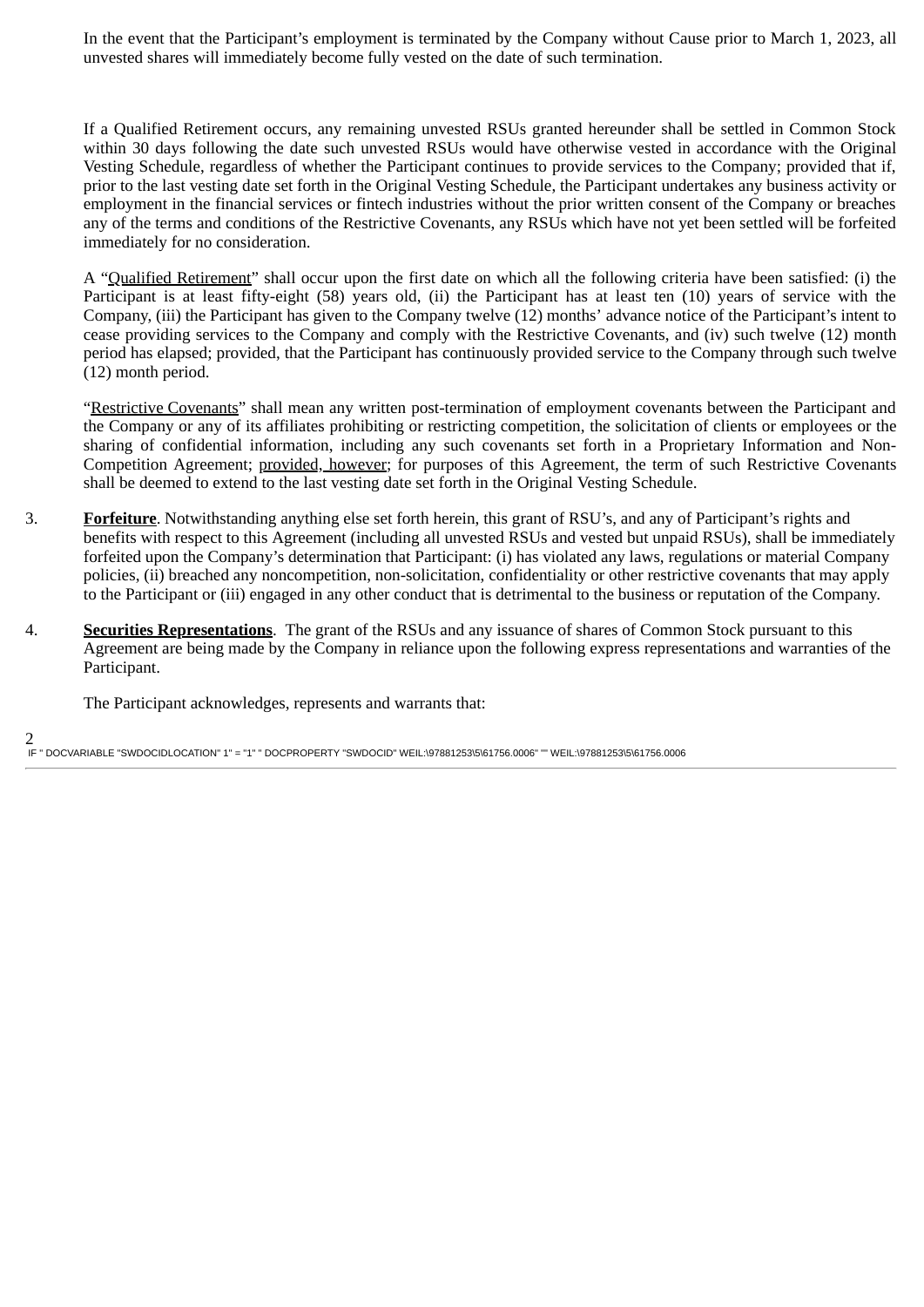- (a) he or she has been advised that he or she may be an "affiliate" within the meaning of Rule 144 under the Securities Act and in this connection the Company is relying in part on his or her representations set forth in this section;
- (b) if he or she is deemed an affiliate within the meaning of Rule 144 of the Securities Act, the Common Stock must be held indefinitely unless an exemption from any applicable resale restrictions is available or the Company files an additional registration statement (or a "re-offer prospectus") with regard to such Common Stock and the Company is under no obligation to register the Common Stock (or to file a "re-offer prospectus");
- (c) if he or she is deemed an affiliate within the meaning of Rule 144 of the Securities Act, he or she understands that the exemption from registration under Rule 144 will not be available unless (i) a public trading market then exists for the Common Stock, (ii) adequate information concerning the Company is then available to the public, and (iii) other terms and conditions of Rule 144 or any exemption therefrom are complied with; and that any sale of the Common Stock may be made only in limited amounts in accordance with such terms and conditions.
- 5. **Not an Employment or Service Agreement**. Neither the execution of this Agreement nor the grant of RSUs hereunder constitute an agreement by the Company to employ or retain or to continue to employ or retain the Participant during the entire, or any portion of, the term of this Agreement.

## 6. **Miscellaneous**.

- (a) This Agreement shall inure to the benefit of and be binding upon the parties hereto and their respective heirs, personal legal representatives, successors, trustees, administrators, distributees, devisees and legatees. The Company may assign to, and require, any successor (whether direct or indirect, by purchase, merger, consolidation or otherwise) to all or substantially all of the business and/or assets of the Company or any affiliate by which the Participant is employed to expressly assume and agree in writing to perform this Agreement. Notwithstanding the foregoing, the Participant may not assign this Agreement.
- (b) This award of RSUs shall not affect in any way the right or power of the Board or stockholders of the Company to make or authorize an adjustment, recapitalization or other change in the capital structure or the business of the Company, any merger or consolidation of the Company or subsidiaries, any issue of bonds, debentures, preferred or prior preference stock ahead of or affecting the Common Stock, the dissolution or liquidation of the Company, any sale or transfer of all or part of its assets or business or any other corporate act or proceeding.
- (c) The Participant agrees that the award of the RSUs hereunder is special incentive compensation and that it, any dividends paid thereon (even if treated as compensation for tax purposes) will not be taken into account as "salary" or "compensation" or "bonus" in determining the amount of any payment under any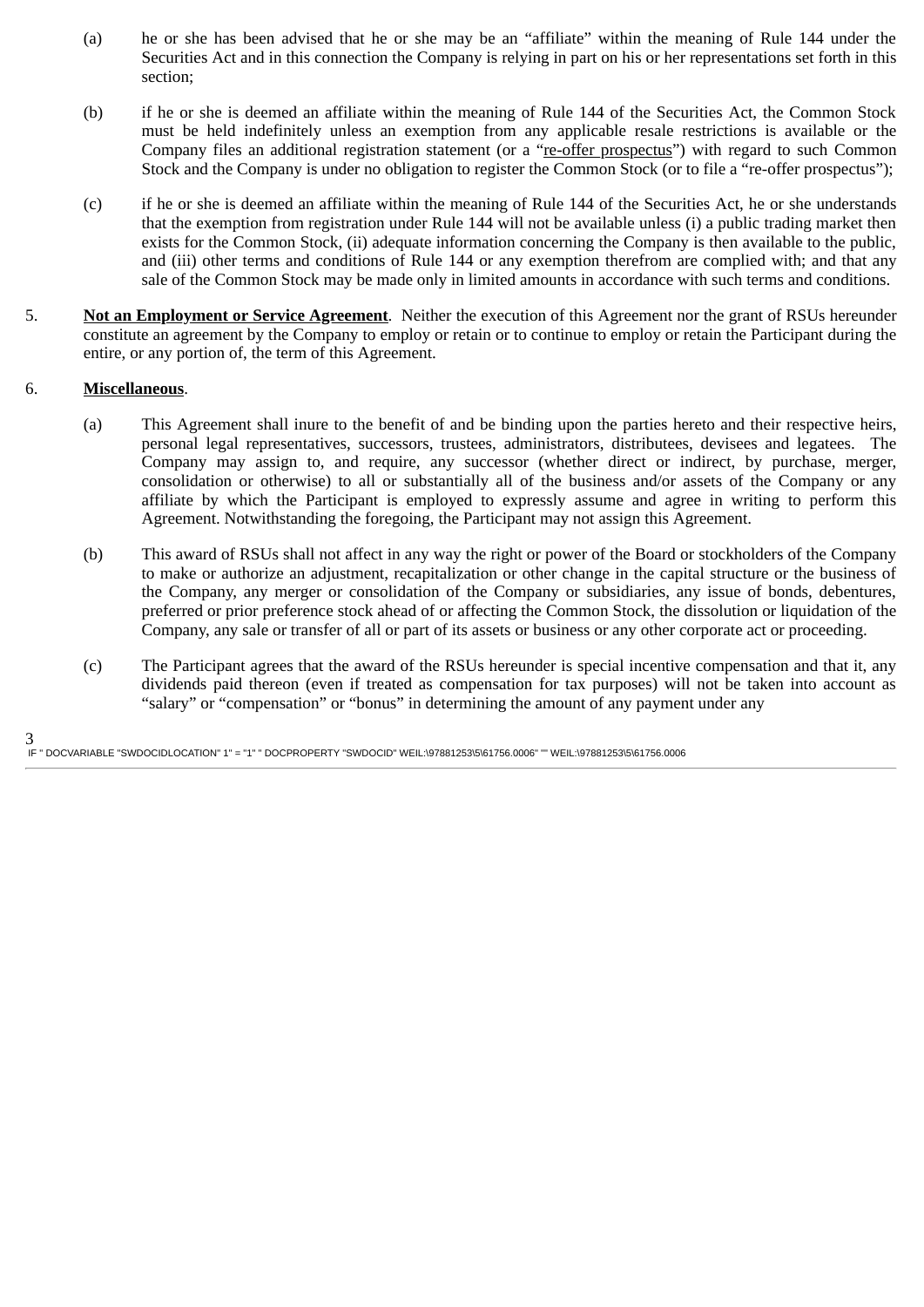pension, retirement or profit-sharing plan of the Company or any life insurance, disability or other benefit plan of the Company.

- (d) No modification or waiver of any of the provisions of this Agreement shall be effective unless in writing and signed by the party against whom it is sought to be enforced.
- (e) This Agreement may be executed in one or more counterparts, all of which taken together shall constitute one contract.
- (f) The failure of any party hereto at any time to require performance by another party of any provision of this Agreement shall not affect the right of such party to require performance of that provision, and any waiver by any party of any breach of any provision of this Agreement shall not be construed as a waiver of any continuing or succeeding breach of such provision, a waiver of the provision itself, or a waiver of any right under this Agreement.
- (g) The headings of the sections of this Agreement have been inserted for convenience of reference only and shall in no way restrict or modify any of the terms or provisions hereof.
- (h) All notices, consents, requests, approvals, instructions and other communications provided for herein shall be in writing and validly given or made when delivered, or on the second succeeding business day after being mailed by registered or certified mail, whichever is earlier, to the persons entitled or required to receive the same, at the addresses set forth at the heading of this Agreement or to such other address as either party may designate by like notice. Notices to the Company shall be addressed to the Compensation Committee of the Board with a copy to General Counsel, MarketAxess Holdings Inc., 55 Hudson Yards, 15th Floor, New York, NY 10001.
- (i) This Agreement shall be construed, interpreted and governed and the legal relationships of the parties determined in accordance with the internal laws of the State of Delaware without reference to rules relating to conflicts of law.
- 7. **Provisions of Plan and Guidelines Control**. This Agreement is subject to all the terms, conditions and provisions of the Plan and the Guidelines, including, without limitation, the amendment provisions thereof, and to such rules, regulations and interpretations relating to the Plan and the Guidelines as may be adopted by the Committee and as may be in effect from time to time. The Plan and the Guidelines are incorporated herein by reference. A copy of the Plan and the Guidelines have been delivered to the Participant. If and to the extent that this Agreement conflicts or is inconsistent with the terms, conditions and provisions of the Plan and the Guidelines, the Plan and the Guidelines shall control, and this Agreement shall be deemed to be modified accordingly. Unless otherwise indicated, any capitalized term used but not defined herein shall have the meaning ascribed to such term in the Plan or the Guidelines. This Agreement contains the entire understanding of the parties with respect to the subject matter hereof (other than any other documents

4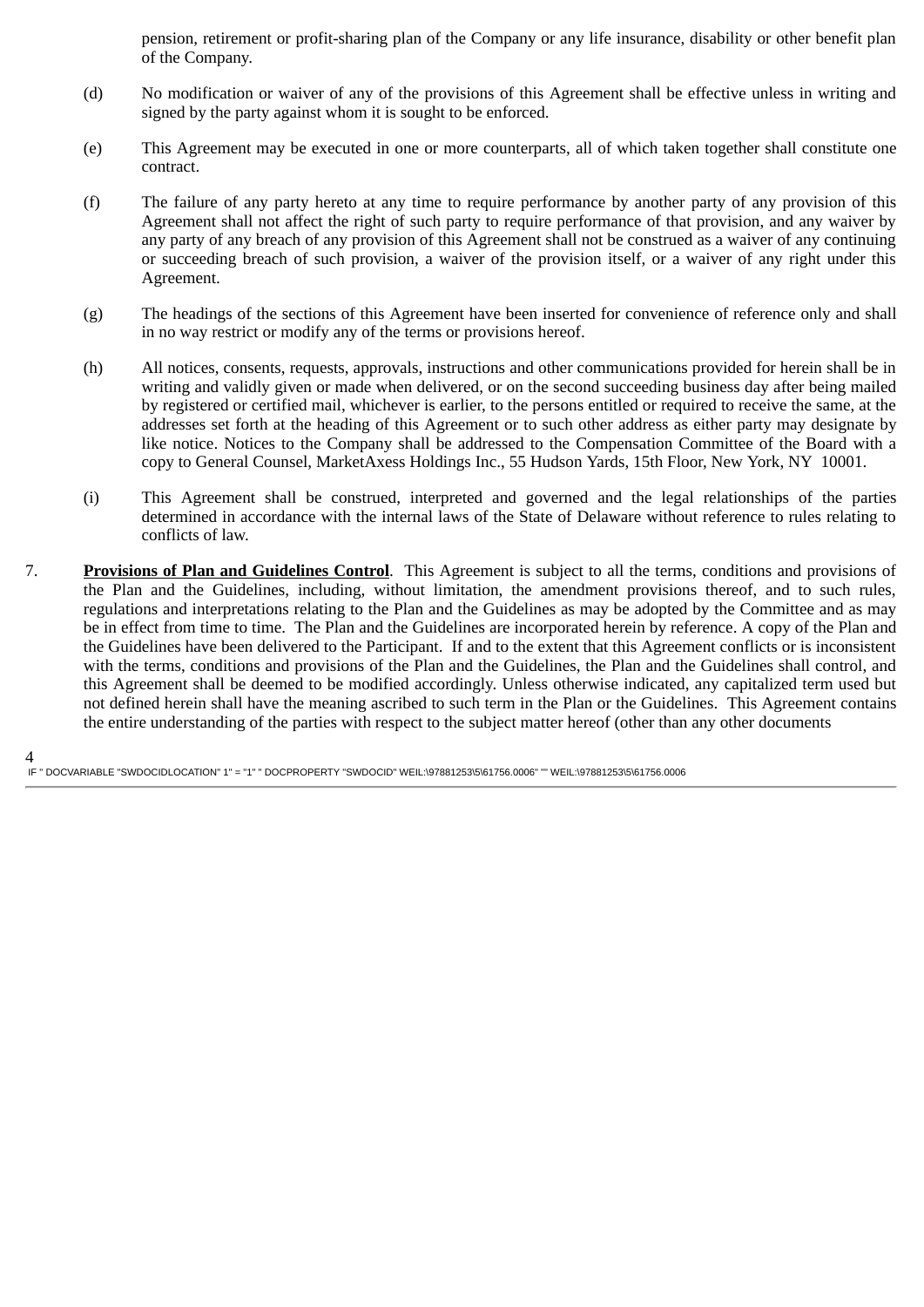expressly contemplated herein or in the Plan or the Guidelines) and supersedes any prior agreements between the Company and the Participant.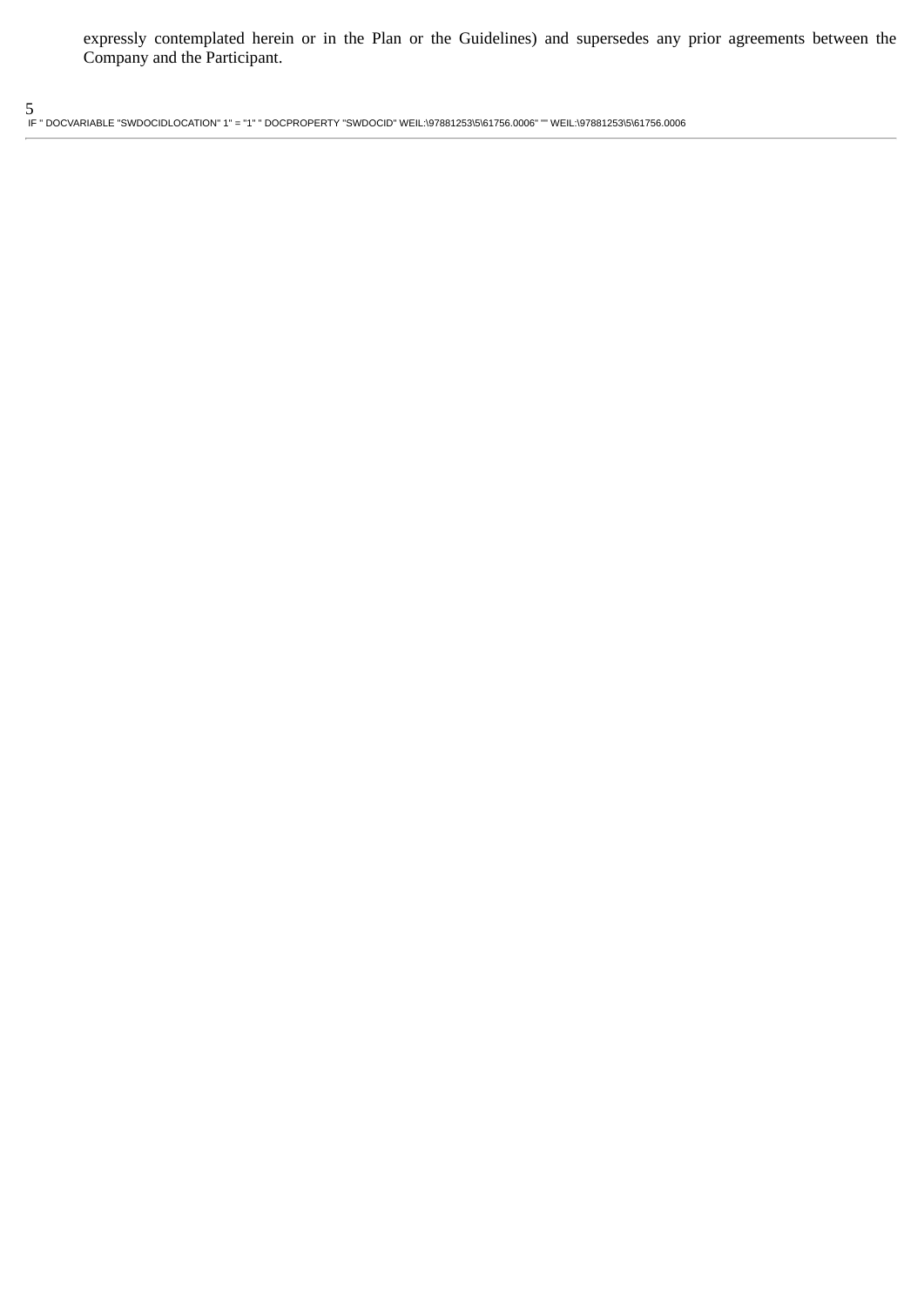IN WITNESS WHEREOF, the parties hereto have caused this Agreement to be duly executed as of the day and year first above written.

# **MARKETAXESS HOLDINGS INC.**

\_\_\_\_\_\_\_\_\_\_\_\_\_\_\_\_\_\_\_\_\_\_\_\_\_\_\_\_\_\_\_\_\_

Richard M. McVey Chief Executive Officer

## **PARTICIPANT**

Naineshkumar Shantilal Panchal

\_\_\_\_\_\_\_\_\_\_\_\_\_\_\_\_\_\_\_\_\_\_\_\_\_\_\_\_\_\_\_\_\_\_\_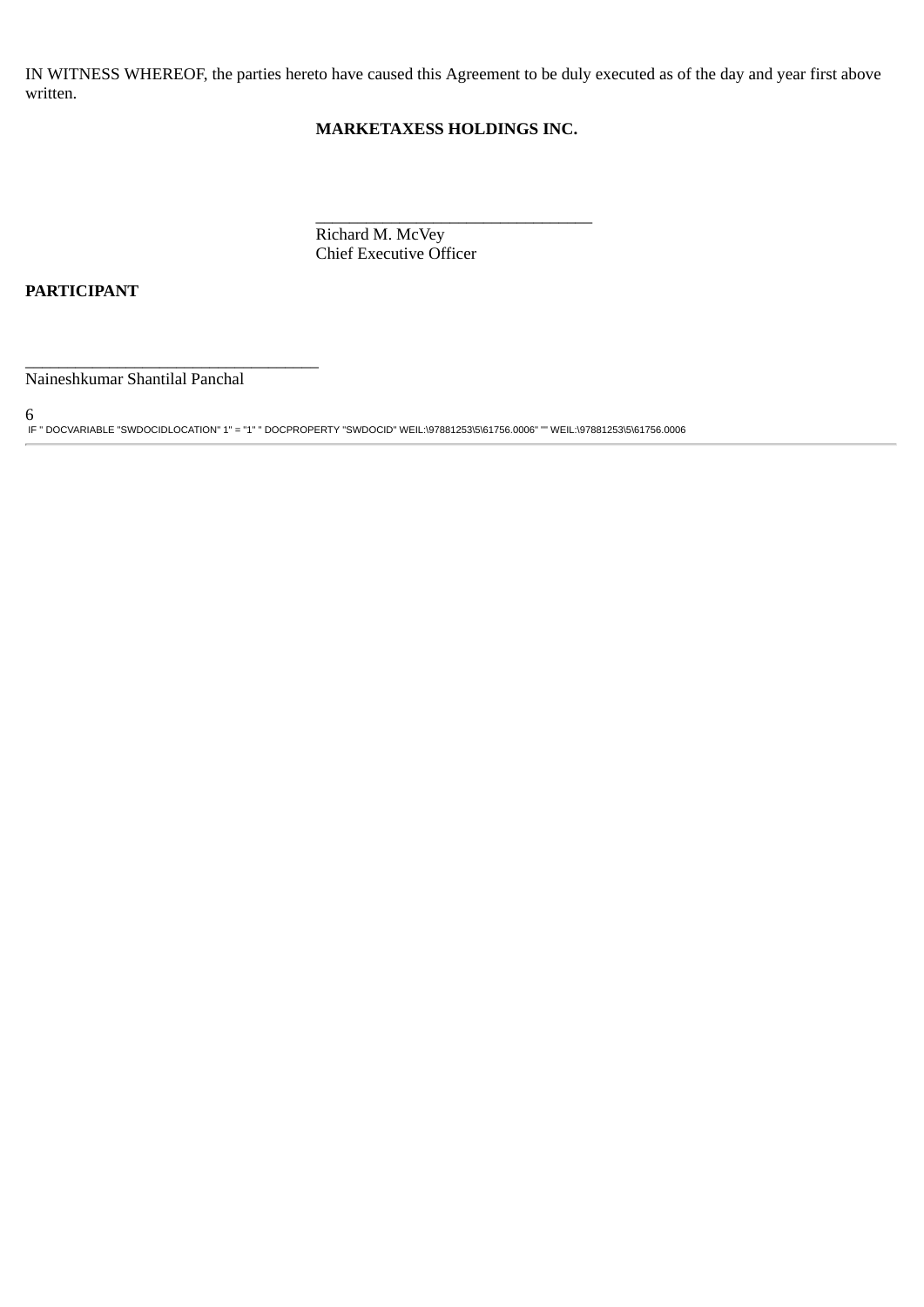### **CERTAIN CONFIDENTIAL INFORMATION, IDENTIFIED BY BRACKETED ASTERISKS "[\*\*\*\*\*]", HAS BEEN OMITTED FROM THIS** EXHIBIT BECAUSE IT IS BOTH (I) NOT MATERIAL AND (II) IS THE TYPE THAT THE REGISTRANT TREATS AS PRIVATE OR **CONFIDENTIAL.**

### CONSULTING SERVICES AGREEMENT

This agreement (hereinafter referred to as "Agreement") is for Consulting Services (the "Consulting Services"), described in the attached Exhibit A, which is part of this Agreement, to be provided by Antonio DeLise (the "Consultant"), located at **[\*\*\*\*\*]** to MarketAxess Corporation, located at 55 Hudson Yards, New York, NY 10001, as well as its subsidiaries, affiliates, and parents (collectively, "MarketAxess" or the "Company"). Consultant previously served as an employee of the Company, with February 1, 2022 (the "Separation Date") serving as his last day of service as an employee. In addition to the Consulting Services, Consultant shall serve as a director of the board of MarketAxess Europe Limited (such services, the "Director Services").

1. Term. The term of this Agreement will begin on February 2, 2022 and will continue in effect until January 31, 2023, unless terminated in advance as follows: (i) at any time upon the mutual written consent of the parties hereto; (ii) if one party has materially breached the Agreement, immediately upon written notice to the breaching party, with such notice specifying the breach relied upon; or (iii) with five (5) days' written notice by either party for any reason (the "Term"). The Term may be extended upon mutual agreement of the parties (email consent shall suffice).

2. Consulting Services. During the Term, the Consultant agrees to perform the Consulting Services, based on its specialized knowledge and expertise, as an independent contractor. The Company shall have no right to, and shall not, control the manner or prescribe the method the Consultant uses to complete the Consulting Services. The Consultant shall be solely responsible for determining the most effective and efficient manner to perform such services, provided that the Consultant agrees to perform the Consulting Services in a competent and professional manner with promptness and diligence in accordance with (i) all applicable United States federal, state, and local laws, rules, and regulations, and (ii) industry standard. The Consultant agrees to provide the Consulting Services as requested by the Company with respect to various matters falling within the Consultant's expertise, as described in Exhibit A of this Agreement.

3. Consulting Fees. Unless otherwise negotiated and agreed upon by the parties in writing, as payment for the provision of the Consulting Services, during the Term of this Agreement, the Company will pay to the Consultant an hourly fee of \$500.00 for each hour of service, upon the submission of a monthly invoice by Consultant. Invoices reflecting the Consulting Services provided must include a detailed description of the work performed by the Consultant (including an accounting of the time associated with each individual task) and shall be submitted to marketaxess@accrualify.com. Payment will be made within 30 days following receipt of such invoice. The fees the Consultant charges pursuant to this Agreement

FIRM:12369986v1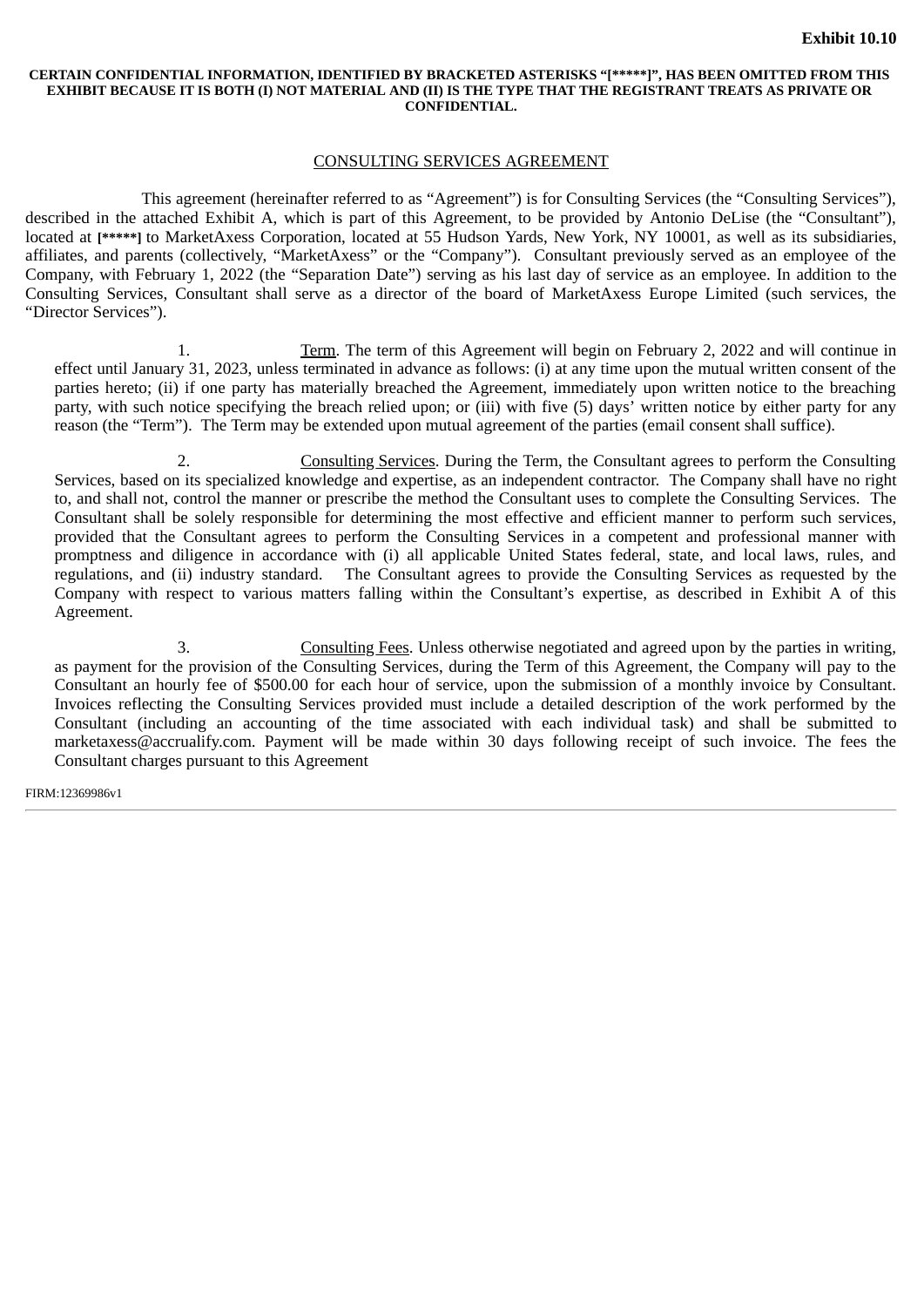represent the value of the services provided under the Agreement, and constitute the entire amount to be paid under this Agreement.

4. Consultant's Equipment and Personnel. The Consultant shall be responsible for providing, solely at the Consultant's expense, all equipment and supplies needed to perform the Consulting Services, including a computer, computer accessories and general office supplies. The Consultant shall be solely responsible for all costs and expenses of doing business, including all wages and other compensation for any employees, agents, or subcontractors the Consultant engages or hires, and all taxes and other business expenses that may be incurred in connection with the Consultant's performance of services under this Agreement.

5. Independent Contractor Relationship; Non-Exclusive Arrangement. Nothing under this Agreement shall be construed as creating any partnership, joint venture or agency between the Company and the Consultant. The Consultant shall act solely as an independent contractor and, as such, is not authorized to bind the Company to third parties. The parties recognize that both the Consultant and the Company are, or may be, engaged in similar agreements with others. Nothing in this Agreement shall prevent or preclude the Consultant from performing services for any other company, customer, or client, including the Company's competitors, subject to the Section 9 of this Agreement.

6. Taxes. The Company shall report all payments made to the Consultant on a calendar year basis using an appropriate IRS Form 1099, if the volume of payments to the Consultant qualify. The Consultant agrees to report all such payments to the appropriate federal, state, and local taxing authorities. Neither federal, state, nor local taxes of any kind shall be withheld or paid by the Company on behalf of the Consultant in connection with payments made by the Company under Section 3 hereof. The Consultant shall be responsible for determining the amounts of and making all applicable tax payments. The Consultant shall indemnify, defend and hold the Company, its officers, directors, agents, employees, contractors and shareholders harmless from and against any and all claims, liabilities, losses, damages, costs and expenses (including, without limitation, attorneys' fees and expenses) arising out of or relating to the foregoing responsibility of the Consultant.

7. No Benefits. The Consultant is not an employee of the Company and is not entitled to participate in any of the Company's employee benefit plans, including, but not limited to, any retirement, pension, profit sharing, group insurance, health insurance or similar plans that have been or may be instituted by MarketAxess for the benefit of its employees. The Consultant represents and warrants that it maintains in effect all such workers' compensation, employee liability, comprehensive general liability and any other insurance as may be required by law.

8. Confidential Information and Acceptable Use.

(a) During the course of Consultant's engagement hereunder, the Consultant may receive confidential information of and/or be in the possession of confidential information from the Company, its parent, subsidiaries, and/or any affiliated companies (collectively, "Affiliates"), including, but not limited to, customer lists, client information, services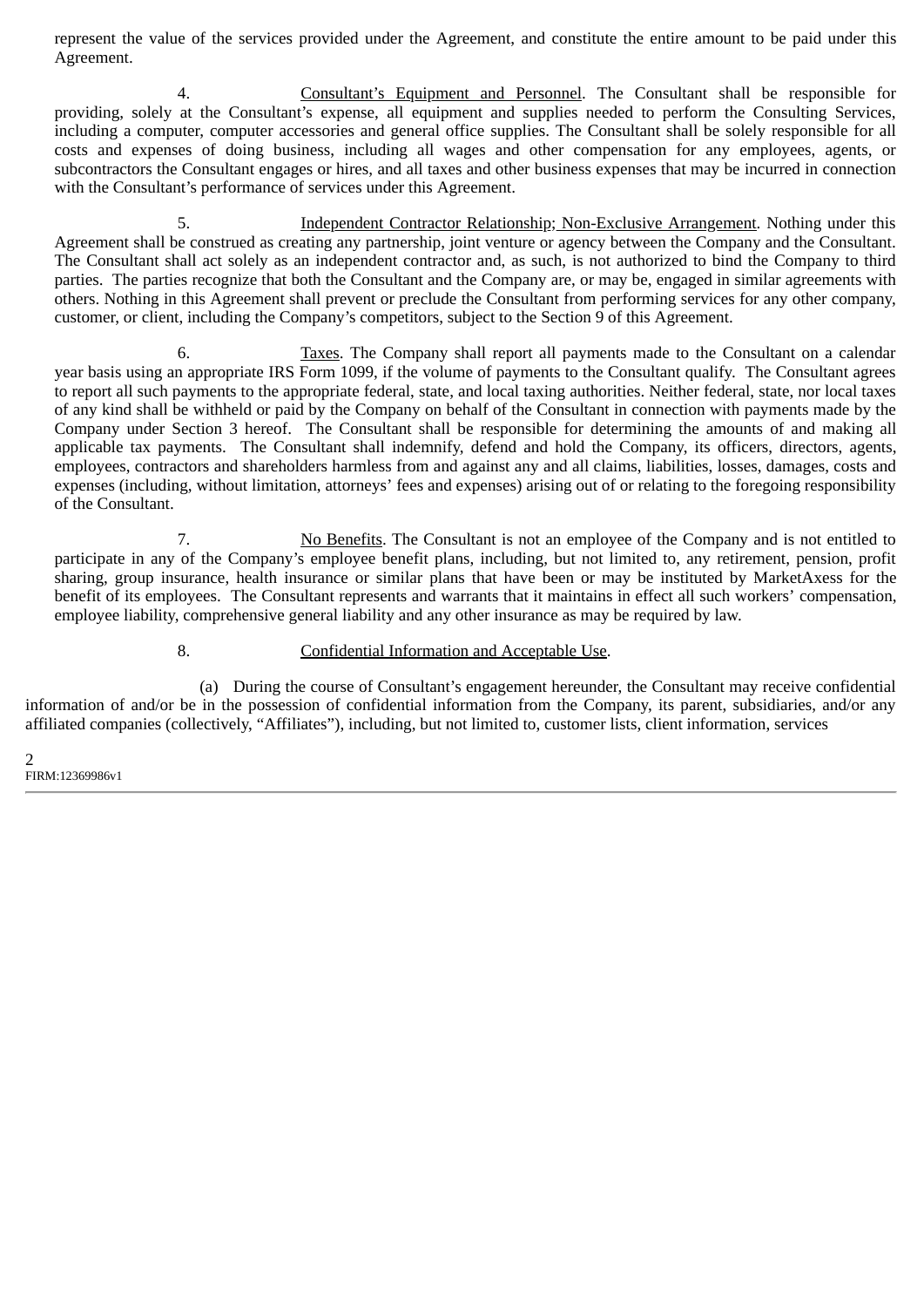provided to such clients, trade secrets, images, slogans, logos, designs, sketches, mock-ups, samples, concepts, ideas, inventions, original works of authorship, discoveries, techniques, copyrights, patents, trademarks, computer software and any and all information and know-how now or in the future, whether or not such confidential information relates to any Work Product, as defined herein, including without limitation, the underlying concept and production methodology of such Work Product (hereinafter, "Confidential Information"). Consultant acknowledges and agrees that it has no claim, right, title, property or other interest of any kind in the Confidential Information. The Consultant shall hold and maintain the Confidential Information in strictest confidence and in trust for the Company's and its Affiliates' sole and exclusive benefit. The Consultant agrees to keep all Confidential Information in a secure place and further agrees not to publish, communicate, divulge, use or disclose, directly or indirectly, for its own benefit or for the benefit of another, or for any purpose other than in furtherance of the Consultant's contractual obligations hereunder, either during or after its engagement as a consultant hereunder, any Confidential Information. Consultant shall not discuss or disclose any Confidential Information with or to any person whatsoever, or permit any person whatsoever to examine and/or make copies of any Work Product, except as required to perform the Consulting Services or as requested by law. Upon termination of this Agreement or upon the earlier request of the Company, the Consultant shall deliver all written and/or recorded material, including without limitation, paper, film, cards, tapes, discs and the storage facilities, in Consultant's possession, custody or control which contain any Work Product and/or Confidential Information, and all copies thereof, to the Company.

(b) If the Consultant is requested or required by any court, agency or other governmental authority to disclose any Confidential Information, it shall promptly notify the Company so as to permit the Company to seek a protective order or take other appropriate action. If, in the absence of a protective order, the Consultant is compelled as a matter of law to disclose any Confidential Information, the Consultant shall disclose to the party compelling disclosure only such part of the Confidential Information as is required by law to be disclosed. The Consultant shall exercise its best efforts to obtain assurances that confidential treatment shall be accorded Confidential Information disclosed under such circumstances. Nothing in this Agreement shall prohibit Consultant from making reports of possible violations of law or regulation to a governmental agency or other entity, or require notification or prior approval by the Company of same.

(c) Pursuant to the Defend Trade Secrets Act of 2016, an individual may not be held criminally or civilly liable under any federal or state trade secret law for the disclosure of a trade secret that: (A) is made (i) in confidence to a federal, state, or local government official, either directly or indirectly, or to an attorney; and (ii) solely for the purpose of reporting or investigating a suspected violation of law; or (B) is made in a complaint or other document that is filed under seal in a lawsuit or other proceeding. Further, an individual who files a lawsuit for retaliation for reporting a suspected violation of law may disclose the Company's trade secrets to the attorney and use the trade secret information in the court proceeding if the individual: (A) files any document containing the trade secret under seal; and (B) does not disclose the trade secret, except pursuant to court order.

(d) The Consultant acknowledges that the Confidential Information is particularly sensitive and of substantial importance to the Company; accordingly, the Consultant agrees that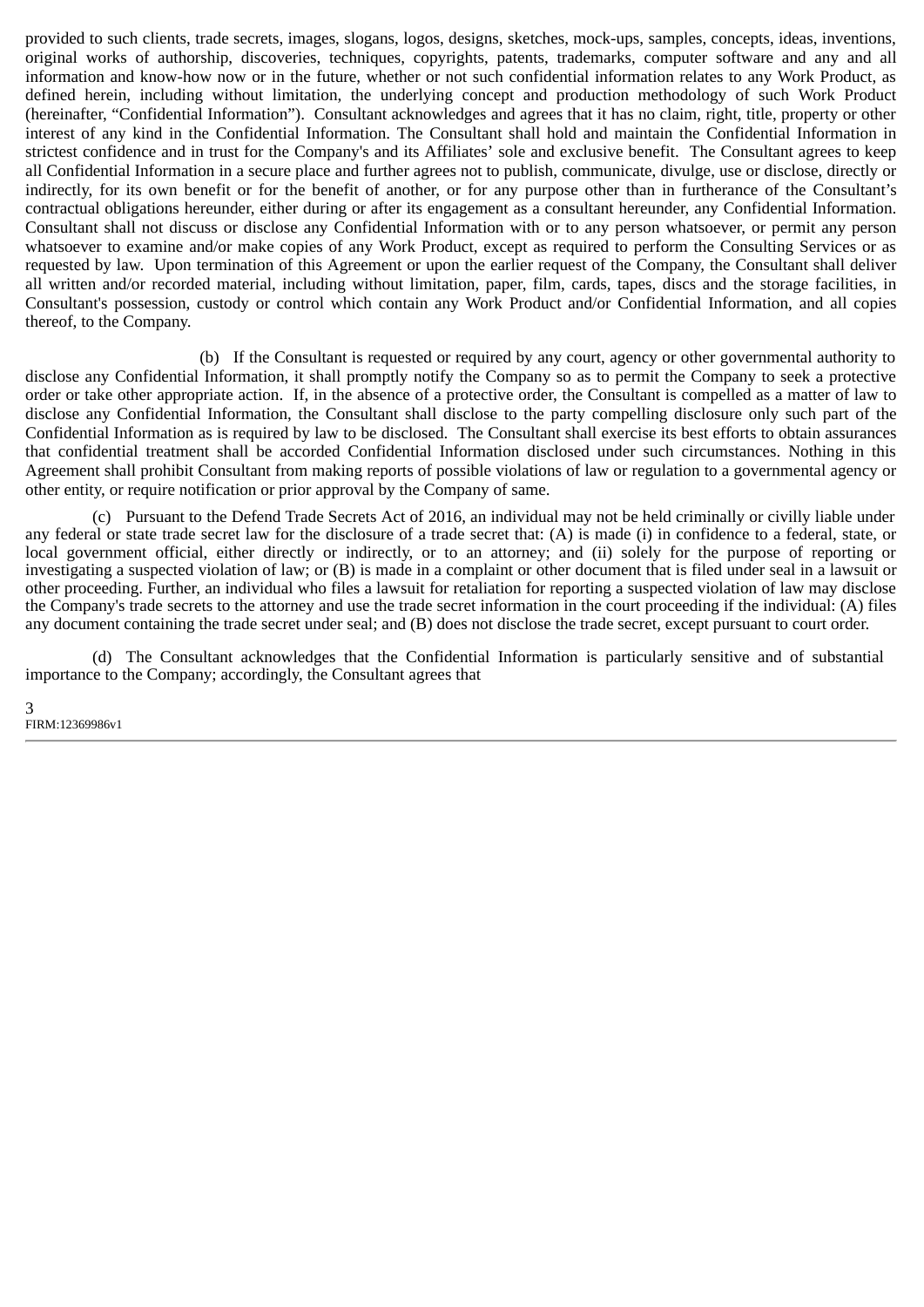the provisions of this Section 8 shall survive any termination of this Agreement and shall be enforceable against the Consultant in perpetuity.

(e) The Consultant acknowledges it will have access to Confidential Information. If the Company so elects, it shall be entitled, in addition to all other remedies available, including, but not limited to, actual, compensatory, and punitive damages, to obtain damages and reimbursement of its actual attorneys' fees and disbursements for any breach of this Agreement or to specifically enforce the performance by Consultant and to enjoin the violation by Consultant of any provision hereof. Consultant further acknowledges that a violation of this Section 8 hereunder would cause irreparable and continuing damage to the Company for which money damages alone would not adequately compensate. Accordingly, the Consultant acknowledges that, in the event of violation of this Section 8 of this Agreement, the Company shall be entitled to preliminary and permanent injunctive relief without having to prove actual damages or immediate or irreparable harm or to post a bond.

You are required to sign a standard Confidentiality Statement and Acceptable Use statement with the Company and shall be bound by their respective terms.

## 9. Intellectual Property.

(a) The parties hereby agree that the Company shall own all right, title and interest throughout the world in and to any and all inventions, original works of authorship, developments, concepts, know-how, improvements, and trade secrets, whether or not patentable or registrable under copyright or similar laws, that Consultant may solely or jointly conceive or develop or reduce to practice, or cause to be conceived or developed or reduced to practice during Consultant's engagement hereunder, (collectively referred to as "Work Product"). The term "Work Product" does not include any invention that Consultant developed entirely on Consultant's own time without using the Company's equipment supplies, facilities, or trade secret information, except for those inventions that either: (1) relate at the time of conception or development (a) to the Company's business, or (b) to the Company's actual or demonstrably anticipated research or development; or (2) result from any work performed by Consultant for the Company.

(b) Consultant hereby assigns to MarketAxess all right, title, and interest in and to any and all Work Product, and agrees to assist the Company, at MarketAxess' expense, to further evidence, record, and perfect such assignments, and to perfect, obtain, maintain, enforce, and defend any rights specified to be so owned or assigned. In addition to, and not in contravention of any of, the foregoing, Consultant acknowledges that all original works of authorship that are made by Consultant (solely or jointly with others) within the scope of this engagement and that are protectable by copyright are "works made for hire," as that term is defined in the United States Copyright Act (17 U.S.C. § 101). To the extent allowed by law, this includes all rights of paternity, integrity, disclosure, and withdrawal, and any other rights that may be known or referred to as "moral rights." To the extent Consultant retains any such moral rights under applicable law, Consultant hereby waives such moral rights and consents to any action consistent with the terms of this Agreement with respect to such moral rights, in each case, to the full extent of such

FIRM:12369986v1

4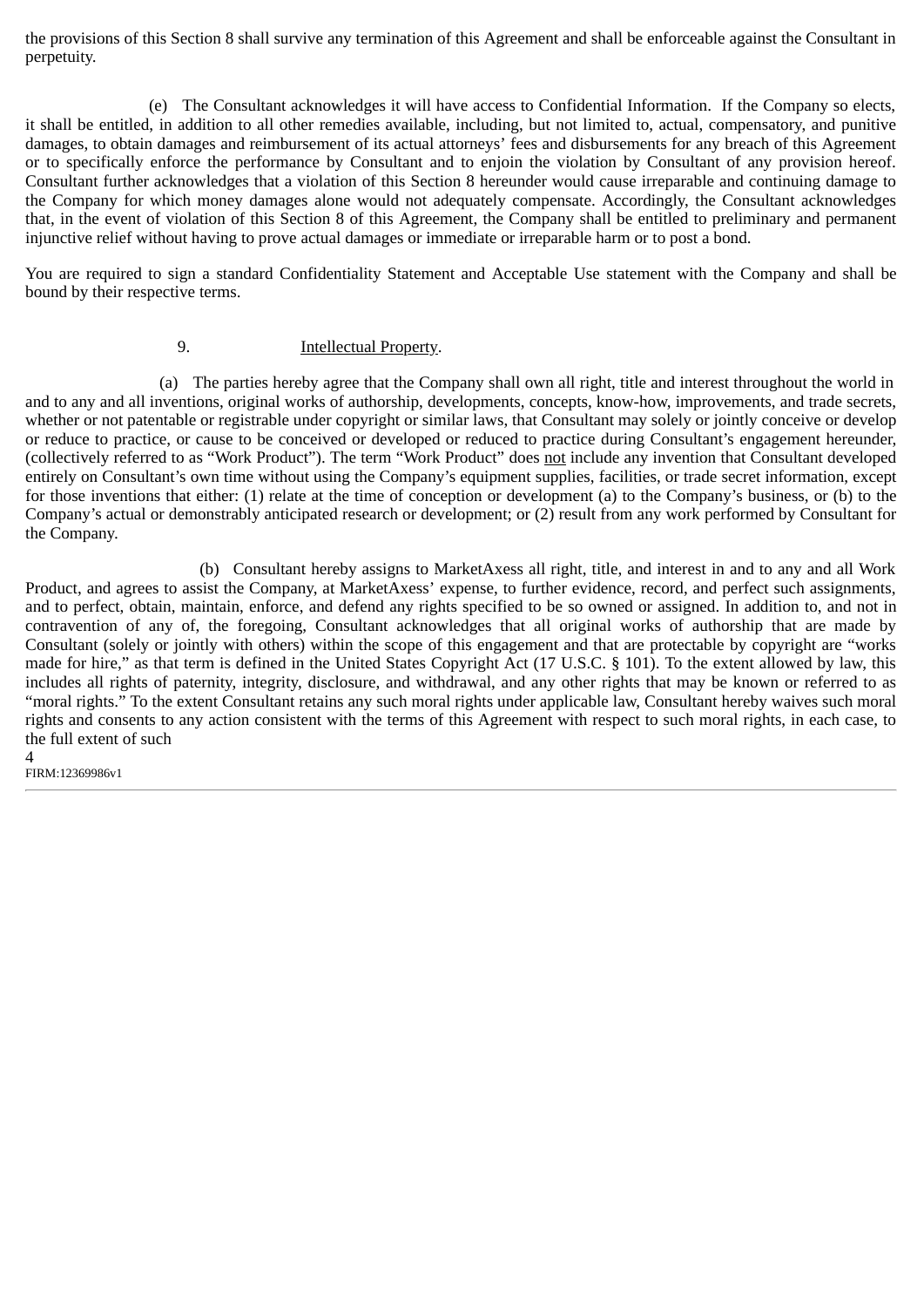applicable law. Consultant agrees to confirm any such waivers and consents from time to time as requested by MarketAxess.

(c) If, in the course of this engagement, Consultant incorporates into a product or process a Prior Invention owned by Consultant or in which Consultant has an interest, Consultant hereby grants the Company, and the Company shall have a non-exclusive, royalty-free, irrevocable, perpetual, worldwide license (with the right to sublicense) to make, have made, copy, modify, make derivative works of, use, sell and otherwise distribute such Prior Invention as part of or in connection with such product or process. For purposes of this paragraph, the term "Prior Invention" means all discoveries, developments, designs, improvements, inventions, formulae, processes, techniques, computer software, strategy, know how, and data, whether or not patentable or registrable under copyright or similar statues, made or conceived or reduced to practice or learned by Consultant, either alone or jointly with others, during the period of time before Consultant's engagement with the Company, which directly or indirectly arise or result front tasks assigned by previous employers or from the use of premises or property owned, leased, or contracted for by such previous employers or in the course of other past engagements.

(d) Consultant hereby expressly and irrevocably waives any right or claim to any further compensation of any and all kind, under any applicable law, which Consultant may now have or which Consultant may have in the future, with respect to any Invention(s) which may be assigned to the Company. For purposes of this Agreement, the term "Invention" means all discoveries, developments, designs, improvements, inventions, formulae, processes, techniques, computer software, strategy, know how, and data, whether or not patentable or registrable under copyright or similar statues, made or conceived or reduced to practice or learned by Consultant, either alone or jointly with others, during the period of Consultant's engagement with the Company, which directly or indirectly arise or result from tasks assigned by the Company or from the use of premises or property owned, leased, or contracted for by the Company.

(e) If Company or its designee is unable because of Consultant's mental or physical incapacity or unavailability or for any other reason to secure your signature to apply for or to pursue any application for any United States or foreign patents, copyright, mask works or other registrations covering inventions or original works of authorship assigned to Company or its designee as above, then Consultant hereby irrevocably designates and appoints Company and its duly authorized officers and agents as Consultant's agent and attorney in fact, to act for and in Consultant's behalf and stead to execute and file any such applications and to do all other lawfully permitted acts to further the application for, prosecution, issuance, maintenance or transfer of letters patent, copyright or other registrations thereon with the same legal force and effect as if originally executed by Consultant. Consultant hereby waives and irrevocably quitclaims to Company or its designee any and all claims, of any nature whatsoever, which Consultant now or hereafter has for infringement of any and all proprietary rights assigned to Company or such designee.

10. No-Conflicts. The Consultant represents and warrants to the Company that it is not subject to any contractual or other restriction or obligation which is inconsistent with any representation, obligation or assignment of Consultant, any rights of the Company under this Agreement or Consultant's acceptance of engagement with or performance of the Consulting Services. This provision shall not be construed as preventing the Consultant from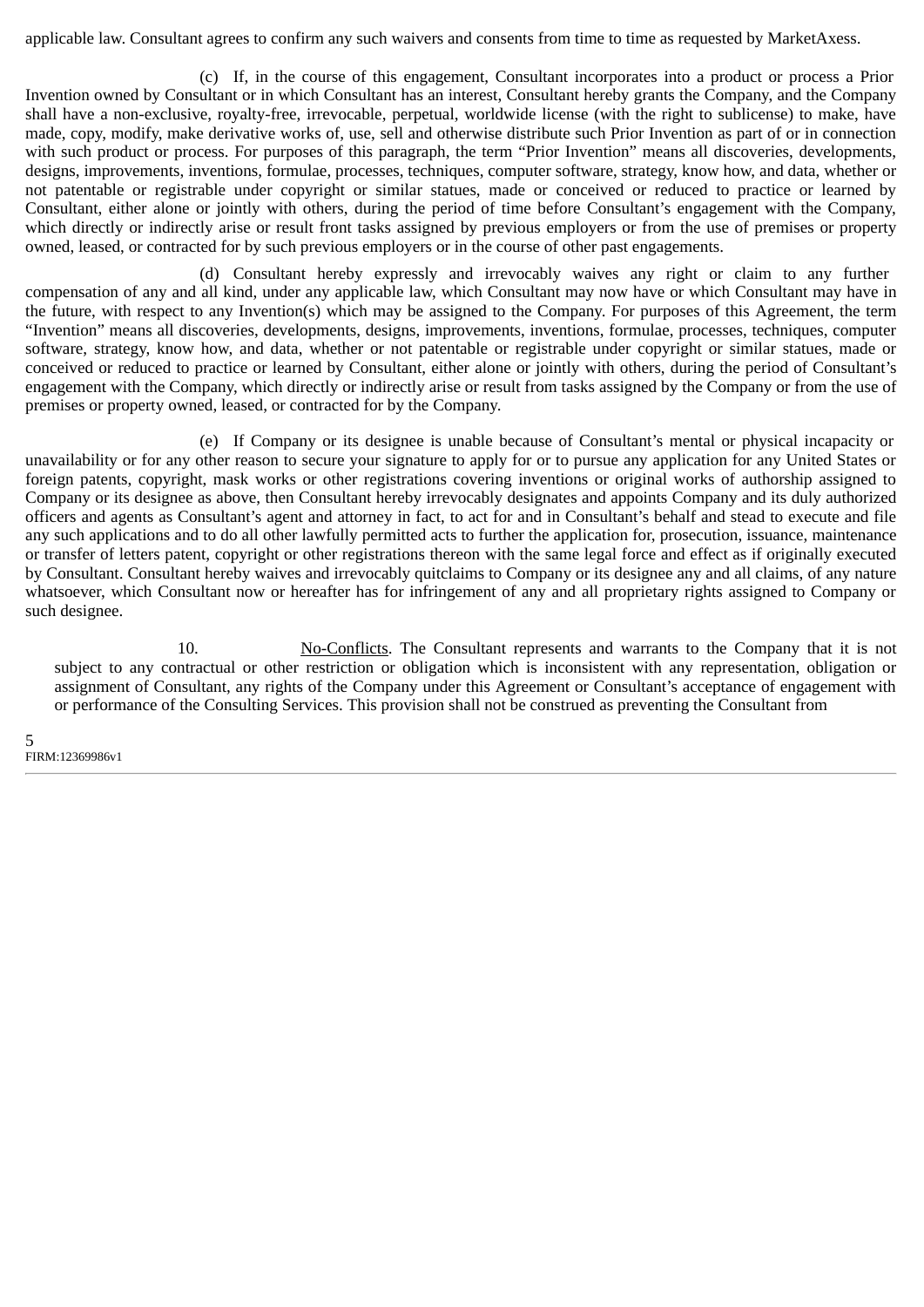engaging in any other business activities, including competing business activities, so long as they do not violate this provision.

11. Indemnification. The Consultant shall indemnify, defend and hold the Company, its officers, directors, agents, employees, contractors and shareholders harmless from and against any and all claims, liabilities, losses, damages, costs and expenses (including, without limitation, attorneys' fees and expenses) arising out of or relating to (i) the Consultant's contractual obligations under this Agreement, (ii) any act or omission of Consultant or any of Consultant's agents in connection with Consultant's performance under this Agreement or (iii) Consultant's breach of any material term or condition of this Agreement, including, without limitation, the representations and warranties set forth herein. The Company may elect to retain its own counsel and to participate in the defense of any claim or action arising out of or relating to the foregoing. The Consultant shall not settle or compromise any claim or action hereunder, including, without limitation, any claim for equitable relief, without the Company's prior written consent.

12. Waiver. The Consultant waives any claim, right or entitlement to punitive damages, indirect damages or consequential damages in connection with any dispute under this Agreement.

13. Confidentiality of Agreement. Consultant agrees not to disclose the terms or execution of this Agreement, except in the following circumstances:

(a) The employees of Consultant may disclose the terms of this Agreement to their immediate family, so long as such family members agree to be bound by the confidential nature of this Agreement;

(b) Consultant may disclose the terms of this Agreement to (i) its tax advisors so long as such tax advisors agree in writing to be bound by the confidential nature of this Agreement; (ii) taxing authorities if requested by such authorities and so long as they are advised in writing of the confidential nature of this Agreement; or (iii) Consultant's legal counsel; and

(c) Pursuant to the order of a court or governmental agency of competent jurisdiction, or for purposes of securing enforcement of the terms and conditions of this Agreement.

14. Notices. All notices and other communications hereunder shall be in writing and shall be mailed by first class, registered or certified mail, return receipt requested, or postage prepaid or personally delivered (including delivery by overnight couriers such as Federal Express), addressed as follows:

| If to the Company:             |        | If to the Consultant: |
|--------------------------------|--------|-----------------------|
| <b>MarketAxess Corporation</b> |        | <b>Antonio DeLise</b> |
| 55 Hudson Yards                |        | [*****]               |
| <b>New York, NY 10001</b>      |        | [*****]               |
| Email: LegalNY@marketaxess.com | Email: | [*****]               |

Each party hereto may designate in writing a new address to which any notice or other communication may thereafter be so given, served or sent. Each notice or other communication 6

FIRM:12369986v1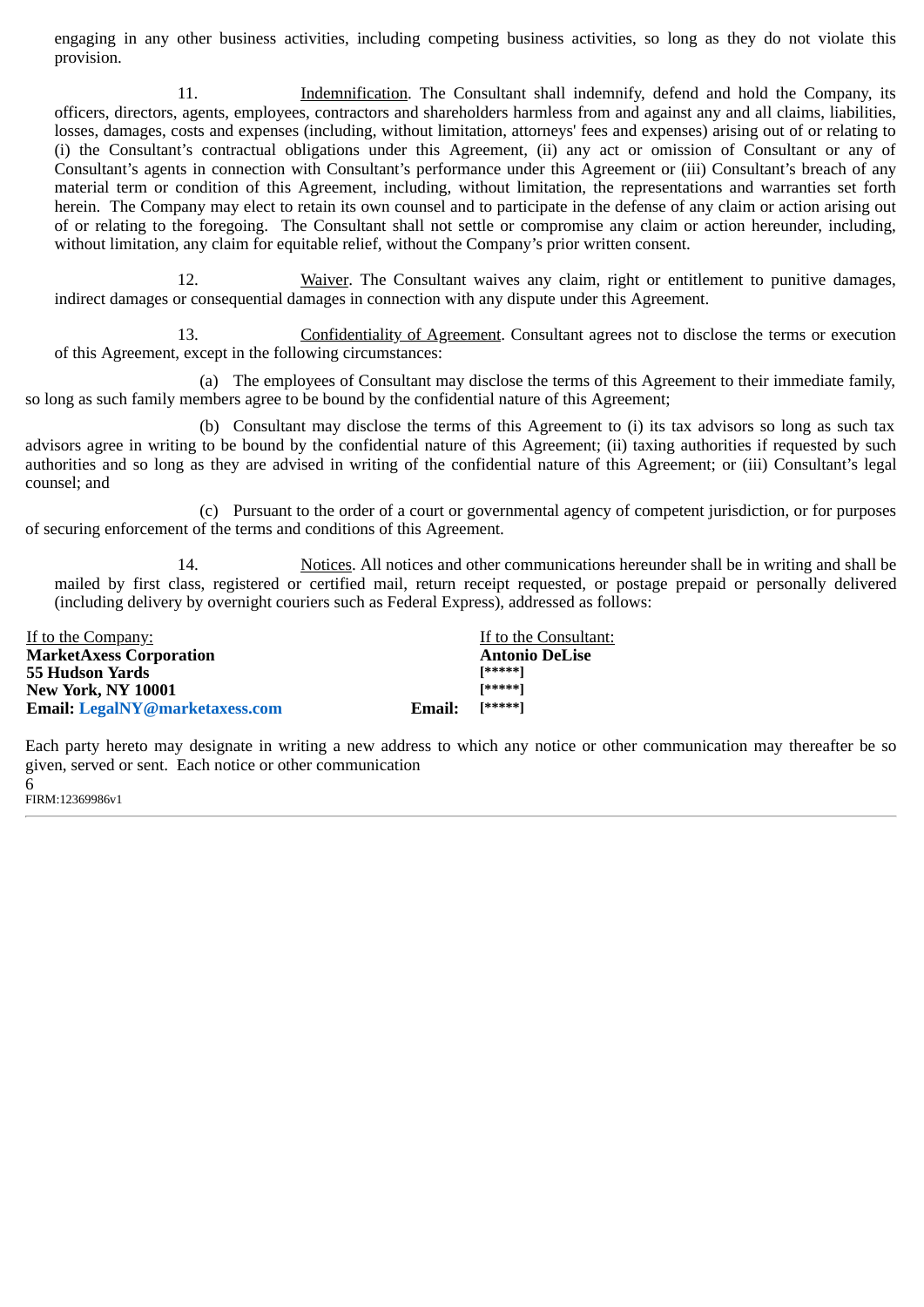that shall be mailed in the manner described above, shall be deemed sufficiently given, served, sent or received for all purposes at such time as it is delivered to the addressee or at such time as delivery is refused by the addressee upon presentation.

15. Assignment. This Agreement may not be assigned, transferred or subcontracted, in whole or in part, by the Consultant. However, nothing in this provision shall limit or restrict the Consultant from engaging or hiring others to assist the Consultant in performing the Consulting Services contemplated by this Agreement. The Company may assign this Agreement to any successors or assigns, and Consultant shall be bound to any successor or assign of the Company.

16. Governing Law. This Agreement shall be governed by and construed in accordance with the laws of the State of New York without regard to conflicts of law principles.

17. Forum Selection. Consultant irrevocably and unconditionally (i) agrees that any suit, action or other legal proceeding arising out of this Agreement shall be brought in a United States District Court in the Southern District of New York, or if such court does not have jurisdiction or will not accept jurisdiction, in any court of general jurisdiction in New York, (ii) consents to the non-exclusive jurisdiction of any such court in any such suit, action or proceeding, and (iii) waives any objection which Consultant may have to the laying of venue of any such suit, action or proceeding in any such court.

18. Service. The Consultant and the Company agree that service of process in any action or proceeding brought: (a) by the Company or any Affiliate against the Consultant may be made upon the Consultant by mailing a copy of the same to him/her at the address set forth herein; and (b) by the Consultant against the Company may be made by mailing a copy of the same to it at the address set forth herein.

19. The parties agree that the Separation Date will be treated as a "separation from service" for purposes of Section 409A of the Internal Revenue Code. In no event shall the Consulting Services, when combined with the Director Services, exceed a number of hours per month that would result in Consultant providing greater than twenty percent (20%) of the average number of hours Consultant was providing bona fide services to the Company in the 36-month period prior to the Separation Date (the "Period"). For the avoidance of doubt, it is assumed that Consultant provided approximately forty (40) hours of service to the Company per week during the Period.

20. Entire Agreement; Modification; Waiver. This Agreement sets forth the entire understanding and agreement of the parties hereto relating to the retention of the Consultant by the Company, and all other previous or contemporaneous understandings or agreements relating to the retention of the Consultant by the Company, whether written or oral, are hereby superseded. None of the terms or provisions hereof shall be modified or waived, and this Agreement may not be amended or terminated, except by a written instrument signed by the party against which modification, waiver, amendment or termination is to be enforced. No waiver of any one provision shall be construed as a waiver of any other provision and the fact that an obligation is waived for a period of time shall not be considered to be a continuous waiver.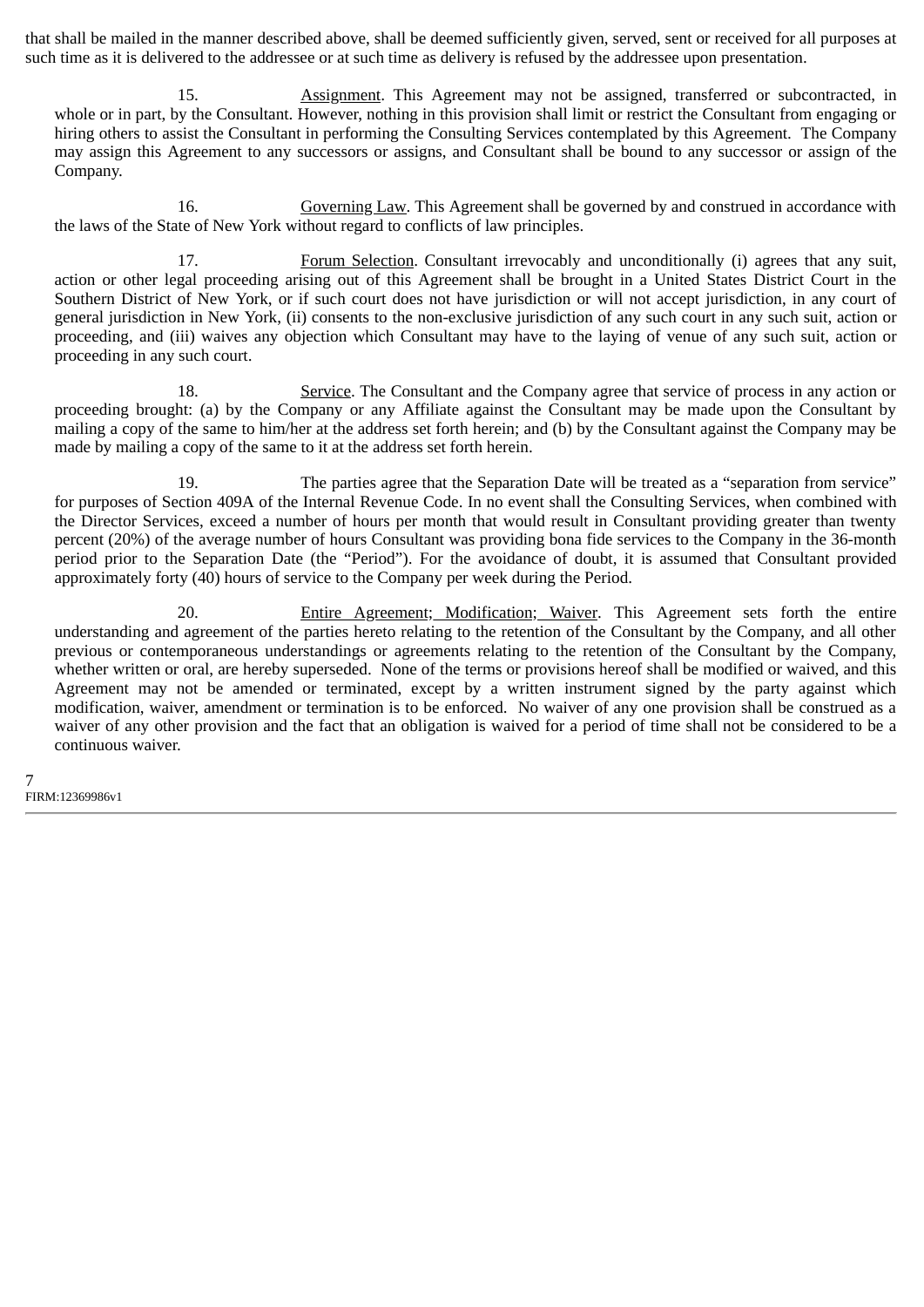21. **Headings.** Headings appearing in this Agreement are for convenience only and do not in any way limit, amplify, modify, or otherwise affect the terms and provisions of this Agreement.

22. Savings Clause. If any provision of this Agreement shall be determined to be invalid, illegal, or unenforceable, either in whole or in part this Agreement shall be deemed amended to delete or modify, as necessary, the offending provisions and to alter the balance of this Agreement in order to render the same valid, legal and enforceable to the fullest extent permissible.

The parties enter into and execute this Agreement on the dates set forth below.

## **ACCEPTED AND AGREED TO:**

By: /s/ ANTONIO DELISE February 1, 2022 Antonio DeLise Date

## **MarketAxess Corporation**

| By:   | /s/ JULIE SHEFFET             | Febru |
|-------|-------------------------------|-------|
| Name: | Juliet Sheffet                | Date  |
| Title | Chief Human Resources Officer |       |

February 1, 2022

8 FIRM:12369986v1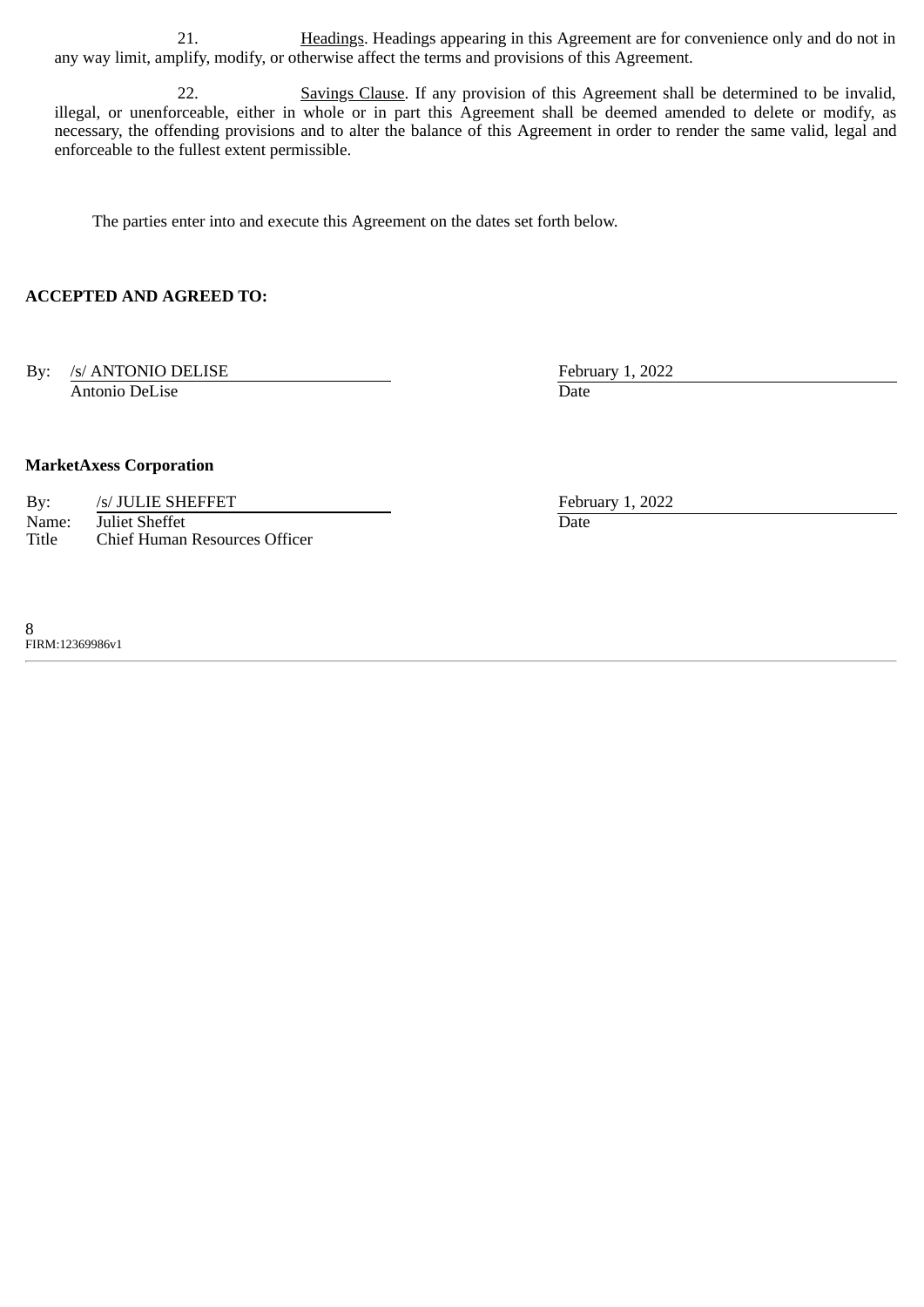## EXHIBIT A

The Consulting Services shall include:

- NYS and NYC tax audits
- Exit and decommission of 299 Park Avenue space
- Exit and decommission of Utah office
- Onboarding of new investor relations staff
- FI Teach In's on Business to Board and MKTX Senior Staff<br>• Other duties, as assigned
- Other duties, as assigned

KEYWORDS \\* MERGEFORMAT Firm:28332636v4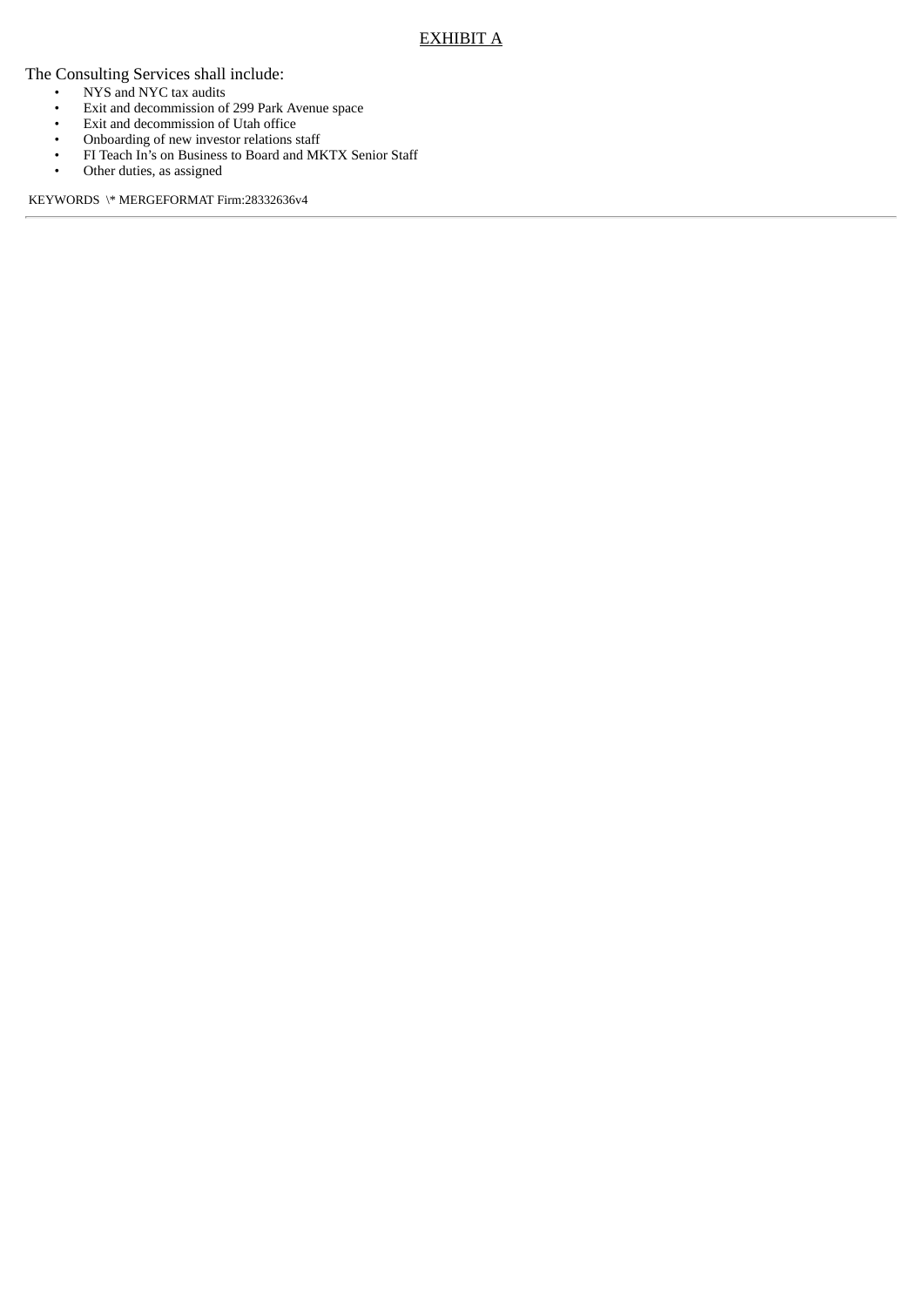This Side Letter Agreement is entered into between Antonio DeLise ("You" or "Your") and MarketAxess Holdings Inc. ("MarketAxess") as follows:

WHEREAS, You will be retiring as a full time employee of MarketAxess on February 1st, 2022;

WHEREAS, following Your retirement, the parties desire for You to serve as (i) a member of the board of directors of MarketAxess Europe Limited (the "MAEL Board"); and (ii) a consultant as agreed upon in a separate Consulting Services Agreement dated February 1, 2022 (the "Consulting Agreement"); and

WHEREAS, as an incentive for You to serve on the MAEL Board and as a consultant pursuant to the Consulting Agreement, the parties desire to enter into the arrangement described herein;

NOW, THEREFORE, in consideration of the foregoing recitals and mutual terms and conditions contained herein, the parties hereto agree as follows:

- 1. In the event MarketAxess, in its sole discretion, both (i) removes You from the MAEL Board, and (ii) terminates the Consulting Agreement other than for Cause (as defined in the Severance Protection Agreement dated July 31, 2020 between You and MarketAxess) prior to January 31, 2024, MarketAxess shall make a lump sum payment to You of \$137,250 (the "Lump Sum Payment") within thirty (30) days of the later to occur of (i) and (ii) above, subject to all applicable payroll withholdings.
- 2. The Lump Sum Payment shall be payable to You only under the conditions set forth above, and shall not apply in any other circumstance, including (i) You voluntarily resign from the MAEL Board, (ii) MarketAxess removes You from the MAEL Board for Cause, or (iii) You refuse to provide services as required under the Consulting Agreement.
- 3. This Side Letter Agreement shall expire on February 1st, 2024.

*(signature page follows)*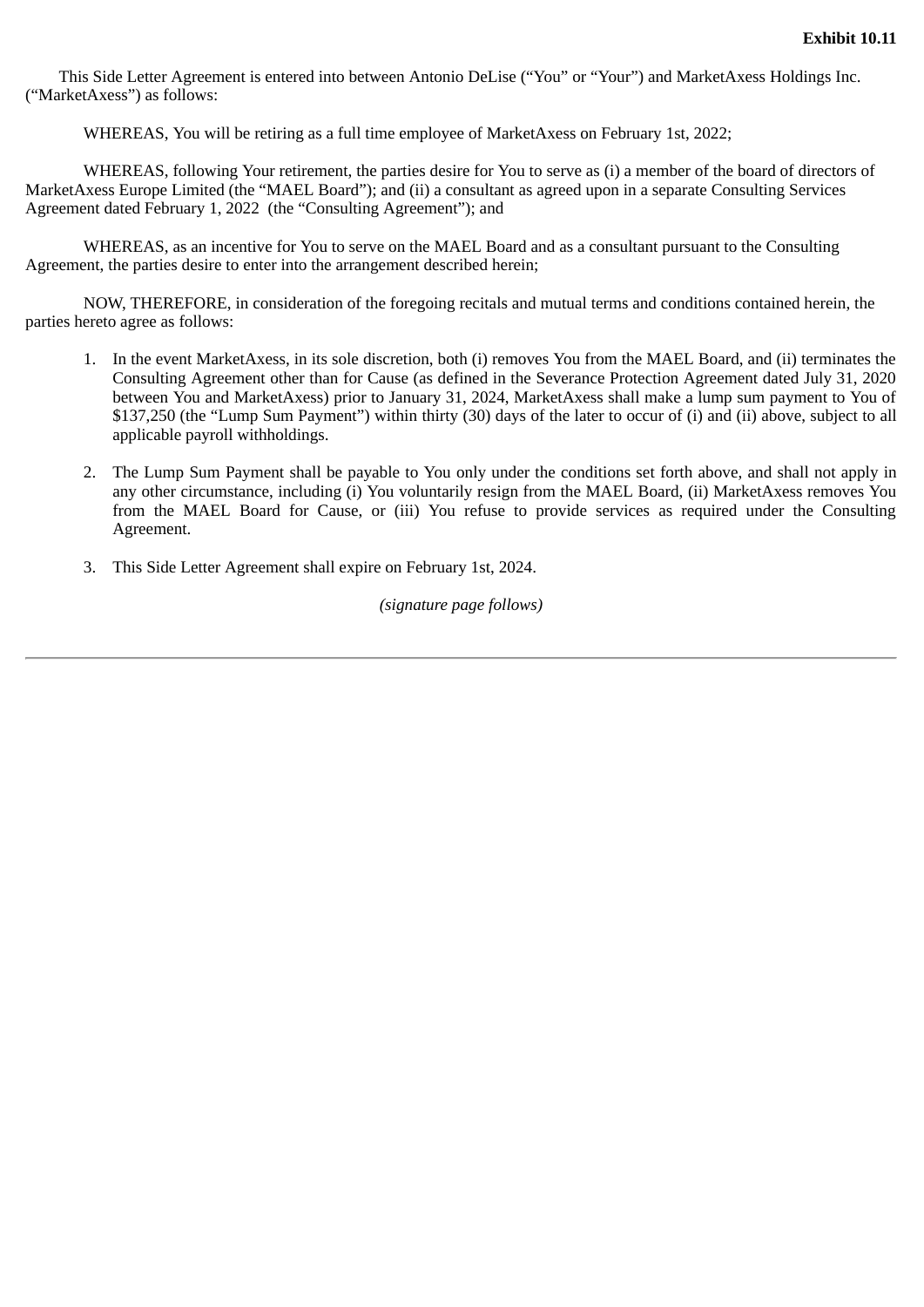In witness whereof, this Side Letter Agreement has been duly executed and delivered with the full and complete understanding of the relationship between the parties hereto.

ACCEPTED AND AGREED:

Antonio DeLise

By: /s/ Antonio DeLise

Date: February 1, 2022

MarketAxess Holdings Inc.

By: /s/ Julie Sheffet

Name: Julie Sheffet \_\_\_\_\_\_\_\_\_\_\_\_\_\_\_\_\_\_\_\_

Title: Chief HR Officer<br>Date: February 1, 2022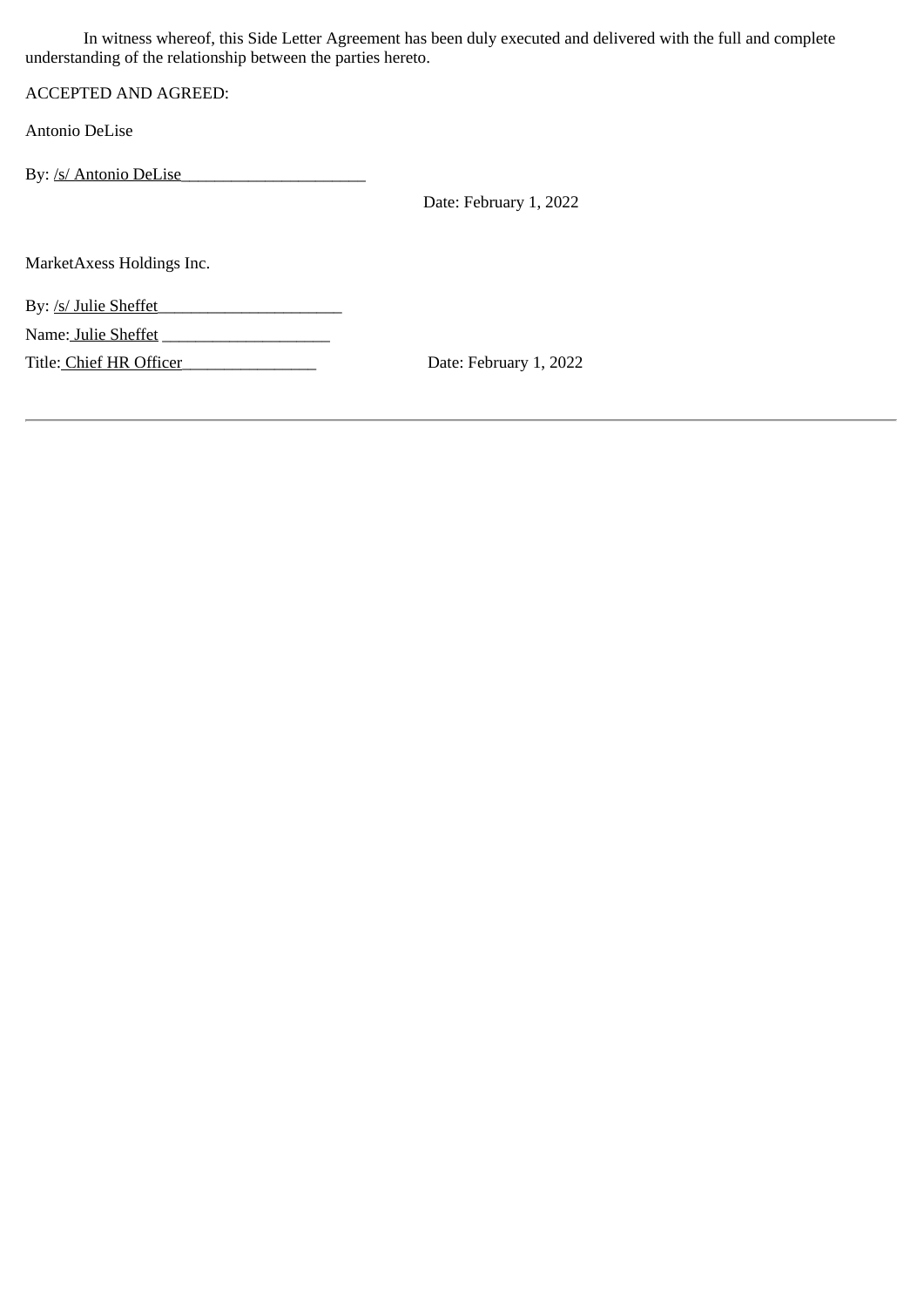### **CERTIFICATIONS**

I, Richard M. McVey, certify that:

1. I have reviewed this quarterly report on Form 10-Q of MarketAxess Holdings Inc.;

2. Based on my knowledge, this report does not contain any untrue statement of a material fact or omit to state a material fact necessary to make the statements made, in light of the circumstances under which such statements were made, not misleading with respect to the period covered by this report;

3. Based on my knowledge, the financial statements, and other financial information included in this report, fairly present in all material respects the financial condition, results of operations and cash flows of the registrant as of, and for, the periods presented in this report;

4. The registrant's other certifying officer and I are responsible for establishing and maintaining disclosure controls and procedures (as defined in Exchange Act Rules 13a-15(e) and 15d-15(e)) and internal control over financial reporting (as defined in Exchange Act Rules 13a-15(f) and 15d-15(f)) for the registrant and have:

a) Designed such disclosure controls and procedures, or caused such disclosure controls and procedures to be designed under our supervision, to ensure that material information relating to the registrant, including its consolidated subsidiaries, is made known to us by others within those entities, particularly during the period in which this report is being prepared;

b) Designed such internal control over financial reporting, or caused such internal control over financial reporting to be designed under our supervision, to provide reasonable assurance regarding the reliability of financial reporting and the preparation of financial statements for external purposes in accordance with generally accepted accounting principles;

c) Evaluated the effectiveness of the registrant's disclosure controls and procedures and presented in this report our conclusions about the effectiveness of the disclosure controls and procedures, as of the end of the period covered by this report based on such evaluation; and

d) Disclosed in this report any change in the registrant's internal control over financial reporting that occurred during the registrant's most recent fiscal quarter (the registrant's fourth fiscal quarter in the case of an annual report) that has materially affected, or is reasonably likely to materially affect, the registrant's internal control over financial reporting; and

5. The registrant's other certifying officer and I have disclosed, based on our most recent evaluation of internal control over financial reporting, to the registrant's auditors and the audit committee of the registrant's board of directors (or persons performing the equivalent functions):

a) All significant deficiencies and material weaknesses in the design or operation of internal control over financial reporting which are reasonably likely to adversely affect the registrant's ability to record, process, summarize and report financial information; and

b) Any fraud, whether or not material, that involves management or other employees who have a significant role in the registrant's internal control over financial reporting.

> /s/ RICHARD M. MCVEY Richard M. McVey Chief Executive Officer (principal executive officer)

Dated: April 27, 2022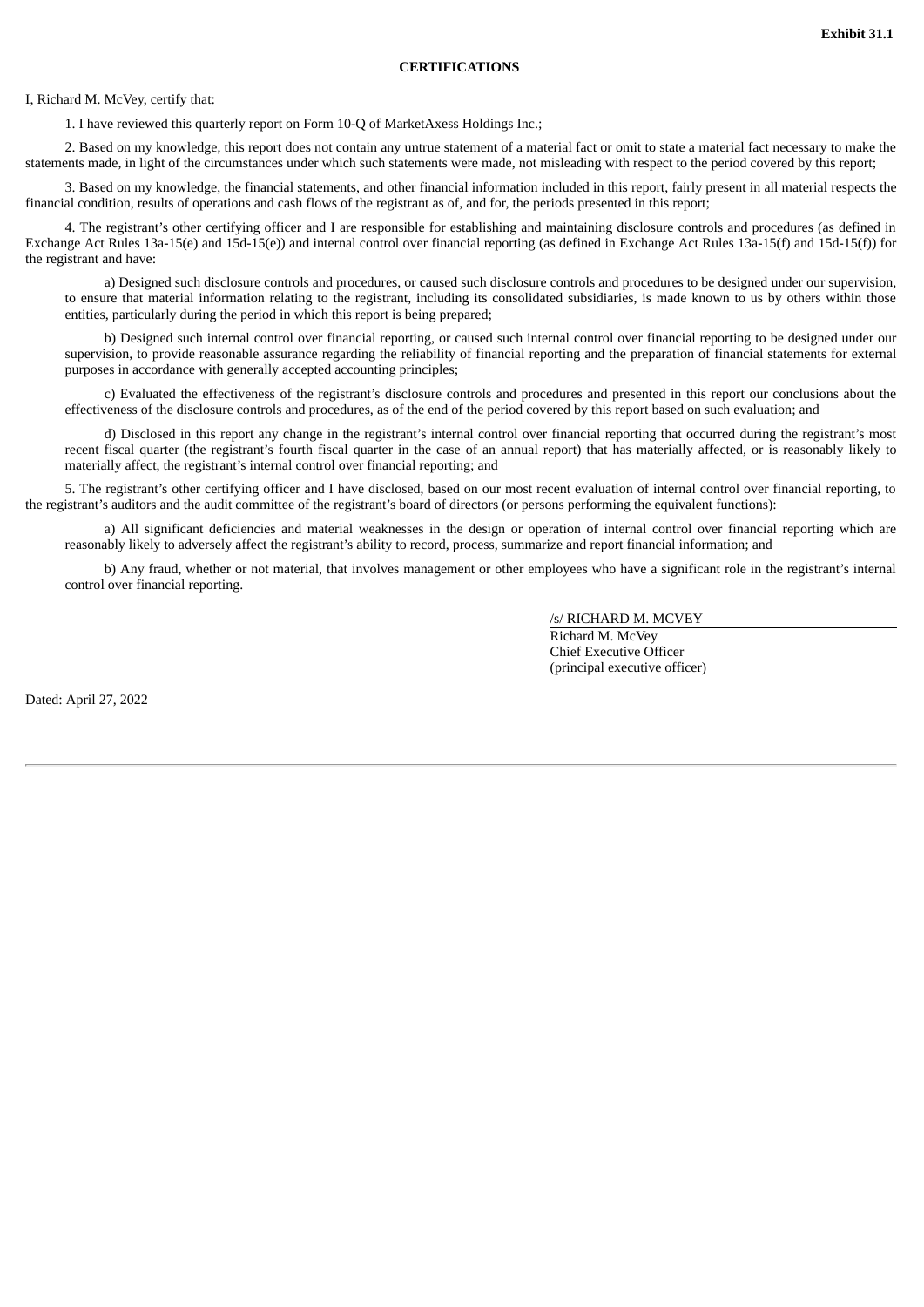### **CERTIFICATIONS**

I, Christopher N. Gerosa, certify that:

1. I have reviewed this quarterly report on Form 10-Q of MarketAxess Holdings Inc.;

2. Based on my knowledge, this report does not contain any untrue statement of a material fact or omit to state a material fact necessary to make the statements made, in light of the circumstances under which such statements were made, not misleading with respect to the period covered by this report;

3. Based on my knowledge, the financial statements, and other financial information included in this report, fairly present in all material respects the financial condition, results of operations and cash flows of the registrant as of, and for, the periods presented in this report;

4. The registrant's other certifying officer and I are responsible for establishing and maintaining disclosure controls and procedures (as defined in Exchange Act Rules 13a-15(e) and 15d-15(e)) and internal control over financial reporting (as defined in Exchange Act Rules 13a-15(f) and 15d-15(f)) for the registrant and have:

a) Designed such disclosure controls and procedures, or caused such disclosure controls and procedures to be designed under our supervision, to ensure that material information relating to the registrant, including its consolidated subsidiaries, is made known to us by others within those entities, particularly during the period in which this report is being prepared;

b) Designed such internal control over financial reporting, or caused such internal control over financial reporting to be designed under our supervision, to provide reasonable assurance regarding the reliability of financial reporting and the preparation of financial statements for external purposes in accordance with generally accepted accounting principles;

c) Evaluated the effectiveness of the registrant's disclosure controls and procedures and presented in this report our conclusions about the effectiveness of the disclosure controls and procedures, as of the end of the period covered by this report based on such evaluation; and

d) Disclosed in this report any change in the registrant's internal control over financial reporting that occurred during the registrant's most recent fiscal quarter (the registrant's fourth fiscal quarter in the case of an annual report) that has materially affected, or is reasonably likely to materially affect, the registrant's internal control over financial reporting; and

5. The registrant's other certifying officer and I have disclosed, based on our most recent evaluation of internal control over financial reporting, to the registrant's auditors and the audit committee of the registrant's board of directors (or persons performing the equivalent functions):

a) All significant deficiencies and material weaknesses in the design or operation of internal control over financial reporting which are reasonably likely to adversely affect the registrant's ability to record, process, summarize and report financial information; and

b) Any fraud, whether or not material, that involves management or other employees who have a significant role in the registrant's internal control over financial reporting.

> /s/ CHRISTOPHER N. GEROSA Christopher N. Gerosa Chief Financial Officer (principal financial and accounting officer)

Dated: April 27, 2022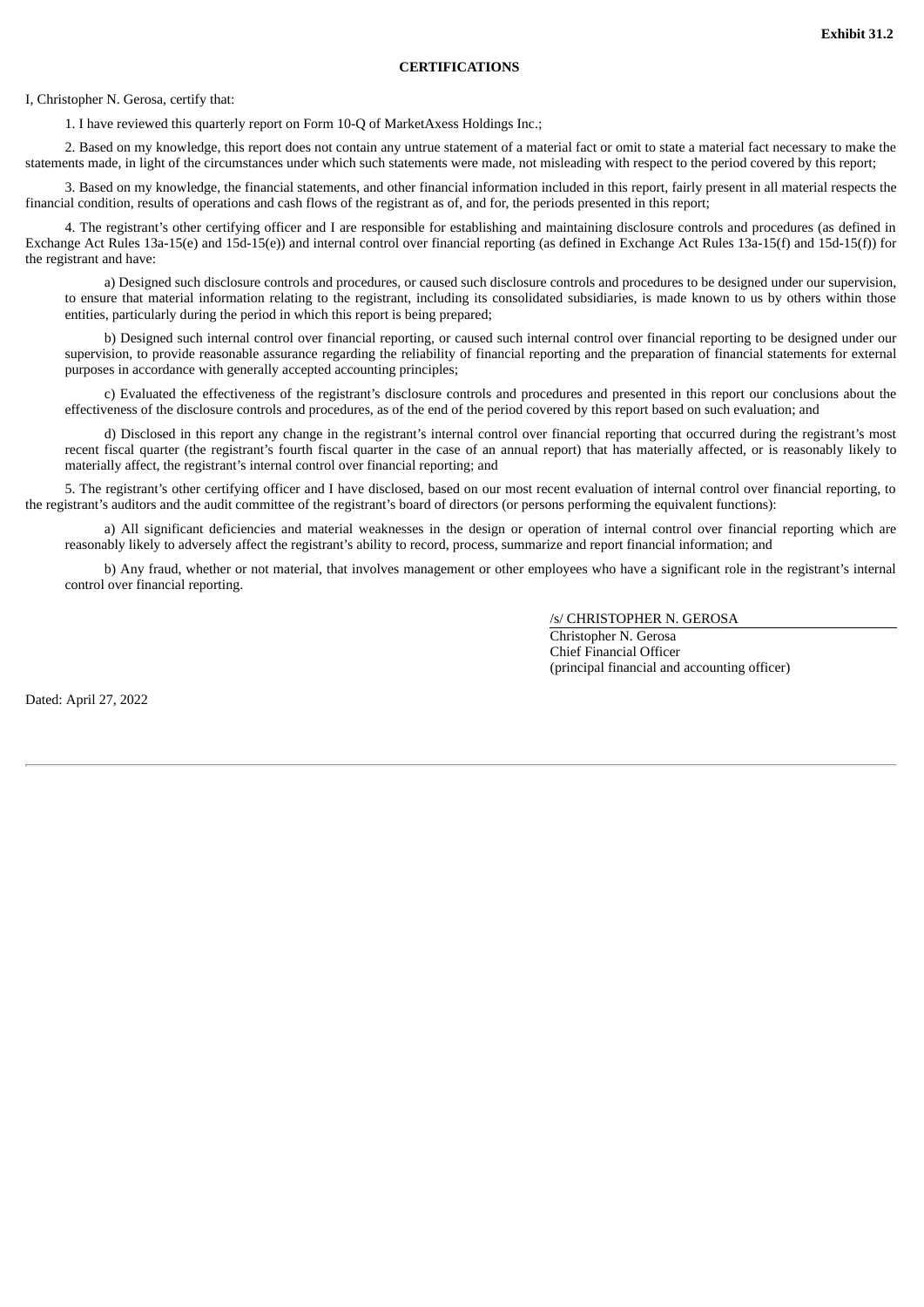### **Certification Under Section 906 of the Sarbanes-Oxley Act of 2002 (United States Code, Title 18, Chapter 63, Section 1350) Accompanying Quarterly Report on Form 10-Q of MarketAxess Holdings Inc. for the Quarter Ended March 31, 2022**

In connection with the Quarterly Report on Form 10-Q of MarketAxess Holdings Inc. (the "Company") for the quarter ended March 31, 2022, as filed with the Securities and Exchange Commission on the date hereof (the "Report"), I, Richard M. McVey, Chief Executive Officer of the Company, hereby certify, pursuant to 18 U.S.C. Section 1350, that:

(1) The Report fully complies with the requirements of Section 13(a) or 15(d), as applicable, of the Securities Exchange Act of 1934; and

(2) The information contained in the Report fairly presents, in all material respects, the financial condition and results of operations of the Company.

/s/ RICHARD M. MCVEY Richard M. McVey Chief Executive Officer

April 27, 2022

This certification shall not be deemed "filed" for purposes of Section 18 of the Securities Exchange Act of 1934, or otherwise subject to the liability of that section, nor shall it be deemed to be incorporated by reference into any filing under the Securities Act of 1933 or the Securities Exchange Act of *1934, except to the extent the Company specifically incorporates it by reference.*